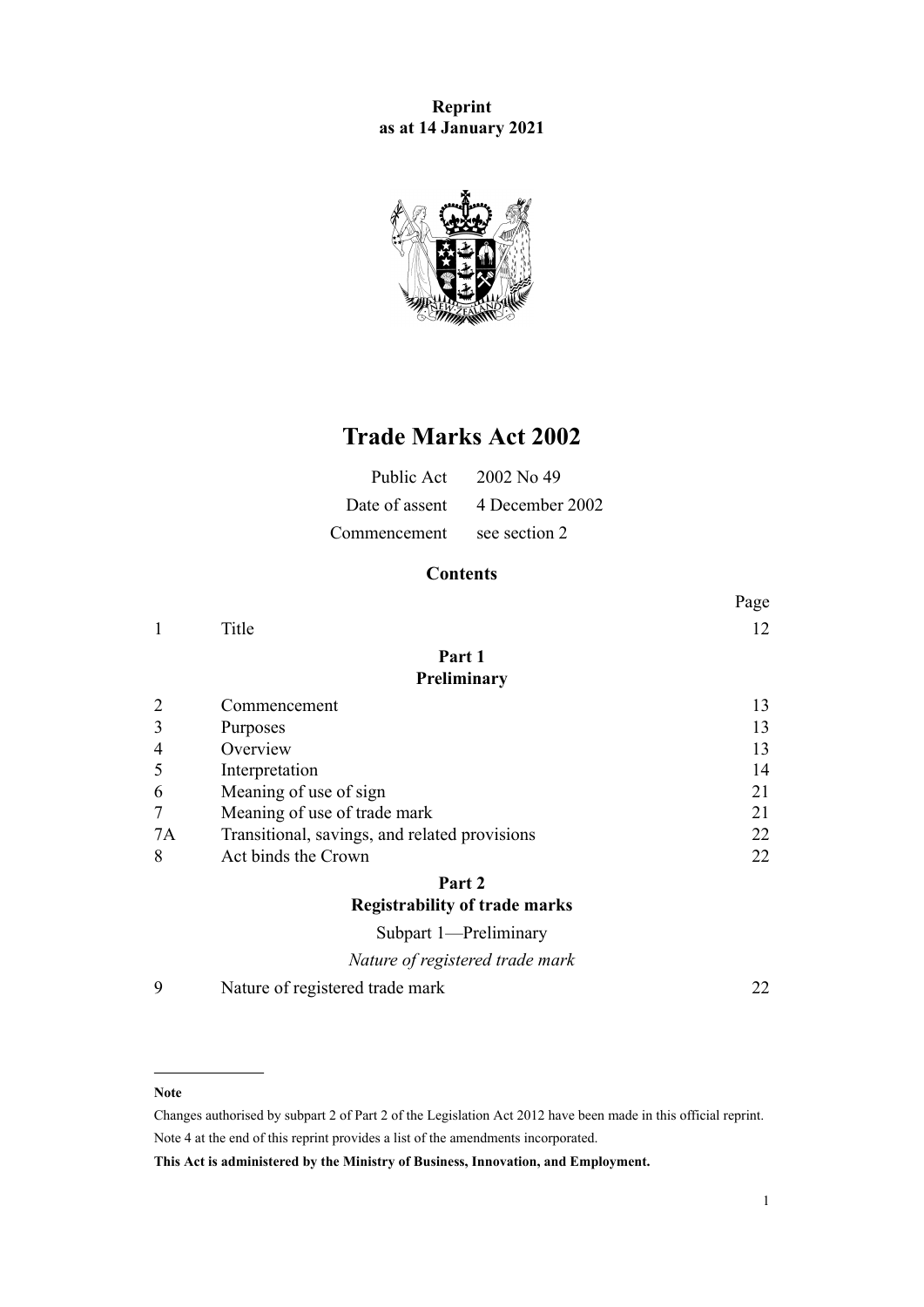|     | <b>Trade Marks Act 2002</b>                                                                         | 14 January 2021 |
|-----|-----------------------------------------------------------------------------------------------------|-----------------|
|     | Rights that attach to registered trade marks                                                        |                 |
| 10  | Rights that attach to registered trade marks                                                        | 22              |
| 11  | Additional matters that relate to rights attaching to registered trade<br>marks                     | 23              |
|     | Rights that attach to application                                                                   |                 |
| 12  | Rights that attach to application                                                                   | 23              |
|     | Registrability of trade marks: general                                                              |                 |
| 13  | When trade mark registrable                                                                         | 23              |
| 13A | Trade mark not registrable if related certification trade mark<br>owned                             | 24              |
| 14  | Additional provisions that relate to registrability of certification<br>trade marks                 | 24              |
| 15  | Additional provisions that relate to registrability of collective trade<br>marks                    | 24              |
| 16  | Commissioner's preliminary advice regarding distinctive character<br>of trade mark                  | 24              |
|     | Subpart 2—Absolute grounds for not registering trade mark                                           |                 |
| 17  | Absolute grounds for not registering trade mark: general                                            | 25              |
|     | Registrability of non-distinctive trade marks                                                       |                 |
| 18  | Non-distinctive trade mark not registrable                                                          | 25              |
| 19  | Relevance of colour to distinctive character of trade mark                                          | 26              |
| 20  | Trade mark that contains geographical indication must not be<br>registered in certain circumstances | 26              |
| 21  | Trade mark that contains commonly used chemical names must not<br>be registered                     | 27              |
|     | Subpart 3—Relative grounds for not registering trade mark                                           |                 |
|     | Registrability of trade mark that contains certain words                                            |                 |
| 22  | Registrability of trade mark that contains certain words                                            | 27              |
|     | Registrability of trade mark that contains person's name                                            |                 |
| 23  | Registrability of trade mark that contains person's name                                            | 27              |
| 24  | Registrability of trade mark that contains representations of Royal<br>Family                       | 28              |
|     | Registrability of identical or similar trade marks                                                  |                 |
| 25  | Registrability of identical or similar trade mark                                                   | 28              |
| 26  | Exceptions                                                                                          | 28              |
|     | Registrability of trade mark that contains flags                                                    |                 |
| 27  | Registrability of trade mark that contains representation of flag,<br>etc, generally                | 29              |

Reprinted as at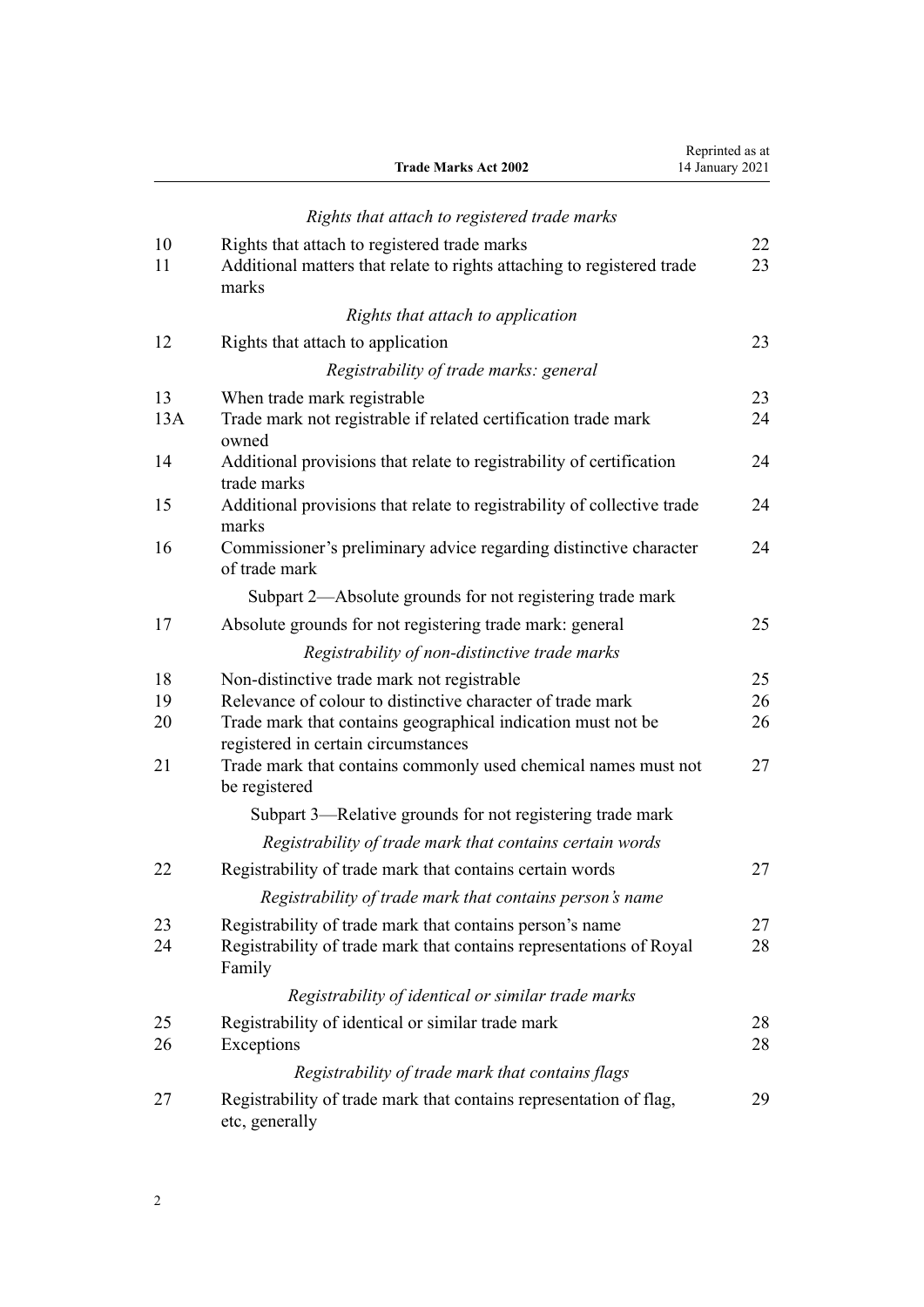| Reprinted as at | 14 January 2021<br><b>Trade Marks Act 2002</b>                                                               |          |
|-----------------|--------------------------------------------------------------------------------------------------------------|----------|
| 28              | Registrability of trade mark that contains flag, State emblems, etc,<br>of convention country                | 29       |
| 29              | Registrability of trade mark that contains armorial bearings, etc, of<br>certain international organisations | 30       |
| 30              | When emblems, etc, are protected under Paris Convention or<br><b>TRIPS</b> Agreement                         | 30       |
|                 | Part 3                                                                                                       |          |
|                 | Process for obtaining registration of trade mark and other<br>matters                                        |          |
|                 | Subpart 1-Preliminary                                                                                        |          |
| 31              | Classification of trade marks                                                                                | 31       |
|                 | Subpart 2-Applications                                                                                       |          |
|                 | General                                                                                                      |          |
|                 |                                                                                                              |          |
| 32<br>33        | Application: how made<br>Joint applications                                                                  | 32<br>32 |
|                 |                                                                                                              |          |
|                 | Priority of applications                                                                                     |          |
| 34              | Priority of applications for registration of identical or similar trade<br>marks                             | 32       |
| 35              | Commissioner's requirements in relation to applications without<br>priority                                  | 33       |
| 36              | Priority of application to which convention country application<br>relates                                   | 33       |
|                 | Amendment of application                                                                                     |          |
| 37              | Withdrawal, etc, of application                                                                              | 33       |
| 38              | When Commissioner or court may amend application                                                             | 34       |
|                 | Acceptance or rejection of application                                                                       |          |
| 39              | Examination of application                                                                                   | 34       |
| 40              | Acceptance of application                                                                                    | 34       |
| 41              | Applicant must be notified of non-complying application                                                      | 34       |
| 42              | Revocation of acceptance of application                                                                      | 34       |
| 43              | Rejection of application                                                                                     | 35       |
| 44              | Abandonment of application                                                                                   | 35       |
| 45              | Applicant must be notified of grounds, etc, of conditional<br>acceptance or rejection of application         | 35       |
|                 | Advertisement of accepted application                                                                        |          |
| 46              | Advertisement of accepted application                                                                        | 35       |
|                 | Subpart 3—Opposition to application                                                                          |          |
| 47              | Opposition to accepted application                                                                           | 35       |
| 48              | Applicant's counter-statement                                                                                | 36       |
| 49              | Commissioner's determination on opposition                                                                   | 36       |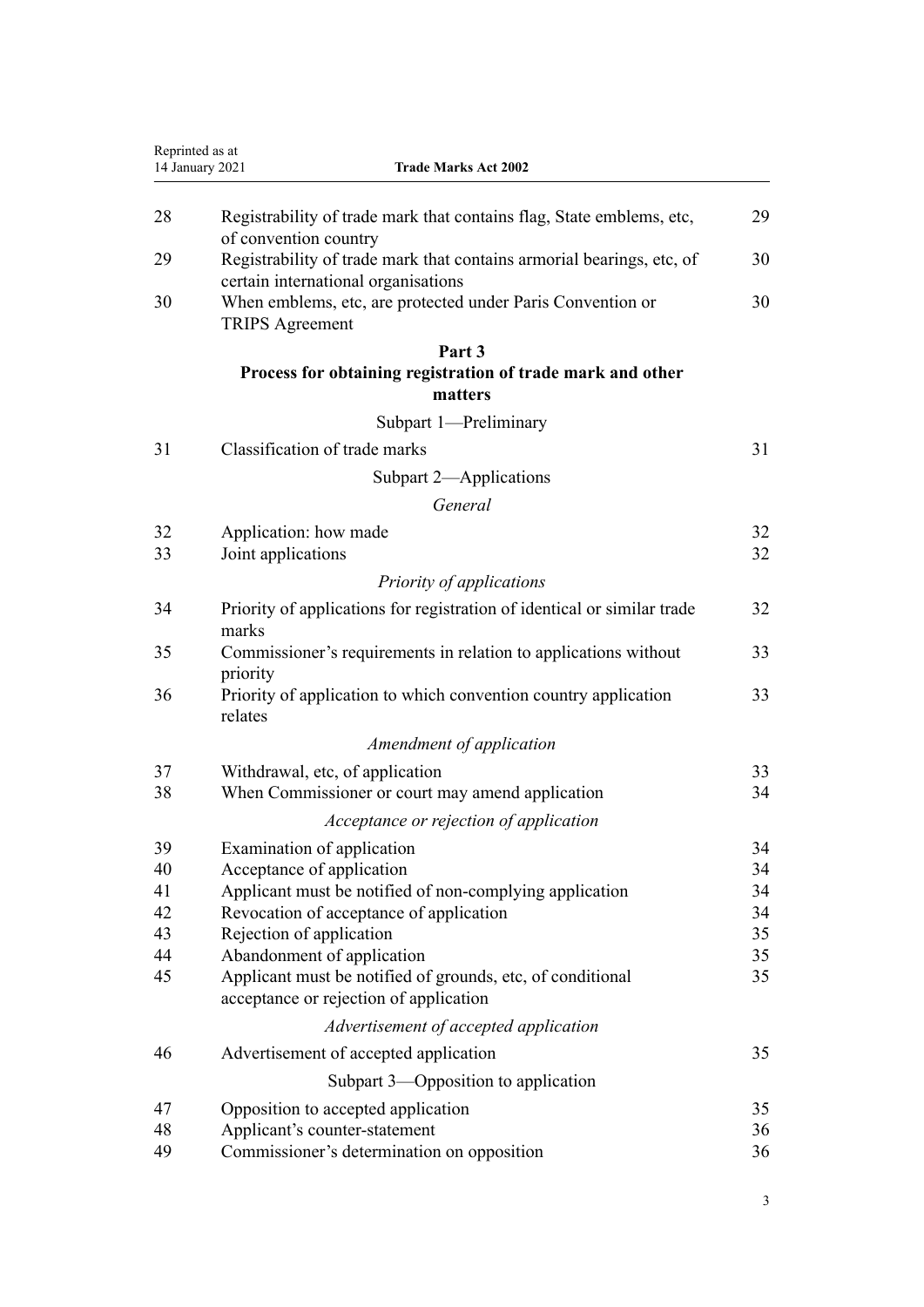|     | <b>Trade Marks Act 2002</b>                                                                           | Reprinted as at<br>14 January 2021 |
|-----|-------------------------------------------------------------------------------------------------------|------------------------------------|
|     | Subpart 4—Registration of trade mark                                                                  |                                    |
| 50  | When trade mark must be registered                                                                    | 36                                 |
| 51  | Commissioner's requirements on registration                                                           | 36                                 |
| 52  | Commissioner may dispense with production of probate or letters<br>of administration in certain cases | 37                                 |
| 53  | Replacement of certificate of registration                                                            | 37                                 |
|     | Subpart 5-Additional matters that relate to certification trade<br>marks                              |                                    |
| 54  | When regulations that govern use of certification trade mark must<br>be provided                      | 37                                 |
| 55  | Consideration of application for registration of certification trade<br>mark                          | 38                                 |
| 56  | Approved regulations must be deposited at Intellectual Property<br>Office of New Zealand              | 38                                 |
|     | Subpart 6—When registration of trade mark ceases                                                      |                                    |
|     | Duration of registration                                                                              |                                    |
| 57  | Duration of registration                                                                              | 38                                 |
|     | Renewal of registration                                                                               |                                    |
| 58  | Renewal of registration                                                                               | 39                                 |
| 59  | Procedure for renewal of registration                                                                 | 39                                 |
| 60  | Effect of registered-past expiry date status                                                          | 40                                 |
| 60A | Status of geographical indication removed from register for non-<br>payment of renewal fee [Repealed] | 40                                 |
|     | Voluntary cancellation of registration of trade mark                                                  |                                    |
| 61  | Voluntary cancellation of registration of trade mark                                                  | 40                                 |
|     | Mandatory cancellation or alteration of registration of trade mark                                    |                                    |
| 62  | Cancellation or alteration of registration of trade mark for breach<br>of condition                   | 40                                 |
| 63  | Cancellation or alteration of registration of certification trade mark                                | 41                                 |
| 64  | Cancellation or alteration of registration of collective trade mark                                   | 41                                 |
|     | Revocation of registration of trade mark                                                              |                                    |
| 65  | Application for revocation of registration of trade mark                                              | 41                                 |
| 66  | Grounds for revoking registration of trade mark                                                       | 41                                 |
| 67  | Onus of proof for revocation of registration of trade mark for non-<br>use                            | 43                                 |
| 68  | Revocation of registration of trade mark                                                              | 43                                 |
|     | Disclaimer of use of trade mark                                                                       |                                    |
| 69  | Voluntary disclaimer of trade mark by owner                                                           | 43                                 |
| 70  | Disclaimer of trade mark as condition of not revoking its<br>registration                             | 44                                 |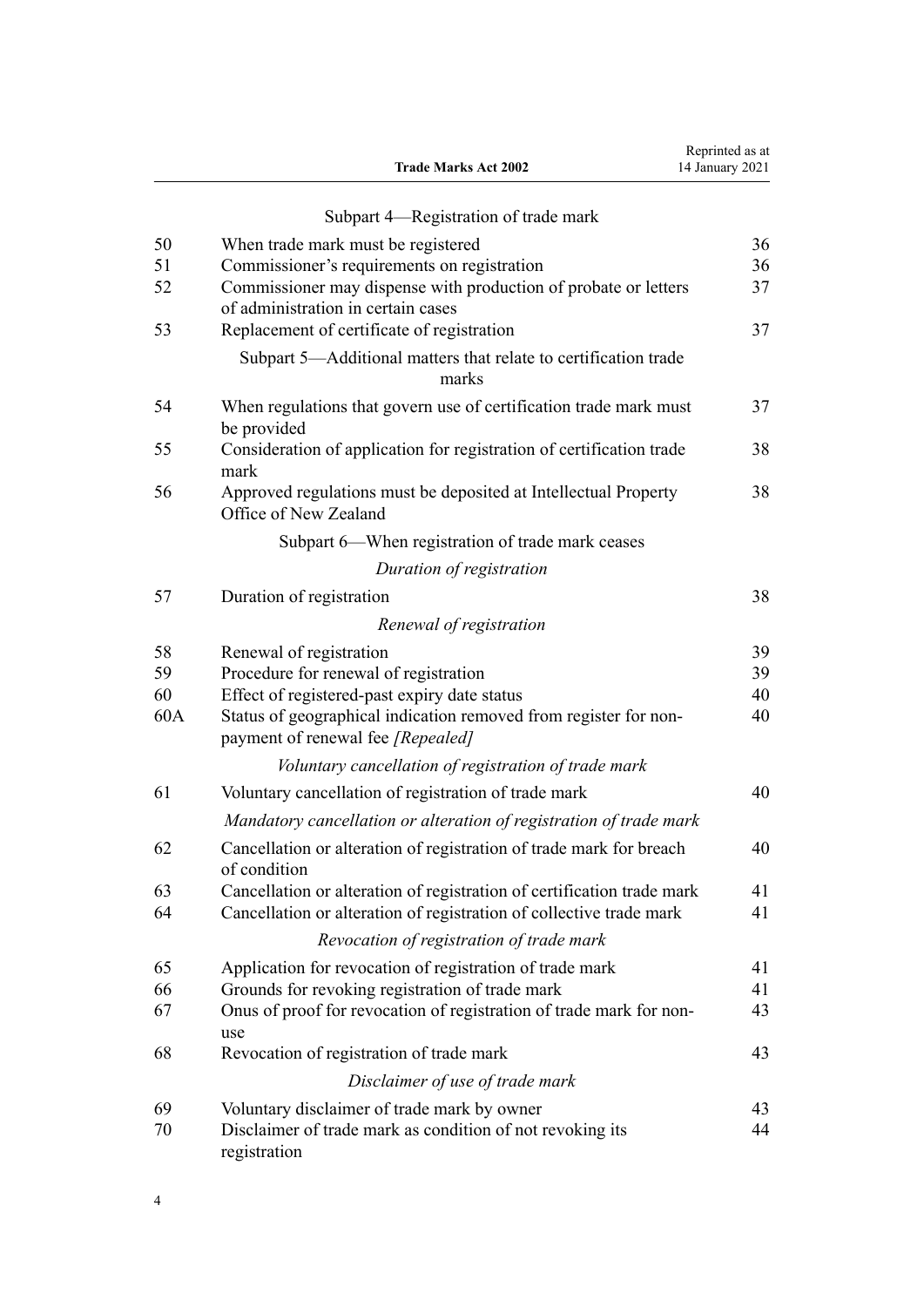| Reprinted as at<br>14 January 2021<br><b>Trade Marks Act 2002</b> |                                                                                                                                                    |          |
|-------------------------------------------------------------------|----------------------------------------------------------------------------------------------------------------------------------------------------|----------|
| 71<br>72                                                          | Disclaimer of trade mark for public interest reasons<br>Rights affected by disclaimer                                                              | 44<br>44 |
|                                                                   | Invalidity of registration of trade marks                                                                                                          |          |
| 73                                                                | Invalidity of registration of trade mark                                                                                                           | 44       |
| 74                                                                | Effect of declaration of invalidity                                                                                                                | 44       |
| 75                                                                | Presumption of validity of registration of trade mark                                                                                              | 45       |
|                                                                   | Rectification of register                                                                                                                          |          |
| 76                                                                | Rectification or correction of register                                                                                                            | 45       |
|                                                                   | Subpart 7—Other matters                                                                                                                            |          |
|                                                                   | Alteration in relation to registered trade mark                                                                                                    |          |
| 77                                                                | Alteration of registered trade mark not permitted                                                                                                  | 45       |
| 78                                                                | Alteration of register                                                                                                                             | 45       |
| 78A                                                               | Alteration of register concerning certain inconsistent information                                                                                 | 46       |
|                                                                   | Alteration of certification trade mark regulations                                                                                                 |          |
| 79                                                                | Alteration of certification trade mark regulations                                                                                                 | 46       |
| 80                                                                | Advertisement of application for alteration of regulations                                                                                         | 47       |
|                                                                   | Assignment or transmission                                                                                                                         |          |
| 81                                                                | Commissioner's certificate that relates to certain assignments or<br>transmissions [Repealed]                                                      | 47       |
| 82                                                                | Registration of title to trade mark                                                                                                                | 47       |
|                                                                   | Licensees                                                                                                                                          |          |
|                                                                   | [Repealed]                                                                                                                                         |          |
| 83                                                                | Application for registration of licensee [Repealed]                                                                                                | 48       |
| 84                                                                | Registration of licensee [Repealed]                                                                                                                | 48       |
| 85<br>86                                                          | Assigning or transmitting right to use trade mark<br>Alteration of registration of licensee [Repealed]                                             | 48<br>48 |
| 87                                                                | Cancellation of registration of licensee [Repealed]                                                                                                | 48       |
|                                                                   | Part 4                                                                                                                                             |          |
|                                                                   | <b>Legal proceedings</b>                                                                                                                           |          |
|                                                                   | Subpart 1-Civil proceedings for infringement                                                                                                       |          |
|                                                                   | How Act affects other rights                                                                                                                       |          |
| 88                                                                | How Act affects other rights                                                                                                                       | 49       |
|                                                                   | Acts amounting to infringement                                                                                                                     |          |
|                                                                   |                                                                                                                                                    |          |
| 89<br>90                                                          | Infringement where identical or similar sign used in course of trade<br>Infringement where non-compliance with certain contractual<br>requirements | 49<br>50 |
| 91                                                                | No defence that infringement arose from use of company name                                                                                        | 50       |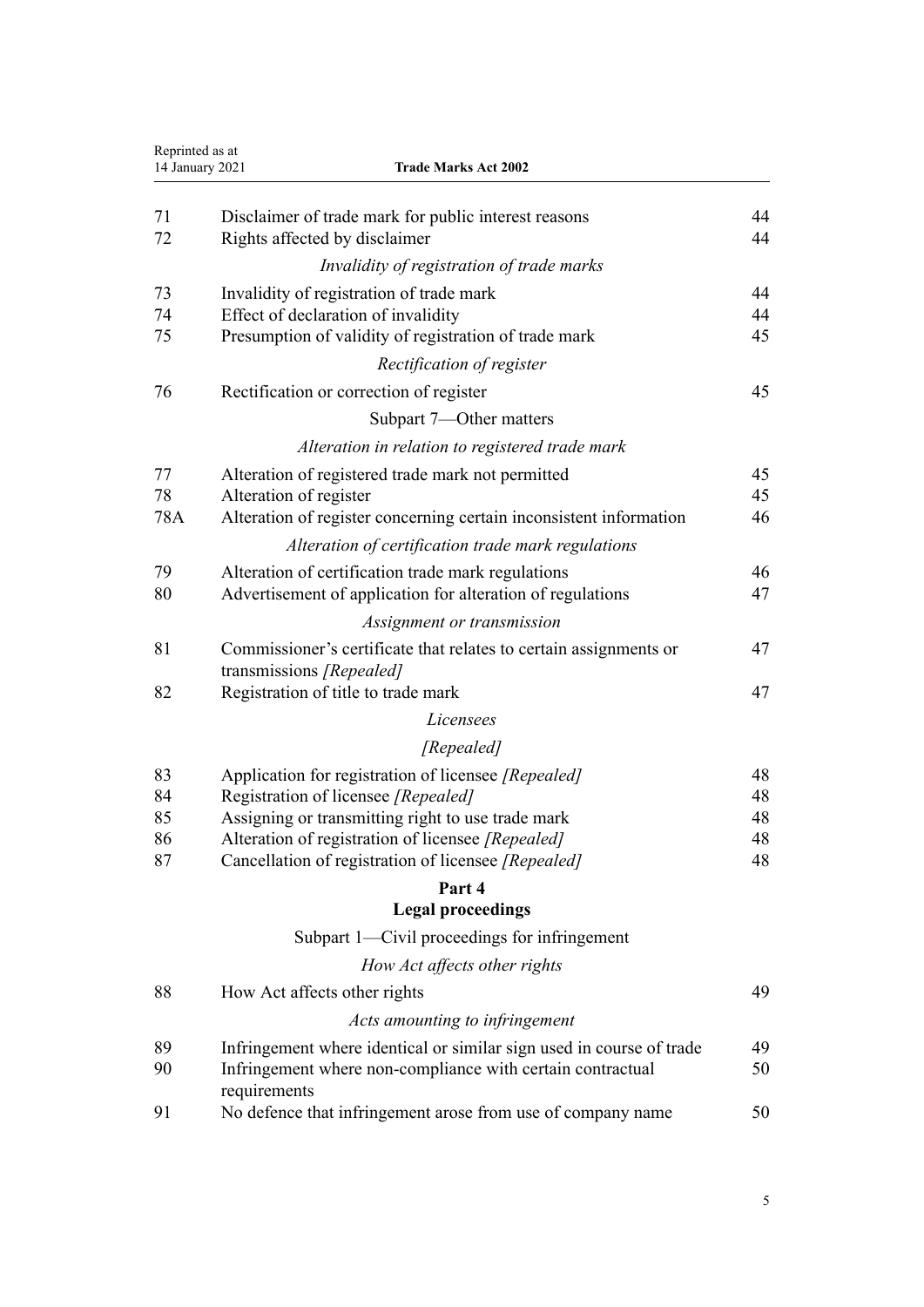|                             | Reprinted as at |
|-----------------------------|-----------------|
| <b>Trade Marks Act 2002</b> | 14 January 2021 |
|                             |                 |

|     | Acts not amounting to infringement                                                   |    |
|-----|--------------------------------------------------------------------------------------|----|
| 92  | No infringement where trade mark used in circumstances not                           | 51 |
|     | covered by registration                                                              |    |
| 93  | No infringement where more than 1 identical or similar registered                    | 51 |
|     | trade marks used                                                                     |    |
| 94  | No infringement for comparative advertising of registered trade<br>mark              | 51 |
| 95  | No infringement for honest practices                                                 | 51 |
| 96  | No infringement for certain continuous use of unregistered trade<br>mark             | 52 |
| 97  | No infringement for use in relation to certain identical or similar<br>goods         | 52 |
| 97A | Exhaustion of rights conferred by registered trade mark                              | 53 |
| 98  | When owner or licensee consents to use of registered trade mark                      | 53 |
| 98A | No infringement through use of registered geographical indication                    | 54 |
|     | When infringement proceedings may be brought                                         |    |
| 99  | No proceedings for infringement of unregistered trade mark                           | 54 |
| 100 | Time for bringing proceedings for infringement of registered trade<br>mark           | 54 |
|     | Who may apply for relief for infringement of registered trade mark                   |    |
| 101 | Who may apply for relief for infringement of registered trade mark                   | 54 |
| 102 | Licensee may request owner of registered trade mark to bring<br>proceedings          | 54 |
| 103 | Consequences of owner of registered trade mark not bringing<br>proceedings           | 54 |
| 104 | Consequences of licensee commencing proceedings                                      | 55 |
|     | Unjustified proceedings                                                              |    |
| 105 | Unjustified proceedings                                                              | 55 |
|     | Types of relief available for infringement                                           |    |
| 106 | Types of relief available for infringement of registered trade mark                  | 55 |
| 107 | Damages for infringement of collective trade mark                                    | 56 |
| 108 | Order for erasure, etc, of offending sign                                            | 56 |
|     | Orders for delivery up in civil proceedings                                          |    |
| 109 | Order for delivery up of infringing goods, infringing material, or                   | 57 |
|     | infringing object                                                                    |    |
| 110 | Order for disposal of infringing goods, infringing material, or<br>infringing object | 57 |
| 111 | Matters to be considered by court                                                    | 57 |
| 112 | Directions for service                                                               | 58 |
| 113 | Rights of persons with interest in infringing goods, infringing                      | 58 |

[material, or infringing object](#page-57-0)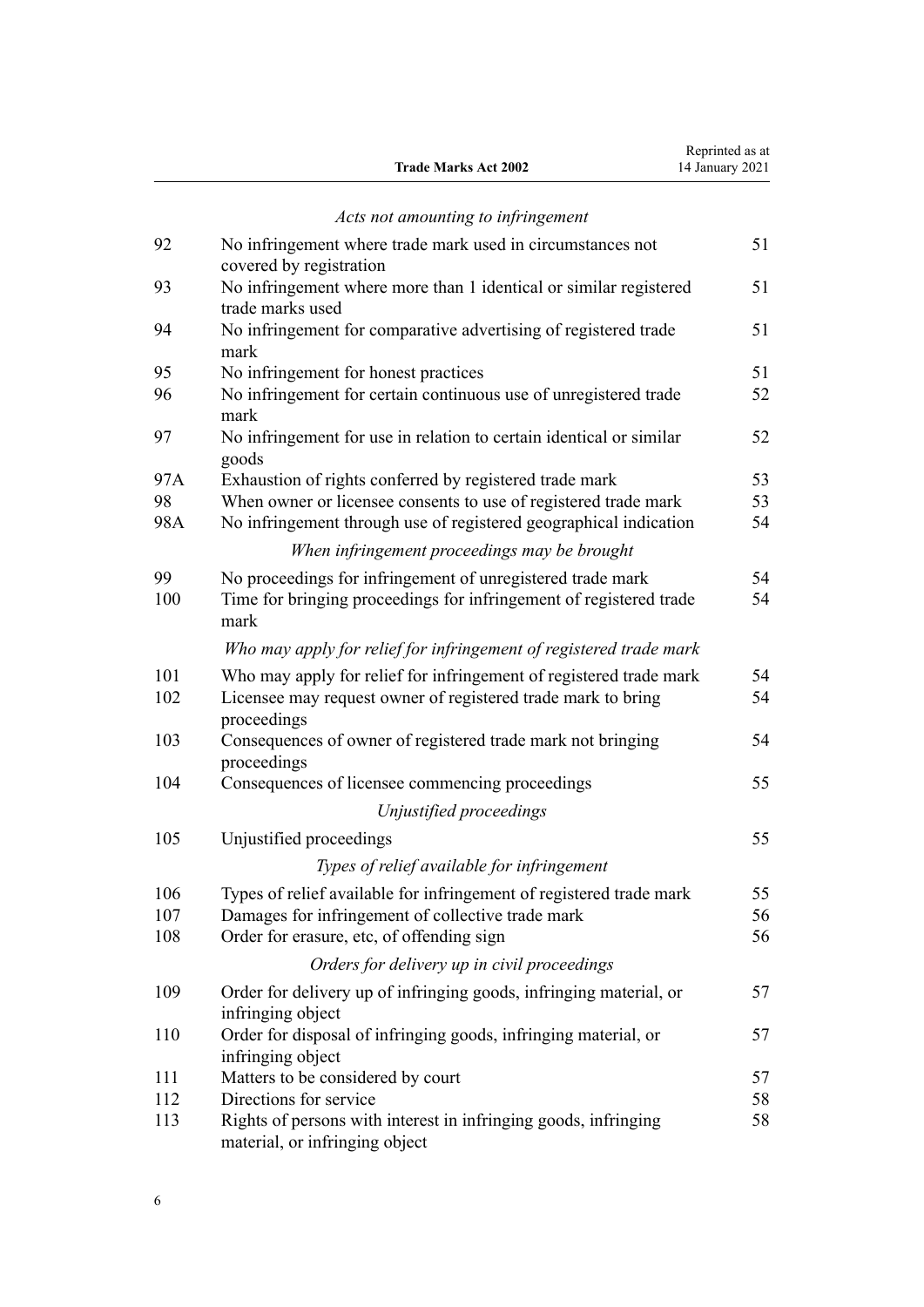| Reprinted as at<br>14 January 2021 | <b>Trade Marks Act 2002</b>                                                                                                  |    |
|------------------------------------|------------------------------------------------------------------------------------------------------------------------------|----|
|                                    |                                                                                                                              |    |
| 114                                | When order under section 110 takes effect                                                                                    | 58 |
| 115                                | Miscellaneous court order if more than 1 person interested in<br>infringing goods, infringing material, or infringing object | 58 |
| 116                                | Position where no order made under section 110                                                                               | 58 |
|                                    | Subpart 2—Criminal proceedings                                                                                               |    |
|                                    | Preliminary                                                                                                                  |    |
| 117                                | When criminal proceedings may be commenced                                                                                   | 59 |
| 118                                | Application of Sentencing Act 2002                                                                                           | 59 |
| 119                                | Liability of officers of body corporate                                                                                      | 59 |
|                                    | Offences and penalties                                                                                                       |    |
| 120                                | Offence to counterfeit registered trade mark                                                                                 | 59 |
| 121                                | Offence to falsely apply registered trade mark to goods or services                                                          | 60 |
| 122                                | Offence to make object for making copies of registered trade mark,<br>etc                                                    | 61 |
| 123                                | Offence to possess object for making copies of registered trade<br>mark, etc                                                 | 61 |
| 124                                | Offence to import or sell, etc, goods with falsely applied registered<br>trade mark                                          | 61 |
| 125                                | Penalties for offences                                                                                                       | 61 |
|                                    | Orders for delivery up in criminal proceedings                                                                               |    |
| 126                                | Order for delivery up in criminal proceedings                                                                                | 62 |
| 127                                | When order for delivery up may be made                                                                                       | 62 |
| 128                                | Order for disposal of goods or other object ordered to be delivered<br>up                                                    | 62 |
| 129                                | Matters to be considered by court                                                                                            | 63 |
| 130                                | Directions for service                                                                                                       | 63 |
| 131                                | Rights of persons with interest in goods or other object                                                                     | 63 |
| 132                                | When order under section 128 takes effect                                                                                    | 63 |
| 133                                | Miscellaneous court orders if more than 1 person interested in<br>goods or other object                                      | 63 |
| 134                                | Position where no order made under section 128                                                                               | 64 |
|                                    | Subpart 2A—Enforcement officers                                                                                              |    |
|                                    | Appointment and functions of enforcement officers                                                                            |    |
| 134A                               | Chief executive may appoint enforcement officers                                                                             | 64 |
| 134B                               | Authority to act as enforcement officer                                                                                      | 64 |
| 134C                               | Functions of enforcement officer                                                                                             | 65 |
|                                    | Enforcement officer's power of entry and examination without<br>warrant                                                      |    |
| 134D                               | Enforcement officer's power of entry and examination without<br>warrant                                                      | 65 |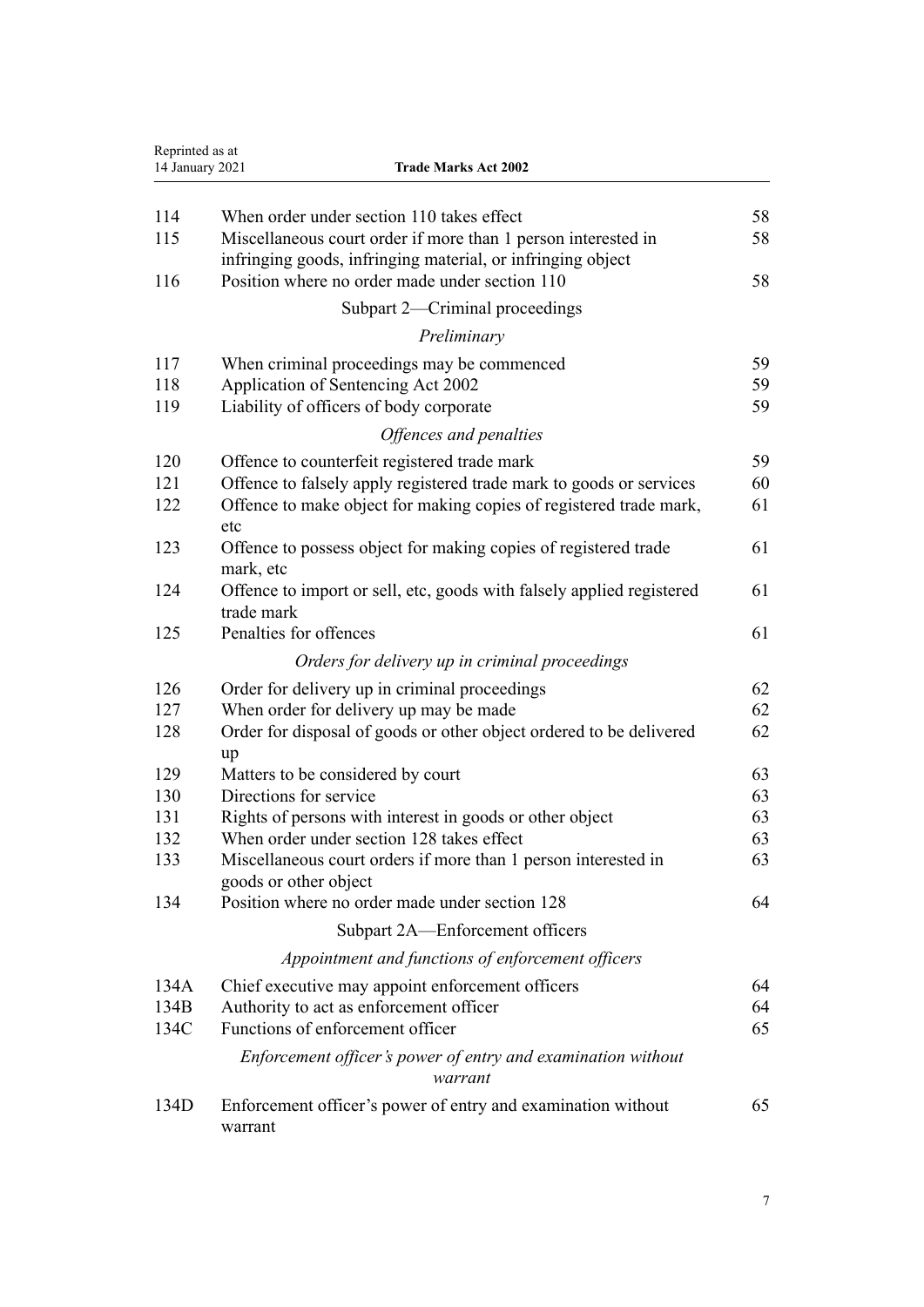|       | <b>Trade Marks Act 2002</b>                                                                                            | Reprinted as at<br>14 January 2021 |
|-------|------------------------------------------------------------------------------------------------------------------------|------------------------------------|
| 134E  | What enforcement officer and person assisting may do when<br>exercising power of entry and examination without warrant | 66                                 |
|       | Entry and search under search warrant                                                                                  |                                    |
| 134F  | Enforcement officer or constable may apply for search warrant                                                          | 67                                 |
| 134G  | Application for search warrant                                                                                         | 67                                 |
| 134H  | Mode of application for search warrant                                                                                 | 68                                 |
| 134I  | Form and content of search warrant                                                                                     | 69                                 |
| 134J  | Transmission of search warrant                                                                                         | 70                                 |
| 134K  | Retention of documents                                                                                                 | 70                                 |
| 134L  | When search warrant is executed                                                                                        | 70                                 |
| 134M  | Powers of entry and search under warrant                                                                               | 71                                 |
| 134N  | Powers of persons called to assist                                                                                     | 72                                 |
|       | General provisions that apply to powers of entry and search, and<br>entry and examination                              |                                    |
| 134O  | Application of sections 134P to 134S                                                                                   | 72                                 |
| 134P  | Powers and duties of person exercising power of entry and search<br>or power of entry and examination                  | 73                                 |
| 134Q  | Inventory of things seized                                                                                             | 74                                 |
| 134R  | Compliance with certain provisions may be deferred in certain<br>circumstances                                         | 75                                 |
| 134S  | Further extension to, or dispensation from, obligation to comply<br>with certain provisions                            | 76                                 |
|       | Provisions relating to things seized                                                                                   |                                    |
| 134T  | Period things seized may be retained                                                                                   | 76                                 |
| 134U  | Application for order to return things seized                                                                          | 77                                 |
| 134V  | Disposal of things seized                                                                                              | 77                                 |
| 134W  | Disposal of perishable things                                                                                          | 78                                 |
|       | Other powers of enforcement officers                                                                                   |                                    |
|       |                                                                                                                        |                                    |
| 134X  | Enforcement officer may apply for production order                                                                     | 78                                 |
| 134Y  | Judge may order documents to be produced                                                                               | 79                                 |
| 134Z  | Powers of enforcement officer to whom documents produced                                                               | 79                                 |
| 134ZA | Offence of failing to comply with order to produce documents                                                           | 79                                 |
|       | Powers of Police                                                                                                       |                                    |
| 134ZB | Powers of Police                                                                                                       | 80                                 |
|       | <b>Miscellaneous</b>                                                                                                   |                                    |
| 134ZC | Privilege against self-incrimination                                                                                   | 80                                 |
| 134ZD | Other privileges                                                                                                       | 80                                 |
| 134ZE | Disclosure of information                                                                                              | 81                                 |
| 134ZF | No liability if functions performed or powers exercised in good<br>faith                                               | 82                                 |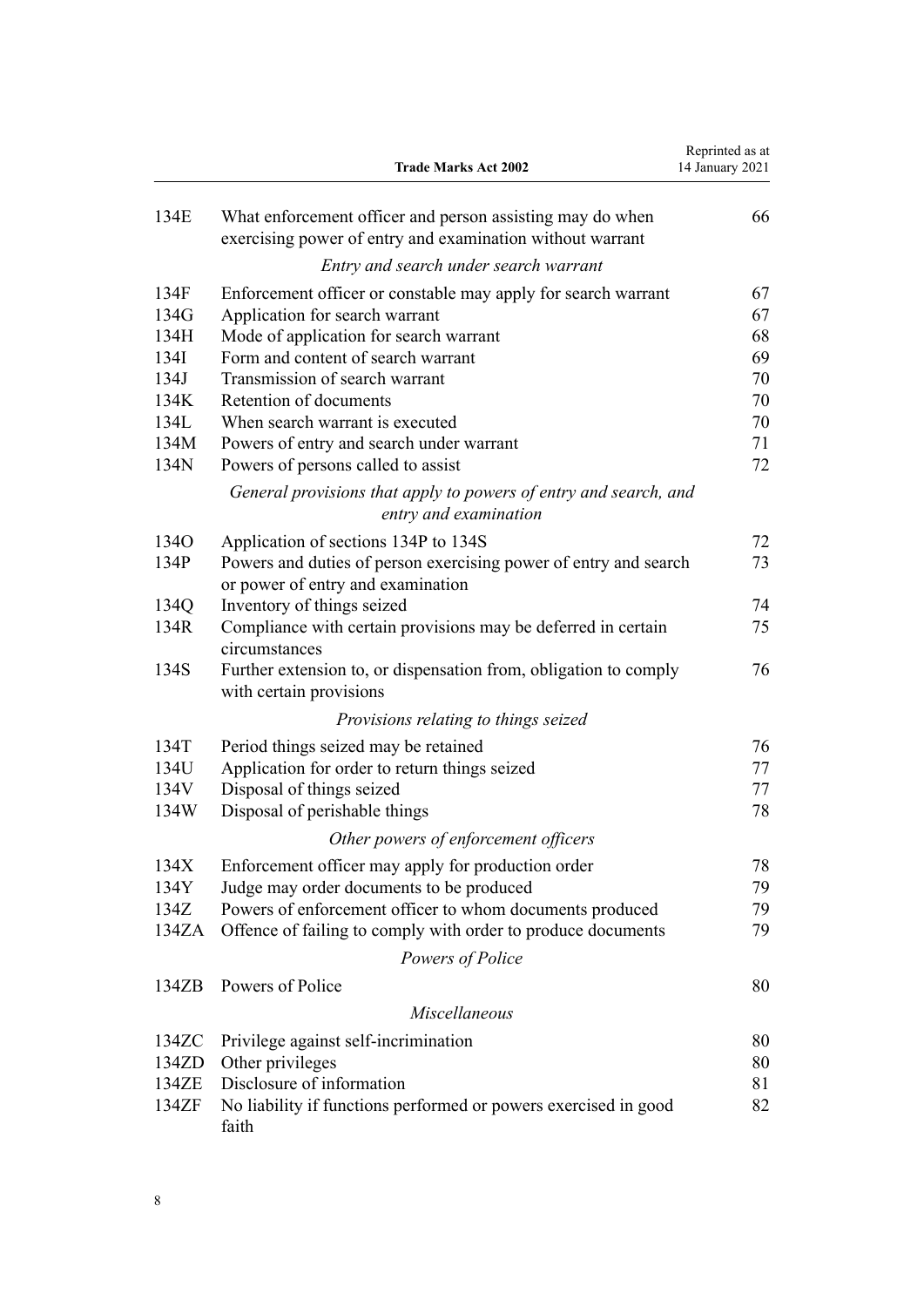| Reprinted as at<br>14 January 2021 | <b>Trade Marks Act 2002</b>                                                 |          |
|------------------------------------|-----------------------------------------------------------------------------|----------|
|                                    | Subpart 3—Border protection measures                                        |          |
|                                    | Interpretation                                                              |          |
| 135                                | Interpretation                                                              | 82       |
|                                    | Detention of goods suspected of bearing infringing sign                     |          |
|                                    |                                                                             |          |
| 135A<br>135B                       | Detention of goods suspected of bearing infringing sign                     | 84<br>84 |
|                                    | Release of goods                                                            |          |
|                                    | Notice of infringing sign                                                   |          |
| 136                                | Application of sections 137 to 141                                          | 85       |
| 137                                | Notice may be given to chief executive                                      | 85       |
| 138                                | Contents of notice                                                          | 85       |
| 139                                | Chief executive must accept or decline notice                               | 86       |
| 139A                               | Chief executive may suspend accepted notice                                 | 86<br>87 |
| 139B<br>139C                       | Notice of suspension<br>Chief executive may reinstate accepted notice       | 88       |
| 140                                | Duration of accepted notice                                                 | 88       |
| 141                                | Licensee may require notice                                                 | 88       |
|                                    | Investigation where notice of infringing sign                               |          |
| 142                                | Application of sections 143 to 146                                          | 88       |
| 143                                | Determination to conduct investigation                                      | 88       |
| 144                                | Claimant to provide information for investigation                           | 89       |
| 145                                | Limitations on requirement to supply information                            | 89       |
|                                    | Chief executive's determination                                             |          |
| 146                                | Chief executive's determination                                             | 89       |
| 147                                | Notice of determination                                                     | 89       |
| 148                                | Consequences of failure to serve notice                                     | 90       |
|                                    | Detention of goods bearing infringing sign                                  |          |
| 149                                | Detention of goods bearing infringing sign                                  | 90       |
| 150                                | When detained goods may be released                                         | 90       |
| 151                                | Forfeiture of goods by consent                                              | 91       |
|                                    | Proceedings relating to goods bearing infringing sign                       |          |
| 152                                | Application for various orders relating to goods bearing infringing<br>sign | 91       |
| 153                                | Proceedings to determine whether goods bear infringing sign                 | 91       |
| 154                                | Powers of court                                                             | 92       |
|                                    | Inspection of goods that bear infringing sign                               |          |
| 155                                | Inspection of goods                                                         | 93       |
|                                    | Enforcement powers of Customs officers                                      |          |
| 155A                               | Customs officer may seize goods in control of Customs                       | 93       |
|                                    |                                                                             |          |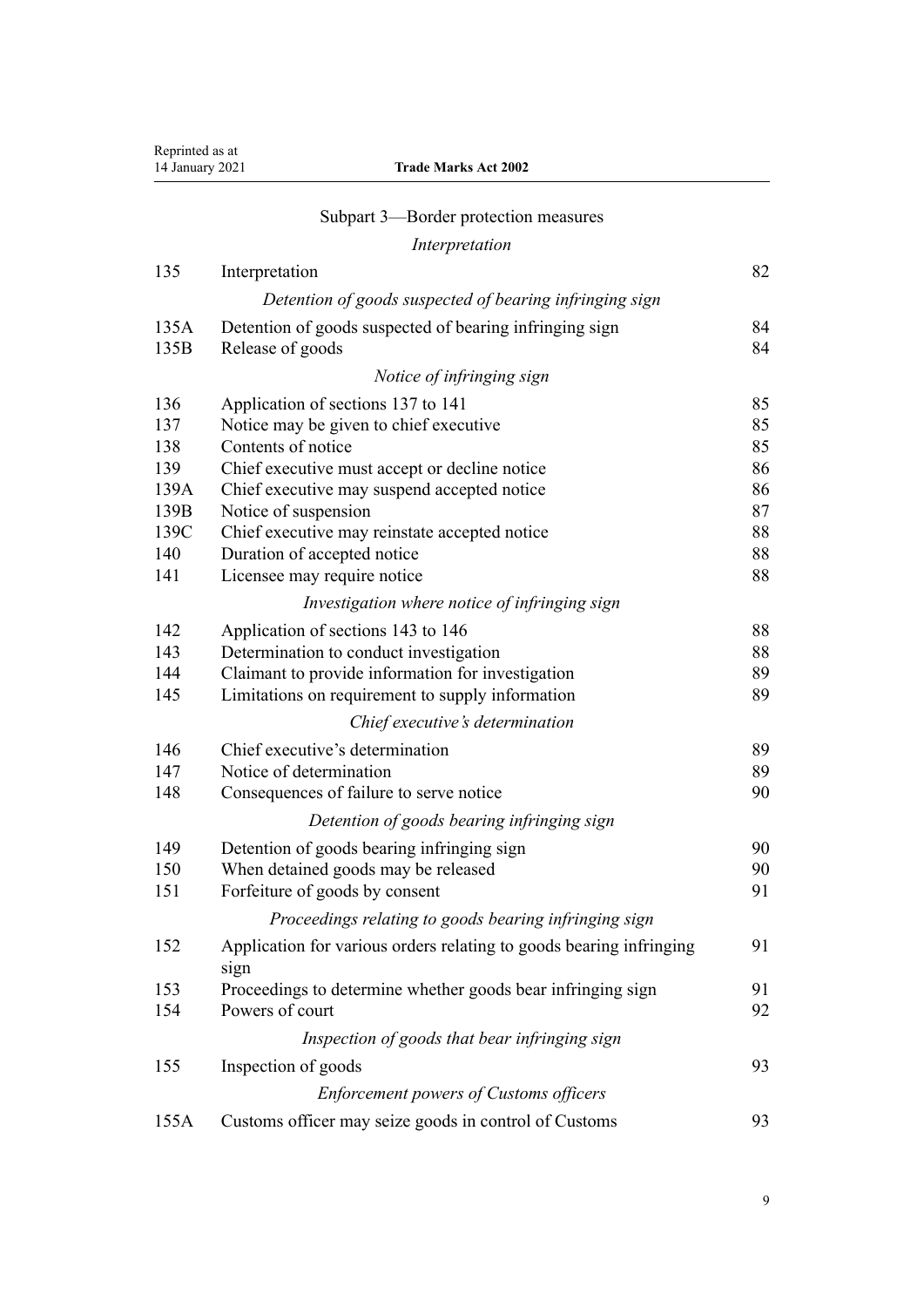|            | <b>Trade Marks Act 2002</b>                                                                                          | Reprinted as at<br>14 January 2021 |
|------------|----------------------------------------------------------------------------------------------------------------------|------------------------------------|
| 155B       | Chief executive may require person to produce documents<br>concerning goods in control of Customs                    | 94                                 |
| 155C       | Chief executive may require person to appear and answer<br>questions concerning goods in control of Customs          | 95                                 |
| 155D       | Customs officer may apply for production order                                                                       | 96                                 |
| 155E       | Judge may order documents to be produced                                                                             | 96                                 |
| 155F       | Powers of Customs officer to whom documents produced                                                                 | 97                                 |
| 155G       | Issue of search warrants to Customs officers                                                                         | 97                                 |
| 155H       | Privilege against self-incrimination                                                                                 | 97                                 |
| 155I       | Other privileges                                                                                                     | 98                                 |
| 155J       | Offences                                                                                                             | 99                                 |
|            | <i>Immunity</i>                                                                                                      |                                    |
| 155K       | No liability if powers exercised in good faith                                                                       | 100                                |
|            | Delegation of chief executive's powers, duties, and functions                                                        |                                    |
| 156<br>157 | Delegation of chief executive's powers, duties, and functions<br>Protection of persons acting under authority of Act | 100<br>101                         |
|            | Subpart 4-Miscellaneous                                                                                              |                                    |
|            | Application to Commissioner or court?                                                                                |                                    |
| 158        | Application to Commissioner or court?                                                                                | 101                                |
|            | Appearance of Commissioner                                                                                           |                                    |
| 159        | Commissioner's appearance in certain proceedings                                                                     | 101                                |
|            | Evidence                                                                                                             |                                    |
|            |                                                                                                                      |                                    |
| 160        | Mode of giving evidence in proceedings before Commissioner                                                           | 102                                |
| 161        | Evidence of entries, documents, etc                                                                                  | 102                                |
| 162        | Registration is prima facie evidence of validity                                                                     | 103                                |
| 163        | Appeal against decision of Commissioner that relates to                                                              | 103                                |
| 164        | assignments and transmissions<br>Trade usage must be considered                                                      | 103                                |
| 165        | Certificate of validity                                                                                              | 103                                |
|            | Costs                                                                                                                |                                    |
|            |                                                                                                                      |                                    |
| 166        | Costs                                                                                                                | 104                                |
| 167        | Commissioner or court may require security for costs                                                                 | 104                                |
| 168        | No costs on appeal against refusal to certify or to authorise use                                                    | 104                                |
| 169        | Costs of Commissioner in proceedings before court                                                                    | 105                                |
|            | Appeals                                                                                                              |                                    |
| 170        | Appeals in relation to Commissioner's decisions                                                                      | 105                                |
| 171        | Notice of appeal                                                                                                     | 105                                |
| 172        | Hearing of appeal                                                                                                    | 105                                |
| 173        | Determination of appeals                                                                                             | 105                                |
| 174        | Provisions pending determination of appeal                                                                           | 106                                |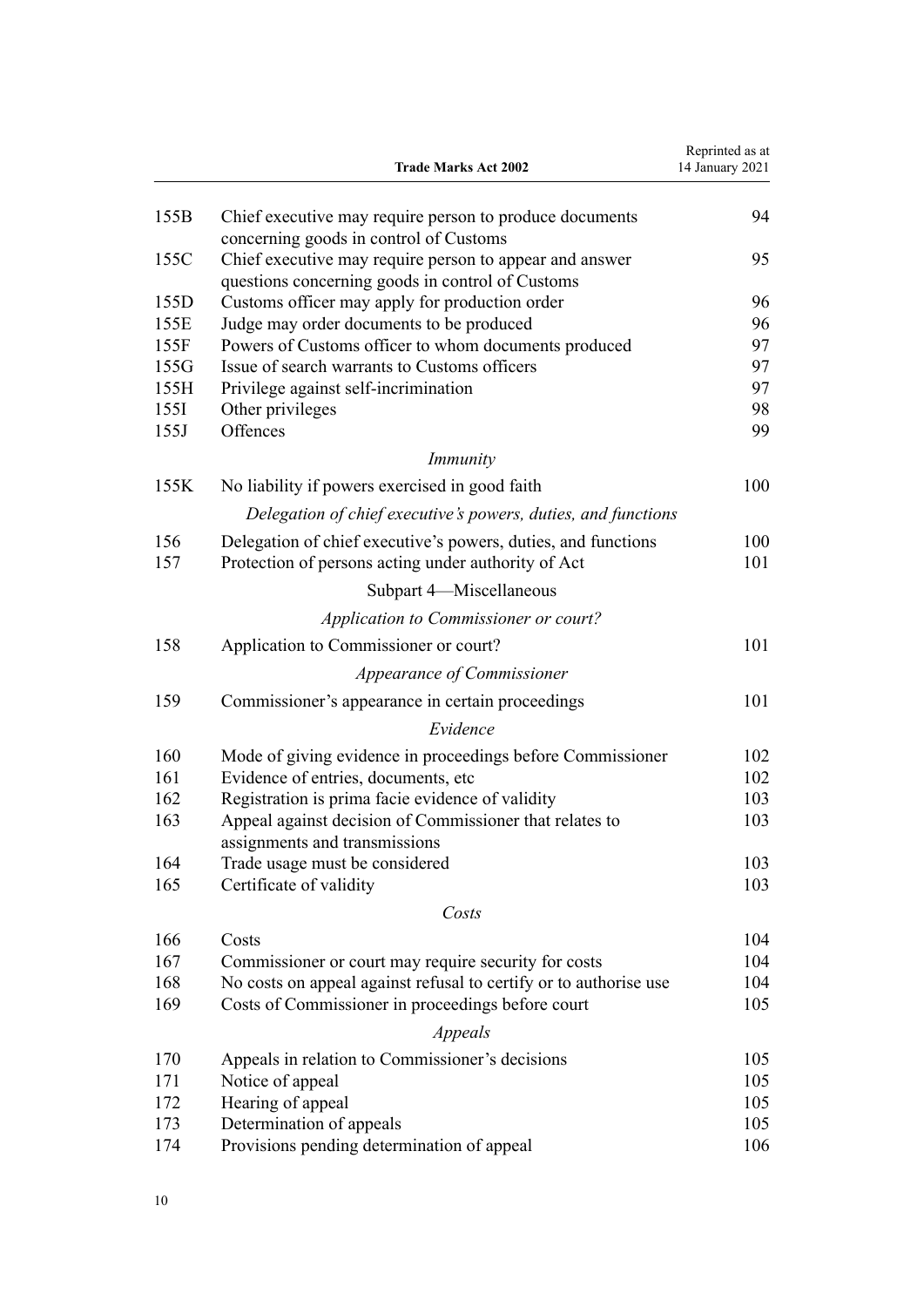# **[Part 5](#page-105-0)**

# **[Administrative provisions and miscellaneous](#page-105-0)**

# [Subpart 1—Commissioner and Assistant Commissioners of Trade](#page-105-0)

[Marks](#page-105-0)

| 175  | <b>Commissioner and Assistant Commissioners of Trade Marks</b>            | 106 |
|------|---------------------------------------------------------------------------|-----|
| 175A | <b>Functions of Commissioner</b>                                          | 106 |
| 175B | Powers of Assistant Commissioners                                         | 107 |
| 175C | Power of Commissioner to delegate                                         | 107 |
| 175D | Liability of Commissioner and others                                      | 107 |
| 176  | Hearing before exercise of Commissioner's discretion                      | 108 |
|      | Subpart 2—Advisory committee                                              |     |
| 177  | Advisory committee                                                        | 108 |
| 178  | Function of advisory committee                                            | 108 |
| 179  | Membership of advisory committee                                          | 108 |
| 180  | Advisory committee may regulate own procedure                             | 108 |
|      | Subpart 3-Register of trade marks                                         |     |
|      | General                                                                   |     |
| 181  | Register of trade marks                                                   | 108 |
| 182  | Contents of register                                                      | 109 |
| 183  | No notices of trusts may be entered in register                           | 109 |
|      | Search of register                                                        |     |
| 184  | Search of register                                                        | 109 |
|      | Offences relating to register                                             |     |
| 185  | Offence to make false entry in register                                   | 110 |
| 186  | Offences relating to false representation of trade mark                   | 110 |
|      | Subpart 4-Miscellaneous                                                   |     |
|      | No compensation                                                           |     |
| 187  | No compensation for diminution in rights attaching to trade mark          | 110 |
|      | Intellectual Property Office of New Zealand                               |     |
| 188  | Opening hours of Intellectual Property Office of New Zealand              | 111 |
| 189  | Closing of Intellectual Property Office of New Zealand at short<br>notice | 111 |
|      | Personal representatives                                                  |     |
| 190  | Recognition of agents                                                     | 111 |
| 191  | Declarations, etc, on behalf of certain persons [Repealed]                | 111 |
|      | Substitution                                                              |     |
| 192  | Substitution of person other than applicant generally                     | 112 |
| 193  | Substitution of person other than opponent on notice of opposition        | 112 |
|      |                                                                           |     |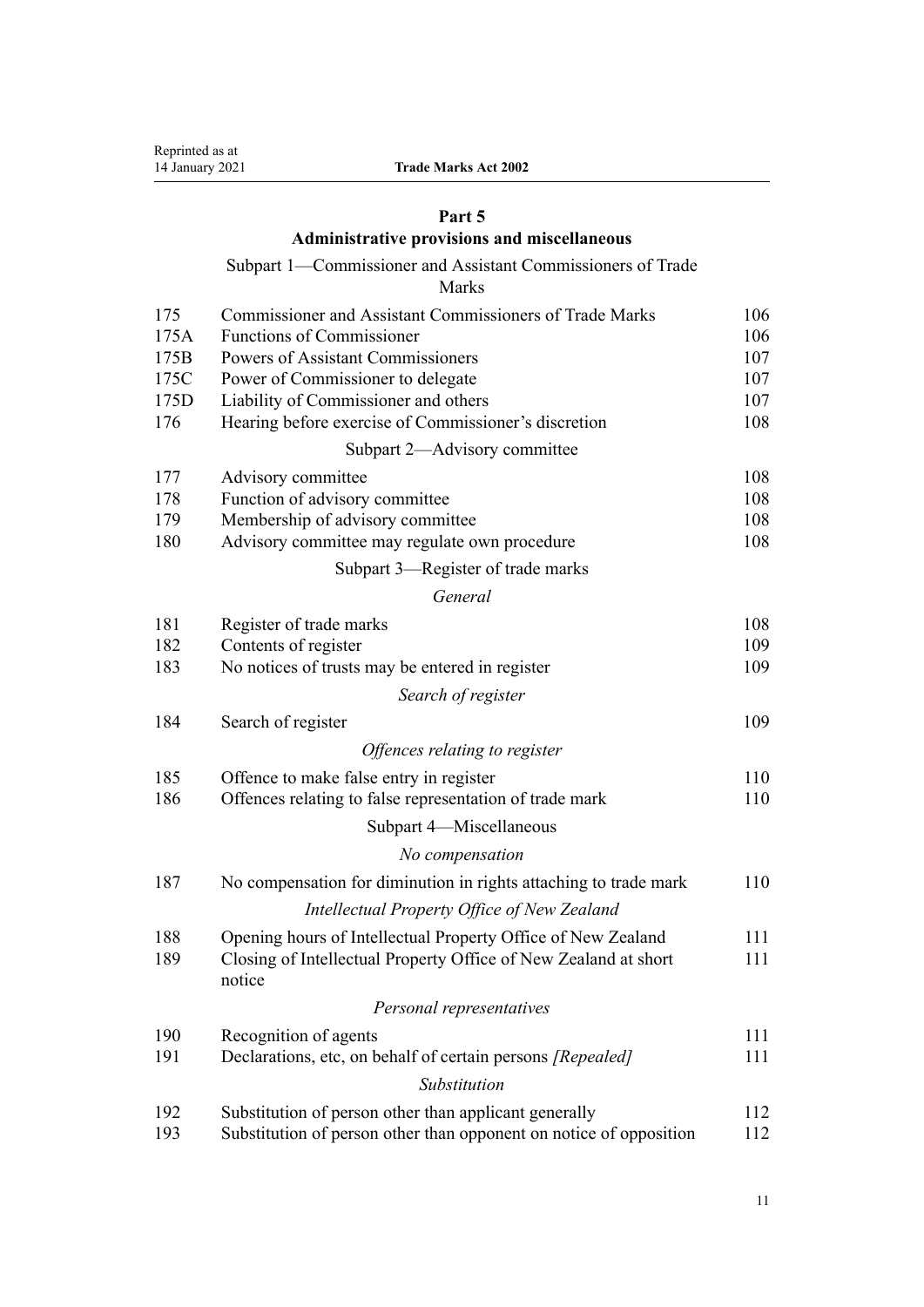<span id="page-11-0"></span>

| s 1  | <b>Trade Marks Act 2002</b>                                                           | Reprinted as at<br>14 January 2021 |
|------|---------------------------------------------------------------------------------------|------------------------------------|
|      | Amendment of other documents                                                          |                                    |
| 194  | Amendment of documents other than application                                         | 112                                |
|      | Fees                                                                                  |                                    |
| 195  | Fees                                                                                  | 113                                |
|      | Service of notices                                                                    |                                    |
|      |                                                                                       |                                    |
| 196  | Application of section 197                                                            | 113                                |
| 197  | Method of service of notices                                                          | 113                                |
|      | Annual report                                                                         |                                    |
|      | [Repealed]                                                                            |                                    |
| 198  | Annual report by Commissioner of Patents [Repealed]                                   | 114                                |
|      | Regulation-making powers                                                              |                                    |
| 199  | Regulations                                                                           | 114                                |
| 199A | <b>Regulations: Madrid Protocol</b>                                                   | 117                                |
| 200  | Orders in Council relating to convention countries                                    | 117                                |
|      | <b>Amendments</b>                                                                     |                                    |
| 201  | Acts amended                                                                          | 118                                |
|      | Transitional and savings provisions                                                   |                                    |
| 202  | Repeal of Trade Marks Act 1953                                                        | 118                                |
| 203  | Transitional provision for certain applications and proceedings                       | 118                                |
| 204  | Transitional provision for notices given under section 54B of Trade<br>Marks Act 1953 | 119                                |
| 205  | Transitional provision for fees for defensive trade marks                             | 119                                |
| 206  | Certificate of validity of contested registration                                     | 119                                |
| 207  | Orders in Council relating to convention countries under Trade<br>Marks Act 1953      | 119                                |
| 208  | Status of trade marks registered before commencement of Act                           | 119                                |
| 209  | Status of notes, etc, on register before commencement of Act                          | 120                                |
|      | <b>Schedule 1AA</b><br>Transitional, savings, and related provisions                  | 121                                |
|      | <b>Schedule 1</b><br><b>Acts amended</b>                                              | 122                                |

# **1 Title**

This Act is the Trade Marks Act 2002.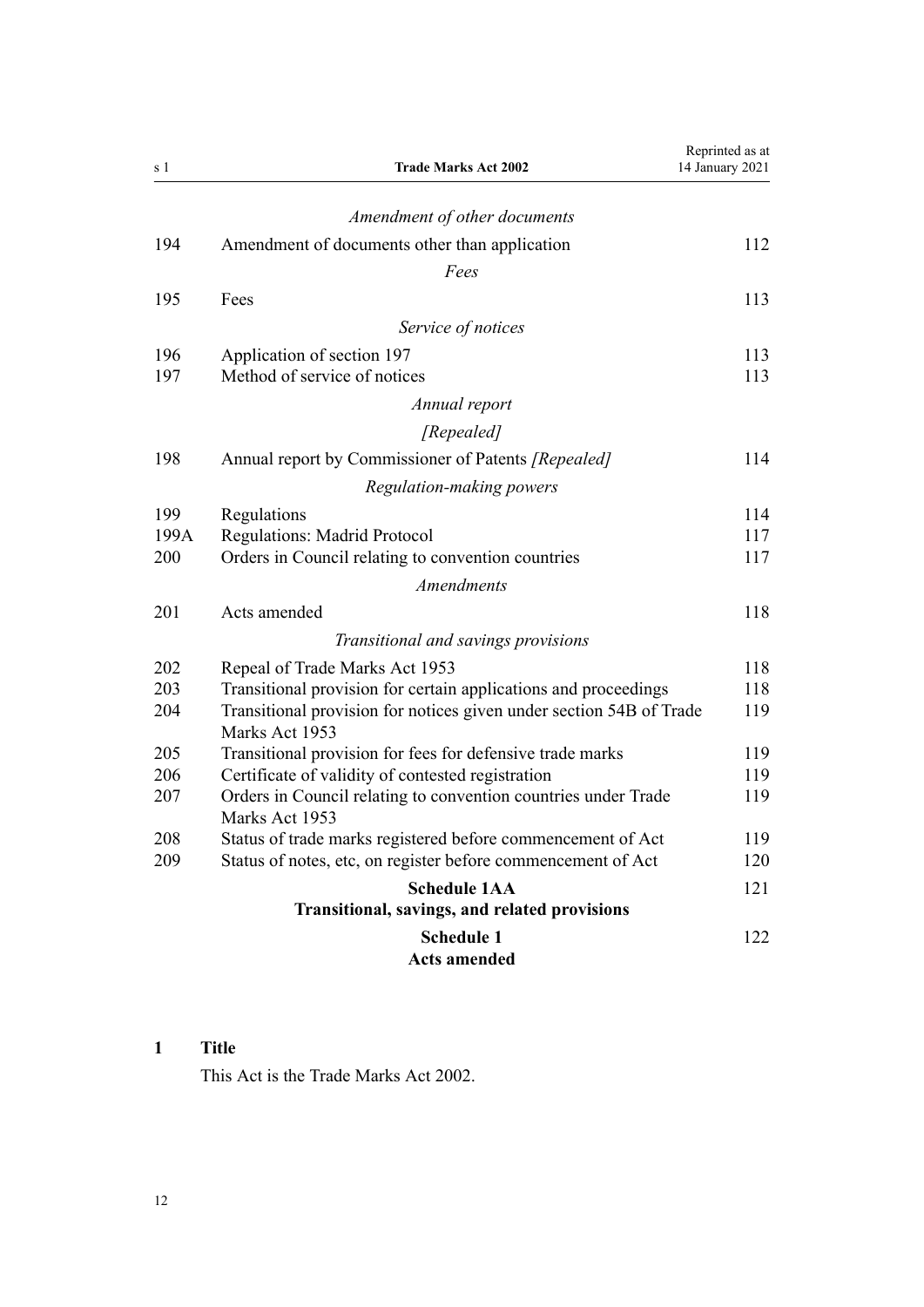# **Part 1 Preliminary**

#### <span id="page-12-0"></span>**2 Commencement**

- (1) This Act (except [sections 177 to 180,](#page-107-0) [199](#page-113-0), and [200](#page-116-0)) comes into force on a date to be appointed by the Governor-General by Order in Council.
- (2) [Sections 177 to 180,](#page-107-0) [199](#page-113-0), and [200](#page-116-0) come into force on the day after the date on which this Act receives the Royal assent.

Section 2(1): this Act (except sections 177–180, 199, and 200) brought into force, on 20 August 2003, by the Trade Marks Act 2002 Commencement Order 2003 (SR 2003/188).

## **3 Purposes**

The purposes of this Act are to—

- (a) more clearly define the scope of rights protected by registered trade marks; and
- (b) simplify procedures for registering a trade mark in order to reduce costs to applicants and to reduce business compliance costs generally; and
- (c) address Māori concerns relating to the registration of trade marks that contain a Māori sign, including imagery and text; and
- (d) deter counterfeit activity in relation to registered trade marks in New Zealand: and
- (e) ensure that New Zealand's trade mark regime takes account of international developments.

# **4 Overview**

In this Act,—

- (a) this Part deals with preliminary matters, including interpretation and the application of this Act to the Crown:
- (b) the main rights attaching to a registered trade mark (for example, the exclusive right to use the registered trade mark) are set out in [section 10](#page-21-0):
- (c) when a trade mark is registrable is set out in [section 13](#page-22-0). Other provisions relating to the registrability of trade marks are set out in [sections 14 to](#page-23-0) [30:](#page-23-0)
- (d) the process for registering a trade mark is contained in [Part 3](#page-30-0):
- (e) remedies and offence provisions relating to the infringement of a registered trade mark, border protection measures concerning an infringing sign that is applied to goods in an overseas country, and general provisions about legal proceedings and appeals under this Act, are set out in [Part 4](#page-48-0):
- (f) [Part 5](#page-105-0) contains provisions about the Commissioner, the register of trade marks, and an advisory committee that has the function of advising the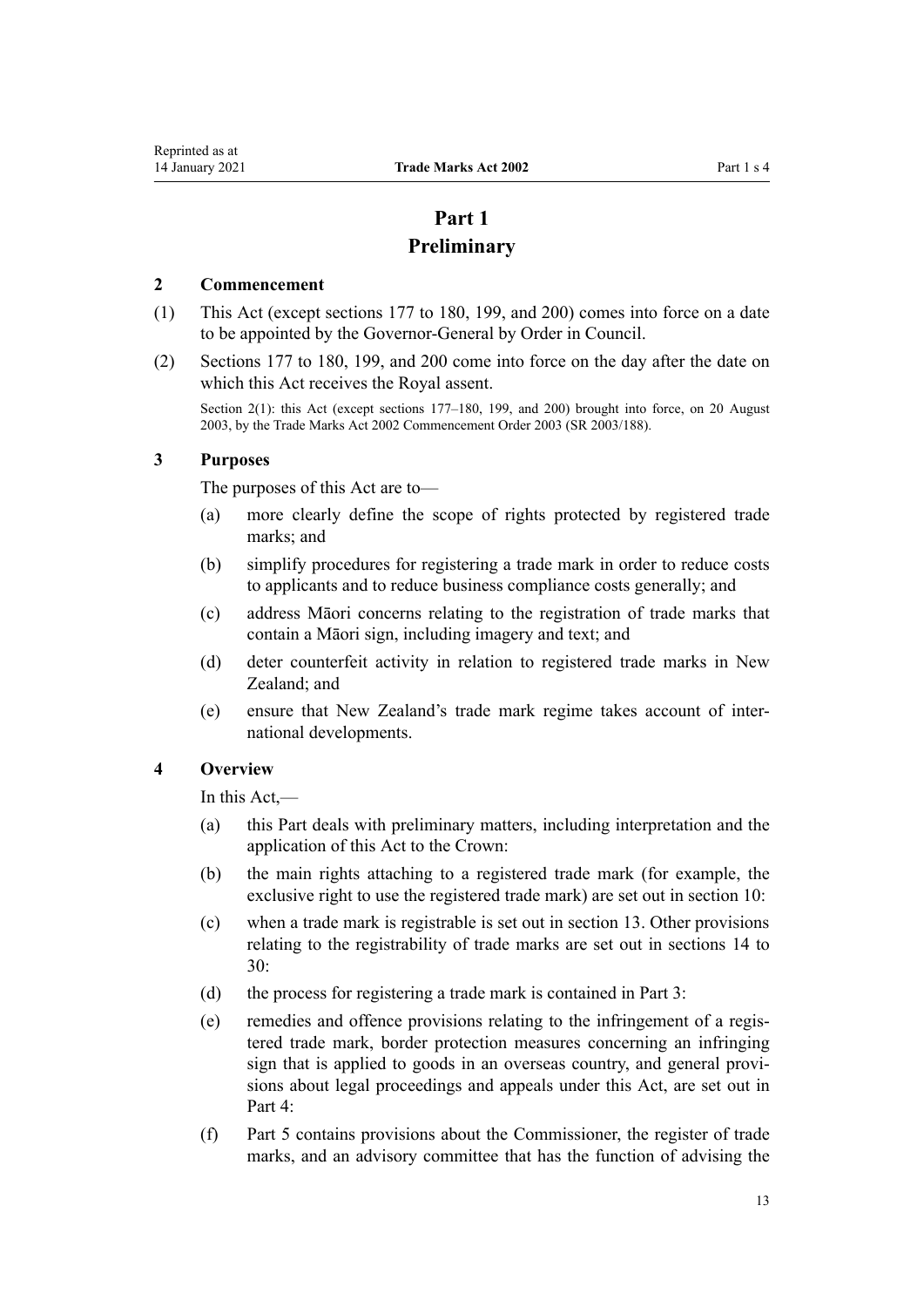<span id="page-13-0"></span>

Commissioner whether the proposed registration of a trade mark that is, or appears to be, derivative of a Māori sign, including imagery and text, is offensive to Māori.

#### **5 Interpretation**

(1) In this Act, unless the context otherwise requires,—

**Act** includes regulations made under this Act

**actual date of registration** means the date entered on the register by the Commissioner under [section 51\(a\)](#page-35-0)

**advisory committee** means the advisory committee appointed under [section](#page-107-0) [177](#page-107-0)

#### **applicant**—

- (a) means a person who has applied for the registration of a trade mark; and
- (b) includes the assignee of an application, if the assignment has been effected under [section 82](#page-46-0); and
- (c) in [sections 134G,](#page-66-0) [134H,](#page-67-0) and [134K,](#page-69-0) means the applicant for a search warrant; and
- (d) in [section 134U](#page-76-0) means the applicant for the order referred to in that section

# **application**—

- (a) means an application for the registration of a trade mark; and
- (b) includes an application for the registration of a series of trade marks

**assignment** means assignment by the acts of the parties concerned

**certification trade mark** means a sign capable of—

- (a) being represented graphically; and
- (b) distinguishing, in the course of trade,—
	- (i) goods certified by any person in respect of origin, material, mode of manufacture, quality, accuracy, or other characteristic from goods not so certified; or
	- (ii) services certified by any person in respect of quality, accuracy, performance, or other characteristic from services not so certified

### **chief executive**,—

- (a) in [subpart 3](#page-81-0) of Part 4 (border protection measures), has the meaning set out in [section 135](#page-81-0); and
- (b) in the rest of this Act, means the chief executive of the Ministry

**claimant** has the meaning set out in [section 135](#page-81-0)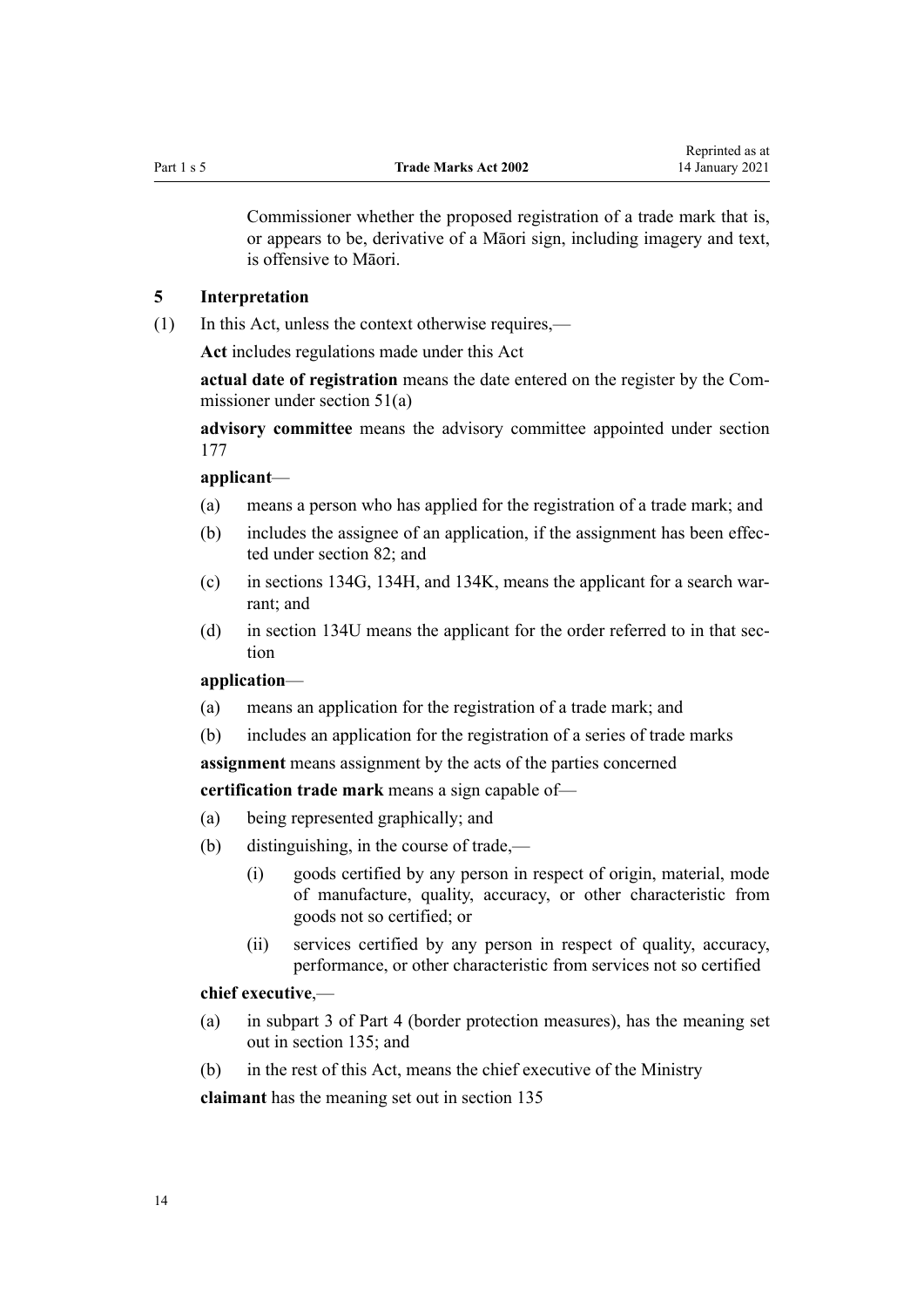**collective association** means a body (whether incorporated or not) that has or is able to have members, and is—

- (a) constituted for the joint benefit of its members for the time being; and
- (b) so constituted that its membership at any time can be ascertained

**collective trade mark** means a sign capable of—

- (a) being represented graphically; and
- (b) distinguishing the goods or services of members of the collective association that is the owner of the sign from those of persons who are not members of the collective association

#### **Commissioner**—

- (a) means the Commissioner of Trade Marks; and
- (b) to avoid doubt, includes an Assistant Commissioner of Trade Marks

**condition** includes a limitation of the exclusive right to use a trade mark given by the registration of the trade mark, including a limitation of that right as to—

- (a) mode of use:
- (b) use in relation to goods to be sold or otherwise traded in any place within New Zealand:
- (c) use in relation to services to be provided within New Zealand:
- (d) use in relation to goods to be exported to any market outside New Zealand

**control of the Customs** has the meaning set out in [section 135](#page-81-0)

**convention country**, in any provision of this Act, means an entity for the time being declared by an order under [section 200](#page-116-0) to be a convention country for the purposes of that provision

**convention country application** means an application for the registration of a trade mark that is made in a convention country (whether before or after it became a convention country) and that is, in accordance with the—

- (a) terms of a treaty between 2 or more convention countries, equivalent to an application made in any one of those convention countries; or
- (b) law of any convention country, equivalent to an application made in that convention country

#### **court**—

- (a) means the High Court; and
- (b) for the purposes of [sections 126 to 134,](#page-61-0) and [134T to 134V,](#page-75-0) includes the District Court or a Judge of that court

**Customs officer** has the meaning set out in [section 135](#page-81-0)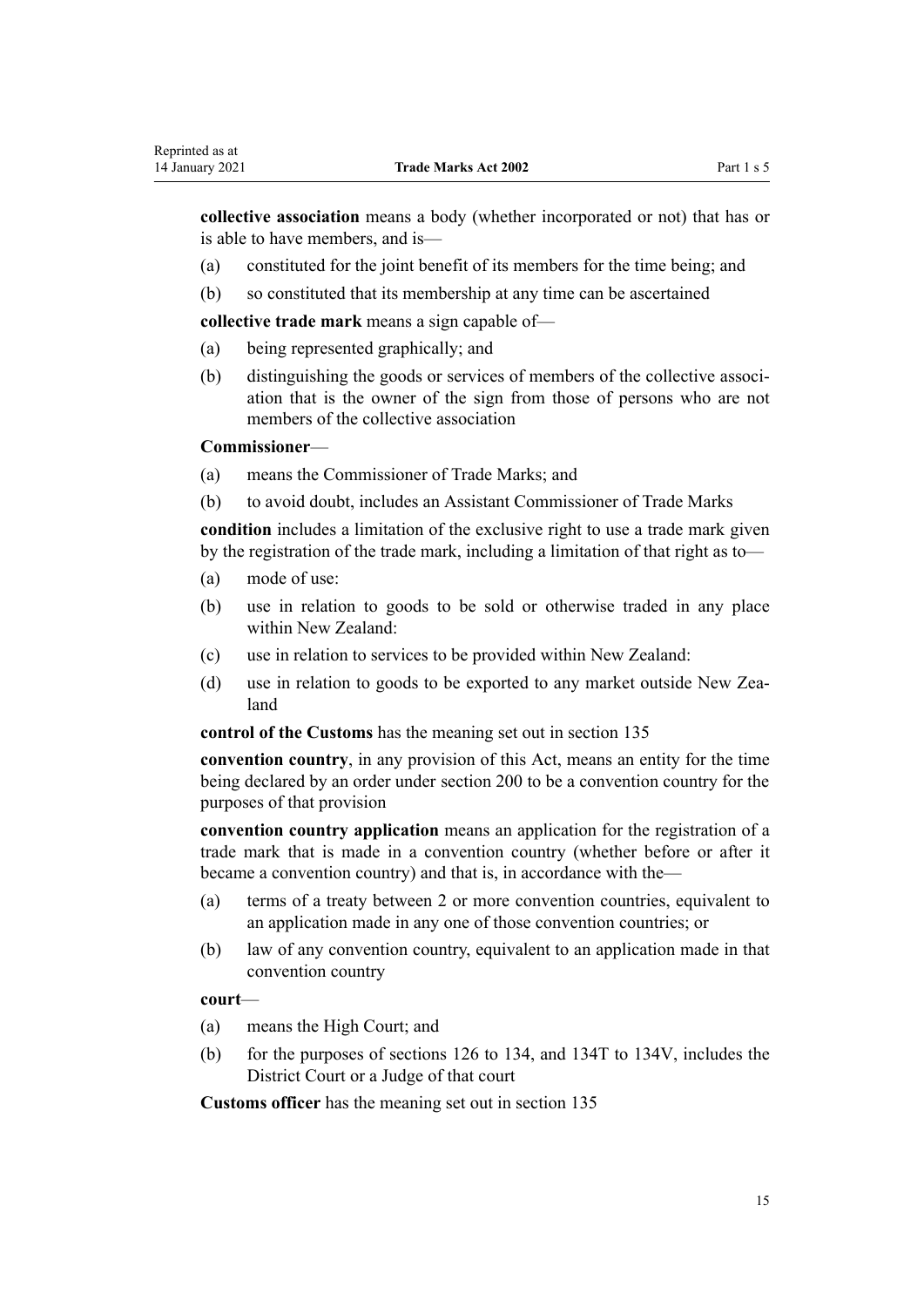#### **deceased owner**—

- (a) means a registered owner of any trade mark who has died, whether before or after the commencement of this Act: and
- (b) includes an applicant for the registration of a trade mark who has died before it is registered, whether before or after the commencement of this Act

### **deemed date of registration** means,—

- (a) in the case of a trade mark to which [section 36](#page-32-0) applies, the date of the application in the convention country (subject to any enactment relating to international arrangements):
- (b) in any other case, the date of the application

**document**, for the purposes of [subpart 2A](#page-63-0) of Part 4 and [sections 155B](#page-93-0) and [155D to 155F](#page-95-0), means—

- (a) any material, whether or not it is signed or otherwise authenticated, that bears symbols (including words and figures), images, or sounds or from which symbols, images, or sounds can be derived, and includes—
	- (i) a label, marking, or other writing that identifies or describes a thing of which it forms a part, or to which it is attached:
	- (ii) a book, map, plan, graph, or drawing:
	- (iii) a photograph, film, or negative; and
- (b) information electronically recorded or stored, and information derived from that information

**infringing goods**, in relation to a registered trade mark, are goods that bear, or goods the packaging of which bears, a sign that is identical with or similar to the registered trade mark and—

- (a) the application of the sign to the goods or their packaging is an infringement of the registered trade mark; or
- (b) the sign has been used in relation to the goods or their packaging in a way that infringes the registered trade mark

**infringing material**, in relation to a registered trade mark, means material that bears a sign that is identical with or similar to the registered trade mark and either the sign is—

- (a) used for labelling or packaging goods, as a business paper, or for advertising goods or services, in a way that infringes the registered trade mark; or
- (b) intended to be used in a way that would infringe the registered trade mark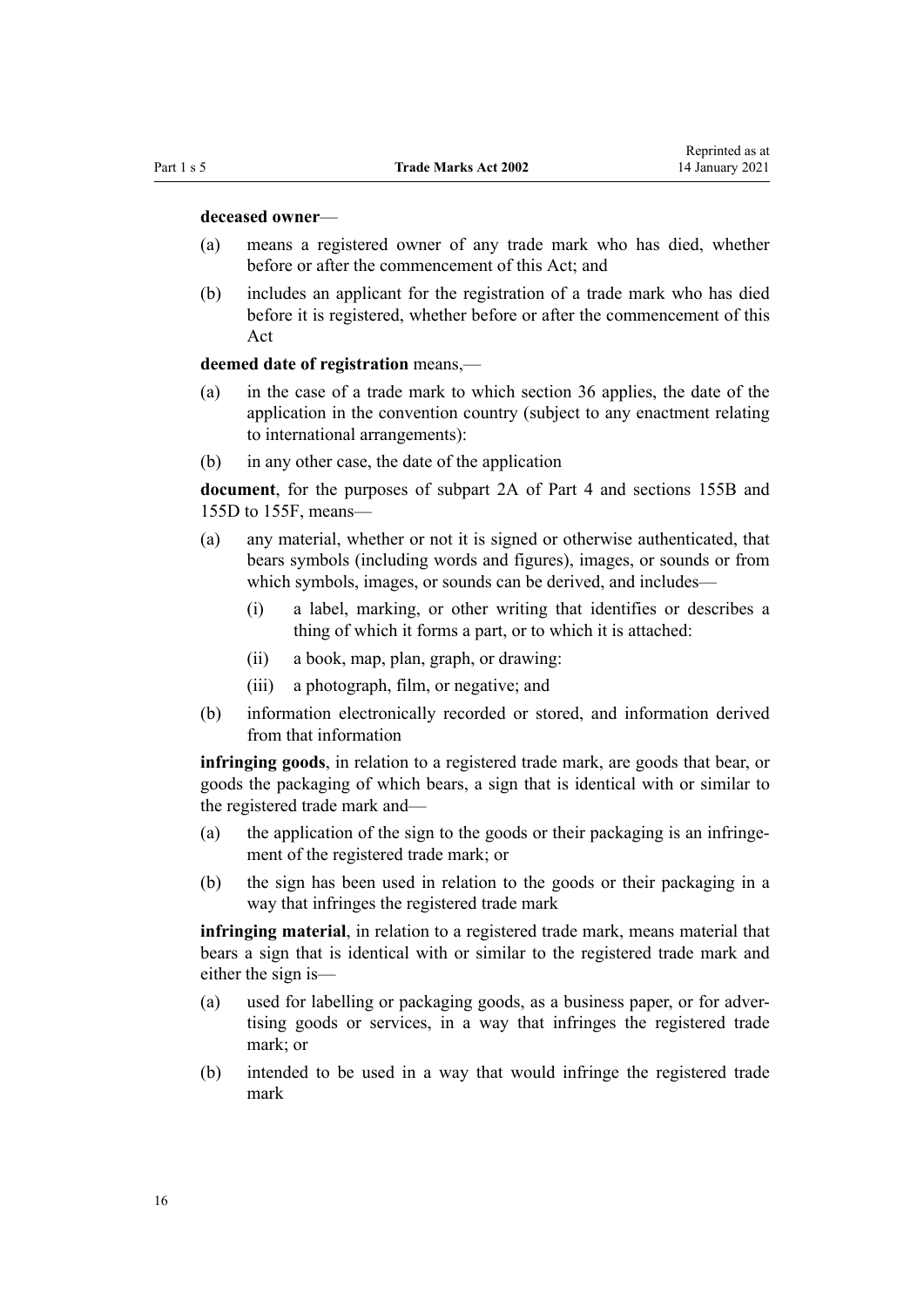**infringing object**, in relation to a registered trade mark, means an object that is—

- (a) specifically designed or adapted for making copies of a sign that is identical or similar to the registered trade mark; and
- (b) in the possession, custody, or control of a person who knows or has reason to believe that the object has been or is to be used to produce infringing goods or material

**infringing sign** has the meaning set out in [section 135](#page-81-0)

**International Bureau** means the International Bureau of the World Intellectual Property Organization

**licensee**, in relation to a trade mark, means a person whose use of the trade mark is authorised by, and subject to the control of, the owner of the trade mark

**Madrid Protocol** means the Protocol Relating to the Madrid Agreement Concerning the International Registration of Marks, adopted at Madrid on 27 June 1989, as amended from time to time

**member**,—

- (a) in relation to a collective association, means a member of the association; and
- (b) in relation to a collective trade mark, means a member of the collective association that is the owner of the collective trade mark

**Ministry** means the department of State that, with the authority of the Prime Minister, is responsible for the administration of this Act

**Nice Agreement** means the Nice Agreement Concerning the International Classification of Goods and Services for the Purposes of the Registration of Marks adopted at Nice on 15 June 1957, as amended from time to time

**Nice Classification** means the classification of goods and services for the registration of marks published from time to time under the Nice Agreement

**owner**,—

- (a) in relation to a registered trade mark that is not a certification trade mark or a collective trade mark, means the person in whose name the trade mark is registered; and
- (b) in relation to a collective trade mark that is registered, means the collective association in whose name the trade mark is registered; and
- (c) in relation to a certification trade mark that is registered, means the person who certifies the goods or services to which the certification trade mark relates; and
- (d) in relation to an unregistered trade mark, means the person who owns all of the rights in the mark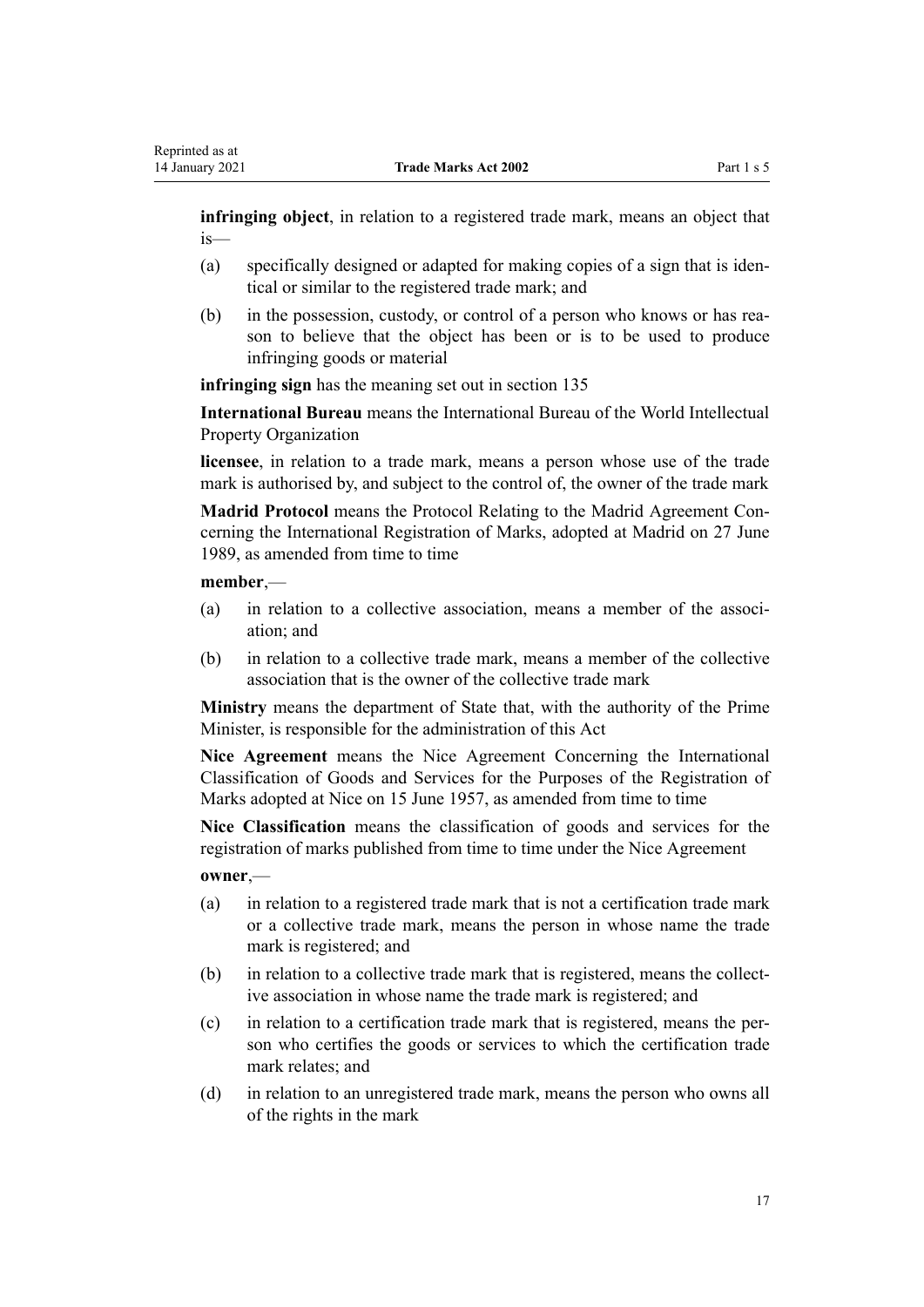**Paris Convention** means the Convention for the Protection of Industrial Property signed at Paris on 20 March 1883, as revised or amended from time to time

**protected international trade mark (New Zealand)** means a trade mark that is entitled to protection in New Zealand under the Madrid Protocol

**qualified person**, in relation to a deceased owner, means a person who satisfies the Commissioner—

- (a) that he or she has obtained or is entitled to obtain probate of the will of the deceased owner or letters of administration in his or her estate in the place where the deceased owner was domiciled at his or her death, or that he or she is the legal representative of the deceased owner in that place:
- (b) that probate of the will of the deceased owner or letters of administration in his or her estate have not been granted or resealed in New Zealand:
- (c) that the interests of the creditors of the deceased owner, and of all persons beneficially interested under his or her will or on his or her intestacy, will be adequately safeguarded if the Commissioner registers the qualified person as the owner of the trade mark

**register** means the register of trade marks kept under [section 181](#page-107-0)

**registered geographical indication** has the same meaning as in [section 7\(1\)](http://legislation.govt.nz/pdflink.aspx?id=DLM390819) of the Geographical Indications (Wine and Spirits) Registration Act 2006

**registered trade mark** means, subject to [section 60,](#page-39-0) a trade mark that is on the register

**regulations** means, except in [sections 54 to 56,](#page-36-0) [63,](#page-40-0) [79](#page-45-0), and [80,](#page-46-0) regulations in force under this Act

**series of trade marks** means a number of trade marks for the same goods or description of goods or the same services or description of services (as the case may be) that—

- (a) resemble each other in their material particulars; and
- (b) differ only in respect of 1 or more of the following matters:
	- (i) statements of the goods or services for which they are, or are proposed to be, used:
	- (ii) statements of number, price, quality, or names of places:
	- (iii) other matters of a non-distinctive character that do not substantially affect the identity of the trade marks:
	- (iv) colour

**sign** includes—

(a) a brand, colour, device, heading, label, letter, name, numeral, shape, signature, smell, sound, taste, ticket, or word; and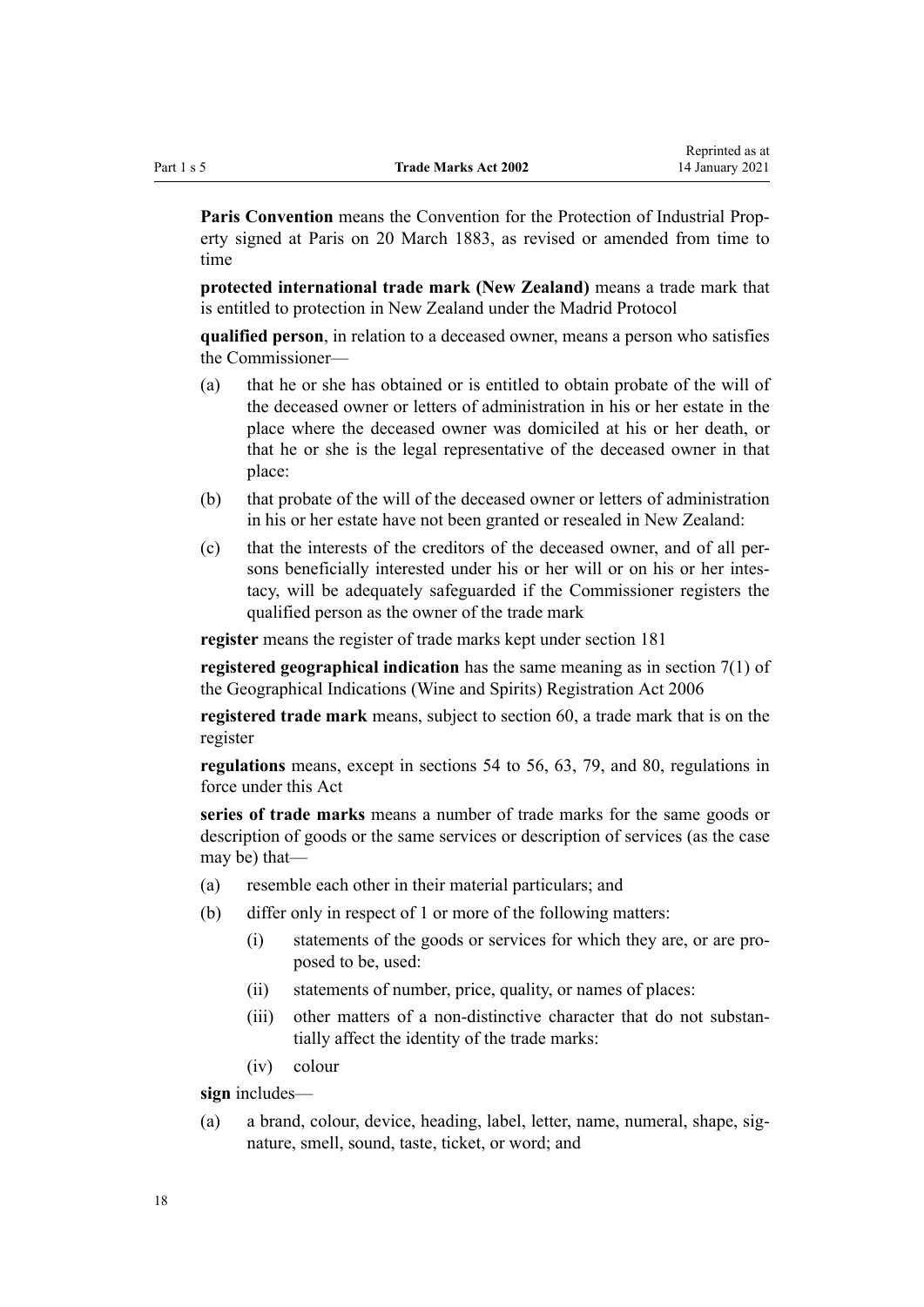#### (b) any combination of signs

**specification** means the goods or services specified on the application for the registration of the trade mark in relation to which the registered trade mark is to be used or is proposed to be used

#### **trade mark**—

- (a) means any sign capable of—
	- (i) being represented graphically; and
	- (ii) distinguishing the goods or services of one person from those of another person; and
- (b) includes,—
	- (i) except in [section 85,](#page-47-0) a certification trade mark; and
	- (ii) except in [section 85,](#page-47-0) a collective trade mark

**transmission** means transmission by operation of law, devolution on the personal representative of a deceased person, and any other mode of transfer that is not assignment

**TRIPS Agreement** means the Agreement on Trade-related Aspects of Intellectual Property Rights set out in Annex 1C to the WTO Agreement, as revised or amended from time to time

**working day** means a day of the week other than—

- (a) Saturday, Sunday, Good Friday, Easter Monday, Anzac Day, the Sovereign's birthday, Labour Day, and Waitangi Day; and
- (b) the day observed in the appropriate area as the anniversary of the province of which the area forms part; and
- (c) a day in the period that commences with 25 December in any year and,—
	- (i) except in [section 171](#page-104-0), ends with 2 January in the following year; or
	- (ii) in [section 171,](#page-104-0) ends with 15 January in the following year; and
- (d) if 1 January in any year falls on a Friday, the following Monday; and
- (e) if 1 January in any year falls on a Saturday or a Sunday, the following Monday and Tuesday; and
- (f) if Waitangi Day or Anzac Day falls on a Saturday or a Sunday, the following Monday

**writing** includes the—

- (a) recording of words in a permanent and legible form; and
- (b) recording of words by electronic means that can be retrieved and read; and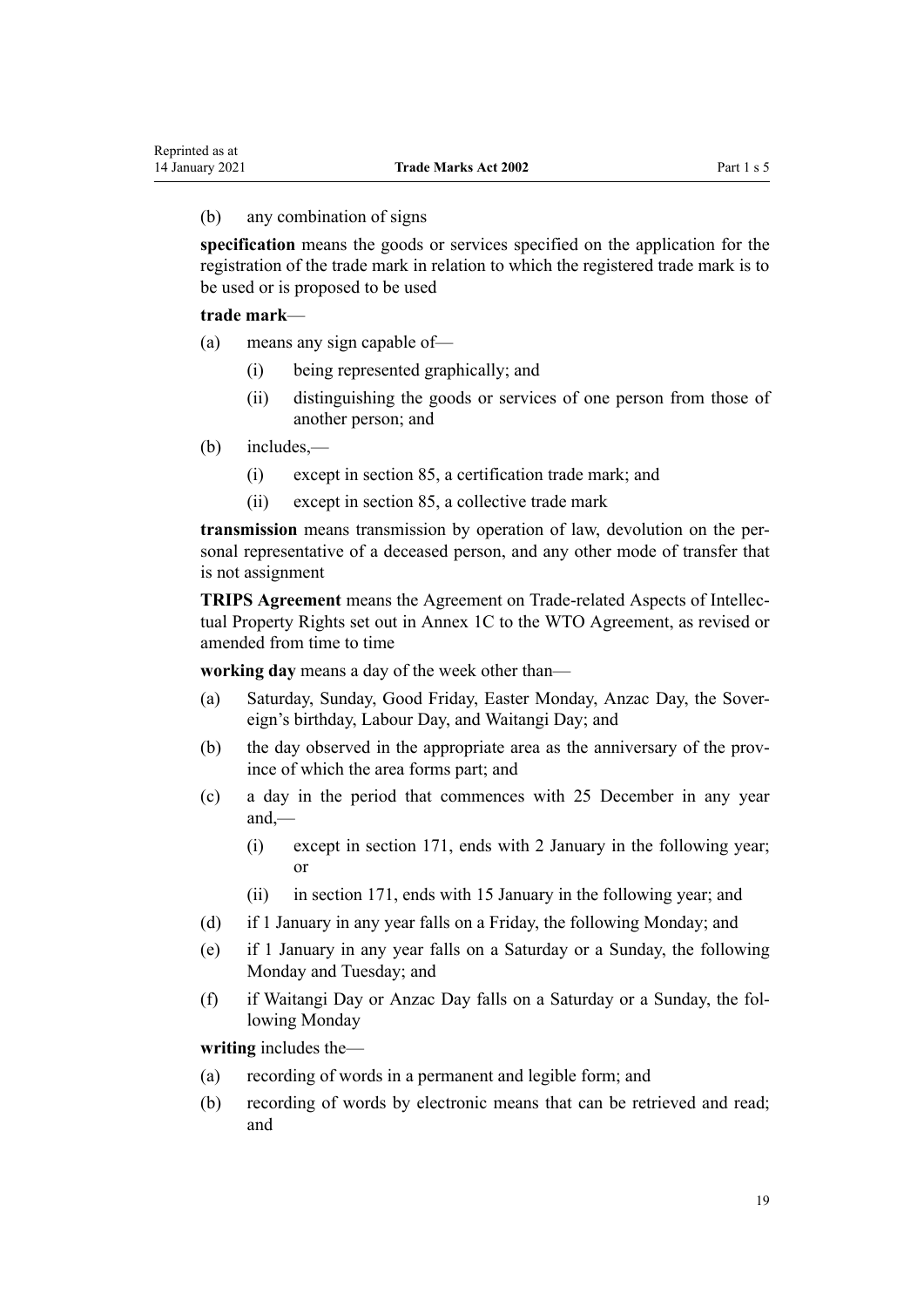(c) display of words by any form of electronic or other means of communication that is subsequently recorded by electronic means that can, by any means, be retrieved and read

**WTO Agreement** means the World Trade Organisation Agreement signed in Marrakesh in 1994, as revised or amended from time to time.

(2) In the case of an entity that is a convention country but is not a State, part of a State, or a territory for whose international relations a State is responsible, a reference in this Act to an application for protection in a country must be read as a reference to an application for protection under the rules of the entity.

Compare: 1953 No 66 s 2(1), (4)

Section 5(1) **applicant** paragraph (b): amended, on 16 September 2011, by [section 4\(2\)](http://legislation.govt.nz/pdflink.aspx?id=DLM2290008) of the Trade Marks Amendment Act 2011 (2011 No 71).

Section 5(1) **applicant** paragraph (c): inserted, on 16 September 2011, by [section 4\(3\)](http://legislation.govt.nz/pdflink.aspx?id=DLM2290008) of the Trade Marks Amendment Act 2011 (2011 No 71).

Section 5(1) **applicant** paragraph (d): inserted, on 16 September 2011, by [section 4\(3\)](http://legislation.govt.nz/pdflink.aspx?id=DLM2290008) of the Trade Marks Amendment Act 2011 (2011 No 71).

Section 5(1) **chief executive**: replaced, on 16 September 2011, by [section 4\(4\)](http://legislation.govt.nz/pdflink.aspx?id=DLM2290008) of the Trade Marks Amendment Act 2011 (2011 No 71).

Section 5(1) **court**: replaced, on 16 September 2011, by [section 4\(5\)](http://legislation.govt.nz/pdflink.aspx?id=DLM2290008) of the Trade Marks Amendment Act 2011 (2011 No 71).

Section 5(1) **court** paragraph (b): amended, on 1 March 2017, by [section 261](http://legislation.govt.nz/pdflink.aspx?id=DLM6942680) of the District Court Act 2016 (2016 No 49).

Section 5(1) **document**: inserted, on 16 September 2011, by [section 4\(1\)](http://legislation.govt.nz/pdflink.aspx?id=DLM2290008) of the Trade Marks Amendment Act 2011 (2011 No 71).

Section 5(1) **geographical indication**: repealed, on 27 July 2017, by [section 63](http://legislation.govt.nz/pdflink.aspx?id=DLM390893) of the Geographical Indications (Wine and Spirits) Registration Act 2006 (2006 No 60).

Section 5(1) **International Bureau**: inserted, on 16 September 2011, by [section 4\(1\)](http://legislation.govt.nz/pdflink.aspx?id=DLM2290008) of the Trade Marks Amendment Act 2011 (2011 No 71).

Section 5(1) **licensee**: replaced, on 16 September 2011, by [section 4\(6\)](http://legislation.govt.nz/pdflink.aspx?id=DLM2290008) of the Trade Marks Amendment Act 2011 (2011 No 71).

Section 5(1) **Madrid Protocol**: inserted, on 16 September 2011, by [section 4\(1\)](http://legislation.govt.nz/pdflink.aspx?id=DLM2290008) of the Trade Marks Amendment Act 2011 (2011 No 71).

Section 5(1) **Ministry**: inserted, on 16 September 2011, by [section 4\(1\)](http://legislation.govt.nz/pdflink.aspx?id=DLM2290008) of the Trade Marks Amendment Act 2011 (2011 No 71).

Section 5(1) **Nice Agreement**: inserted, on 16 September 2011, by [section 4\(1\)](http://legislation.govt.nz/pdflink.aspx?id=DLM2290008) of the Trade Marks Amendment Act 2011 (2011 No 71).

Section 5(1) **Nice Classification**: inserted, on 16 September 2011, by [section 4\(1\)](http://legislation.govt.nz/pdflink.aspx?id=DLM2290008) of the Trade Marks Amendment Act 2011 (2011 No 71).

Section 5(1) **owner** paragraph (d): amended, on 16 September 2011, by [section 4\(7\)](http://legislation.govt.nz/pdflink.aspx?id=DLM2290008) of the Trade Marks Amendment Act 2011 (2011 No 71).

Section 5(1) **permitted use**: repealed, on 16 September 2011, by [section 4\(8\)](http://legislation.govt.nz/pdflink.aspx?id=DLM2290008) of the Trade Marks Amendment Act 2011 (2011 No 71).

Section 5(1) **protected geographical indication**: repealed, on 27 July 2017, by [section 63](http://legislation.govt.nz/pdflink.aspx?id=DLM390893) of the Geographical Indications (Wine and Spirits) Registration Act 2006 (2006 No 60).

Section 5(1) **protected international trade mark (New Zealand)**: inserted, on 16 September 2011, by [section 4\(1\)](http://legislation.govt.nz/pdflink.aspx?id=DLM2290008) of the Trade Marks Amendment Act 2011 (2011 No 71).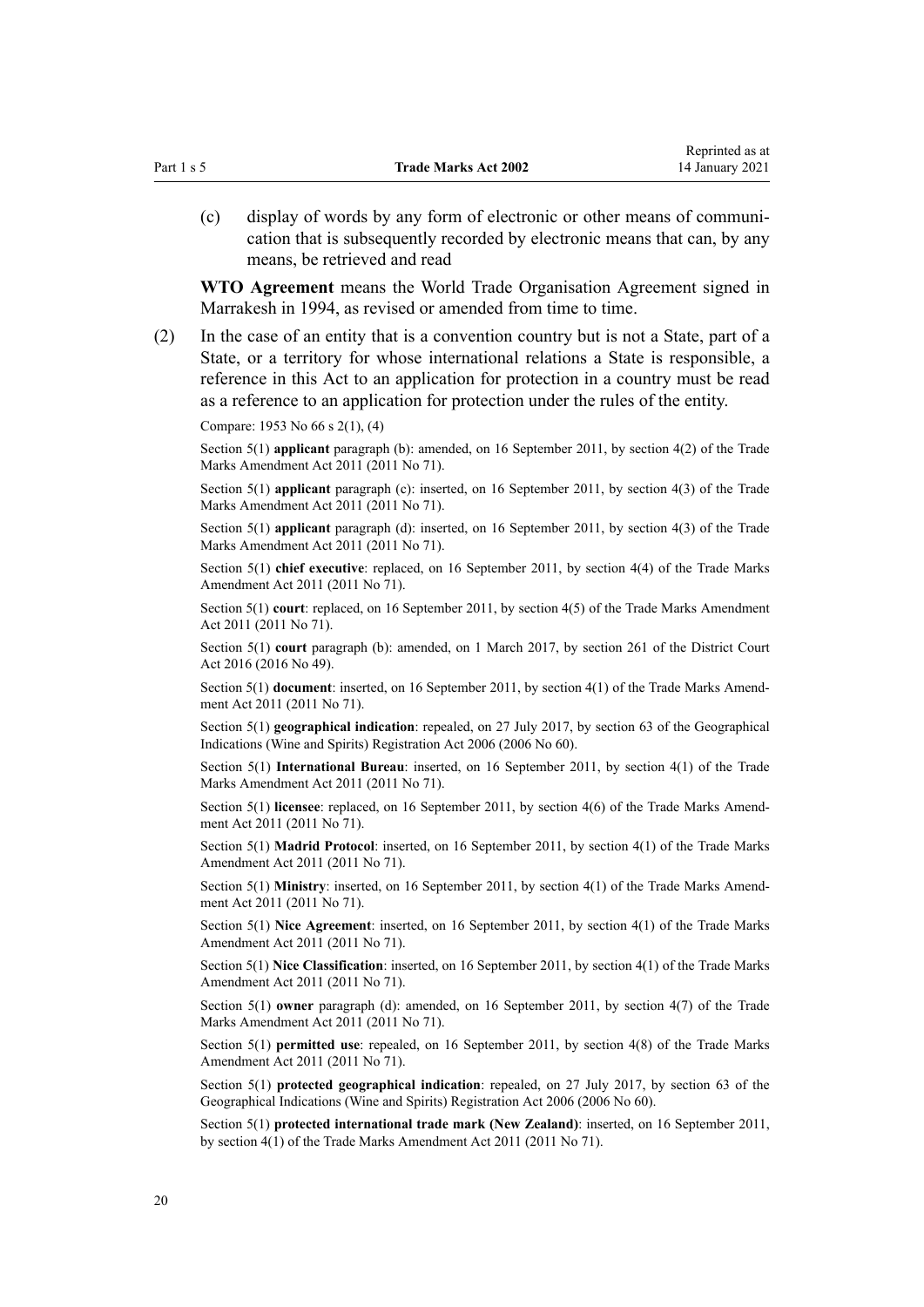<span id="page-20-0"></span>Section 5(1) **registered geographical indication**: inserted, on 27 July 2017, by [section 63](http://legislation.govt.nz/pdflink.aspx?id=DLM390893) of the Geographical Indications (Wine and Spirits) Registration Act 2006 (2006 No 60).

Section 5(1) **registered trade mark**: amended, on 13 January 2020, by [section 123](http://legislation.govt.nz/pdflink.aspx?id=LMS85747) of the Regulatory Systems (Economic Development) Amendment Act 2019 (2019 No 62).

Section 5(1) series of trade marks: replaced, on 16 September 2011, by [section 4\(9\)](http://legislation.govt.nz/pdflink.aspx?id=DLM2290008) of the Trade Marks Amendment Act 2011 (2011 No 71).

Section 5(1) **specified goods**: repealed, on 27 July 2017, by [section 63](http://legislation.govt.nz/pdflink.aspx?id=DLM390893) of the Geographical Indications (Wine and Spirits) Registration Act 2006 (2006 No 60).

Section 5(1) **trade mark** paragraph (b): replaced, on 16 September 2011, by [section 4\(10\)](http://legislation.govt.nz/pdflink.aspx?id=DLM2290008) of the Trade Marks Amendment Act 2011 (2011 No 71).

Section 5(1) **working day** paragraph (e): replaced, on 1 January 2014, by [section 8](http://legislation.govt.nz/pdflink.aspx?id=DLM4929207) of the Holidays (Full Recognition of Waitangi Day and ANZAC Day) Amendment Act 2013 (2013 No 19).

Section 5(1) **working day** paragraph (f): inserted, on 1 January 2014, by [section 8](http://legislation.govt.nz/pdflink.aspx?id=DLM4929207) of the Holidays (Full Recognition of Waitangi Day and ANZAC Day) Amendment Act 2013 (2013 No 19).

### **6 Meaning of use of sign**

In this Act, unless the context otherwise requires, every reference to—

- (a) the use of a sign in relation to goods is a reference to the use of the sign on, or in physical or other relation to, goods:
- (b) the use of a sign in relation to services is a reference to the use of the sign in relation to the provision or availability of services:
- (c) the use of a sign in relation to goods or services (as the case may be) includes a reference to the audible use of the sign in relation to goods or services.

Compare: 1953 No 66 s 2(2)

#### **7 Meaning of use of trade mark**

- (1) In this Act, unless the context otherwise requires, **use**, in relation to a trade mark, includes—
	- (a) use in a form differing in elements that do not alter the distinctive character of the trade mark in the form in which it was registered; and
	- (b) applying the trade mark to goods or services or to materials for the labelling or packaging of goods or services in New Zealand solely for export purposes; and
	- (c) the application in New Zealand of a trade mark to goods or services to be exported from New Zealand, and any other act done in New Zealand in relation to those goods or services that, if done in relation to goods or services to be sold or otherwise traded in New Zealand, would constitute use of a trade mark in relation to those goods or services for which the use is material under this Act or at common law; and
	- (d) the use of the trade mark by—
		- (i) the owner; or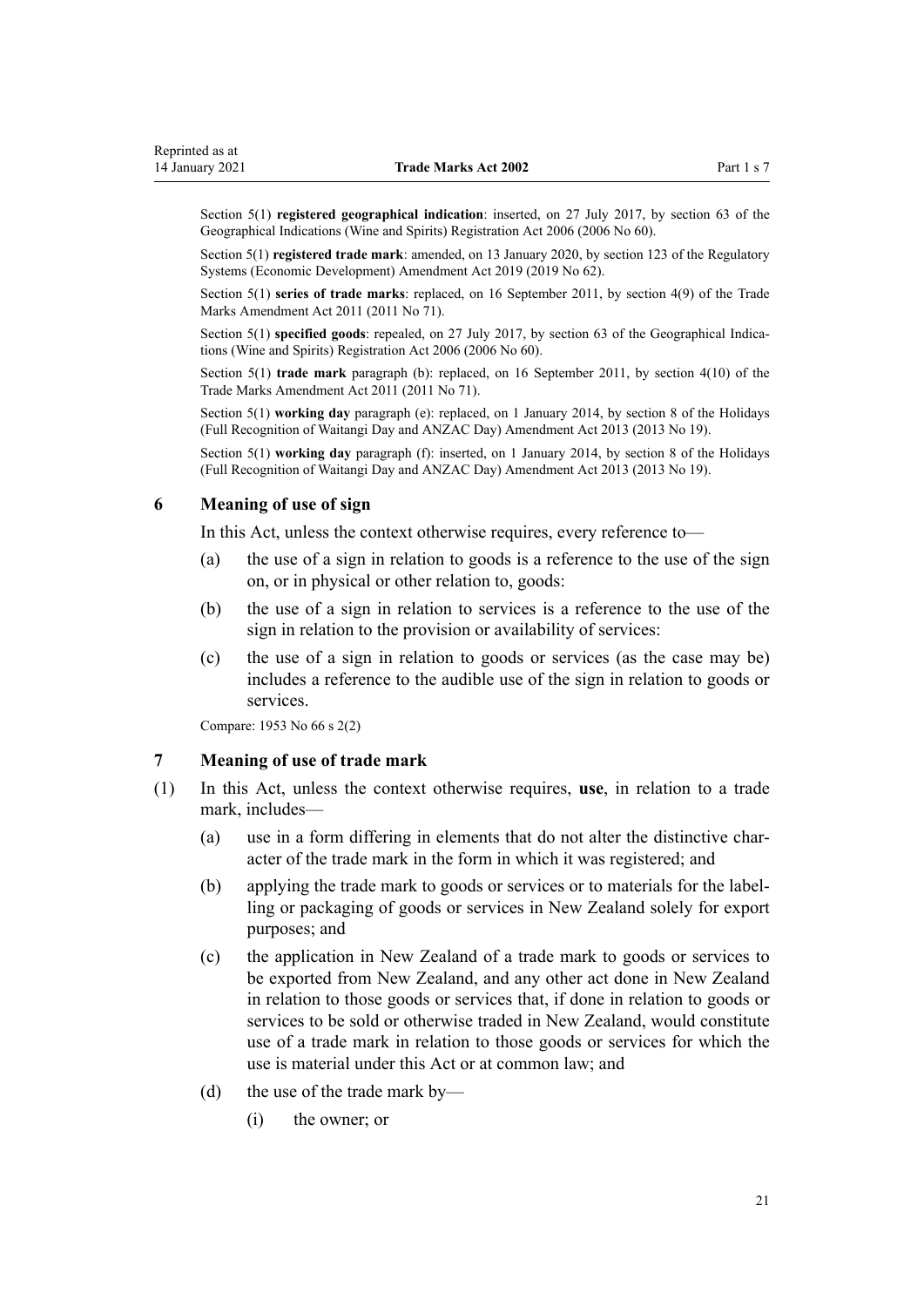- (ii) if the owner is a collective association, a member of the collective association.
- <span id="page-21-0"></span>(2) References in this Act to use of a trade mark by the owner includes use by a person other than the owner if that use is authorised by, and subject to, the control of the owner.
- (3) The use of the whole of a registered trade mark is also a use of any registered component part of a trade mark registered in the name of the same owner. Compare: 1953 No 66 s 2(3)

# **7A Transitional, savings, and related provisions**

The transitional, savings, and related provisions set out in [Schedule 1AA](#page-120-0) have effect according to their terms.

Section 7A: inserted, on 13 January 2020, by [section 124](http://legislation.govt.nz/pdflink.aspx?id=LMS85749) of the Regulatory Systems (Economic Development) Amendment Act 2019 (2019 No 62).

## **8 Act binds the Crown**

This Act binds the Crown.

# **Part 2 Registrability of trade marks**

Subpart 1—Preliminary

# *Nature of registered trade mark*

### **9 Nature of registered trade mark**

- (1) A registered trade mark is personal property.
- (2) Equities in respect of a registered trade mark may be enforced in the same way as equities in respect of any other personal property. Compare: 1953 No 66 s 80(1)

# *Rights that attach to registered trade marks*

### **10 Rights that attach to registered trade marks**

- (1) The owner of a registered trade mark has, in relation to all or any of the goods or services in respect of which the trade mark is registered, the rights and remedies provided by this Act and, in particular, has the exclusive right to—
	- (a) use the registered trade mark; and
	- (b) authorise other persons to use the registered trade mark; and
	- (c) assign or transmit the registered trade mark (either in connection with the goodwill of a business or not); and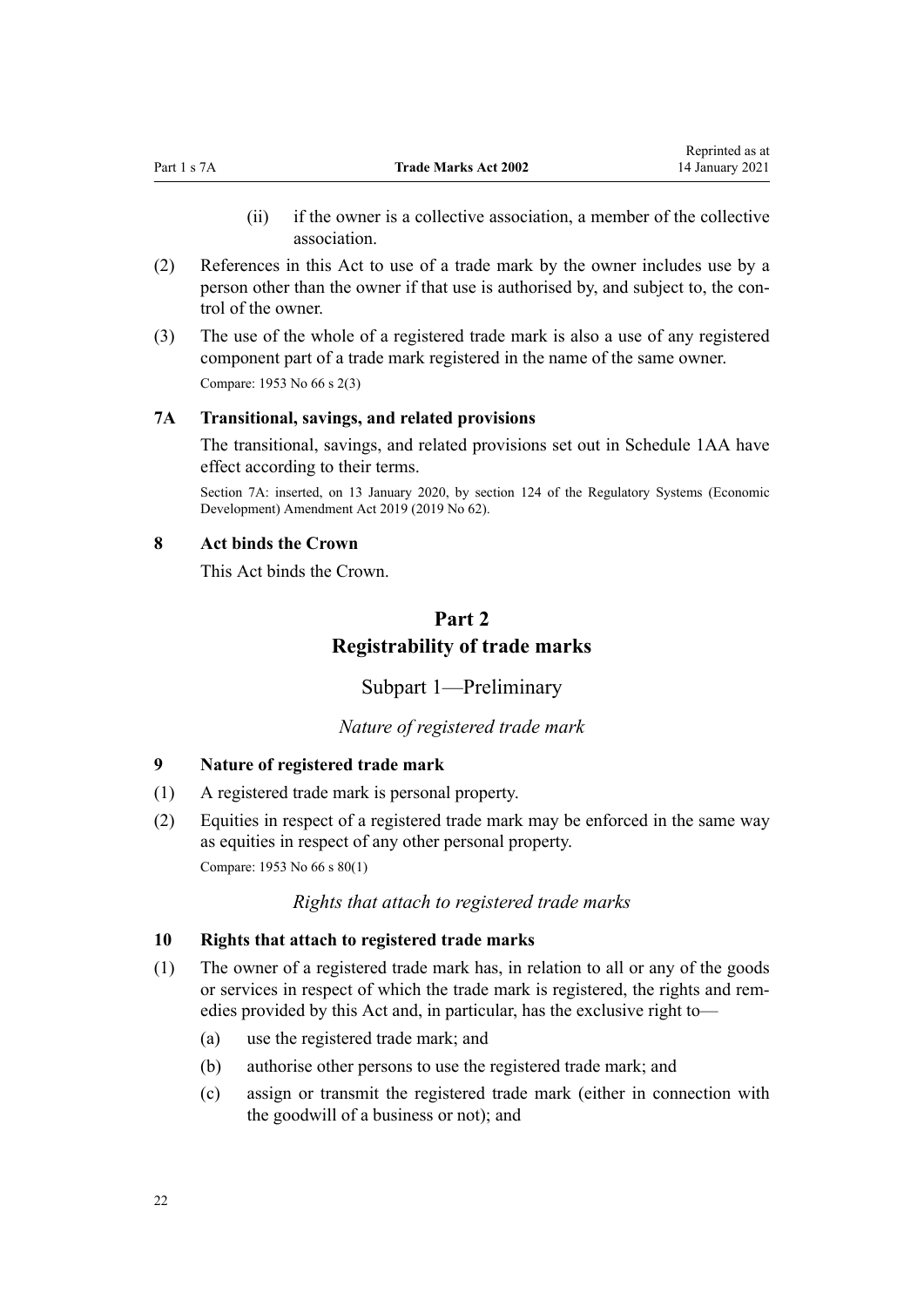- <span id="page-22-0"></span>(d) give valid receipts for any consideration for any such assignment or transmission.
- (2) For the purposes of subsection (1)(a), a member of a collective association that owns a collective trade mark that is registered in respect of goods or services—
	- (a) has, along with the collective association, the exclusive right to use the trade mark in respect of those goods or services; and
	- (b) does not have the right to exclude any other members from using the trade mark in respect of goods produced or services provided by the other members.

Compare: 1953 No 66 ss 37(1), (12), 46D, 46I

# **11 Additional matters that relate to rights attaching to registered trade marks** Subject to [section 100](#page-53-0), the rights referred to in [section 10—](#page-21-0)

- (a) are subject to any conditions entered on the register in relation to the registered trade mark; and
- (ab) are subject to any lawful use of a registered geographical indication; and
- (b) accrue from the deemed date of registration of the trade mark; and
- (c) are conferred in respect of each of the registered trade mark's component parts that are registered as separate trade marks; and
- (d) are to be exercised by joint owners, if any, of the registered trade mark as if they were the rights of a single person.

Compare: 1953 No 66 ss 28(1), 79(1)

Section 11(ab): inserted, on 27 July 2017, by [section 63](http://legislation.govt.nz/pdflink.aspx?id=DLM390893) of the Geographical Indications (Wine and Spirits) Registration Act 2006 (2006 No 60).

# *Rights that attach to application*

## **12 Rights that attach to application**

- (1) An applicant may assign or transmit the applicant's application (whether made before or after the commencement of this Act).
- (2) An application for registration of a trade mark is personal property.
- (3) Equities in respect of an application for registration of a trade mark may be enforced in the same way as equities in respect of any other personal property.

# *Registrability of trade marks: general*

### **13 When trade mark registrable**

- (1) If all the requirements set out in subsection (2) are met, a trade mark is registrable under this Act in respect of the following:
	- (a) particular goods or services within 1 or more classes:
	- (b) particular goods and services within 1 or more classes.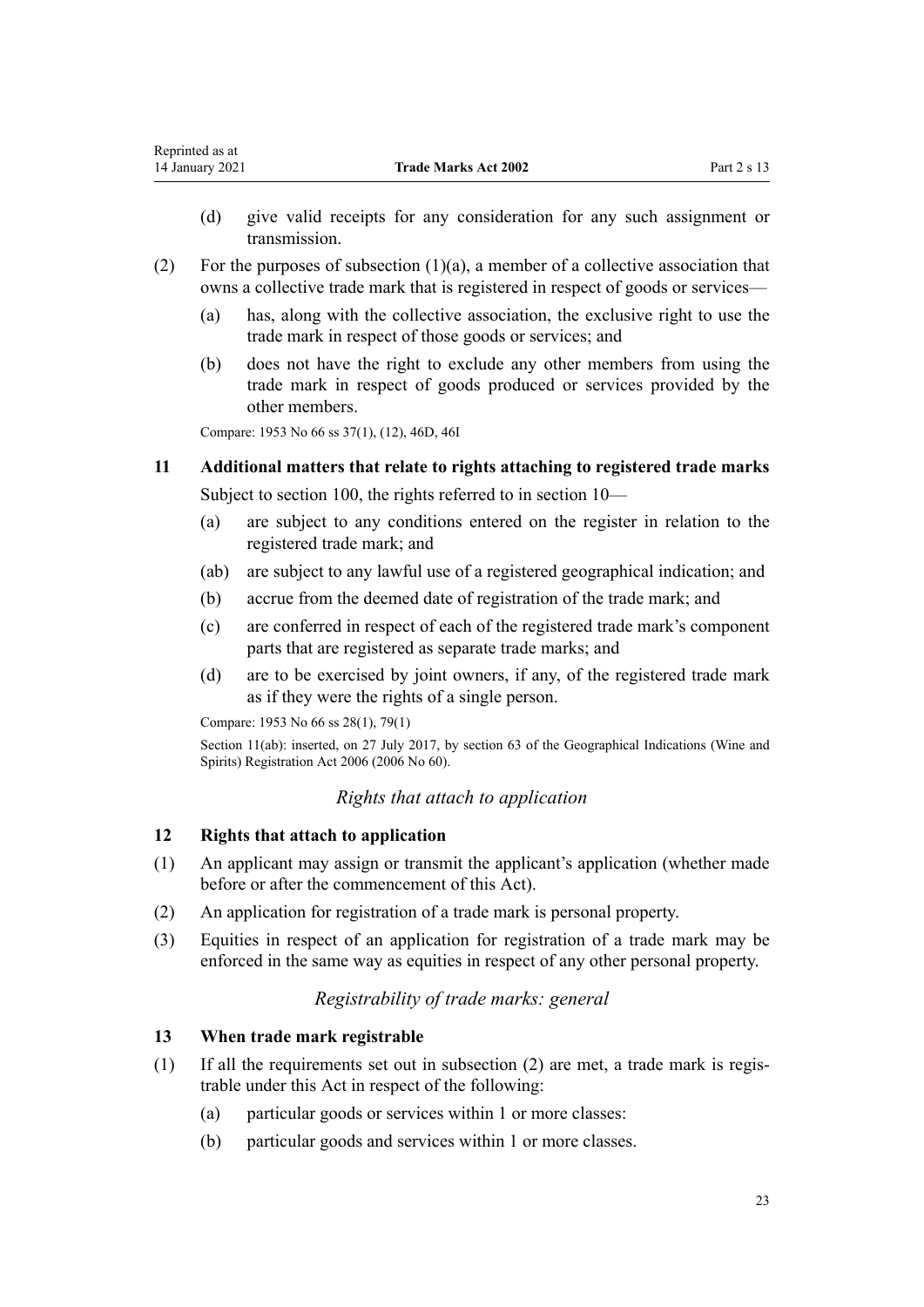- <span id="page-23-0"></span>(2) The following requirements must be met:
	- (a) an application for the registration of the trade mark must be made in accordance with this Act:
	- (b) all prescribed fees, if any, must be paid in respect of the application:
	- (c) the Commissioner must be satisfied that there are no absolute or relative grounds set out in this Part that would prevent the registration of the trade mark.

# **13A Trade mark not registrable if related certification trade mark owned**

If a person owns a certification trade mark in respect of goods or services, a trade mark in respect of goods or services of the kind certified must not be registered in the name of that person.

Section 13A: inserted, on 13 January 2020, by [section 125](http://legislation.govt.nz/pdflink.aspx?id=LMS85751) of the Regulatory Systems (Economic Development) Amendment Act 2019 (2019 No 62).

# **14 Additional provisions that relate to registrability of certification trade marks**

A certification trade mark in respect of goods or services—

- (a) may be registered in the name, as owner, of the person who certifies the goods or services; but
- (b) may not be registered in the name of a person who owns a trade mark in respect of, or otherwise carries on trade in, goods or in services of the kind certified.

Section 14(b): amended, on 13 January 2020, by [section 126](http://legislation.govt.nz/pdflink.aspx?id=LMS85752) of the Regulatory Systems (Economic Development) Amendment Act 2019 (2019 No 62).

# **15 Additional provisions that relate to registrability of collective trade marks**

A collective trade mark may be registered in the name of a collective association, as owner, in respect of goods produced by its members, services provided by its members, or both.

Compare: 1953 No 66 s 46A

## **16 Commissioner's preliminary advice regarding distinctive character of trade mark**

- (1) The Commissioner must, if required by a person who proposes to apply for the registration of a trade mark, advise the person whether, in the Commissioner's opinion, the trade mark has a distinctive character.
- (2) A person who is advised under subsection (1) that a trade mark has a distinctive character is entitled to be repaid any fee that the person paid on the filing of the application if,—
	- (a) within 3 months after the Commissioner gave that advice, the person applies for the registration of the trade mark; and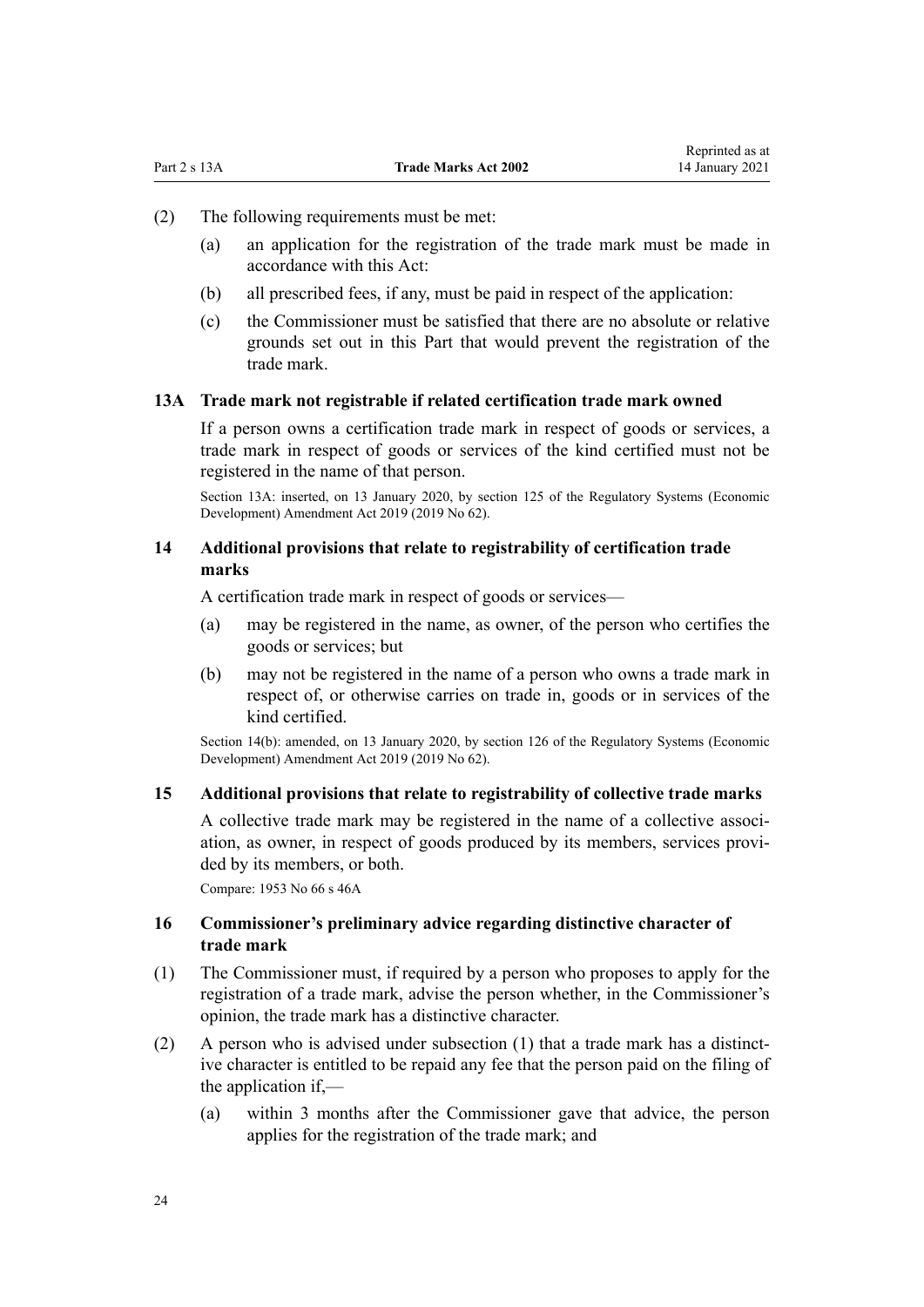- <span id="page-24-0"></span>(b) the Commissioner rejects the application on the basis that the trade mark has no distinctive character.
- (3) A person entitled to a refund under subsection (2) must withdraw the application before the payment of that refund.

Compare: 1953 No 66 s 55

Subpart 2—Absolute grounds for not registering trade mark

# **17 Absolute grounds for not registering trade mark: general**

- (1) The Commissioner must not register as a trade mark or part of a trade mark any matter—
	- (a) the use of which would be likely to deceive or cause confusion; or
	- (b) the use of which is contrary to New Zealand law or would otherwise be disentitled to protection in any court; or
	- (c) the use or registration of which would, in the opinion of the Commissioner, be likely to offend a significant section of the community, including Māori.
- (2) The Commissioner must not register a trade mark if the application is made in bad faith.
- (3) Despite subsection (1)(b), the Commissioner may register a trade mark even if use of the trade mark is restricted or prohibited under the [Smokefree Environ](http://legislation.govt.nz/pdflink.aspx?id=DLM223190)[ments and Regulated Products Act 1990](http://legislation.govt.nz/pdflink.aspx?id=DLM223190).

Compare: 1953 No 66 s 16

Section 17: replaced, on 15 December 2005, by [section 3](http://legislation.govt.nz/pdflink.aspx?id=DLM362636) of the Trade Marks Amendment Act 2005 (2005 No 116).

Section 17(3): amended, on 11 November 2020, by [section 30](http://legislation.govt.nz/pdflink.aspx?id=LMS314081) of the Smokefree Environments and Regulated Products (Vaping) Amendment Act 2020 (2020 No 62).

# *Registrability of non-distinctive trade marks*

### **18 Non-distinctive trade mark not registrable**

- (1) The Commissioner must not register—
	- (a) a sign that is not a trade mark:
	- (b) a trade mark that has no distinctive character:
	- (c) a trade mark that consists only of signs or indications that may serve, in trade, to designate the kind, quality, quantity, intended purpose, value, geographical origin, time of production of goods or of rendering of services, or other characteristics of goods or services:
	- (d) a trade mark that consists only of signs or indications that have become customary in the current language or in the bona fide and established practices of trade.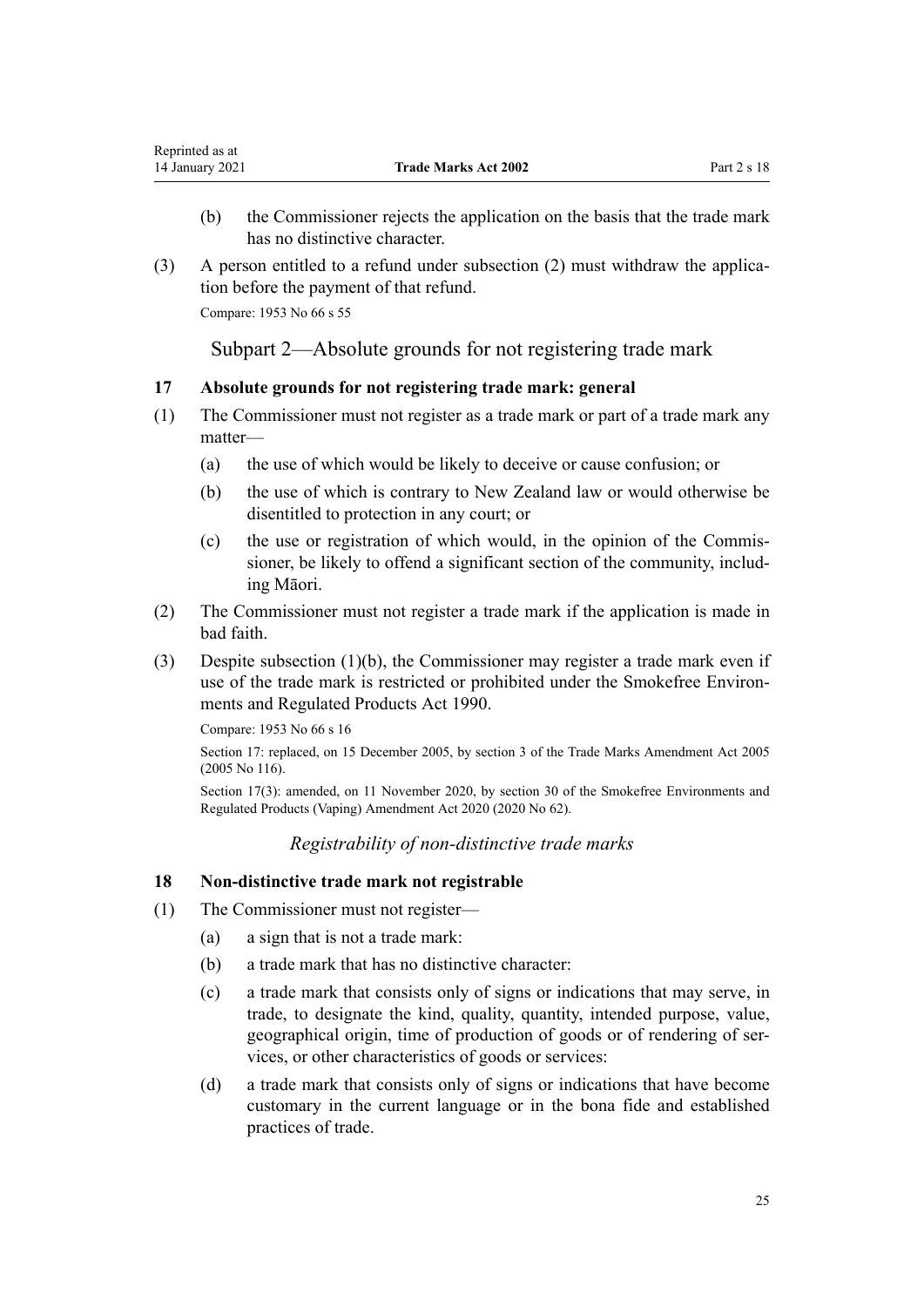<span id="page-25-0"></span>(2) The Commissioner must not refuse to register a trade mark under subsection  $(1)(b)$ ,  $(c)$ , or  $(d)$  if, before the date of application for registration, as a result of either the use made of it or of any other circumstances, the trade mark has acquired a distinctive character.

Compare: Trade Marks Act 1998 s 7(1)–(3) (Singapore)

Section 18(1)(c): amended, on 15 December 2005, by [section 4](http://legislation.govt.nz/pdflink.aspx?id=DLM362638) of the Trade Marks Amendment Act 2005 (2005 No 116).

## **19 Relevance of colour to distinctive character of trade mark**

- (1) In determining the distinctive character of a trade mark, the Commissioner or the court, as the case may be, must consider whether or not the trade mark is, or is to be, limited in whole or in part to 1 or more specified colours.
- (2) A trade mark that is, or is to be, registered without limitation of colour is, or will be, registered for all colours.

Compare: 1953 No 66 s 25

# **20 Trade mark that contains geographical indication must not be registered in certain circumstances**

- (1) The Commissioner must not register a trade mark if—
	- (a) a registered geographical indication for a wine or spirit exists under the [Geographical Indications \(Wine and Spirits\) Registration Act 2006](http://legislation.govt.nz/pdflink.aspx?id=DLM390755) and—
		- (i) the trade mark contains the registered geographical indication for a wine or spirit; and
		- (ii) the trade mark relates to a wine or spirit that does not originate in the place of geographical origin to which the registered geographical indication relates; and
		- (iii) the use of the trade mark is likely to deceive or confuse; or
	- (b) an application for registration of a geographical indication for a wine or spirit has been made in good faith under the [Geographical Indications](http://legislation.govt.nz/pdflink.aspx?id=DLM390755) [\(Wine and Spirits\) Registration Act 2006](http://legislation.govt.nz/pdflink.aspx?id=DLM390755) and—
		- (i) the trade mark contains the geographical indication that is the subject of the application for registration; and
		- (ii) the trade mark relates to a wine or spirit that does not originate in the place of geographical origin to which the geographical indication relates; and
		- (iii) the use of the trade mark is likely to deceive or confuse; and
		- (iv) if registered, the deemed date of registration of the geographical indication is earlier than the deemed date of registration of the trade mark (if registered).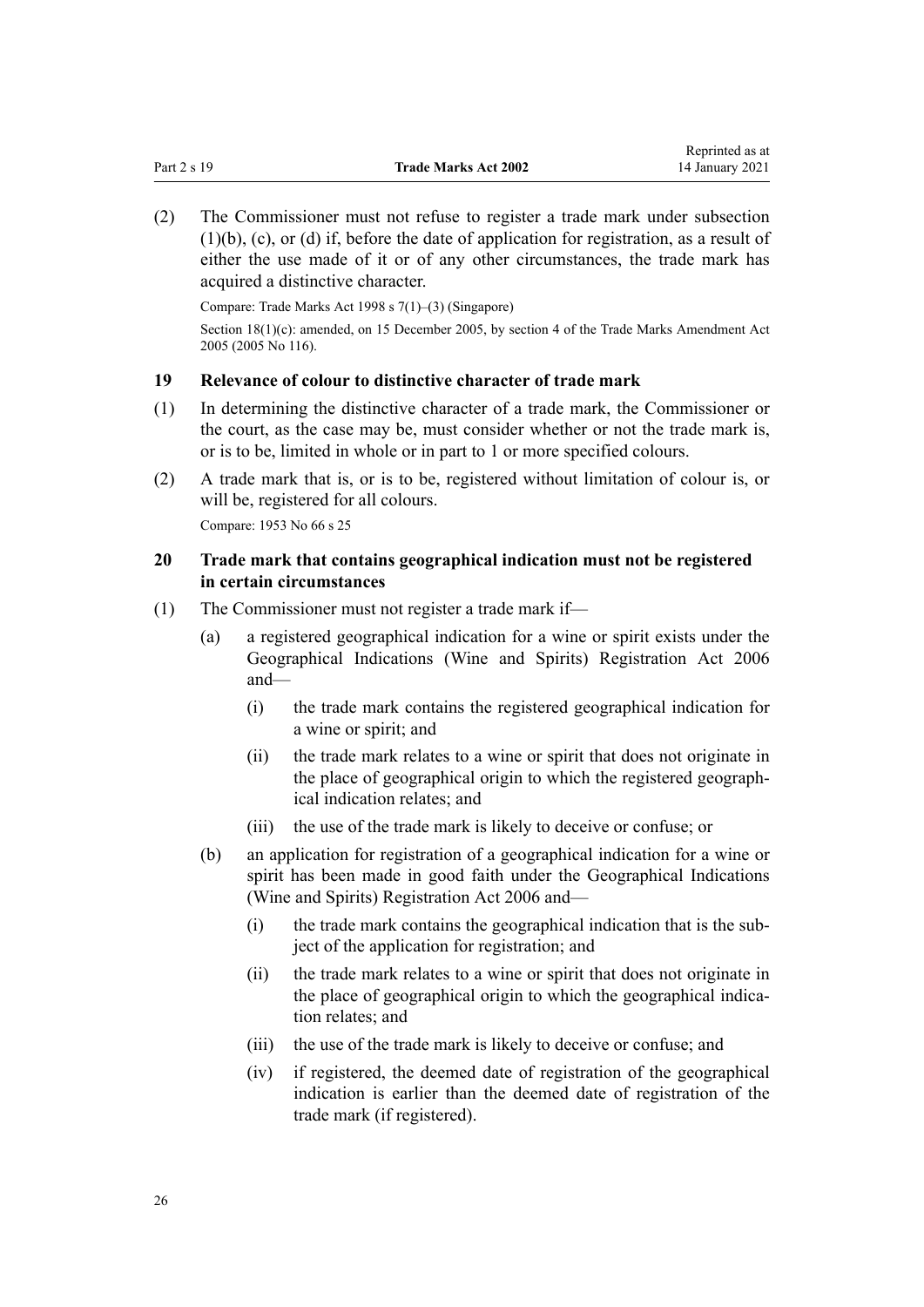<span id="page-26-0"></span>(2) This section does not apply if the Commissioner or the court, as the case may be, considers that a case of honest concurrent use exists that, in the opinion of the Commissioner or the court, makes it proper for the trade mark to be registered, subject to any conditions that the Commissioner or the court may impose.

Compare: 2006 No 60 [ss 14–17](http://legislation.govt.nz/pdflink.aspx?id=DLM390831)

Section 20: replaced, on 27 July 2017, by [section 63](http://legislation.govt.nz/pdflink.aspx?id=DLM390893) of the Geographical Indications (Wine and Spirits) Registration Act 2006 (2006 No 60).

# **21 Trade mark that contains commonly used chemical names must not be registered**

- (1) The Commissioner must not register, in respect of a chemical substance or preparation, a trade mark that contains the commonly used and accepted name of any single chemical element or single chemical compound.
- (2) Subsection (1) does not apply to a word that is used to denote only a brand or make of the element or compound made by the owner or a licensee of the trade mark, together with a suitable name or description open to the public use.

Compare: 1953 No 66 s 24(3)

Subpart 3—Relative grounds for not registering trade mark

*Registrability of trade mark that contains certain words*

# **22 Registrability of trade mark that contains certain words**

The Commissioner may register a trade mark that contains the words "copyright", "layout design", "patent", "patented", "plant variety right", "registered", "registered design", or "trade mark", or any abbreviations of those words, or any similar words.

Compare: 1953 No 66 s 18(1)(a)

*Registrability of trade mark that contains person's name*

# **23 Registrability of trade mark that contains person's name**

If a person applies for registration of a sign as a trade mark and the sign contains the name or representation of a person, the Commissioner may require the written consent of—

- (a) that person unless the person died 10 years or more before the making of the application; or
- (b) the person's legal representative if—
	- (i) the person died within 10 years before the making of the application; or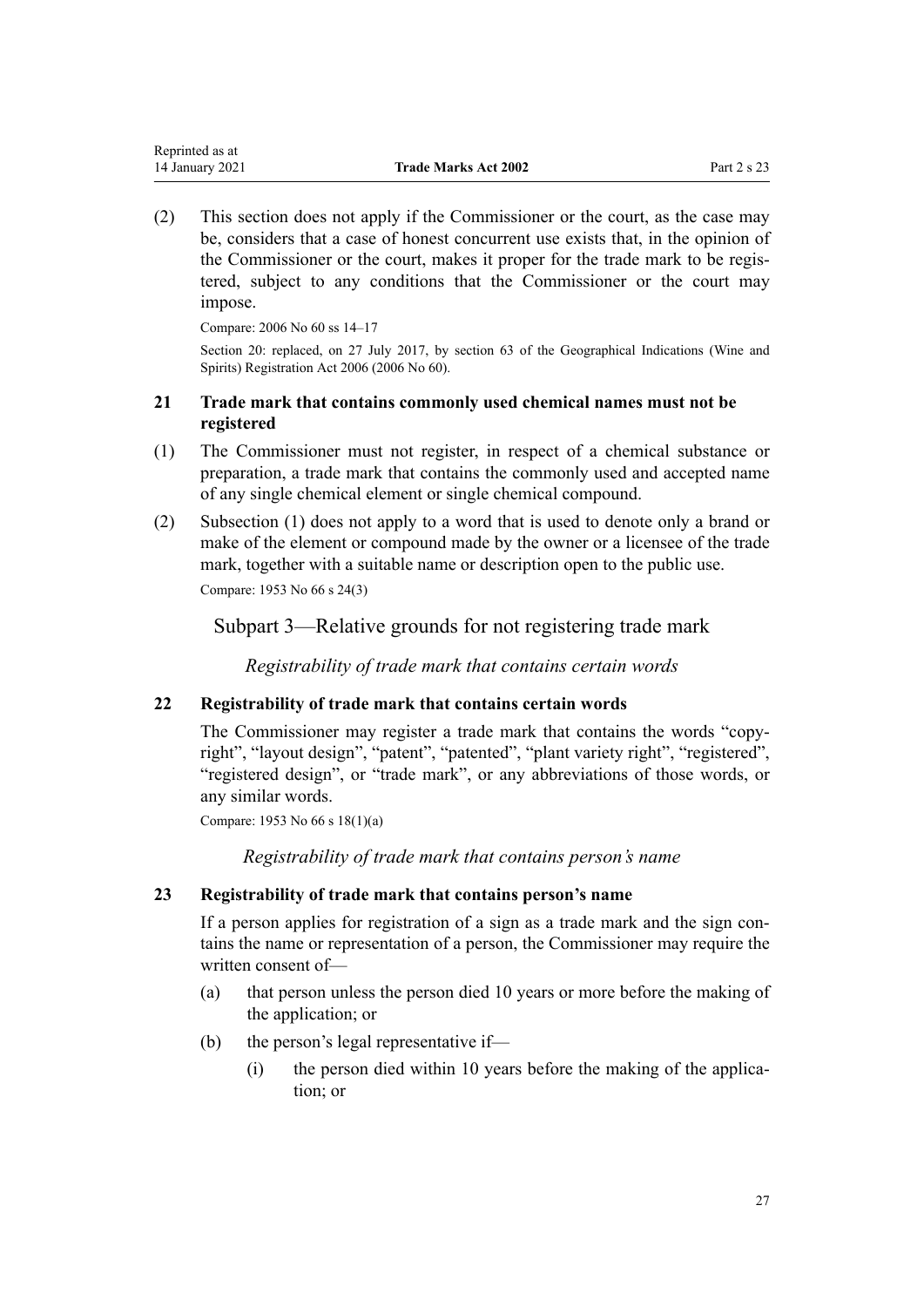<span id="page-27-0"></span>(ii) the Commissioner thinks the person's consent cannot for any other reason be obtained.

Compare: 1953 No 66 s 19(2)

### **24 Registrability of trade mark that contains representations of Royal Family**

The Commissioner must not register a trade mark that contains a representation of Her Majesty or any member of the Royal Family, or an imitation of any such representation, unless the applicant has obtained the consent of Her Majesty or the relevant member of the Royal Family to the registration of the trade mark.

Compare: 1953 No 66 s 18(1)(b)

*Registrability of identical or similar trade marks*

#### **25 Registrability of identical or similar trade mark**

- (1) The Commissioner must not register a trade mark (**trade mark A**) in respect of any goods or services if—
	- (a) it is identical to a trade mark (**trade mark B**) belonging to a different owner and that is registered, or has priority under [section 34](#page-31-0) or [section](#page-32-0)  $36 -$ 
		- (i) in respect of the same goods or services; or
		- (ii) in respect of goods or services that are similar to those goods and services, and its use is likely to deceive or confuse; or
	- (b) it is similar to a trade mark (**trade mark C**) that belongs to a different owner and that is registered, or has priority under [section 34](#page-31-0) or [section](#page-32-0) [36,](#page-32-0) in respect of the same goods or services or goods or services that are similar to those goods or services, and its use is likely to deceive or confuse; or
	- (c) it is, or an essential element of it is, identical or similar to, or a translation of, a trade mark that is well known in New Zealand (**trade mark D**), whether through advertising or otherwise, in respect of those goods or services or similar goods or services or any other goods or services if the use of trade mark A would be taken as indicating a connection in the course of trade between those other goods or services and the owner of trade mark D, and would be likely to prejudice the interests of the owner.
- (2) Section 26 overrides subsection (1).

#### Compare: 1953 No 66 s 17(1), (2)

Section 25(1)(a): replaced, on 15 December 2005, by [section 5\(1\)](http://legislation.govt.nz/pdflink.aspx?id=DLM362639) of the Trade Marks Amendment Act 2005 (2005 No 116).

Section 25(1)(b): amended, on 15 December 2005, by [section 5\(2\)](http://legislation.govt.nz/pdflink.aspx?id=DLM362639) of the Trade Marks Amendment Act 2005 (2005 No 116).

# **26 Exceptions**

The Commissioner must register trade mark A if—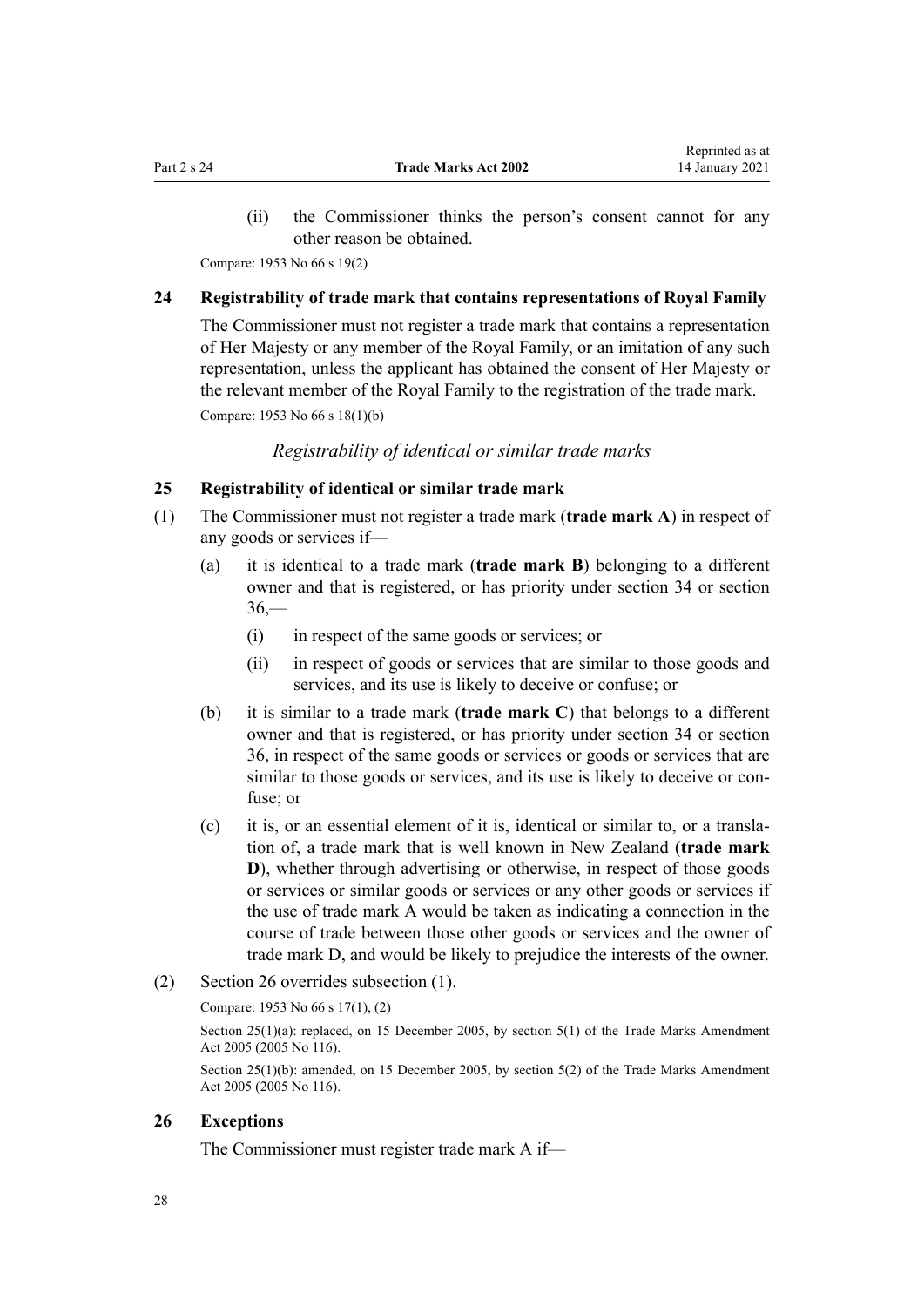<span id="page-28-0"></span>

| Reprinted as at |                             |             |
|-----------------|-----------------------------|-------------|
| 14 January 2021 | <b>Trade Marks Act 2002</b> | Part 2 s 28 |

- (a) the owner of trade mark B, trade mark C, or trade mark D (as the case may require) consents to the registration of trade mark A; or
- (b) the Commissioner or the court, as the case may be, considers that a case of honest concurrent use exists, or other special circumstances exist, that, in the opinion of the court or the Commissioner, makes it proper for the trade mark to be registered subject to any conditions that the court or the Commissioner may impose.

Compare: 1953 No 66 s 17(5)

### *Registrability of trade mark that contains flags*

## **27 Registrability of trade mark that contains representation of flag, etc, generally**

- (1) If a person applies for registration of a sign as a trade mark and the sign includes a representation of the flag, armorial bearing, insignia, orders of chivalry, or decorations of any entity, the Commissioner may require that the applicant obtain the written consent of the person who appears to the Commissioner to be entitled to consent to the registration and use of the sign as a trade mark.
- (2) Subsection (1) does not apply if section 28 or [section 29](#page-29-0) applies.

Compare: 1953 No 66 s 19(1)

# **28 Registrability of trade mark that contains flag, State emblems, etc, of convention country**

The Commissioner must not, without the authorisation of the competent authorities of the country concerned, register a trade mark that contains a representation of—

- (a) the flag of a convention country unless the Commissioner considers that the use of the flag in the manner proposed is permitted without that authorisation; or
- (b) the armorial bearings or any other State emblem of a convention country that is protected under the Paris Convention or the TRIPS Agreement; or
- (c) an official sign or hallmark—
	- (i) adopted by a convention country; and
	- (ii) that indicates control and warranty in relation to goods or services of the same, or similar, kind as those goods or services in relation to which the trade mark is to be registered; and
	- (iii) that is protected under the Paris Convention or the TRIPS Agreement.

Compare: Trade Marks Act 1998 s 56 (Singapore)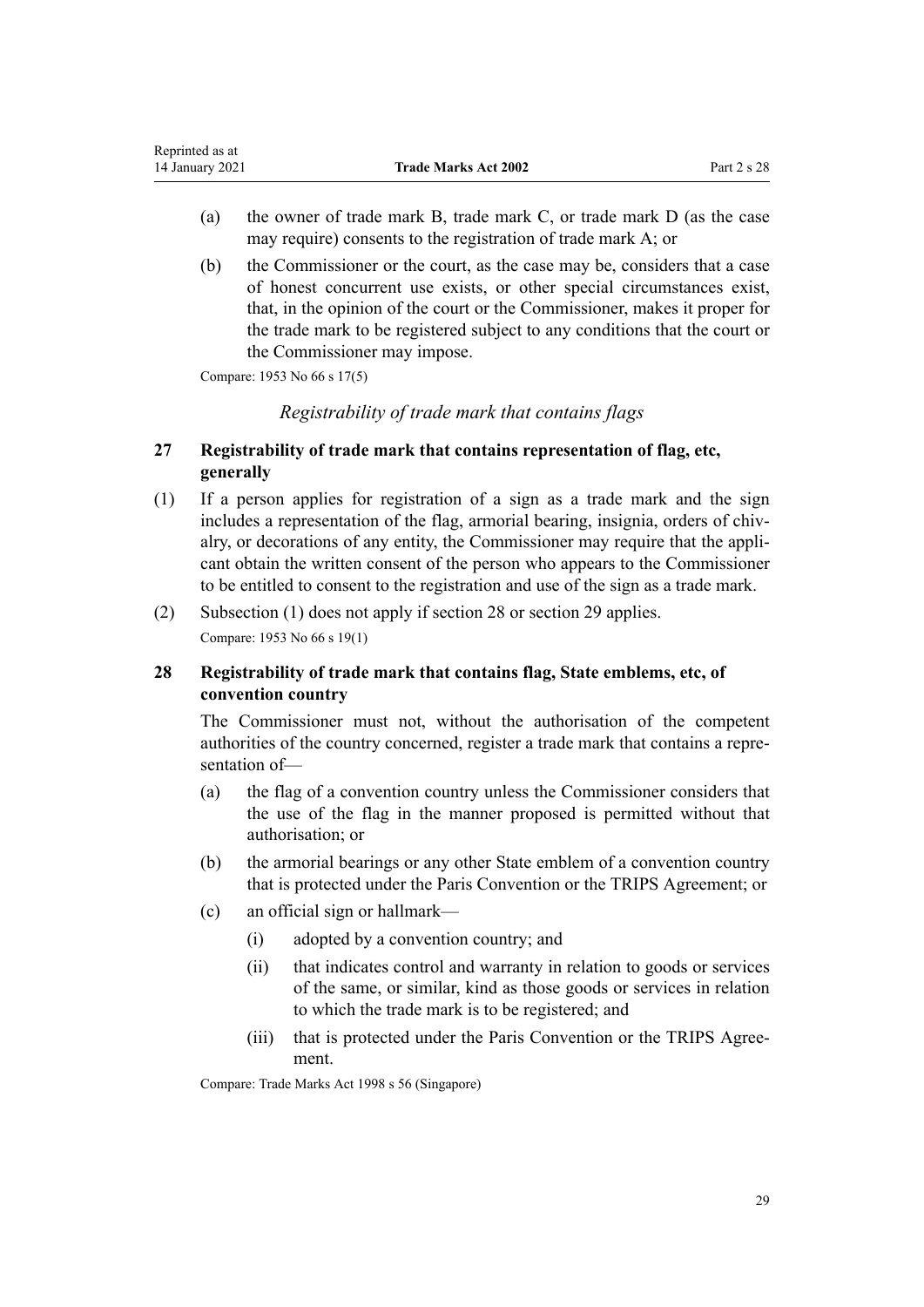# <span id="page-29-0"></span>**29 Registrability of trade mark that contains armorial bearings, etc, of certain international organisations**

- (1) The Commissioner must not, without the authorisation of the international organisation concerned, register a trade mark that contains a representation of the armorial bearing, flag, or other emblem, or the abbreviation or name, of an international intergovernmental organisation of which 1 or more convention countries are members if the armorial bearing, flag, or other emblem, or the abbreviation or name, of the international organisation concerned is protected under the Paris Convention or the TRIPS Agreement.
- (2) Despite subsection (1), the Commissioner may register a trade mark if the Commissioner considers that the use of the armorial bearing, flag, or other emblem, or the abbreviation or name, of the international organisation concerned in the manner proposed—
	- (a) is not likely to suggest to the public that a connection exists between the organisation and the trade mark; or
	- (b) is not likely to mislead the public as to the existence of a connection between the user and the organisation.

Compare: Trade Marks Act 1998 s 57 (Singapore)

# **30 When emblems, etc, are protected under Paris Convention or TRIPS Agreement**

For the purposes of [sections 28](#page-28-0) and 29, the State emblems (other than the national flag) of, or the official signs or hallmarks adopted by, a convention country, or the emblems, abbreviations, or names, of an international organisation, as the case may be, are protected under the Paris Convention or the TRIPS Agreement only if, or to the extent that,—

- (a) the country or the organisation concerned has notified New Zealand in accordance with Article 6*ter* (3) of the Paris Convention, or under that Article as applied by the TRIPS Agreement, that it desires to protect the State emblem, official sign, or hallmark, or the emblem, abbreviation, or name, as the case may be; and
- (b) the notification remains in force; and
- (c) New Zealand has not objected to it in accordance with Article 6*ter* (4) of the Paris Convention, or under that Article as applied by the TRIPS Agreement, or any such objection has been withdrawn.

Compare: Trade Marks Act 1998 s 58 (Singapore)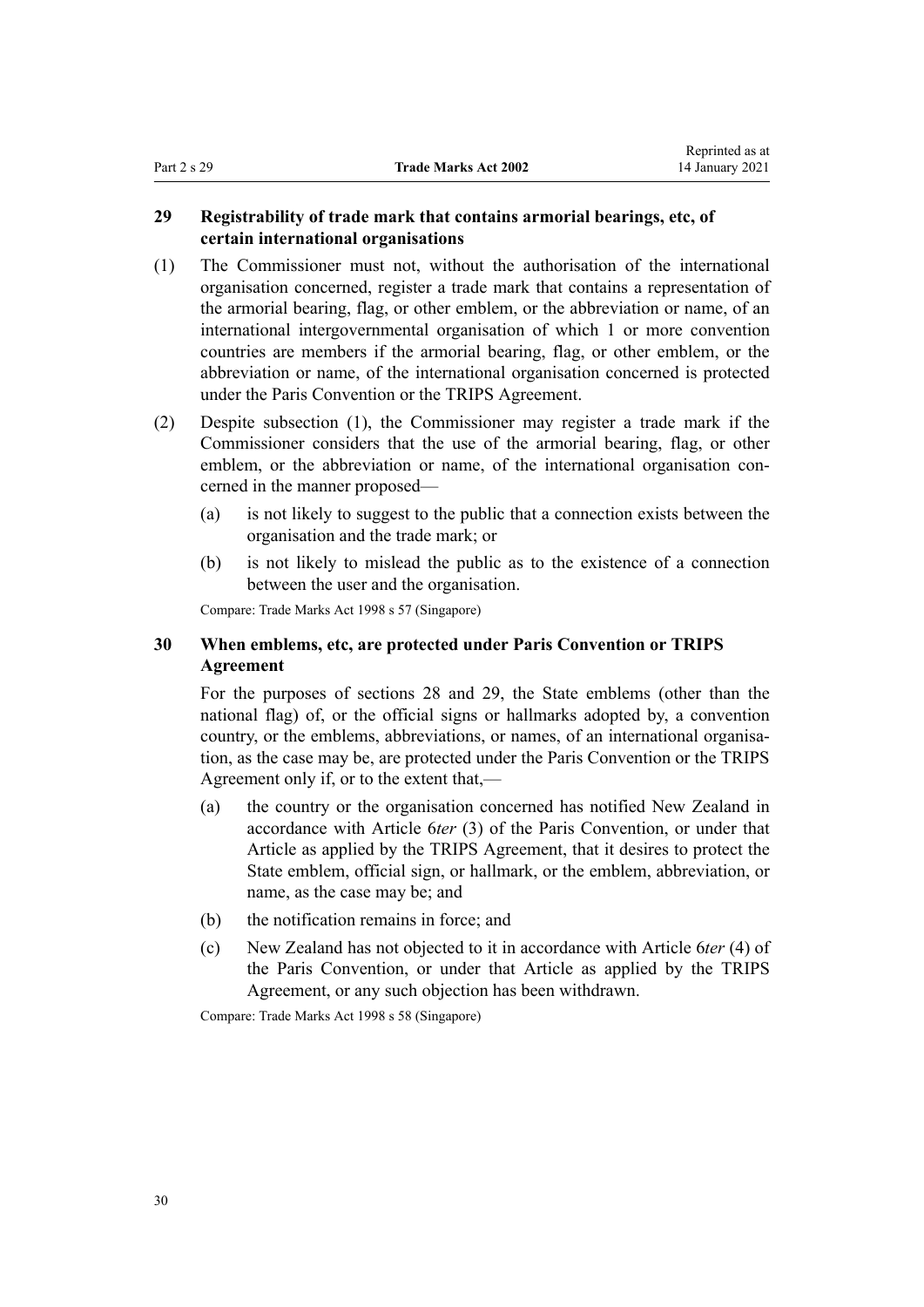<span id="page-30-0"></span>**Part 3 Process for obtaining registration of trade mark and other matters**



Subpart 1—Preliminary

# **31 Classification of trade marks**

(1) Goods and services must be classified, for the purpose of registration of a trade mark, according to the edition of the Nice Classification in effect at the time of application for registration of the trade mark.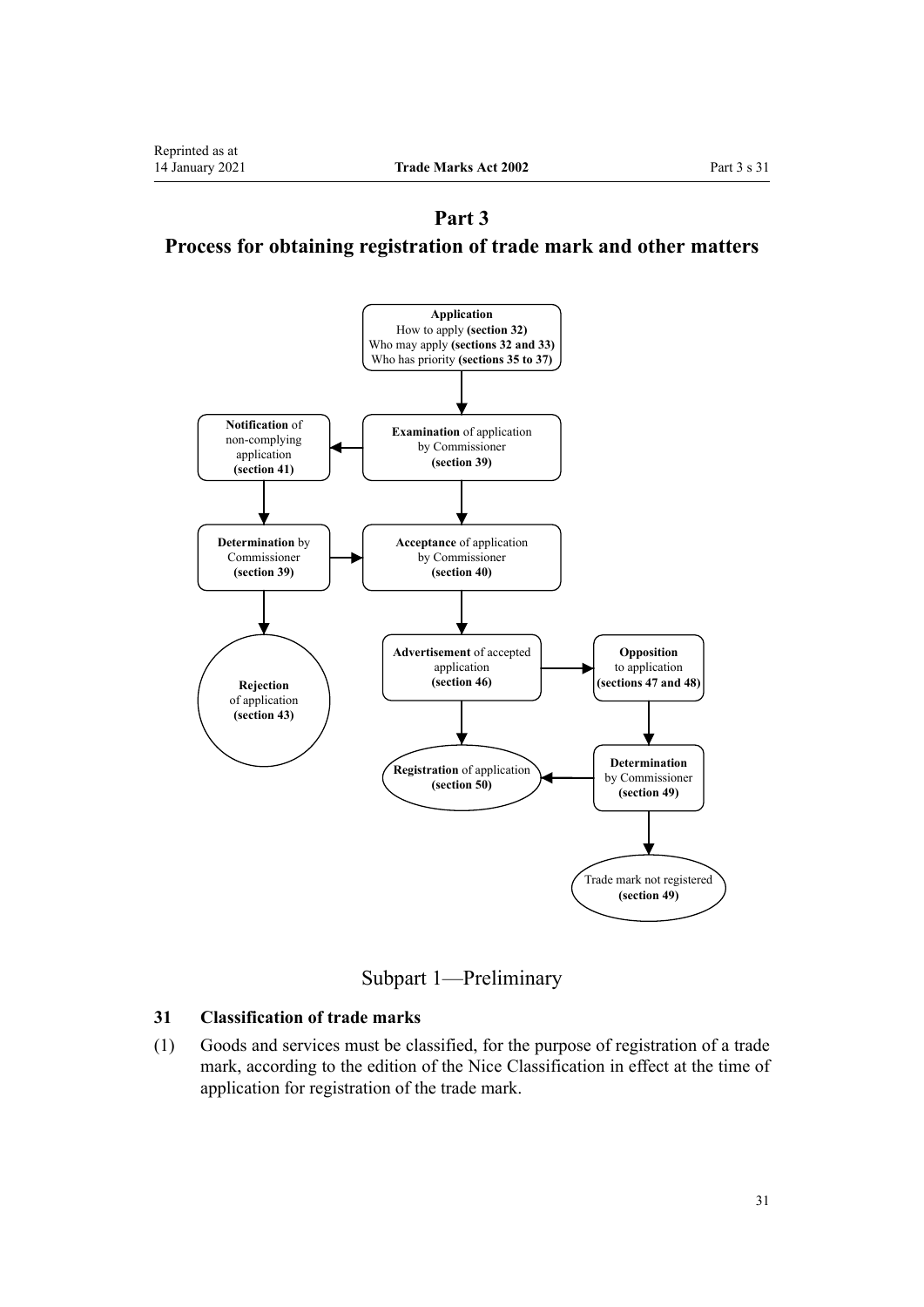<span id="page-31-0"></span>(2) Any question arising as to the class within which any goods or services fall must be determined by the Commissioner, whose decision is final.

Compare: Trade Marks Act 1998 s 6 (Singapore)

Section 31(1): replaced, on 16 September 2011, by [section 5](http://legislation.govt.nz/pdflink.aspx?id=DLM2290037) of the Trade Marks Amendment Act 2011 (2011 No 71).

# Subpart 2—Applications

## *General*

#### **32 Application: how made**

- (1) A person claiming to be the owner of a trade mark or series of trade marks may, on payment of the prescribed fee (if any), apply in the prescribed manner (if any) for the registration of the trade mark or series of trade marks used or proposed to be used in respect of the following:
	- (a) particular goods or services within 1 or more classes:
	- (b) particular goods and services within 1 or more classes.
- (2) The Commissioner must not register a trade mark in respect of all of the goods and services included in a class, or a large variety of goods or services, unless the specification is justified by the use or intended use of the sign.

Compare: 1953 No 66 ss 7, 20; Trade Marks Act 1998 ss 5, 17(1) (Singapore)

Section 32(1): replaced, on 15 December 2005, by [section 6](http://legislation.govt.nz/pdflink.aspx?id=DLM362640) of the Trade Marks Amendment Act 2005 (2005 No 116).

#### **33 Joint applications**

Two or more persons may make a joint application if either or any of those persons is entitled to use the trade mark only on behalf of both or all of them, or in relation to goods or services with which both or all of them are connected in the course of trade.

Compare: 1953 No 66 s 79(1)

### *Priority of applications*

### **34 Priority of applications for registration of identical or similar trade marks**

- (1) If different persons separately apply for the registration of trade marks that are identical or similar to each other and that are in respect of identical or similar goods or services, the first application received by the Commissioner has priority over all the other applications and may proceed.
- (2) If different persons separately apply for the registration of trade marks that are identical or similar to each other and that are in respect of identical or similar goods or services and their applications are received at the same time by the Commissioner,—
	- (a) each application has equal priority and may proceed; and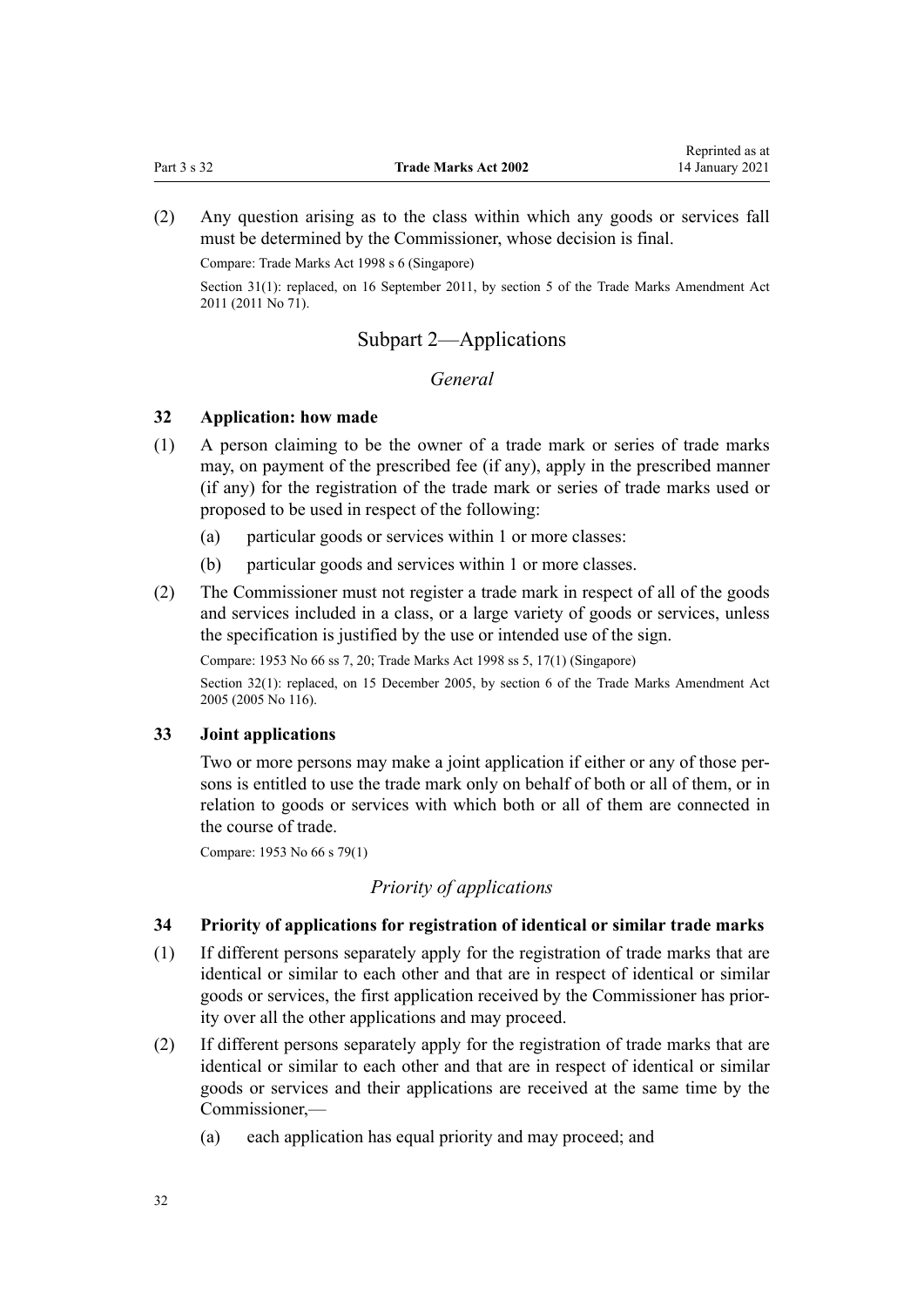- (b) the Commissioner must notify each applicant of each other's application.
- <span id="page-32-0"></span>(3) For the purposes of subsection (2), 2 or more applications that are received on the same day are to be treated as if they had been received at the same time.
- (4) Section 36 overrides this section.

# **35 Commissioner's requirements in relation to applications without priority**

The Commissioner must—

- (a) inform each applicant whose application does not have priority over all other applications under [section 34\(1\)](#page-31-0) or under section 36, or does not have equal priority under [section 34\(2\)](#page-31-0), of the applicant's order of priority; and
- (b) determine, according to its order of priority, each application.

Section 35(a): amended, on 15 December 2005, by [section 7](http://legislation.govt.nz/pdflink.aspx?id=DLM362641) of the Trade Marks Amendment Act 2005 (2005 No 116).

### **36 Priority of application to which convention country application relates**

- (1) A person who has applied for the registration of a trade mark in a convention country (whether before or after it became a convention country), or his or her legal representative or assignee, is entitled to registration of his or her trade mark in priority to other applicants, and the registration has the same date as the date of the application in the convention country if the application is made within 6 months after the date of the convention country application.
- (2) Subsection (1) applies only in respect of the first application for the trade mark that is made in a convention country by a person and does not apply to any subsequent applications for the trade mark by that person.
- (3) The use of the trade mark in New Zealand during the 6-month period referred to in subsection (1) does not affect the priority of the application for the registration of the trade mark to which the convention country application relates.

Compare: 1953 No 66 s 73(1), (2); Trade Marks Act 1998 s 10 (Singapore)

#### *Amendment of application*

### **37 Withdrawal, etc, of application**

- (1) An applicant may, at any time, withdraw an application or limit the specification.
- (2) An application may also be altered, at the request of the applicant, by correcting only—
	- (a) the name or address of the applicant; or
	- (b) an error or omission if, in the Commissioner's opinion, the correction of the error or omission does not materially alter the meaning or scope of the application.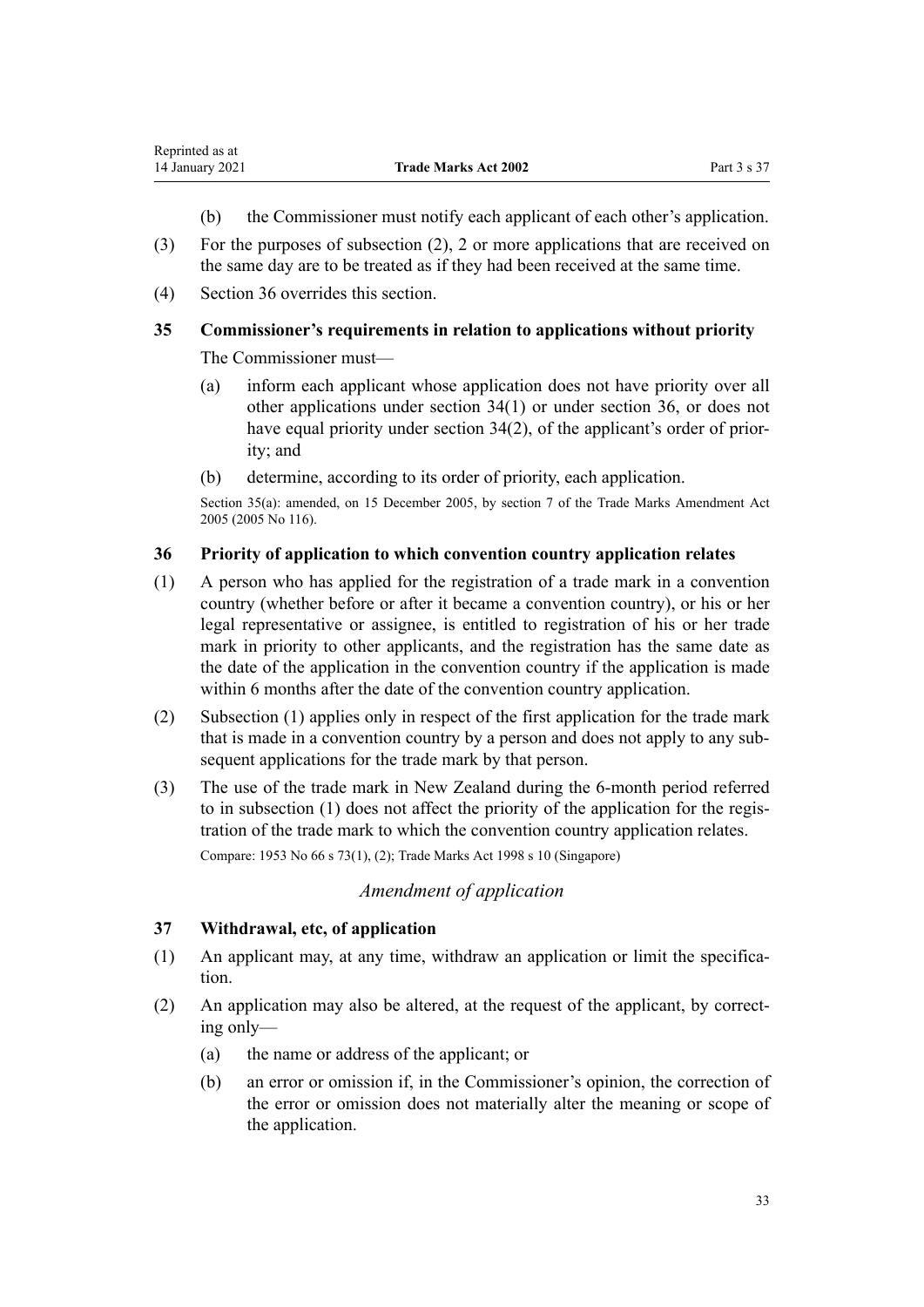<span id="page-33-0"></span>Section 37(2)(b): replaced, on 15 December 2005, by [section 8](http://legislation.govt.nz/pdflink.aspx?id=DLM362642) of the Trade Marks Amendment Act 2005 (2005 No 116).

#### **38 When Commissioner or court may amend application**

- (1) The Commissioner or the court, as the case may be, may at any time (whether before or after acceptance) correct any error in connection with the application.
- (2) Section  $37(2)(b)$  overrides subsection (1).

Compare: 1953 No 66 s 26(7)

## *Acceptance or rejection of application*

## **39 Examination of application**

The Commissioner must examine an application in order to determine whether it complies with the requirements of this Act.

Compare: Trade Marks Act 1998 s 12(1) (Singapore)

# **40 Acceptance of application**

The Commissioner must, subject to any conditions the Commissioner thinks fit, accept an application that complies with the requirements of this Act.

### **41 Applicant must be notified of non-complying application**

If the Commissioner considers that an application does not comply with the requirements of this Act, the Commissioner must—

- (a) inform the applicant; and
- (b) give the applicant an opportunity to respond, or to amend the application by correcting only those matters set out in [section 37](#page-32-0), within the time specified by the Commissioner.

#### **42 Revocation of acceptance of application**

- (1) The Commissioner may revoke the acceptance of an application before the trade mark to which the application relates is registered if the Commissioner is satisfied that—
	- (a) the application was accepted because of an error or omission made by the Commissioner; or
	- (b) another application that relates to the trade mark has priority under [sec](#page-32-0)[tion 36](#page-32-0).
- (2) If the Commissioner revokes the acceptance of an application,—
	- (a) the application is to be treated as if it had not been accepted; and
	- (b) section 39 again applies to the application.

Compare: Trade Marks Act 1998 s 16(1)(a), (2) (Singapore)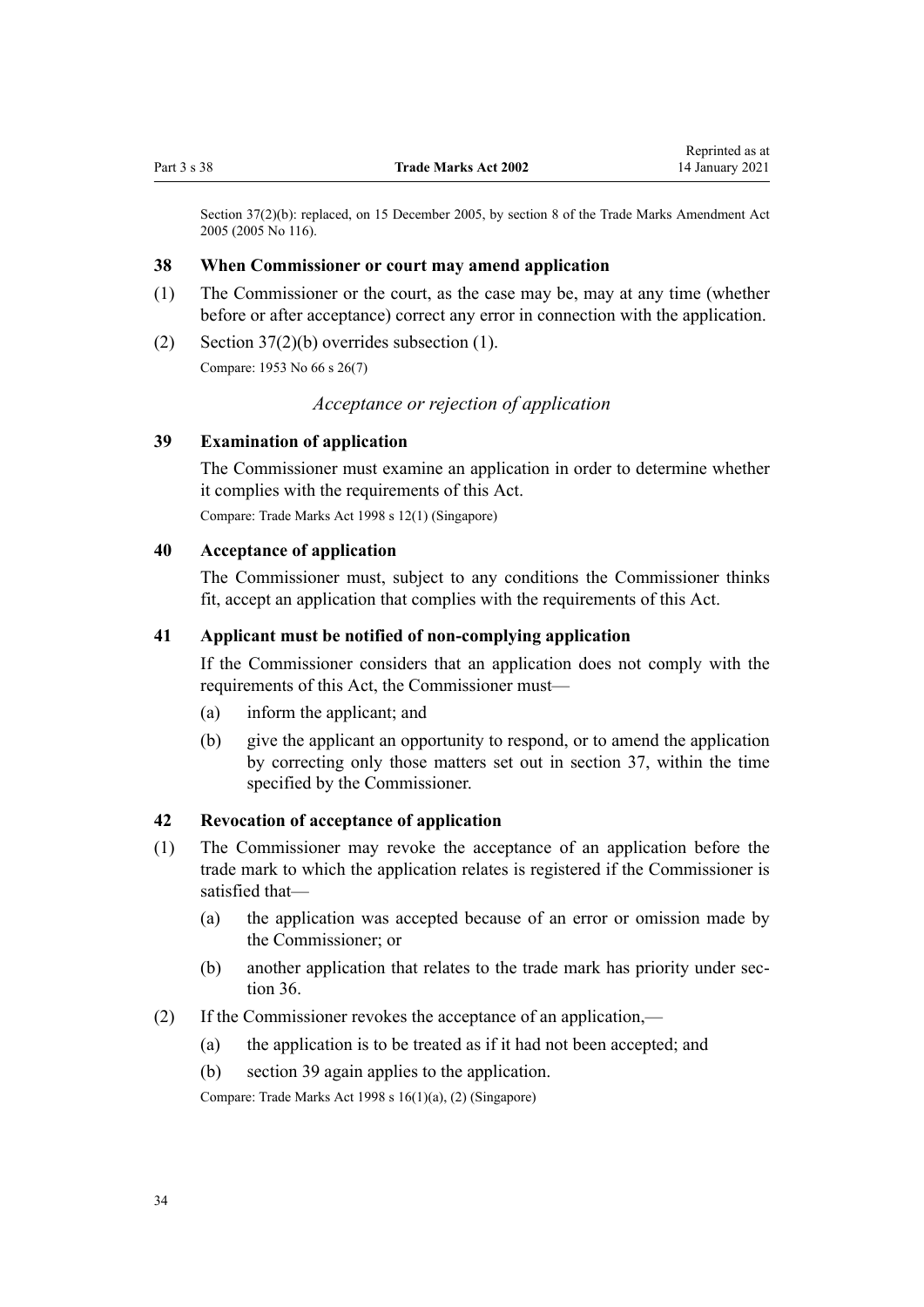# <span id="page-34-0"></span>**43 Rejection of application**

The Commissioner must reject an application if, within the time specified by the Commissioner, the applicant does not satisfy the Commissioner that the applicant has complied with the requirements in this Act for registering a trade mark.

Compare: 1953 No 66 s 26; Trade Marks Act 1998 s 12 (Singapore)

#### **44 Abandonment of application**

- (1) If, within the time specified by the Commissioner, the Commissioner does not receive a response from the applicant to a notification under [section 41,](#page-33-0) the Commissioner must treat the application as abandoned.
- (2) The Commissioner must not treat an application as abandoned under subsection (1) if the application is awaiting the outcome of—
	- (a) opposition proceedings in respect of a prior application; or
	- (b) cancellation, revocation, or invalidity proceedings in respect of a prior registration.

Section 44(1): amended, on 25 February 2012, by [section 4](http://legislation.govt.nz/pdflink.aspx?id=DLM4015207) of the Trade Marks Amendment Act 2012 (2012 No 20).

# **45 Applicant must be notified of grounds, etc, of conditional acceptance or rejection of application**

The Commissioner must, if required to do so by an applicant, state in writing the grounds for the Commissioner's decision and the materials used in arriving at the decision.

Compare: 1953 No 66 s 26(4)

*Advertisement of accepted application*

# **46 Advertisement of accepted application**

The Commissioner must ensure that an application that has been accepted is advertised in the prescribed manner, if any.

Compare: Trade Marks Act 1998 s 13(1) (Singapore)

# Subpart 3—Opposition to application

#### **47 Opposition to accepted application**

- (1) A person may, within the prescribed time and in the prescribed manner, give the Commissioner written notice of opposition to an application.
- (2) The notice of opposition must include a statement of the grounds of opposition and any prescribed matters.
- (3) The Commissioner must send a copy of the notice to the applicant. Compare: 1953 No 66 s 27(2), (3); Trade Marks Act 1998 s 13(2), (3) (Singapore)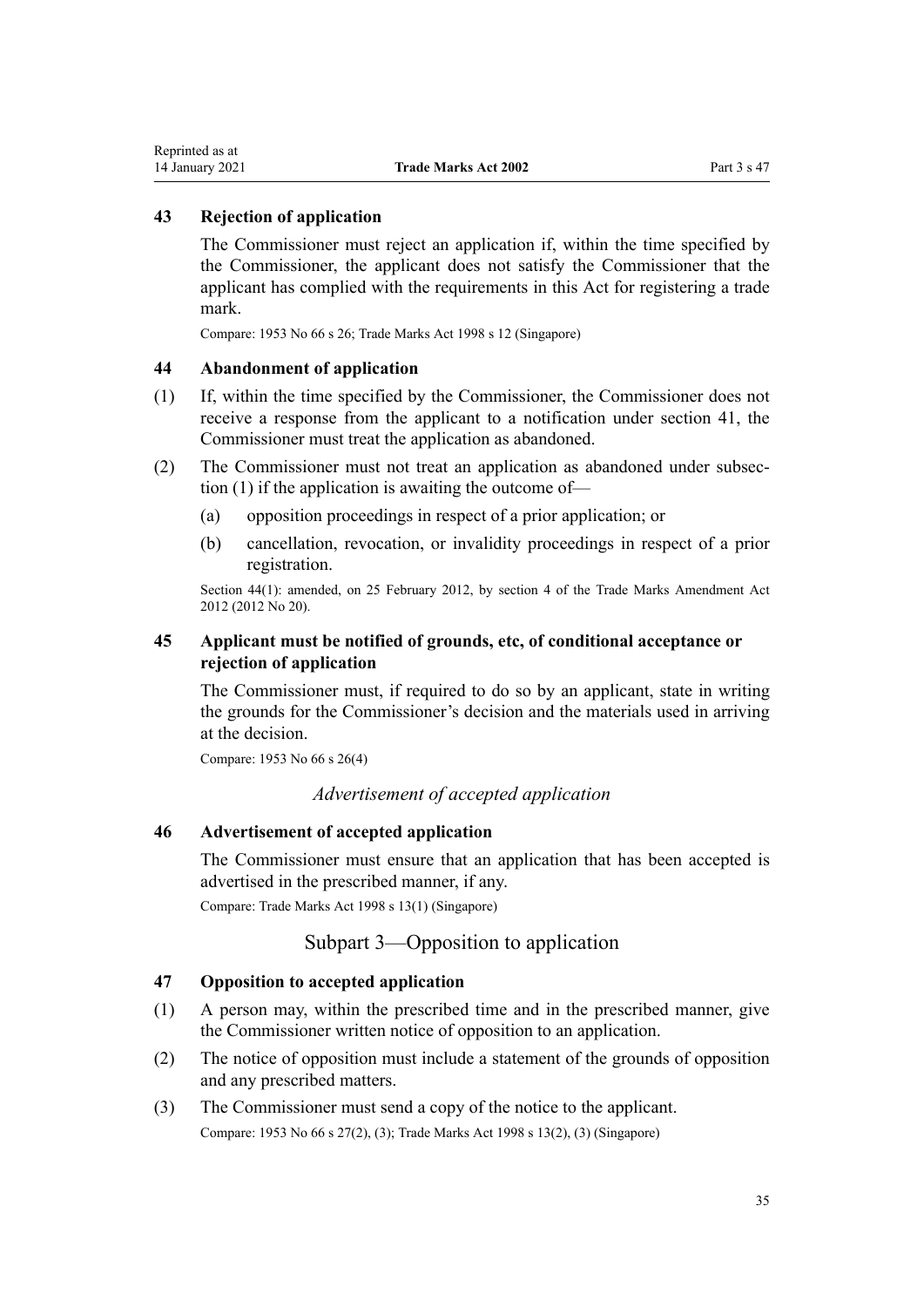## <span id="page-35-0"></span>**48 Applicant's counter-statement**

- (1) An applicant to whom a notice of opposition has been sent must, within the prescribed time, send to the Commissioner a counter-statement of the grounds on which the applicant relies for his or her application.
- (2) If an applicant does not send a counter-statement to the Commissioner within the prescribed time, the applicant is deemed to have abandoned the application.
- (3) If an applicant sends a counter-statement to the Commissioner, the Commissioner must send a copy of the counter-statement to every person who gave notice of opposition.

Compare: 1953 No 66 s 27(4)

## **49 Commissioner's determination on opposition**

The Commissioner must—

- (a) hear the parties, if so required; and
- (b) consider the evidence; and
- (c) determine whether, and subject to what conditions, if any, the trade mark is to be registered.

Compare: 1953 No 66 s 27(5)

# Subpart 4—Registration of trade mark

#### **50 When trade mark must be registered**

- (1) Subject to subsection (2), the Commissioner must register a trade mark if the Commissioner has accepted the application for its registration and—
	- (a) either—
		- (i) no notice of opposition is given in accordance with [section 47](#page-34-0); or
		- (ii) all opposition proceedings are withdrawn or decided in favour of allowing registration of the trade mark; and
	- (b) the Commissioner does not intend to revoke the acceptance of the application.
- (2) The Commissioner must not register a trade mark until 6 months after the date of application for registration.

Compare: Trade Marks Act 1998 s 15(1) (Singapore)

#### **51 Commissioner's requirements on registration**

On the registration of a trade mark, the Commissioner must—

- (a) enter, on the register, the actual date of registration and the deemed date of registration; and
- (b) issue to the applicant a certificate of registration; and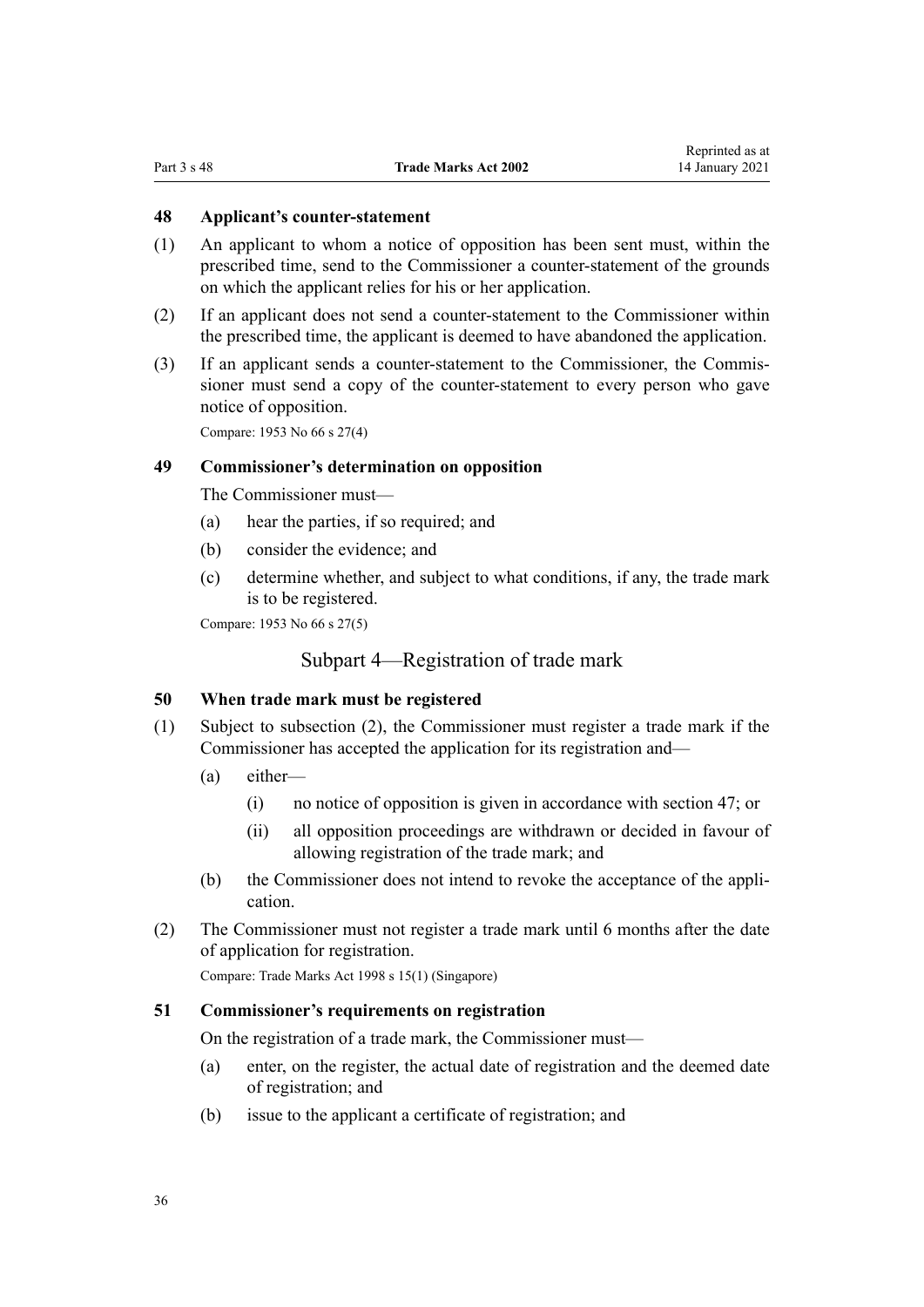(c) in the case of an application for the registration of a series of trade marks, register the trade marks as a series in 1 registration.

## **52 Commissioner may dispense with production of probate or letters of administration in certain cases**

- (1) On application in the prescribed manner and payment of any prescribed fees, the Commissioner may, without requiring the production of probate or letters of administration,—
	- (a) if the owner of a registered trade mark has died, whether before or after the commencement of this Act, register a qualified person as the owner of the trade mark:
	- (b) if an applicant has died before the registration of the trade mark, whether before or after the commencement of this Act, allow a qualified person to complete the application and may register that person as the owner of the trade mark.
- (2) Every qualified person who is registered under this section as the owner of a trade mark must hold it subject to all existing interests and equities affecting it.
- (3) Nothing in [section 70](http://legislation.govt.nz/pdflink.aspx?id=DLM393092) or [section 73](http://legislation.govt.nz/pdflink.aspx?id=DLM393097) of the Administration Act 1969 limits this section.

Compare: 1953 No 66 s 58

## **53 Replacement of certificate of registration**

The Commissioner must issue a new certificate of registration to replace an existing certificate if—

- (a) an application for a new certificate of registration has been made in the prescribed manner; and
- (b) the prescribed fee, if any, has been paid.

Section 53: replaced, on 13 January 2020, by [section 127](http://legislation.govt.nz/pdflink.aspx?id=LMS85754) of the Regulatory Systems (Economic Development) Amendment Act 2019 (2019 No 62).

Subpart 5—Additional matters that relate to certification trade marks

## **54 When regulations that govern use of certification trade mark must be provided**

Before the Commissioner makes a decision on an application for the registration of a certification trade mark, the applicant must provide the Commissioner with draft regulations that govern the use of the certification trade mark for the Commissioner's approval.

Compare: 1953 No 66 s 49(2)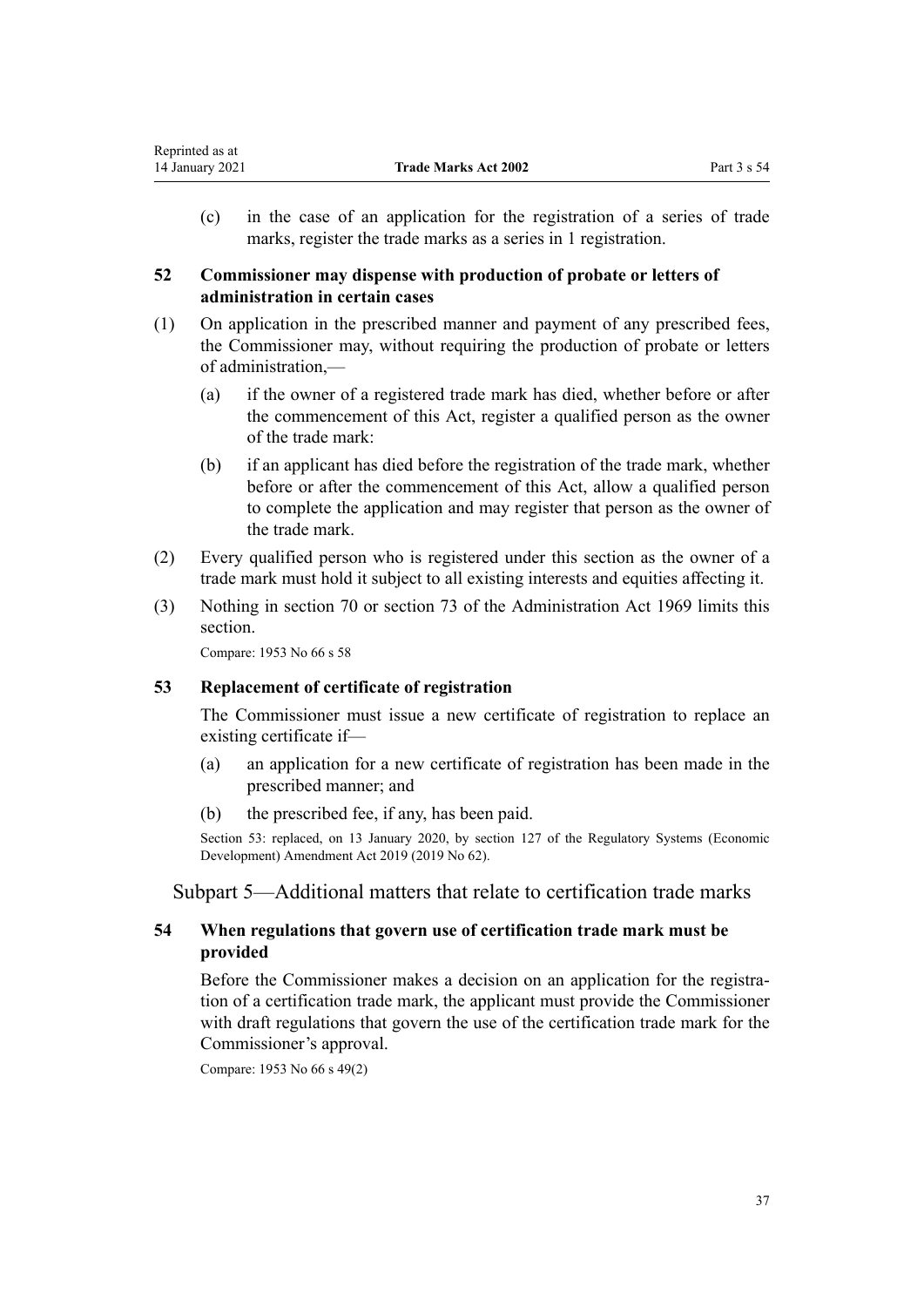# **55 Consideration of application for registration of certification trade mark**

- (1) When the Commissioner or the court deals with an application for the registration of a certification trade mark, the Commissioner or the court, as the case may be, must consider—
	- (a) the matters that are relevant to an application under [section 32](#page-31-0); and
	- (b) whether or not the certification trade mark should indicate that it is such a trade mark; and
	- (c) whether the applicant is competent to certify the goods or services in respect of which the certification trade mark is to be registered; and
	- (d) whether the draft regulations are satisfactory in terms of subsection (2); and
	- (e) whether in all the circumstances the registration applied for would be in the public interest.
- (2) For the purposes of subsection  $(1)(d)$ , regulations—
	- (a) must contain provisions that relate to when the owner is—
		- (i) to certify goods or services; and
		- (ii) to authorise the use of the trade mark; and
	- (b) must contain, or may contain, any other provisions that the Commissioner requires or permits (as the case may be) to be inserted in them (for example, a right of appeal to the Commissioner against the owner's refusal to certify goods or services or to authorise the use of the trade mark in accordance with the regulations).

Compare: 1953 No 66 s 49(5)

## **56 Approved regulations must be deposited at Intellectual Property Office of New Zealand**

After the Commissioner has approved the draft regulations, the approved regulations that govern the use of the registered certification trade mark must be deposited at the Intellectual Property Office of New Zealand for inspection.

```
Compare: 1953 No 66 s 48
```
Section 56: replaced, on 13 September 2014, by [section 249](http://legislation.govt.nz/pdflink.aspx?id=DLM1419624) of the Patents Act 2013 (2013 No 68).

## Subpart 6—When registration of trade mark ceases

## *Duration of registration*

## **57 Duration of registration**

(1) The duration of the registration of a trade mark under this Act is effective for a period of 10 years commencing on the deemed date of registration unless the trade mark ceases to be registered before the expiration of that period.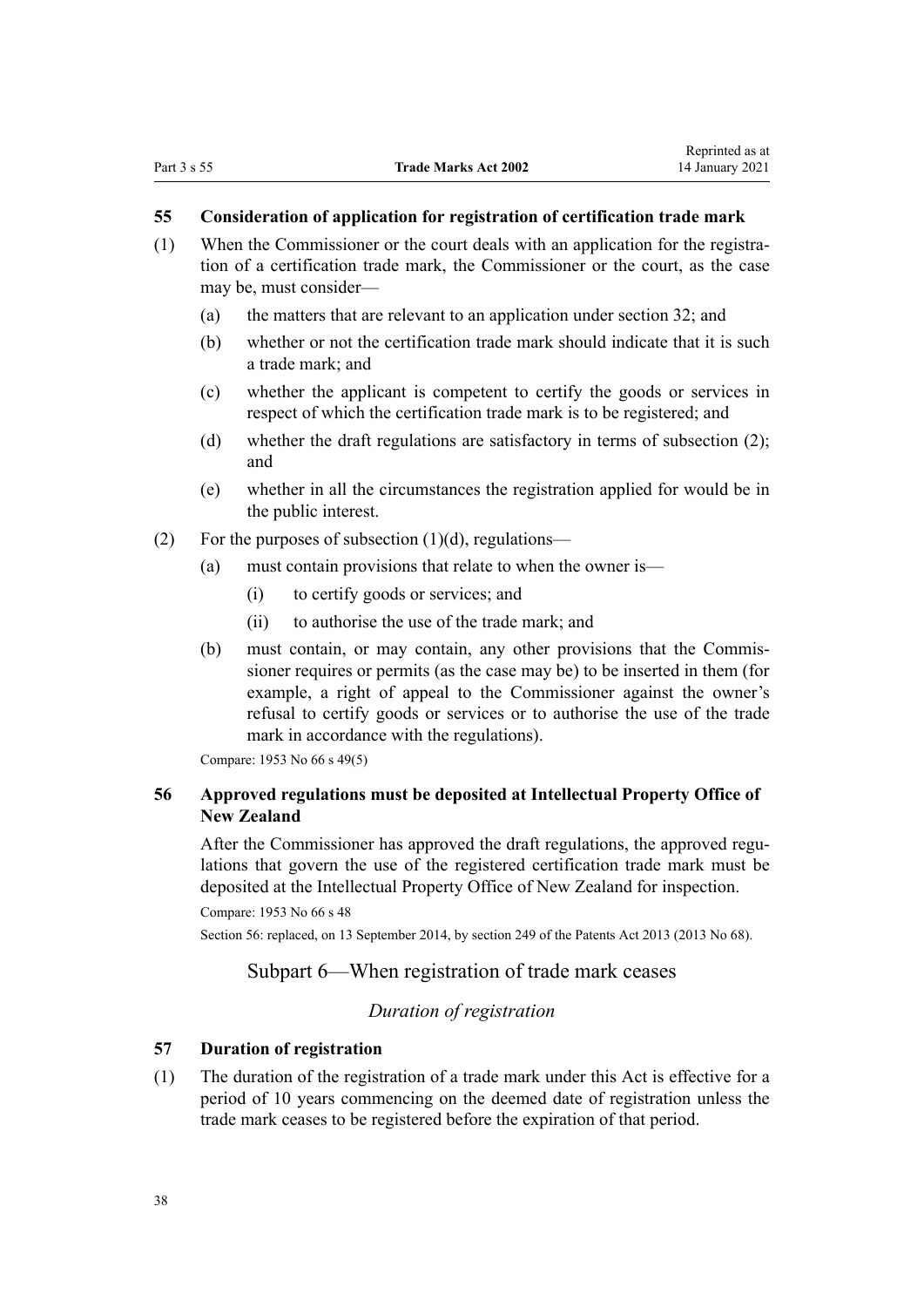<span id="page-38-0"></span>(2) This section does not apply to a trade mark first registered under the Trade Marks Act 1953.

Compare: Trade Marks Act 1998 s 18 (Singapore)

## *Renewal of registration*

## **58 Renewal of registration**

The registration of a trade mark may be renewed in accordance with section 59 for further periods of 10 years.

## **59 Procedure for renewal of registration**

- (1) On application by the owner of a registered trade mark, the Commissioner must renew the registration of the trade mark from the date on which the registration expires (the **expiry date**).
- (2) An application for renewal must be made to the Commissioner—
	- (a) not more than 12 months before, and not more than 6 months after, the expiry date; and
	- (b) in the prescribed manner.
- (3) If the owner has not applied for renewal, the Commissioner must send to the owner a notice setting out—
	- (a) the date on which the registration of the trade mark will expire; and
	- (b) the conditions (as to the payment of fees or otherwise) on which the registration will be renewed (the **renewal conditions**); and
	- $\text{(c)}$  that,—
		- (i) if the registration is not renewed before the expiry date, the register will be changed to record that the trade mark's status is registered-past expiry date; and
		- (ii) if the registration has still not been renewed 6 months after the expiry date, the trade mark will be removed from the register.
- (4) The notice must be sent in the prescribed manner before the expiry date.
- (5) If the registration of a trade mark is not renewed before its expiry date, the Commissioner must record on the register that its status is registered-past expiry date (until the registration is renewed or it is removed from the register).
- (6) The Commissioner must remove the trade mark from the register if—
	- (a) notice has been sent under subsection (3); and
	- (b) 6 months have elapsed since the expiry date; and
	- (c) the renewal conditions have not been met.

Section 59: replaced, on 13 January 2020, by [section 128](http://legislation.govt.nz/pdflink.aspx?id=LMS85760) of the Regulatory Systems (Economic Development) Amendment Act 2019 (2019 No 62).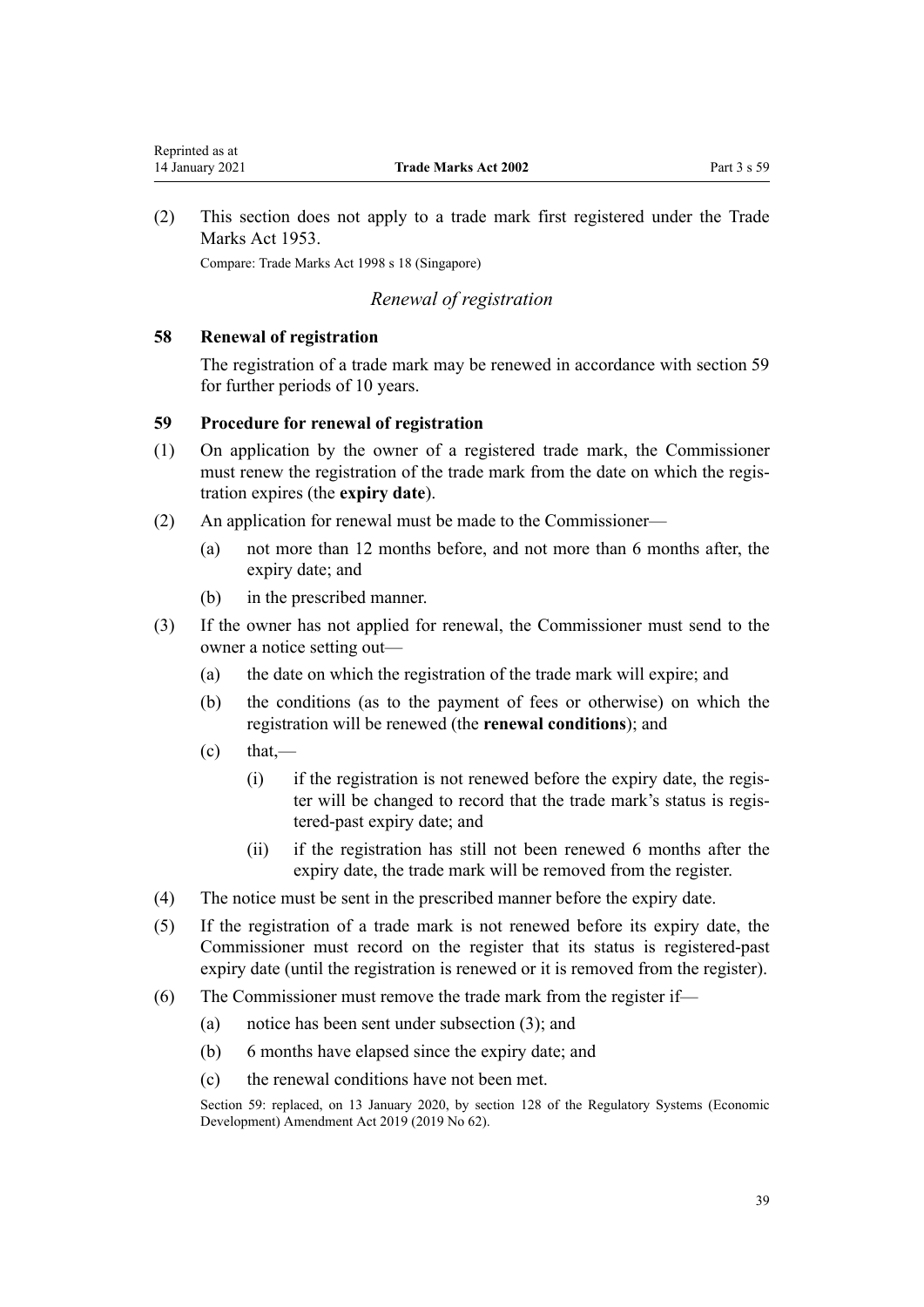## **60 Effect of registered-past expiry date status**

- (1) A trade mark has the status of **registered-past expiry date** if—
	- (a) the trade mark's registration expiry date (referred to in [section 59\)](#page-38-0) has passed; but
	- (b) the trade mark has not yet been removed from the register.
- (2) While the trade mark's status is registered-past expiry date, the trade mark—
	- (a) is not a registered trade mark for the purposes of [subparts 1 to 3](#page-48-0) of Part 4; but
	- (b) is a registered trade mark for all other purposes.
- (3) If the trade mark's registration is renewed before it is removed from the register under [section 59\(6\),](#page-38-0)—
	- (a) the renewed registration takes effect from the expiry date (*see* [section](#page-38-0) [59\(1\)](#page-38-0)); and
	- (b) the trade mark is taken to have remained a registered trade mark for all purposes from that date as if its status had not changed.

Section 60: replaced, on 13 January 2020, by [section 128](http://legislation.govt.nz/pdflink.aspx?id=LMS85760) of the Regulatory Systems (Economic Development) Amendment Act 2019 (2019 No 62).

## **60A Status of geographical indication removed from register for non-payment of renewal fee**

#### *[Repealed]*

Section 60A: repealed, on 13 January 2020, by [section 128](http://legislation.govt.nz/pdflink.aspx?id=LMS85760) of the Regulatory Systems (Economic Development) Amendment Act 2019 (2019 No 62).

*Voluntary cancellation of registration of trade mark*

### **61 Voluntary cancellation of registration of trade mark**

The registration of a trade mark may be cancelled by the owner in relation to all or any of the goods or services in respect of which it is registered.

Compare: Trade Marks Act 1998 s 21(1) (Singapore)

*Mandatory cancellation or alteration of registration of trade mark*

## **62 Cancellation or alteration of registration of trade mark for breach of condition**

The Commissioner or the court, as the case may be, may, on the application of an aggrieved person or on the Commissioner's own motion, make an order that cancels or alters the registration of a trade mark on the ground of failure to comply with a condition entered on the register in relation to the trade mark. Compare: 1953 No 66 s 42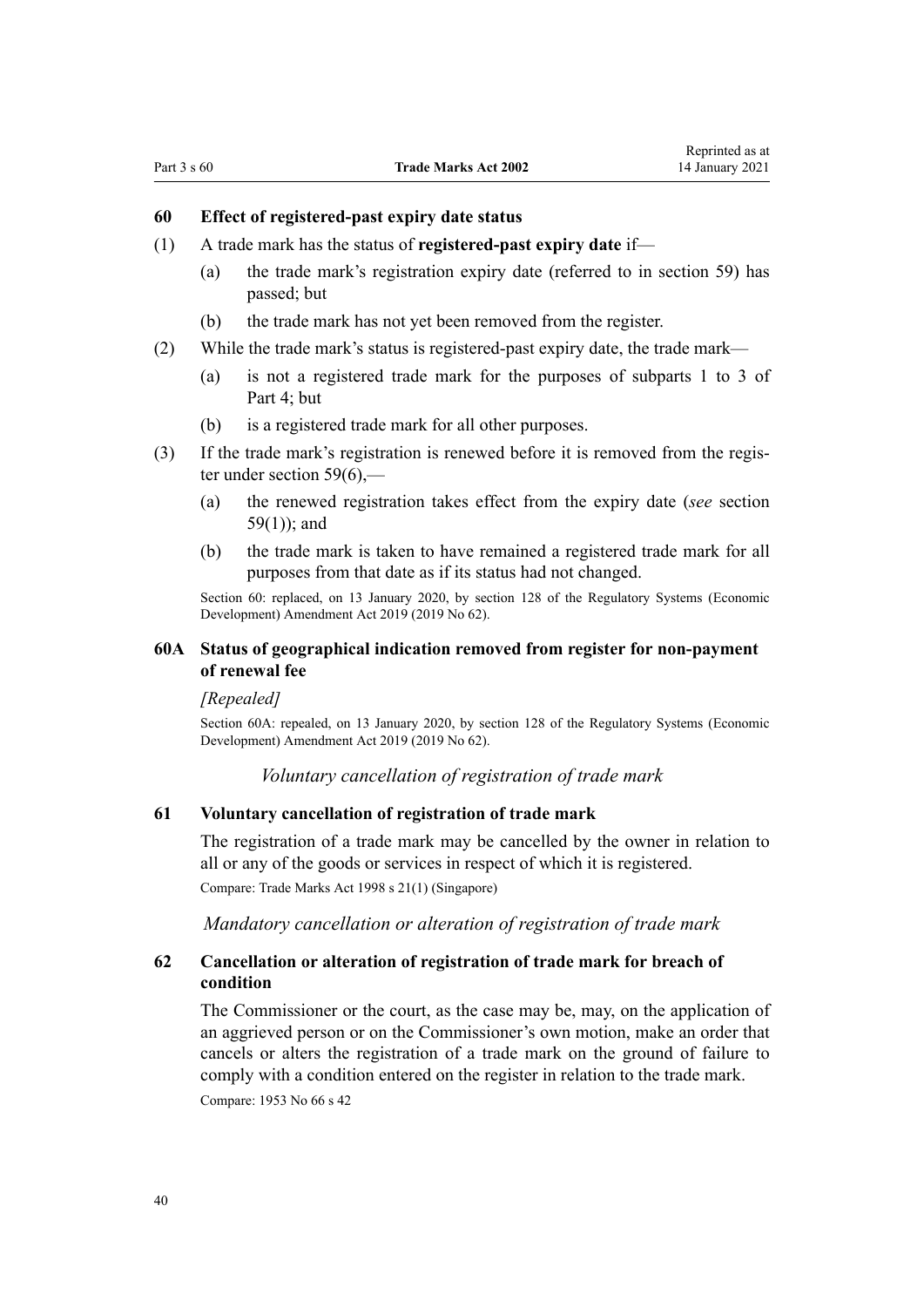## <span id="page-40-0"></span>**63 Cancellation or alteration of registration of certification trade mark**

The Commissioner may, on the application of an aggrieved person or on the Commissioner's own motion, require that any entry in the register that relates to a certification trade mark be cancelled or altered, or that the deposited regulations be altered, on any of the following grounds:

- (a) that the owner is no longer competent to certify any goods or services in respect of which the certification trade mark is registered:
- (b) that the owner has not complied with the deposited regulations:
- (c) that it is not in the public interest for the trade mark to be registered:
- (d) that it is in the public interest to alter the regulations.

Compare: 1953 No 66 s 52(1)

## **64 Cancellation or alteration of registration of collective trade mark**

The Commissioner may, on the application of an aggrieved person or on the Commissioner's own motion, require an entry in the register that relates to a collective trade mark to be cancelled or altered on any of the following grounds:

- (a) that the collective association concerned is an unlawful association under any enactment; or
- (b) that the collective association concerned no longer exists; or
- (c) that it is not in the public interest for the trade mark to be registered.

Compare: 1953 No 66 s 46L

## *Revocation of registration of trade mark*

## **65 Application for revocation of registration of trade mark**

- (1) An aggrieved person may apply to the Commissioner or the court for the revocation of the registration of a trade mark on any of the grounds set out in section 66.
- (2) The Commissioner or the court may refuse any application for the revocation of the registration of a trade mark that is vexatious.

Compare: Trade Marks Act 1998 s 22(6) (Singapore)

Section 65(1): amended, on 13 January 2020, by [section 129](http://legislation.govt.nz/pdflink.aspx?id=LMS85761) of the Regulatory Systems (Economic Development) Amendment Act 2019 (2019 No 62).

### **66 Grounds for revoking registration of trade mark**

- (1) The grounds for revoking the registration of a trade mark are as follows:
	- (a) that at no time during a continuous period of 3 years or more was the trade mark put to genuine use in the course of trade in New Zealand, by the owner for the time being, in relation to goods or services in respect of which it is registered: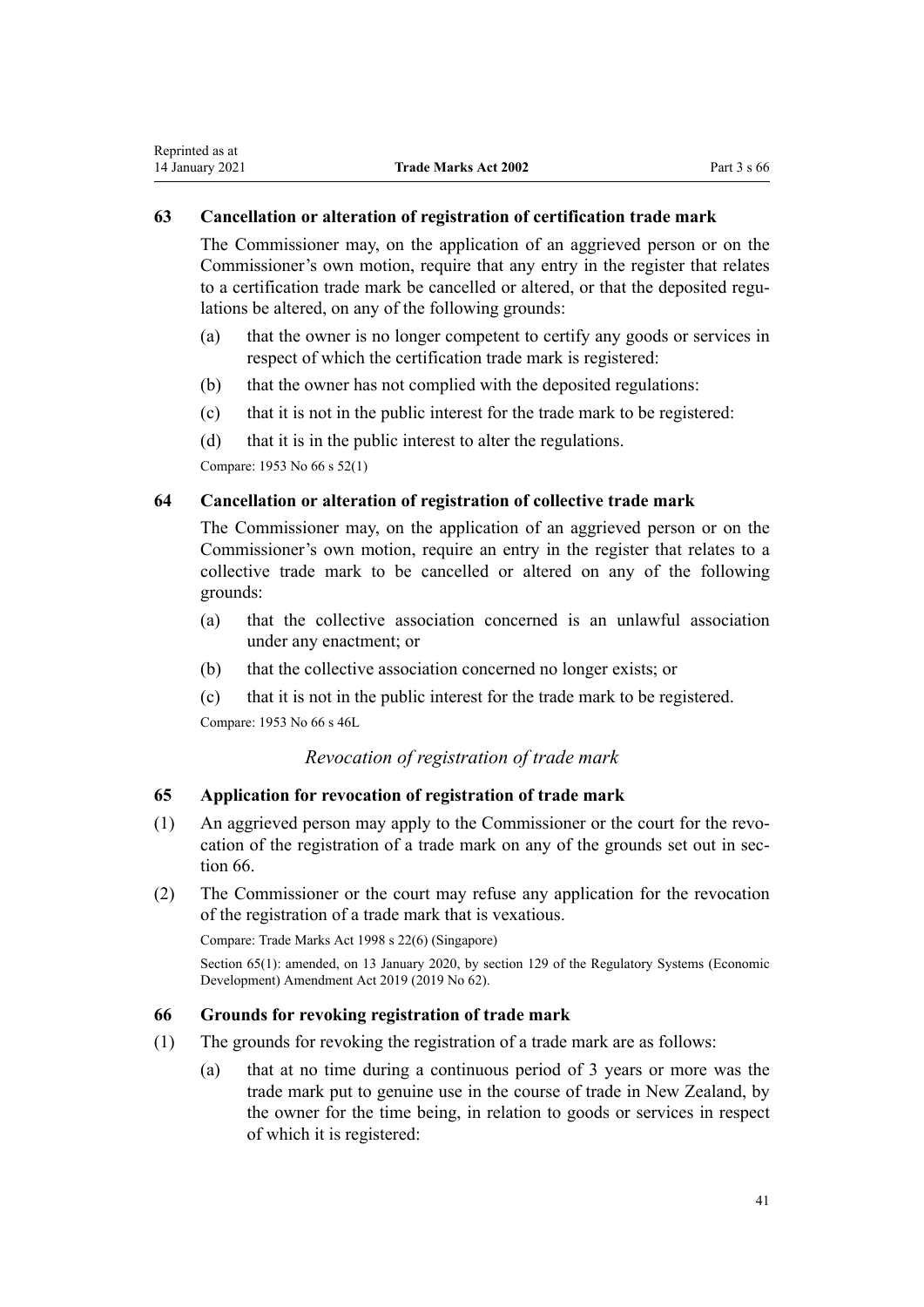- (b) *[Repealed]*
- (c) that, in consequence of acts or inactivity of the owner, the trade mark has become a common name in general public use for a product or service in respect of which it is registered:
- $(d)$  that—
	- (i) the article or substance was formerly manufactured under a patent or the service was formerly a patented process; and
	- (ii) a period of 2 years or more has elapsed since the expiry of the patent; and
	- (iii) the word is or the words are the only practicable name or description of the article, substance, or service:
- (e) that, in consequence of the trade mark's use by the owner or with the owner's consent in relation to the goods or services in respect of which the trade mark is registered, the trade mark is likely to deceive or confuse the public, for instance as to the nature, quality, or geographical origin of those goods or services.
- (1A) For the purposes of subsection (1)(a), **continuous period** means a period that commences from a date after the actual date of registration and continues uninterrupted up to the date 1 month before the application for revocation.
- (2) However, there are not grounds for revoking the registration of a trade mark for its non-use if its non-use is due to special circumstances that are outside the control of the owner of the trade mark.
- (3) Subsection (1)(a) does not apply if the owner commences or resumes genuine use of the trade mark in the course of trade in New Zealand after the expiry of the 3-year period and before the application for revocation is made.
- (4) Any commencement or resumption of use referred to in subsection (3) after the expiry of the 3-year period but within the period of 1 month before the making of the application for revocation must be disregarded unless preparation for the commencement or resumption began before the owner became aware that the application may be made.

Compare: 1953 No 66 s 35; Trade Marks Act 1998 s 22(1), (5) (Singapore)

Section 66(1): amended, on 13 January 2020, by [section 130\(1\)](http://legislation.govt.nz/pdflink.aspx?id=LMS85762) of the Regulatory Systems (Economic Development) Amendment Act 2019 (2019 No 62).

Section 66(1)(a): replaced, on 16 September 2011, by [section 7\(1\)](http://legislation.govt.nz/pdflink.aspx?id=DLM2290040) of the Trade Marks Amendment Act 2011 (2011 No 71).

Section  $66(1)(b)$ : repealed, on 16 September 2011, by [section 7\(1\)](http://legislation.govt.nz/pdflink.aspx?id=DLM2290040) of the Trade Marks Amendment Act 2011 (2011 No 71).

Section 66(1A): inserted, on 16 September 2011, by [section 7\(2\)](http://legislation.govt.nz/pdflink.aspx?id=DLM2290040) of the Trade Marks Amendment Act 2011 (2011 No 71).

Section 66(2): amended, on 13 January 2020, by [section 130\(2\)](http://legislation.govt.nz/pdflink.aspx?id=LMS85762) of the Regulatory Systems (Economic Development) Amendment Act 2019 (2019 No 62).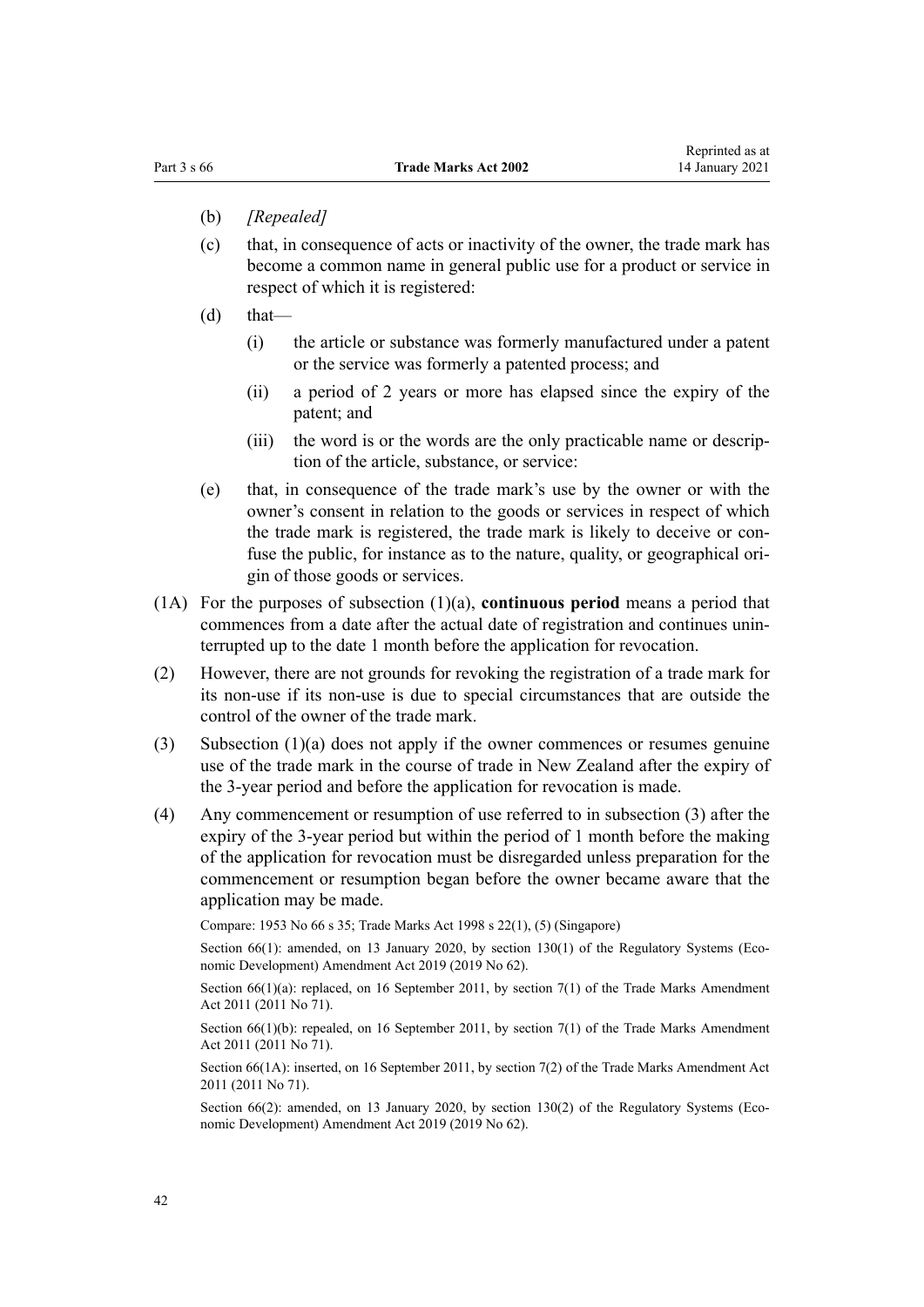Section 66(3): replaced, on 13 January 2020, by [section 130\(3\)](http://legislation.govt.nz/pdflink.aspx?id=LMS85762) of the Regulatory Systems (Economic Development) Amendment Act 2019 (2019 No 62).

#### **67 Onus of proof for revocation of registration of trade mark for non-use**

If an owner or a licensee intends to oppose an application for the revocation of the registration of a trade mark under section  $66(1)(a)$ , the owner or the licensee must, within the period specified by the Commissioner or the court,—

- (a) provide proof of the use of the trade mark if the ground in [section](#page-40-0)  $66(1)(a)$  forms the basis for the application; or
- (b) raise the special circumstances that justify the non-use of the trade mark if [section 66\(2\)](#page-40-0) applies.

Section 67: amended, on 16 September 2011, by [section 8\(1\)](http://legislation.govt.nz/pdflink.aspx?id=DLM2290042) of the Trade Marks Amendment Act 2011 (2011 No 71).

Section 67(a): replaced, on 16 September 2011, by [section 8\(2\)](http://legislation.govt.nz/pdflink.aspx?id=DLM2290042) of the Trade Marks Amendment Act 2011 (2011 No 71).

## **68 Revocation of registration of trade mark**

- (1) If the Commissioner or the court is satisfied that grounds for revocation of the registration of the trade mark exist, the Commissioner or the court must,—
	- (a) if the grounds exist in respect of all of the goods or services in respect of which the trade mark is registered, revoke the registration of the trade mark; or
	- (b) if the grounds exist in respect of only some of the goods or services in respect of which the trade mark is registered, revoke the registration of the trade mark in so far as it relates to those goods or services.
- (2) If the registration of a trade mark is revoked to any extent, the rights of the owner, to that extent, cease on—
	- (a) the date of the application for revocation of the registration of the trade mark; or
	- (b) if the Commissioner or the court is satisfied that the grounds for revocation of the registration of the trade mark existed at an earlier date, that date.

Compare: Trade Marks Act 1998 s 22(7), (8) (Singapore)

Section 68(1): replaced, on 13 January 2020, by [section 131](http://legislation.govt.nz/pdflink.aspx?id=LMS85763) of the Regulatory Systems (Economic Development) Amendment Act 2019 (2019 No 62).

## *Disclaimer of use of trade mark*

## **69 Voluntary disclaimer of trade mark by owner**

The owner of a trade mark may disclaim any right to the exclusive use of any part of the trade mark.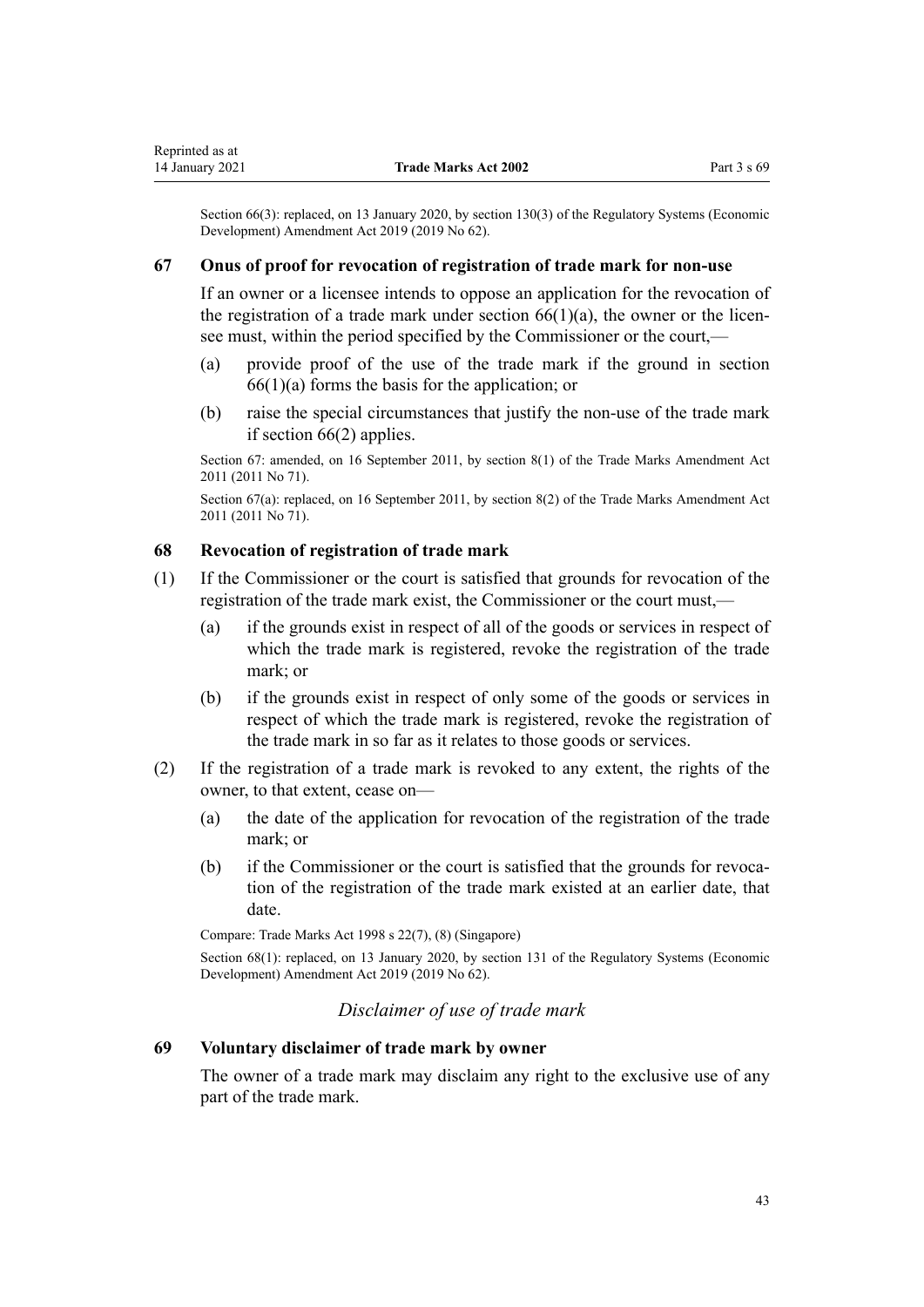# **70 Disclaimer of trade mark as condition of not revoking its registration**

If the grounds specified in section  $66(1)(c)$  or (d) exist, the Commissioner or the court may, as a condition of the registration of a trade mark not being revoked, require the owner of the trade mark to disclaim any right to the exclusive use of a word or words in relation to any goods or services.

## **71 Disclaimer of trade mark for public interest reasons**

If, in determining whether a trade mark is to be registered or is to remain on the register, the Commissioner or the court considers that there are public interest reasons for doing so, the Commissioner or the court may require, as a condition of its being on the register, that the owner—

- (a) disclaims any right to the exclusive use of any part of the trade mark; or
- (b) makes any other disclaimer that the Commissioner or the court considers necessary for the purpose of defining the owner's rights under the registration.

### **72 Rights affected by disclaimer**

A disclaimer on the register affects only those rights of the owner of a trade mark that arise out of the registration of the trade mark in respect of which the disclaimer is made.

## *Invalidity of registration of trade marks*

### **73 Invalidity of registration of trade mark**

- (1) The Commissioner or the court may, on the application of an aggrieved person (which includes a person who is culturally aggrieved), declare that the registration of a trade mark is invalid to the extent that the trade mark was not registrable under [Part 2](#page-21-0) at the deemed date of its registration.
- (2) Despite subsection (1), the registration of a trade mark that has acquired a distinctive character after its registration must not be declared invalid even though the trade mark was not registrable under section  $18(1)(b)$ , (c), or (d) at the deemed date of its registration.
- (3) The Commissioner or the court, as the case may be, may refuse any application for a declaration of invalidity that is vexatious.

## **74 Effect of declaration of invalidity**

- (1) If the registration of a trade mark is declared invalid to any extent,—
	- (a) the trade mark is, to that extent, to be treated as if it had not been registered; and
	- (b) the Commissioner may alter the register accordingly.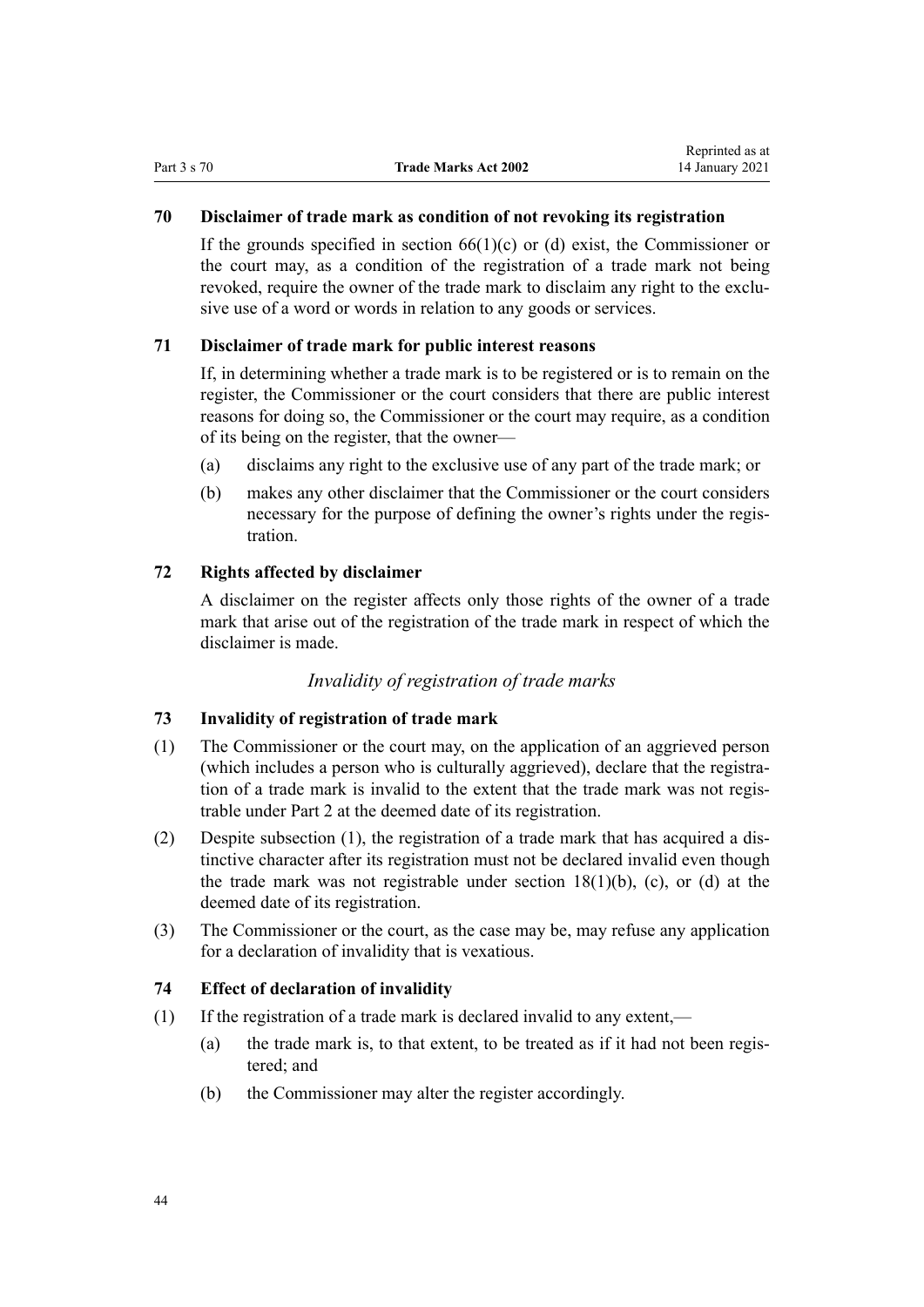| Reprinted as at |                             |             |
|-----------------|-----------------------------|-------------|
| 14 January 2021 | <b>Trade Marks Act 2002</b> | Part 3 s 78 |

(2) The validity of any transaction that occurred in respect of a registered trade mark before the registration of the trade mark was declared invalid is not affected.

## **75 Presumption of validity of registration of trade mark**

The registration of a trade mark is, after the expiration of 7 years from the deemed date of registration, deemed to be valid unless—

- (a) the registration was obtained by fraud; or
- (b) the trade mark should not have been registered on any of the grounds set out in section  $17(1)$  or  $(2)$ ; or
- (c) the registration may be revoked on any of the grounds set out in [section](#page-40-0) [66.](#page-40-0)

Section 75(b): amended, on 15 December 2005, by [section 10](http://legislation.govt.nz/pdflink.aspx?id=DLM362644) of the Trade Marks Amendment Act 2005 (2005 No 116).

## *Rectification of register*

## **76 Rectification or correction of register**

Representative as a set of the set of the set of the set of the set of the set of the set of the set of the set of the set of the set of the set of the set of the set of the set of the set of the set of the set of the set

- (1) A person who has an interest may apply for the rectification of an error or omission in the register.
- (2) An application for rectification of the register may be made either to the Commissioner or to the court.
- (3) An application for rectification of the register may not be made in respect of a matter that affects the validity of the registration of a trade mark.
- (4) The effect of the rectification of the register is that the error or omission concerned is to be treated as if it had never existed unless the Commissioner or the court directs otherwise.

Compare: Trade Marks Act 1998 s 67 (Singapore)

## Subpart 7—Other matters

*Alteration in relation to registered trade mark*

### **77 Alteration of registered trade mark not permitted**

The owner of a registered trade mark may not alter the registered trade mark after its actual date of registration.

### **78 Alteration of register**

After the actual date of registration of a trade mark, the Commissioner may,—

(a) at the request of the owner of the trade mark, allow the owner's name or address to be altered on the register: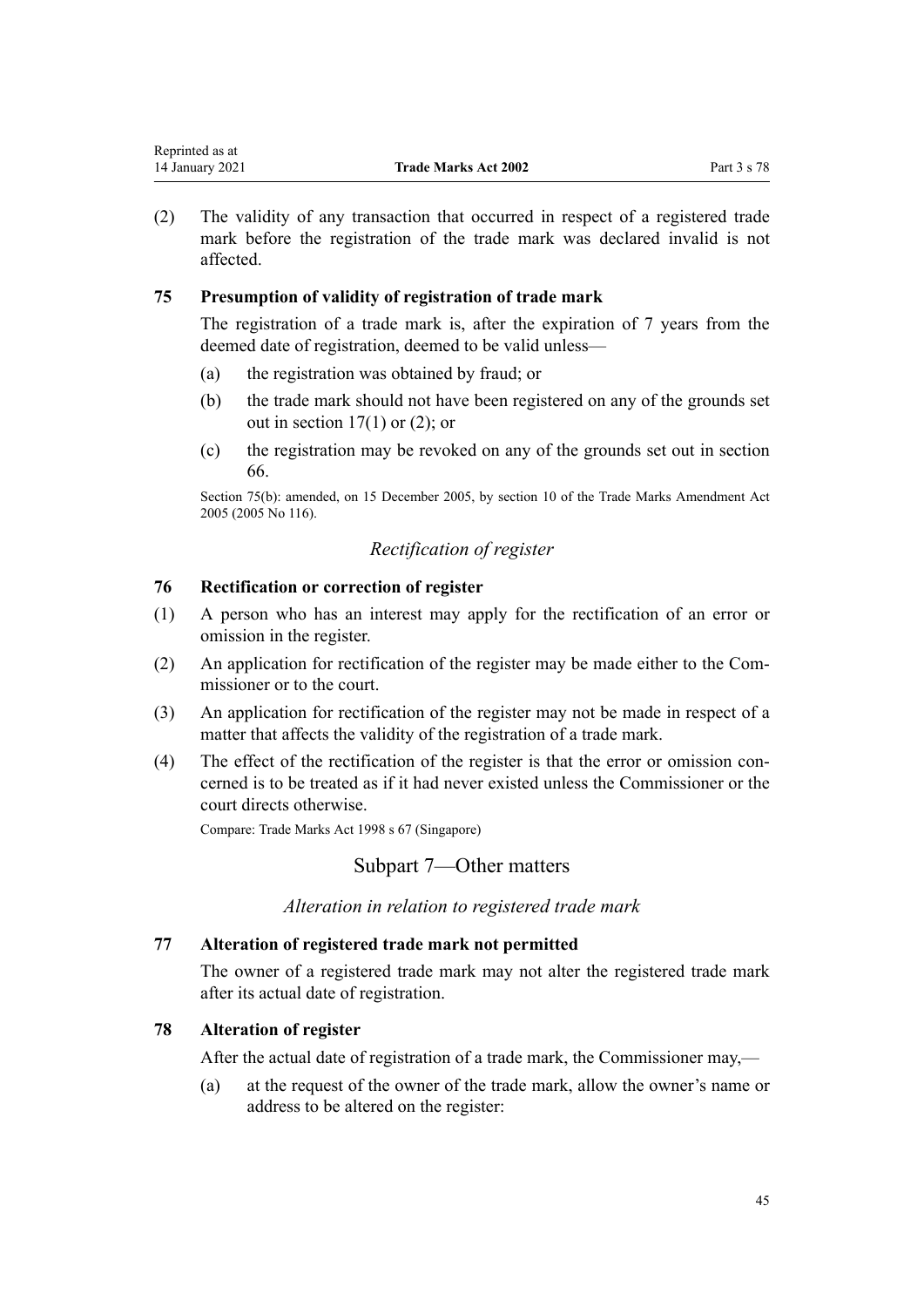- (b) at the request of the owner, strike out any goods or services, or classes of goods or services, from those in respect of which the trade mark is registered:
- (c) at the request of the owner,—
	- (i) enter a memorandum that relates to the trade mark, provided that the memorandum does not in any way extend the rights given by the existing registration of the trade mark; or
	- (ii) alter a memorandum, provided that the alteration does not in any way extend the rights given by the existing registration of the trade mark; or
	- (iii) remove a memorandum, provided that the removal does not in any way extend the rights given by the existing registration of the trade mark.

Section 78(a): replaced, on 16 September 2011, by [section 9\(1\)](http://legislation.govt.nz/pdflink.aspx?id=DLM2290043) of the Trade Marks Amendment Act 2011 (2011 No 71).

Section 78(c): replaced, on 16 September 2011, by [section 9\(2\)](http://legislation.govt.nz/pdflink.aspx?id=DLM2290043) of the Trade Marks Amendment Act 2011 (2011 No 71).

#### **78A Alteration of register concerning certain inconsistent information**

- (1) This section applies if information in the register relating to a person is inconsistent with primary business data of that person in the New Zealand Business Number Register.
- (2) If this section applies, the Commissioner may, in the prescribed manner (if any), alter the information in the register so that it is consistent with the primary business data in the New Zealand Business Number Register.
- (3) In this section, **primary business data** has the same meaning as in [section](http://legislation.govt.nz/pdflink.aspx?id=DLM6431573) [20\(2\)](http://legislation.govt.nz/pdflink.aspx?id=DLM6431573) of the New Zealand Business Number Act 2016.

Section 78A: inserted, on 13 May 2016, by [section 41](http://legislation.govt.nz/pdflink.aspx?id=DLM6431601) of the New Zealand Business Number Act 2016 (2016 No 16).

*Alteration of certification trade mark regulations*

## **79 Alteration of certification trade mark regulations**

- (1) The Commissioner may, on the application of the owner of a registered certification trade mark, alter the regulations that govern the use of the certification trade mark.
- (2) The owner of a registered certification trade mark who has applied under subsection (1) must provide the Commissioner with a draft of the altered regulations for the Commissioner's approval.

Compare: 1953 No 66 s 51(1)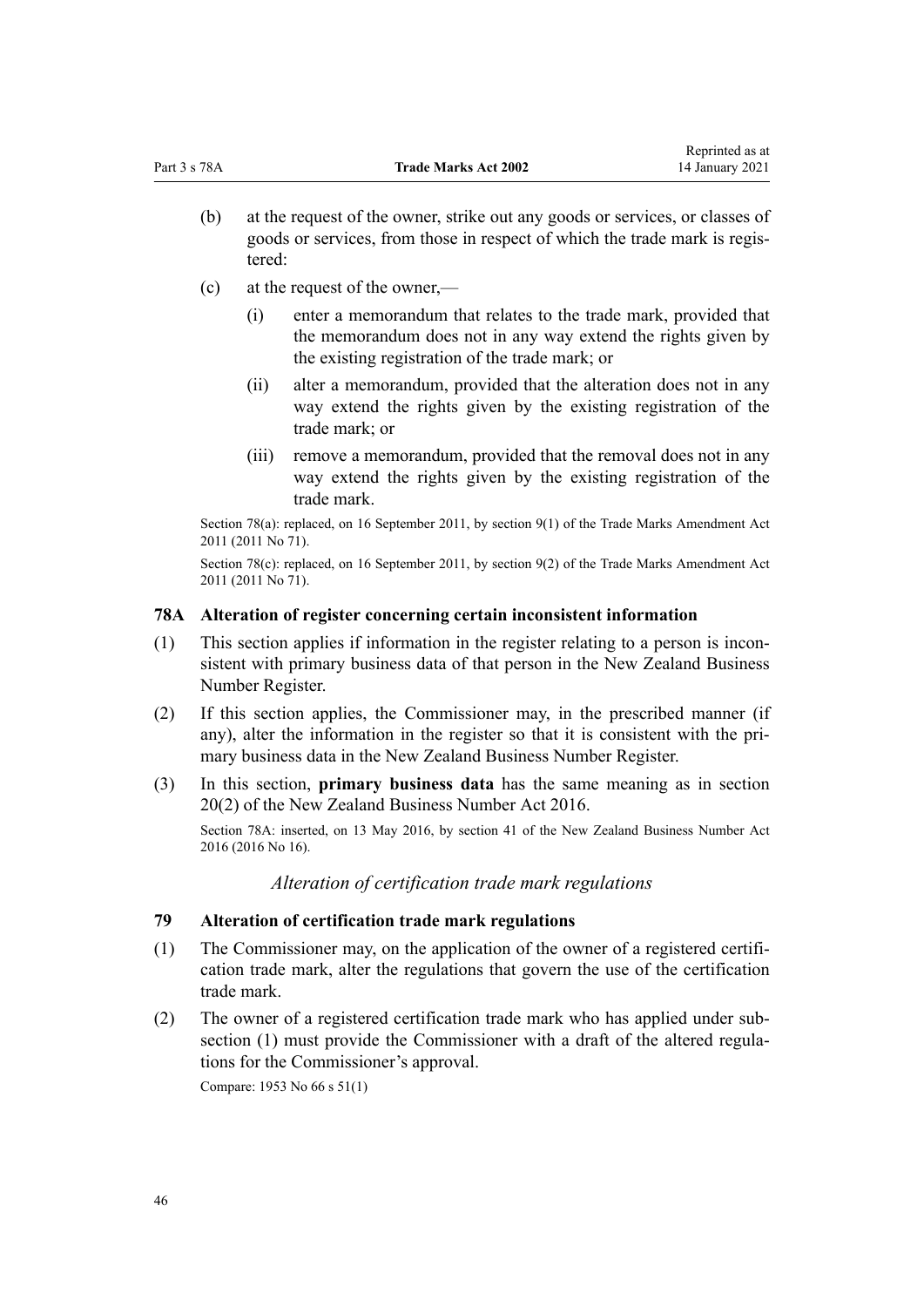### **80 Advertisement of application for alteration of regulations**

- (1) The Commissioner must ensure that an application for an alteration of the regulations that relate to a registered certification trade mark is advertised in the prescribed manner, if any.
- (2) The Commissioner must not, without giving the parties an opportunity to be heard, decide the application if, within the specified time, any person notifies the Commissioner that the person opposes the alteration of the regulations.

Compare: 1953 No 66 s 51(2)

## *Assignment or transmission*

## **81 Commissioner's certificate that relates to certain assignments or transmissions**

## *[Repealed]*

Section 81: repealed, on 16 September 2011, by [section 10](http://legislation.govt.nz/pdflink.aspx?id=DLM2290044) of the Trade Marks Amendment Act 2011 (2011 No 71).

## **82 Registration of title to trade mark**

- (1) A trade mark is assignable and transmittable in respect of all or some of the goods or services for which it is registered.
- (2) If title to a trade mark is assigned or transmitted after the date the trade mark is registered, either of the following persons may apply to the Commissioner to register the new owner's title:
	- (a) the person registered as the owner of the trade mark:
	- (b) the person to whom the trade mark has been assigned or transmitted.
- (3) On proof of the new owner's title, the Commissioner—
	- (a) must register the new owner as the owner of the trade mark in relation to the goods or services in respect of which the assignment or transmission has effect; and
	- (b) may issue a replacement certificate of registration in the name of the new owner; and
	- (c) must cause any assignment, transmission, or other document produced in evidence of title, or a copy of any of those documents, to be filed for public record.
- (4) If title to a trade mark is assigned or transmitted before the actual date of registration, either of the following persons may apply to the Commissioner to change the name of the applicant on the application:
	- (a) the applicant for registration of the trade mark:
	- (b) the person to whom the trade mark has been assigned or transmitted.
- (5) On proof of the new owner's title, the Commissioner must—
	- (a) change the name of the applicant on the application; and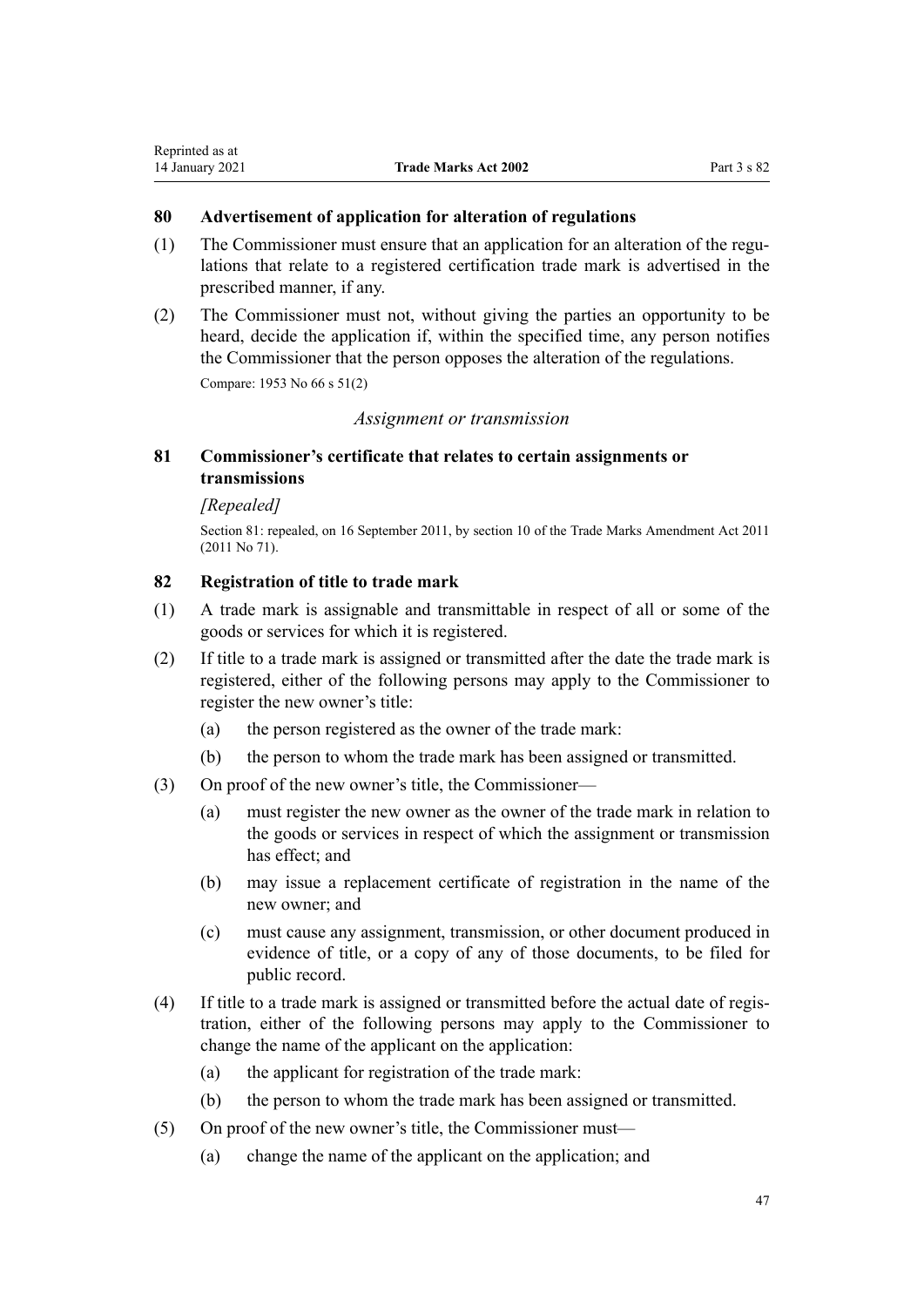(b) cause any assignment, transmission, or other document produced in evidence of title, or a copy of any of those documents, to be filed for public record.

Compare: 1953 No 66 s 34(1)

Section 82(2): replaced, on 29 April 2013, by [section 11](http://legislation.govt.nz/pdflink.aspx?id=DLM2290045) of the Trade Marks Amendment Act 2011 (2011 No 71).

Section 82(3): replaced, on 29 April 2013, by [section 11](http://legislation.govt.nz/pdflink.aspx?id=DLM2290045) of the Trade Marks Amendment Act 2011 (2011 No 71).

Section 82(4): replaced, on 29 April 2013, by [section 11](http://legislation.govt.nz/pdflink.aspx?id=DLM2290045) of the Trade Marks Amendment Act 2011 (2011 No 71).

Section 82(5): inserted, on 29 April 2013, by [section 11](http://legislation.govt.nz/pdflink.aspx?id=DLM2290045) of the Trade Marks Amendment Act 2011 (2011 No 71).

#### *Licensees*

## *[Repealed]*

Heading: repealed, on 16 September 2011, by [section 12\(1\)](http://legislation.govt.nz/pdflink.aspx?id=DLM2290046) of the Trade Marks Amendment Act 2011 (2011 No 71).

#### **83 Application for registration of licensee**

#### *[Repealed]*

Section 83: repealed, on 16 September 2011, by [section 12\(1\)](http://legislation.govt.nz/pdflink.aspx?id=DLM2290046) of the Trade Marks Amendment Act 2011 (2011 No 71).

#### **84 Registration of licensee**

#### *[Repealed]*

Section 84: repealed, on 16 September 2011, by [section 12\(1\)](http://legislation.govt.nz/pdflink.aspx?id=DLM2290046) of the Trade Marks Amendment Act 2011 (2011 No 71).

#### **85 Assigning or transmitting right to use trade mark**

Nothing in this Act prevents a licensee from assigning or transmitting the right to use a trade mark.

Compare: 1953 No 66 s 37(12)

#### **86 Alteration of registration of licensee**

#### *[Repealed]*

Section 86: repealed, on 16 September 2011, by [section 12\(1\)](http://legislation.govt.nz/pdflink.aspx?id=DLM2290046) of the Trade Marks Amendment Act 2011 (2011 No 71).

#### **87 Cancellation of registration of licensee**

#### *[Repealed]*

Section 87: repealed, on 16 September 2011, by [section 12\(1\)](http://legislation.govt.nz/pdflink.aspx?id=DLM2290046) of the Trade Marks Amendment Act 2011 (2011 No 71).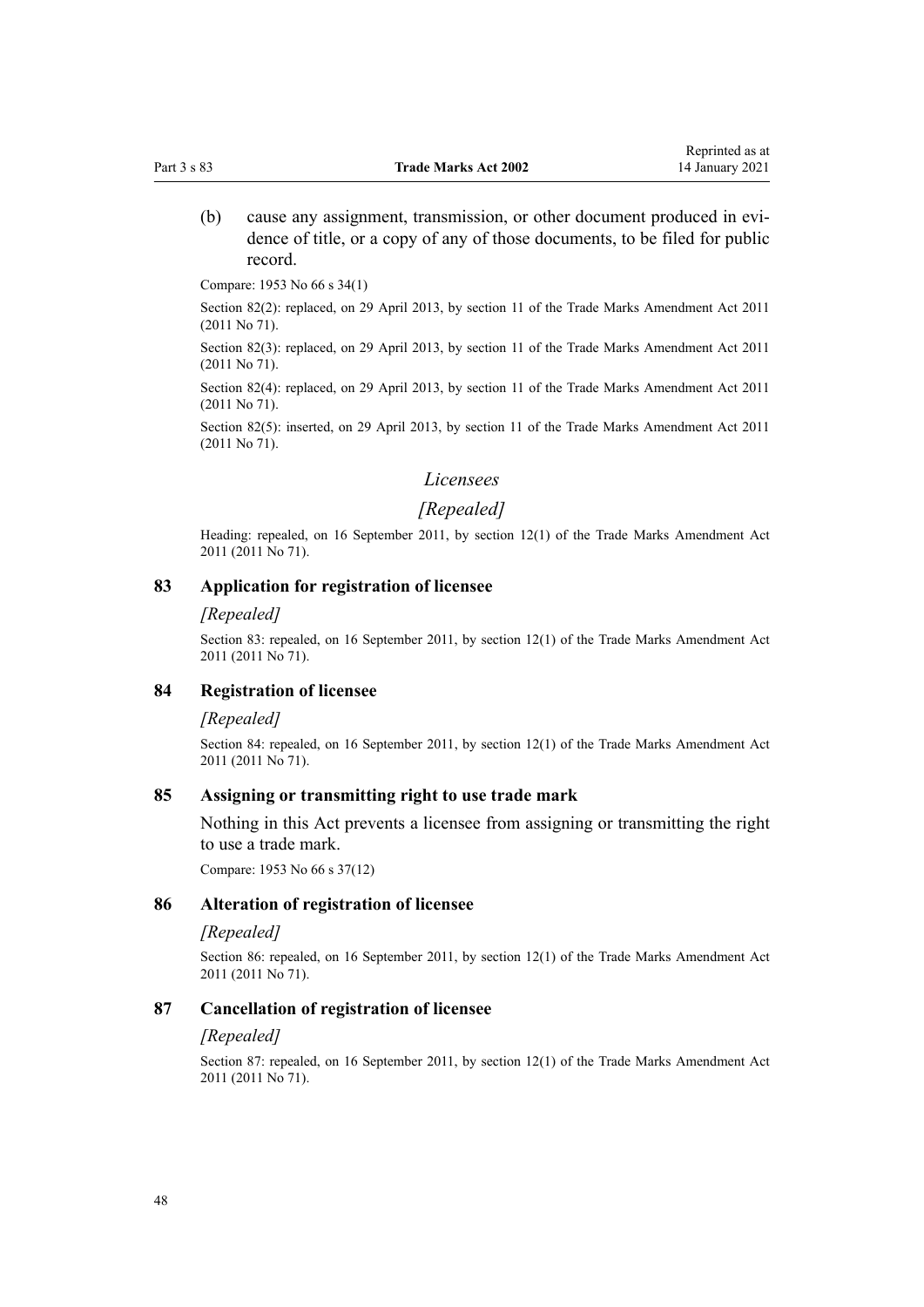# **Part 4**

# **Legal proceedings**

# <span id="page-48-0"></span>Subpart 1—Civil proceedings for infringement

## *How Act affects other rights*

## **88 How Act affects other rights**

Nothing in this Act affects—

- (a) the law relating to passing off; or
- (b) rights under the [Fair Trading Act 1986](http://legislation.govt.nz/pdflink.aspx?id=DLM96438); or
- (c) rights under the [Geographical Indications \(Wine and Spirits\) Registra](http://legislation.govt.nz/pdflink.aspx?id=DLM390755)[tion Act 2006](http://legislation.govt.nz/pdflink.aspx?id=DLM390755).

Compare: 1953 No 66 s 6; Trade Marks Act 1998 s 4(2) (Singapore)

Section 88(c): amended, on 27 July 2017, by [section 63](http://legislation.govt.nz/pdflink.aspx?id=DLM390893) of the Geographical Indications (Wine and Spirits) Registration Act 2006 (2006 No 60).

#### *Acts amounting to infringement*

#### **89 Infringement where identical or similar sign used in course of trade**

- (1) A person infringes a registered trade mark if the person does not have the right to use the registered trade mark and uses in the course of trade a sign—
	- (a) identical with the registered trade mark in relation to any goods or services in respect of which the trade mark is registered; or
	- (b) identical with the registered trade mark in relation to any goods or services that are similar to any goods or services in respect of which the trade mark is registered, if that use would be likely to deceive or confuse; or
	- (c) similar to the registered trade mark in relation to any goods or services that are identical with or similar to any goods or services in respect of which the trade mark is registered, if that use would be likely to deceive or confuse; or
	- (d) identical with or similar to the registered trade mark in relation to any goods or services that are not similar to the goods or services in respect of which the trade mark is registered where the trade mark is well known in New Zealand and the use of the sign takes unfair advantage of, or is detrimental to, the distinctive character or the repute of the mark.
- (2) Subsection (1) applies only if the sign is used in such a manner as to render the use of the sign as likely to be taken as being use as a trade mark.
- (3) [Sections 92 to 98](#page-50-0) override this section.

Compare: 1953 No 66 s 8(1A)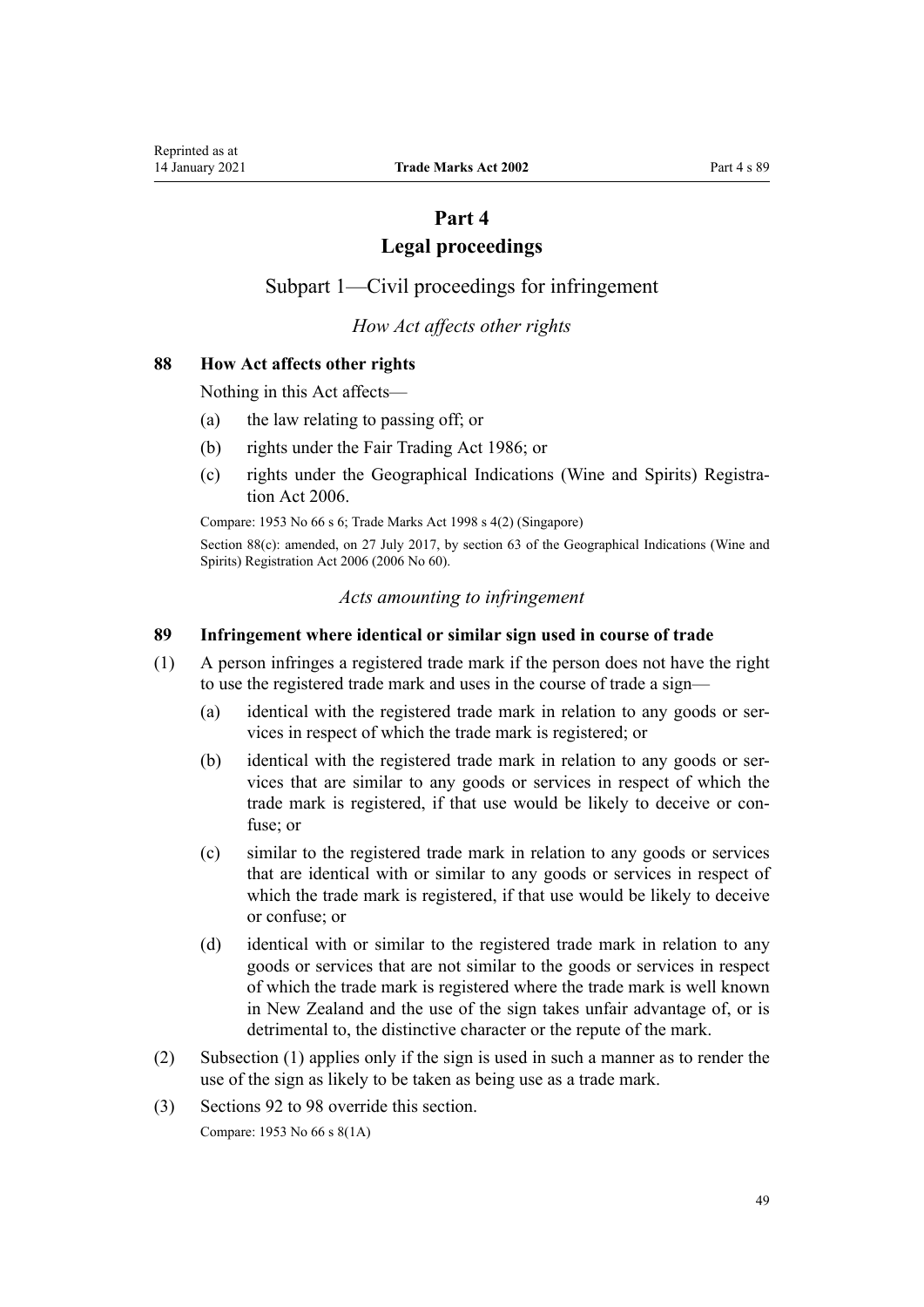Section 89(1)(c): amended, on 15 December 2005, by [section 13](http://legislation.govt.nz/pdflink.aspx?id=DLM362647) of the Trade Marks Amendment Act 2005 (2005 No 116).

## **90 Infringement where non-compliance with certain contractual requirements**

- (1) A registered trade mark is infringed if—
	- (a) a purchaser or owner of goods and the owner or licensee of the registered trade mark have entered into a written contract that requires the purchaser or owner of the goods not to do, in relation to the goods, any of the acts listed in subsection (2); and
	- (b) the owner, for the time being, of the goods—
		- (i) has notice of the contractual requirement; and
		- (ii) does or authorises, in the course of trade, or with a view to dealing with the goods in the course of trade, any of those listed acts; and
		- (iii) did not purchase the goods for value and in good faith before receiving notice of the contractual requirement; and
		- (iv) is not a successor in title to an owner to whom subparagraph (iii) applies.
- (2) The acts referred to in subsection (1) are—
	- (a) the application of the trade mark on the goods after their condition, getup, or packaging has been altered in any manner specified in the contract:
	- (b) if the trade mark is on the goods,—
		- (i) the alteration, part removal, or part obliteration of the trade mark:
		- (ii) the application of any other trade mark to the goods:
		- (iii) the addition to the goods of any written material that is likely to damage the reputation of the trade mark:
	- (c) if the trade mark is on the goods, and there is something else on the goods that indicates a connection in the course of trade between the owner or licensee and the goods, the removal or obliteration, whether wholly or partly, of the trade mark.

Compare: 1953 No 66 s 10

### **91 No defence that infringement arose from use of company name**

In an action for infringement of a trade mark, it is not a defence that the infringement arose from the use of the name under which a company has been registered.

Compare: 1953 No 66 s 13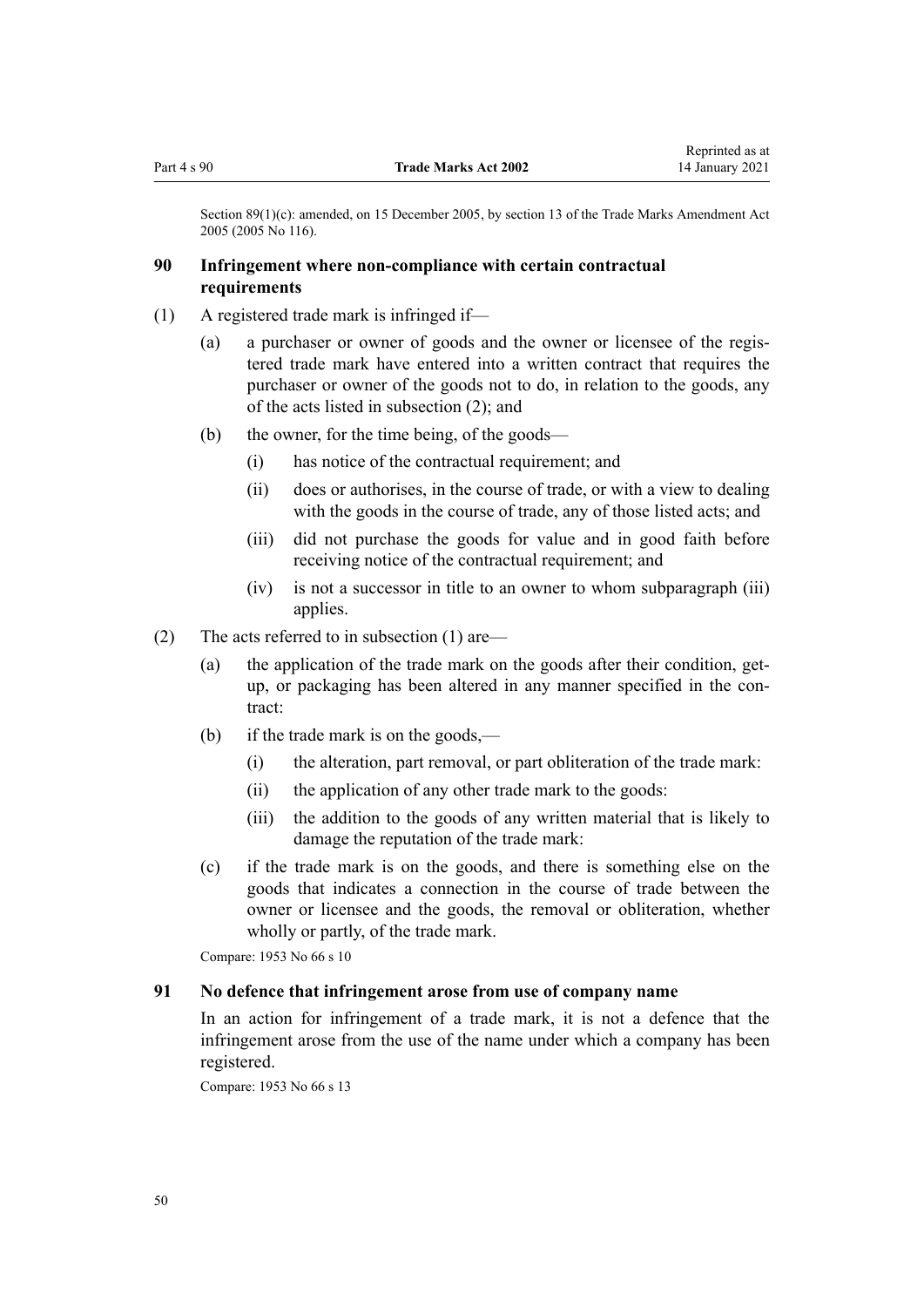#### *Acts not amounting to infringement*

## <span id="page-50-0"></span>**92 No infringement where trade mark used in circumstances not covered by registration**

A registered trade mark is not infringed by the use of a trade mark in any way or in any circumstances to which, having regard to any conditions entered on the register in relation to the trade mark, the registration does not extend. Compare: 1953 No 66 s 8(2)

## **93 No infringement where more than 1 identical or similar registered trade marks used**

A registered trade mark is not infringed by the use of another registered trade mark in relation to any goods or services for which that other trade mark is registered.

Compare: 1953 No 66 s 8(4)

### **94 No infringement for comparative advertising of registered trade mark**

A registered trade mark is not infringed by the use of the registered trade mark for the purposes of comparative advertising, but any such use otherwise than in accordance with honest practices in industrial or commercial matters must be treated as infringing the registered trade mark if the use, without due cause, takes unfair advantage of, or is detrimental to, the distinctive character or the repute of the trade mark.

## **95 No infringement for honest practices**

A person does not infringe a registered trade mark if, in accordance with honest practices in industrial or commercial matters, the person uses—

- (a) the person's name or the name of the person's place of business; or
- (b) the name of the person's predecessor in business or the name of the person's predecessor's place of business; or
- (c) a sign to indicate—
	- (i) the kind, quality, quantity, intended purpose, value, geographical origin, or other characteristic of goods or services; or
	- (ii) the time of production of goods or of the rendering of services; or
- (d) the trade mark where reasonably necessary to indicate the intended purpose of the goods (in particular as accessories or spare parts) or services.

Compare: 1953 No 66 s 12; Trade Marks Act 1998 s 28(1) (Singapore)

Section 95(c)(ii): amended, on 16 September 2011, by [section 13\(1\)](http://legislation.govt.nz/pdflink.aspx?id=DLM2290047) of the Trade Marks Amendment Act 2011 (2011 No 71).

Section 95(d): inserted, on 16 September 2011, by [section 13\(2\)](http://legislation.govt.nz/pdflink.aspx?id=DLM2290047) of the Trade Marks Amendment Act 2011 (2011 No 71).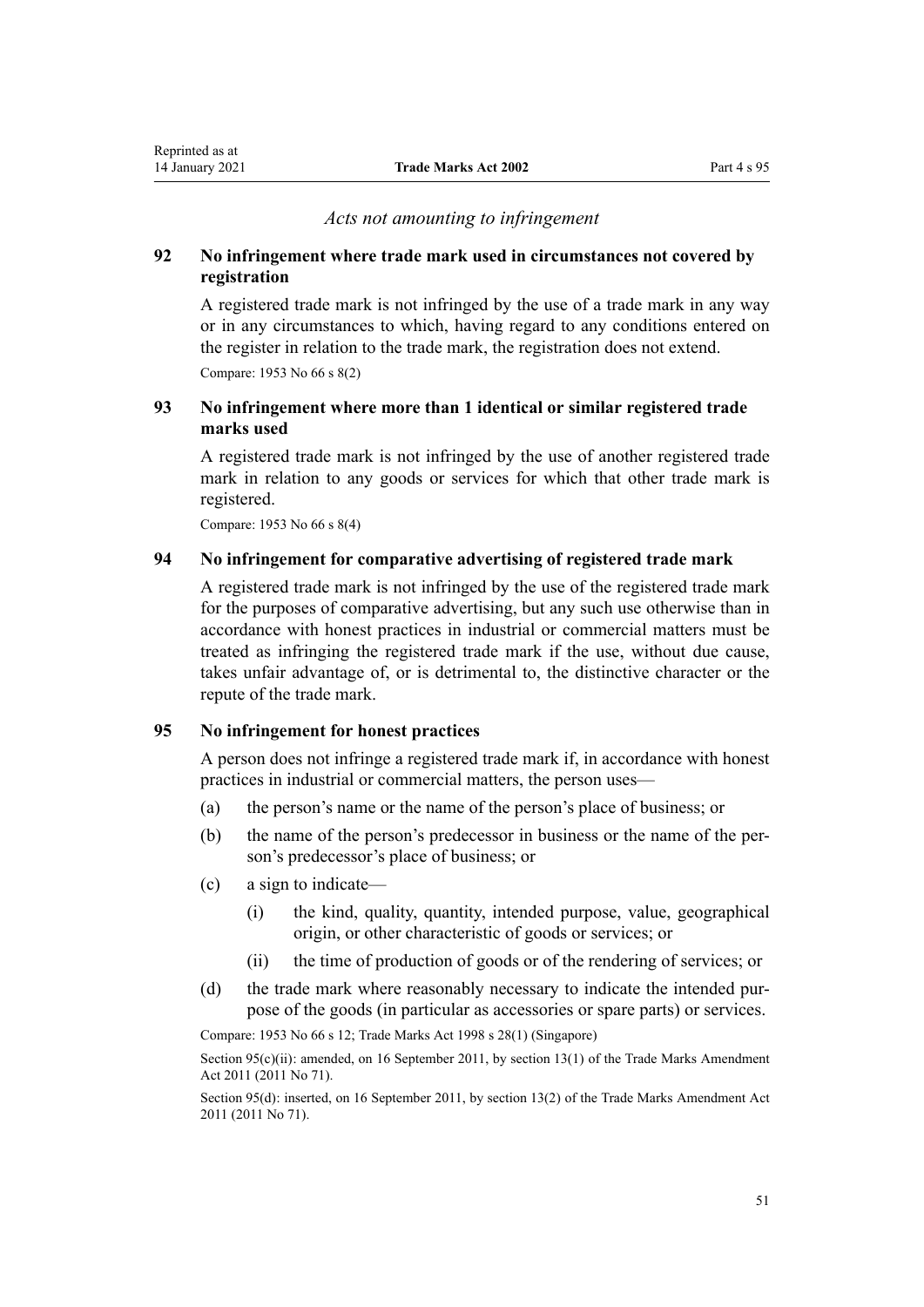#### <span id="page-51-0"></span>**96 No infringement for certain continuous use of unregistered trade mark**

- (1) A registered trade mark (**trade mark A**) is not infringed by the use of an unregistered trade mark (**trade mark B**) if—
	- (a) trade mark B is identical with or similar to trade mark A and is used in relation to any goods or services that are identical with or similar to any goods or services in respect of which trade mark A is registered; and
	- (b) trade mark B was used in relation to those goods or services in the course of trade by the owner or a predecessor in title of the owner before whichever is the earlier of the following dates:
		- (i) the date of application in New Zealand for the registration of trade mark A; or
		- (ii) the date that the owner, or a predecessor in title, first used trade mark A; and
	- (c) trade mark B has been used continuously in relation to those goods and services in the course of trade by the owner's predecessors in title (if any) and the owner since that date.
- (2) Nothing in this Act entitles the owner of a registered trade mark to—
	- (a) interfere with or restrain the use by any person of a trade mark identical or similar to it in relation to goods or services in relation to which that person or the owner's predecessor in title had continuously used that trade mark from a date prior to the commencement of the Trade Marks Amendment Act 1994 if, before that date, the use of that trade mark by that person did not infringe the right to the use of the first-mentioned trade mark given by the registration; or
	- (b) object (if use is proved) to that person being put on the register for that identical or similar trade mark in respect of those goods or services or similar goods or services.

Compare: 1953 No 66 s 11; Trade Marks Act 1998 s 28(2) (Singapore) Section 96(1)(b): replaced, on 16 September 2011, by [section 14](http://legislation.govt.nz/pdflink.aspx?id=DLM2353604) of the Trade Marks Amendment Act 2011 (2011 No 71).

Section 96(1)(c): inserted, on 16 September 2011, by [section 14](http://legislation.govt.nz/pdflink.aspx?id=DLM2353604) of the Trade Marks Amendment Act 2011 (2011 No 71).

#### **97 No infringement for use in relation to certain identical or similar goods**

A trade mark registered in respect of goods is not infringed by its use in relation to identical or similar goods connected in the course of trade with the owner or licensee if, as to those goods or a bulk of which they form part,—

- (a) the owner or licensee has applied the trade mark and has not later removed or obliterated it; or
- (b) the owner or licensee has consented to the use of the trade mark.

Section 97: replaced, on 16 September 2011, by [section 15](http://legislation.govt.nz/pdflink.aspx?id=DLM2290048) of the Trade Marks Amendment Act 2011 (2011 No 71).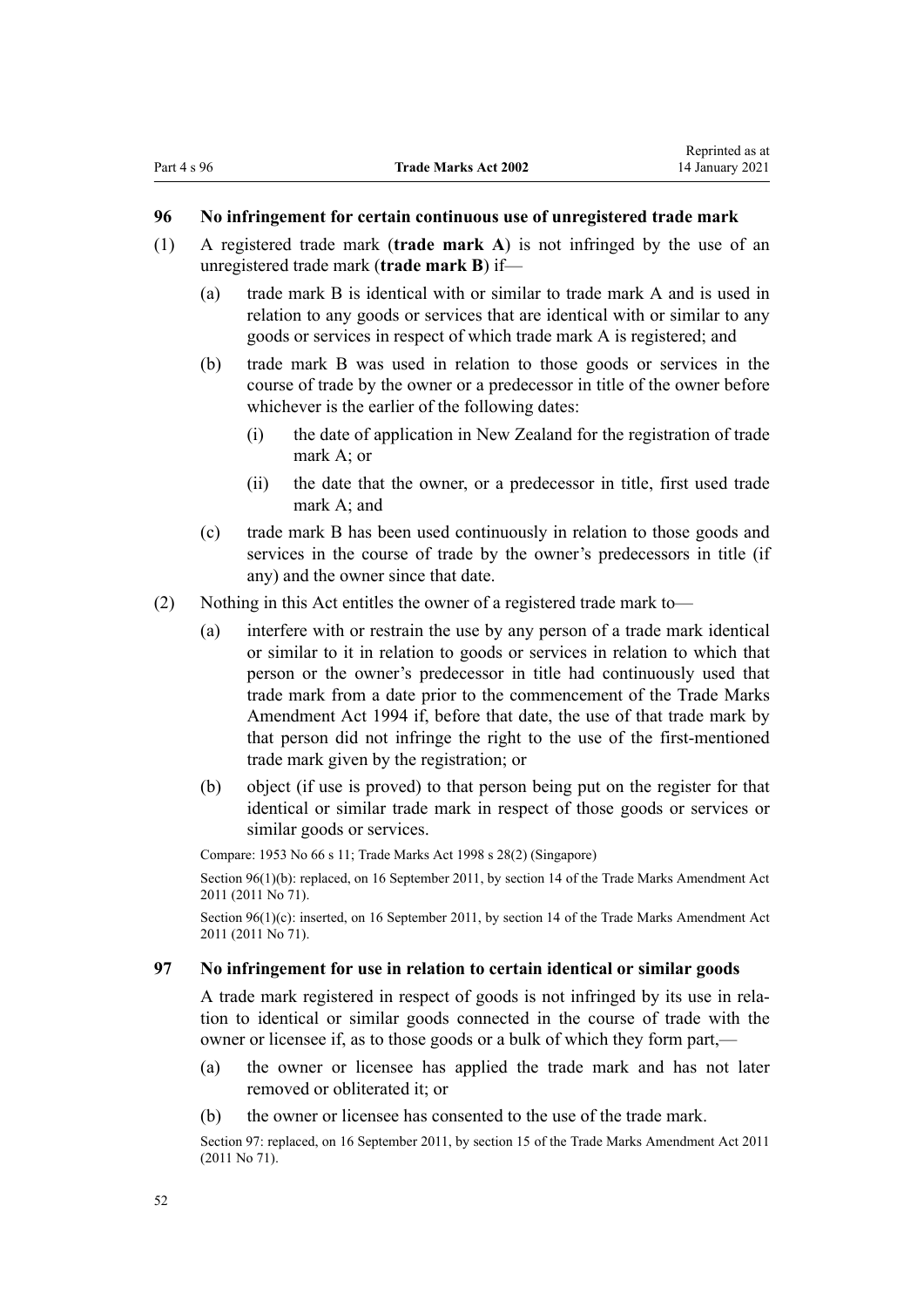## **97A Exhaustion of rights conferred by registered trade mark**

- (1) A registered trade mark is not infringed by the use of the trade mark (including use for the purpose of advertising) in relation to goods that have been put on the market anywhere in the world under that trade mark under any 1 or more of the following circumstances:
	- (a) by the owner:
	- (b) with the owner's express or implied consent:
	- (c) by an associated person of the owner.
- (2) For the purposes of subsection (1)(c), a person is **an associated person of the owner** if—
	- (a) they are in the same group of companies; or
	- (b) they are both bodies corporate and they consist of substantially the same members or are directly or indirectly under the control of the same persons; or
	- (c) either of them has effective control of the other's use of the trade mark; or
	- (d) a third person has effective control of the use of the trade mark by each of them.
- (3) For the purposes of subsection  $(2)$ ,—
	- (a) **group of companies** includes a holding company and its subsidiaries within the meaning of [section 5](http://legislation.govt.nz/pdflink.aspx?id=DLM319999) of the Companies Act 1993; and
	- (b) a person has **effective control** of the use of a trade mark if that person may authorise the use of the trade mark or has significant influence over how it is used, regardless of how that authorisation or influence arises (for example, whether directly or indirectly and whether by way of proprietary interest, contract, arrangement, understanding, a combination of those things, or otherwise).

Section 97A: replaced, on 16 September 2011, by [section 16](http://legislation.govt.nz/pdflink.aspx?id=DLM2290050) of the Trade Marks Amendment Act 2011 (2011 No 71).

### **98 When owner or licensee consents to use of registered trade mark**

- (1) For the purposes of [section 97\(a\),](#page-51-0) the owner or licensee is deemed to have consented to the use of a trade mark if a person with whom the owner or licensee has an arrangement that relates to the use of the trade mark by the owner or licensee has consented to its use (whether or not that consent is subject to any conditions).
- (2) Subsection (1) applies only to the use of a trade mark in relation to a medicine that is imported by the Crown under [section 32A](http://legislation.govt.nz/pdflink.aspx?id=DLM55435) of the Medicines Act 1981. Compare: 1953 No 66 s 8(3A)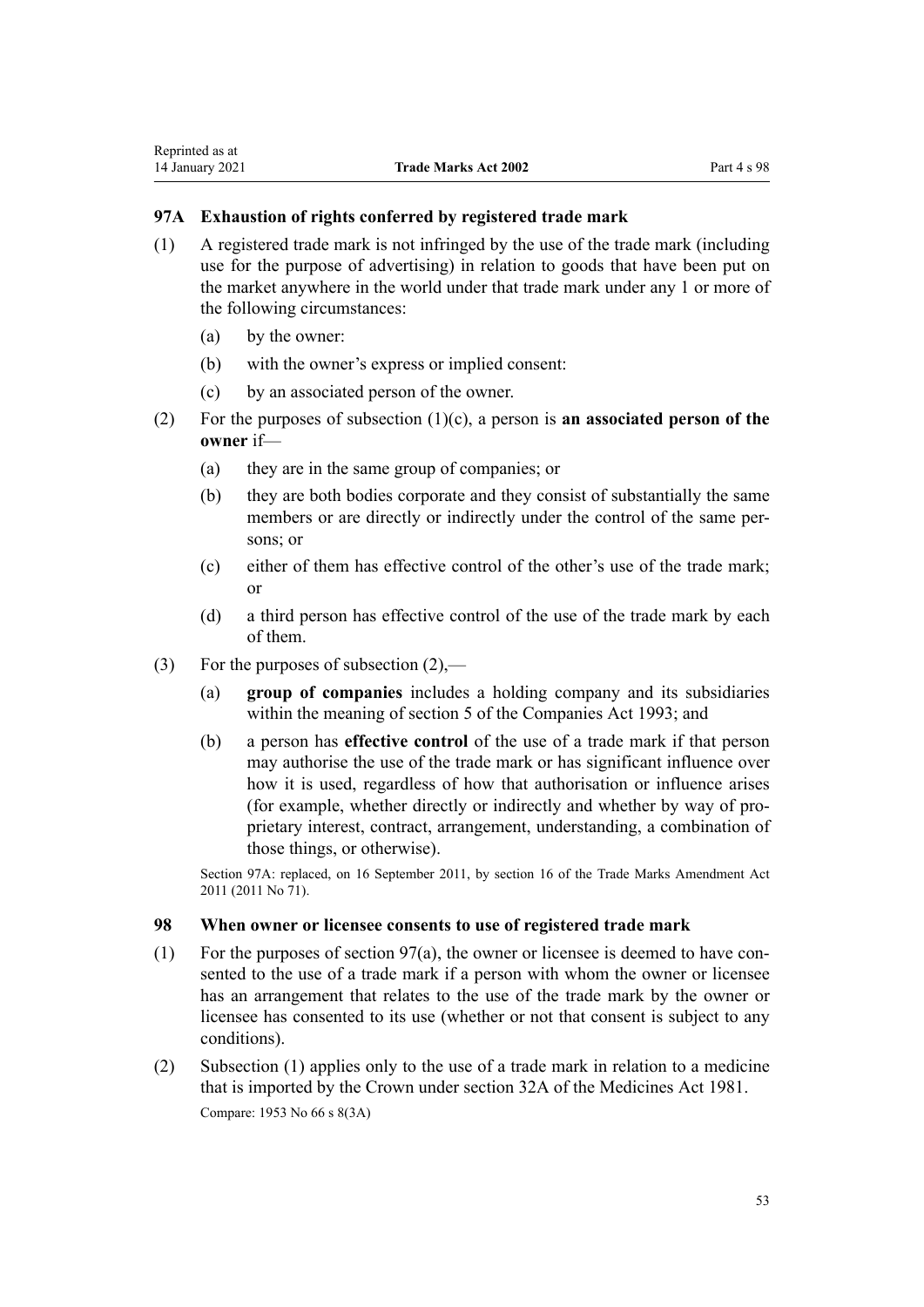## <span id="page-53-0"></span>**98A No infringement through use of registered geographical indication**

A registered trade mark is not infringed by the lawful use of a registered geographical indication registered under the [Geographical Indications \(Wine and](http://legislation.govt.nz/pdflink.aspx?id=DLM390755) [Spirits\) Registration Act 2006.](http://legislation.govt.nz/pdflink.aspx?id=DLM390755)

Section 98A: inserted, on 27 July 2017, by [section 63](http://legislation.govt.nz/pdflink.aspx?id=DLM390893) of the Geographical Indications (Wine and Spirits) Registration Act 2006 (2006 No 60).

*When infringement proceedings may be brought*

## **99 No proceedings for infringement of unregistered trade mark**

No person may bring proceedings to prevent, or to recover damages for, the infringement of an unregistered trade mark.

Compare: 1953 No 66 s 6; Trade Marks Act 1998 s 4(2) (Singapore)

## **100 Time for bringing proceedings for infringement of registered trade mark**

The owner of a registered trade mark may bring proceedings for infringement of the registered trade mark if,—

- (a) in the case of a registered trade mark the application for registration of which has priority under [section 36,](#page-32-0) the infringement occurred on or after the date of application in New Zealand for registration of the trade mark; or
- (b) in the case of every other registered trade mark, the infringement occurred on or after the deemed date of registration of the trade mark.

*Who may apply for relief for infringement of registered trade mark*

#### **101 Who may apply for relief for infringement of registered trade mark**

The owner of a registered trade mark, or, in the case of a collective trade mark, 1 or more members of a collective association acting on its behalf, may apply to the court for relief if the trade mark is infringed.

#### **102 Licensee may request owner of registered trade mark to bring proceedings**

Subject to agreement between the parties, a licensee of a registered trade mark may request the owner of the registered trade mark to take proceedings to prevent infringement of the registered trade mark.

Compare: 1953 No 66 s 37(3)

## **103 Consequences of owner of registered trade mark not bringing proceedings**

If the owner of a registered trade mark refuses or neglects to bring proceedings within 2 months after the licensee requested the owner to bring the proceedings, the licensee may commence proceedings for infringement in the licensee's own name as if the licensee were the owner.

Compare: 1953 No 66 s 37(3)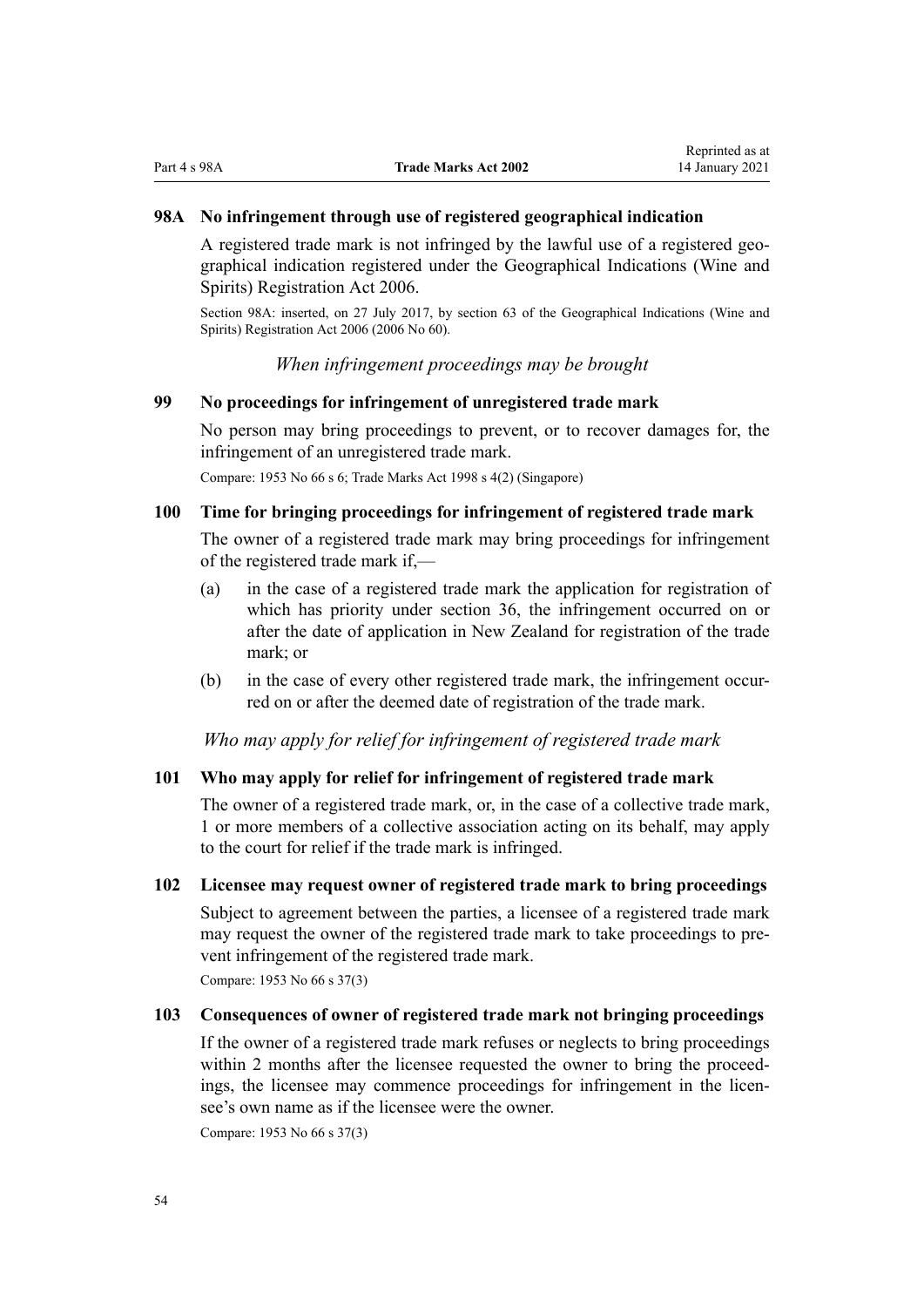## **104 Consequences of licensee commencing proceedings**

If the licensee commences proceedings under [section 103,](#page-53-0)—

- (a) the owner becomes a defendant in the proceedings; but
- (b) the owner is not liable for any costs unless the owner defends the proceedings.

Compare: 1953 No 66 s 37(3)

## *Unjustified proceedings*

### **105 Unjustified proceedings**

- (1) If a person brings proceedings alleging an infringement of a registered trade mark, the court may, on the application of any person against whom the proceedings are brought,—
	- (a) make a declaration that the bringing of proceedings is unjustified:
	- (b) make an order for the payment of damages for any loss suffered by the person against whom the proceedings are brought.
- (2) The court must not grant relief under this section if the person who brings the proceedings proves that the acts in respect of which proceedings are brought constituted, or would have constituted if they had been done, an infringement of the trade mark concerned.
- (3) Nothing in this section makes a barrister or solicitor of the High Court of New Zealand liable to any proceedings under this section in respect of any act done in his or her professional capacity on behalf of a client.

Compare: 1994 No 143 [s 130](http://legislation.govt.nz/pdflink.aspx?id=DLM346600)

## *Types of relief available for infringement*

## **106 Types of relief available for infringement of registered trade mark**

- (1) If an application is made to the court for relief, the relief that the court may grant includes—
	- (a) an injunction on any terms that the court thinks fit:
	- (b) either damages or an account of profits.
- (2) If an application is made to the court for relief, the court may grant such additional damages as the justice of the case requires, having regard to all the circumstances and, in particular, to—
	- (a) the flagrancy of the infringement; and
	- (b) any benefit accruing to the defendant by reason of the infringement.

Compare: Trade Marks Act 1998 s 31(2) (Singapore)

Section 106(2): inserted, on 30 December 2018, by [section 93](http://legislation.govt.nz/pdflink.aspx?id=DLM6838428) of the Comprehensive and Progressive Agreement for Trans-Pacific Partnership Amendment Act 2018 (2016 No 90).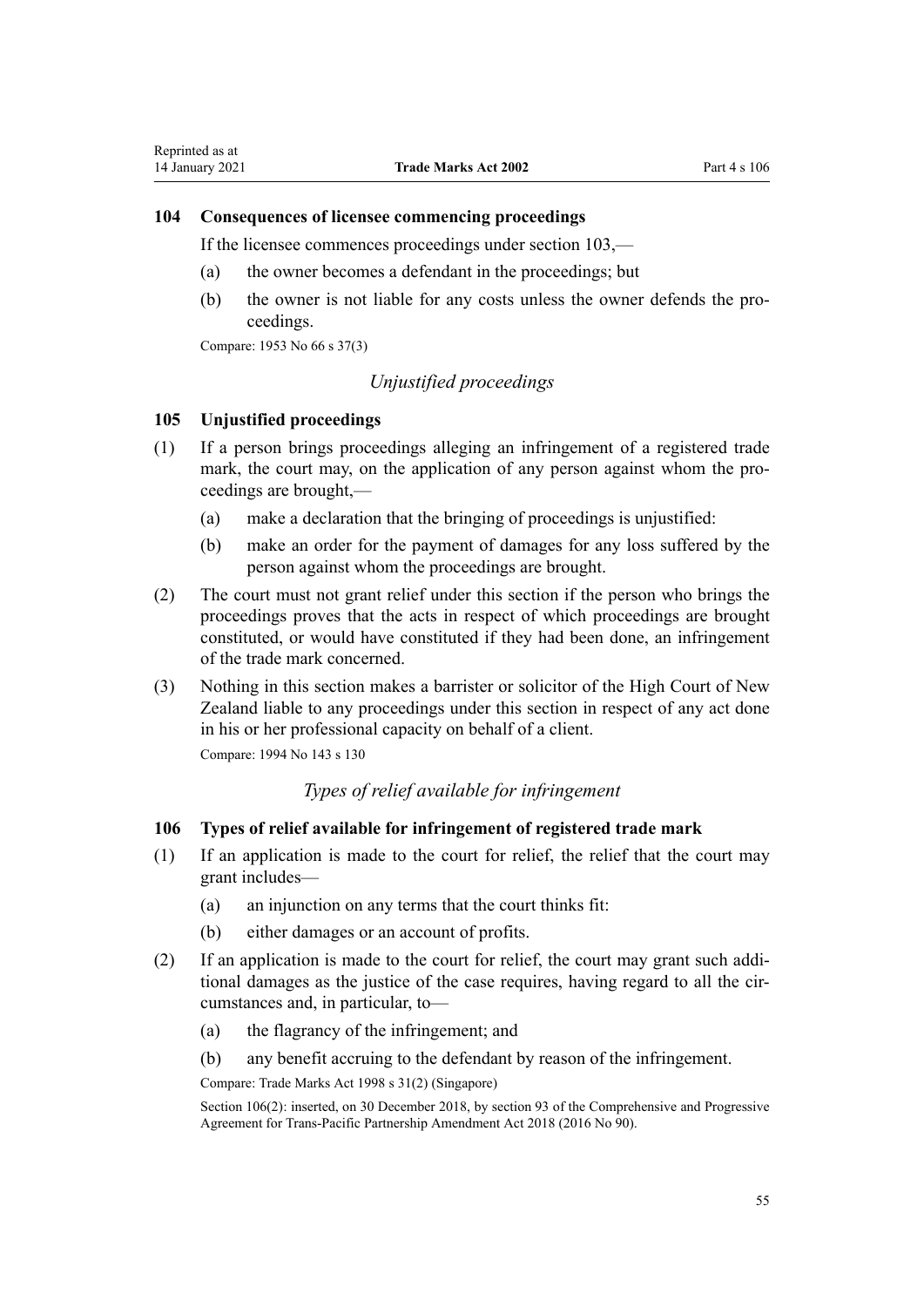#### **107 Damages for infringement of collective trade mark**

In claiming damages for infringement of a collective trade mark, the collective association that owns the collective trade mark (or the member or members taking action on behalf of that collective association) may take into account any damage or loss of profits sustained or incurred by any members as a result of the infringement.

Compare: 1953 No 66 s 46H(2)

## **108 Order for erasure, etc, of offending sign**

- (1) If a person has infringed the exclusive right to use a registered trade mark, the court may make an order that requires the person—
	- (a) to erase, remove, or obliterate the offending sign from any infringing goods, infringing material, or infringing object in the person's possession, custody, or control; or
	- (b) if it is not reasonably practicable to erase, remove, or obliterate the offending sign, to destroy the infringing goods, infringing material, or infringing object.
- (2) If an order under subsection (1) is not complied with, or it appears to the court likely that the order would not be complied with, the court may order that the infringing goods, infringing material, or infringing object be delivered to any person whom the court may direct—
	- (a) to erase, remove, or obliterate the offending sign from the infringing goods, infringing material, or infringing object; or
	- (b) if it is not reasonably practicable to erase, remove, or obliterate, the offending sign, to destroy the infringing goods, infringing material, or infringing object.
- (3) Despite subsections (1) and (2), if any infringing goods are counterfeit goods (as defined in [section 135\)](#page-81-0), the court must, unless the court is satisfied that there are exceptional circumstances, make an order that requires the person who has infringed to—
	- (a) destroy the goods; or
	- (b) deliver the goods to any person the court may direct (being a person who will destroy the goods).

Compare: Trade Marks Act 1998 s 32 (Singapore)

Section 108(3): inserted, on 30 December 2018, by [section 94](http://legislation.govt.nz/pdflink.aspx?id=DLM6838429) of the Comprehensive and Progressive Agreement for Trans-Pacific Partnership Amendment Act 2018 (2016 No 90).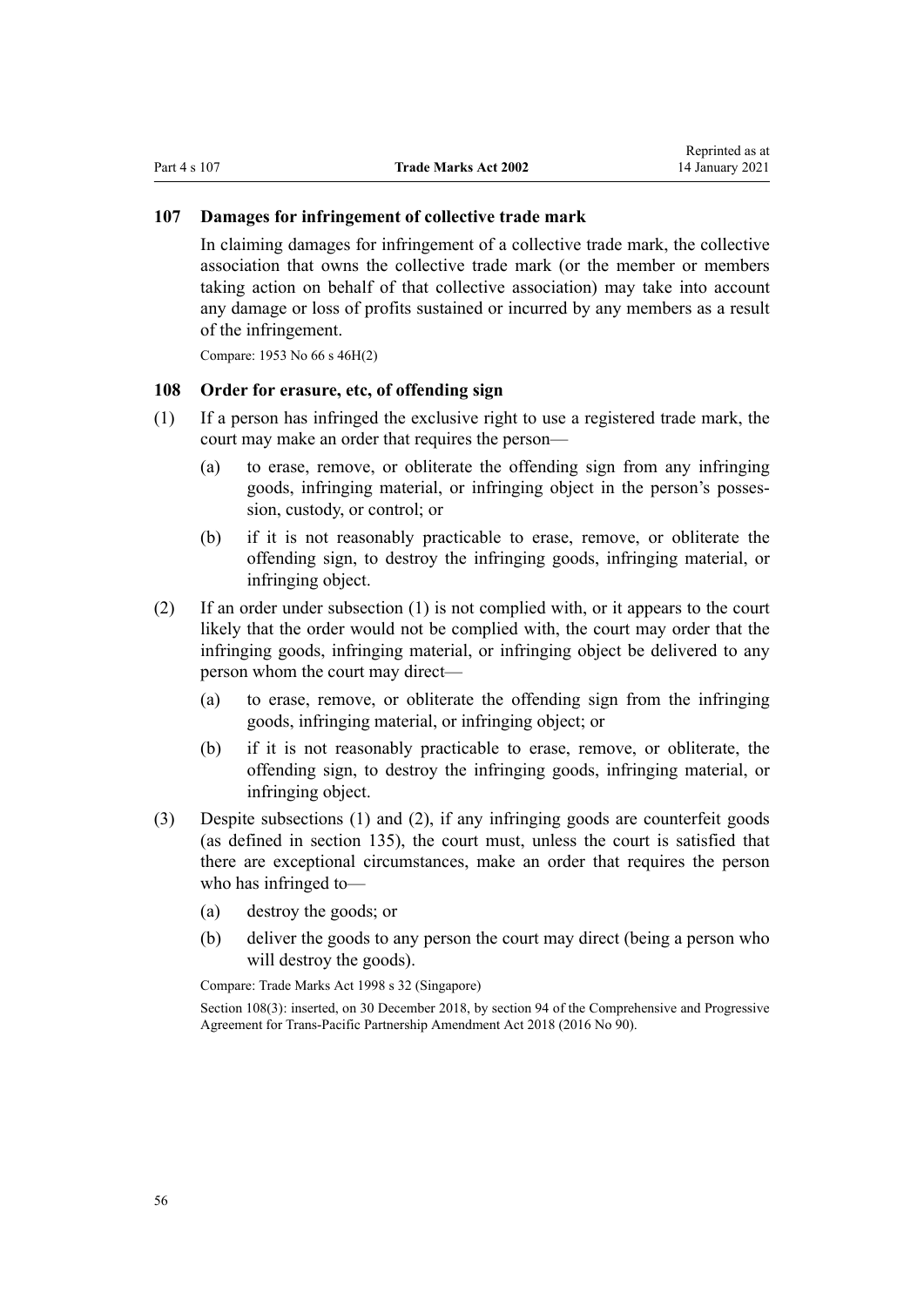## *Orders for delivery up in civil proceedings*

## <span id="page-56-0"></span>**109 Order for delivery up of infringing goods, infringing material, or infringing object**

- (1) The court may order any infringing goods, infringing material, or infringing object in the possession of any person or before the court to be delivered up to the owner of the registered trade mark or any other person that the court thinks fit.
- (2) No order may be made under this section unless—
	- (a) the court makes an order under section 110; or
	- (b) it appears to the court that there are grounds for making an order under that section.
- (3) A person to whom any infringing goods, infringing material, or infringing object is delivered up under an order made under this section must, if an order under section 110 is not made, retain them pending—
	- (a) the making of an order under that section; or
	- (b) the decision not to make an order under that section.
- (4) Nothing in this section affects any other power of the court. Compare: Trade Marks Act 1998 s 33 (Singapore)

## **110 Order for disposal of infringing goods, infringing material, or infringing object**

An application may be made to the court for an order that the infringing goods, infringing material, or infringing object delivered up under an order made under section 109 must be—

- (a) forfeited to the owner of the registered trade mark or any other person that the court thinks fit; or
- (b) destroyed or otherwise dealt with as the court thinks fit.

## **111 Matters to be considered by court**

In considering what order, if any, should be made under section 110, the court must consider—

- (a) whether other remedies available for infringement of the exclusive right to use the registered trade mark would be adequate to compensate, or protect the interests of,—
	- (i) the owner of the registered trade mark:
	- (ii) the licensee (if any) of the registered trade mark; and
- (b) the need to ensure that no infringing goods, infringing material, or infringing object is disposed of in a manner that would adversely affect—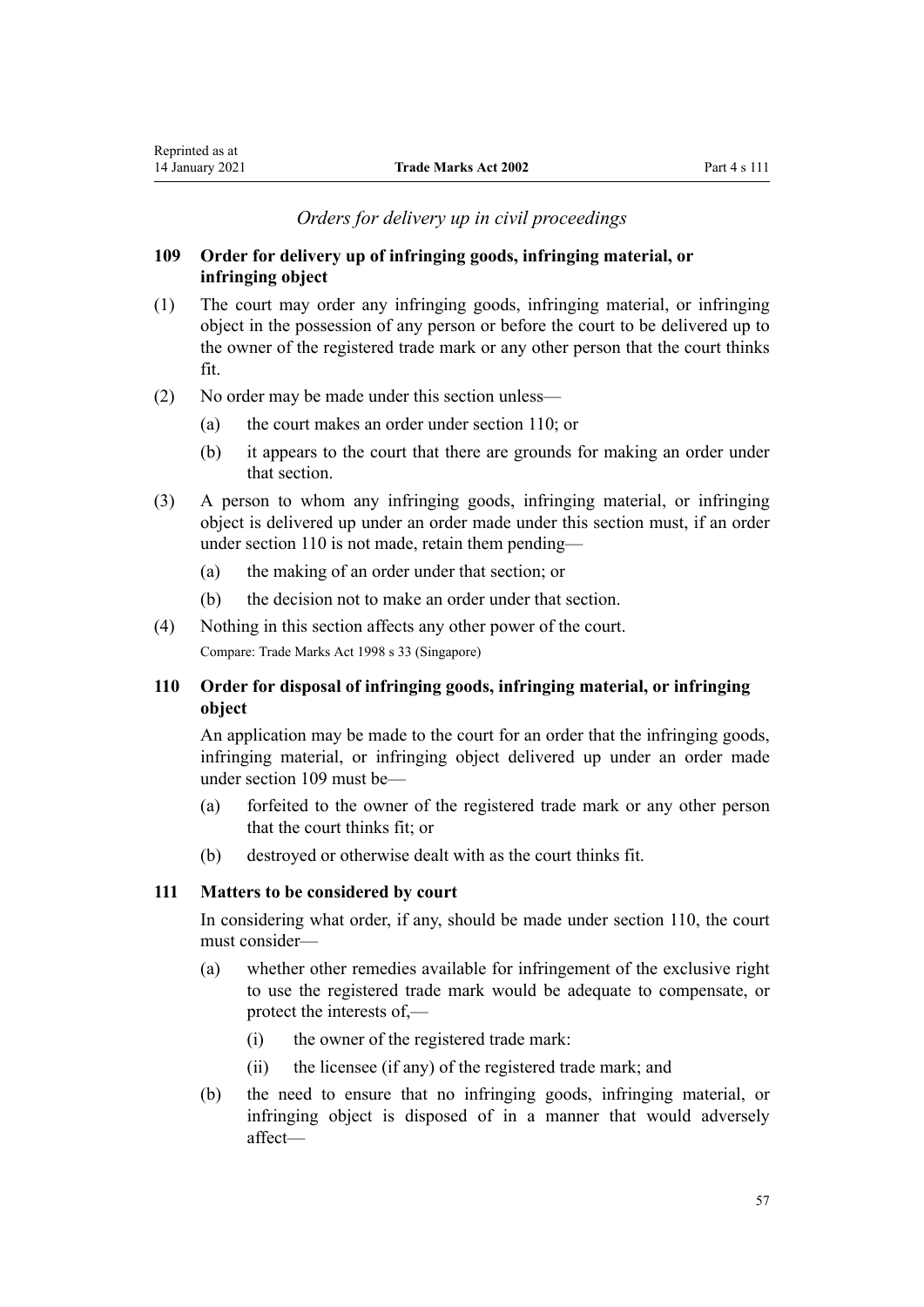- (i) the owner of the registered trade mark:
- (ii) the licensee (if any) of the registered trade mark.

#### **112 Directions for service**

The court must issue directions for the service of notice on every person who has an interest in the infringing goods, infringing material, or infringing object to which an application under [section 110](#page-56-0) relates.

## **113 Rights of persons with interest in infringing goods, infringing material, or infringing object**

Every person who has an interest in the infringing goods, infringing material, or infringing object to which an application under [section 110](#page-56-0) relates is entitled to—

- (a) appear in proceedings for an order under that section, whether or not the person is served with notice; and
- (b) appeal against any order made, whether or not the person appears in the proceedings.

## **114 When order under section 110 takes effect**

An order made under [section 110](#page-56-0) takes effect either—

- (a) at the end of the period within which notice of an appeal may be given; or
- (b) on the final determination or abandonment of the proceedings on appeal.

## **115 Miscellaneous court order if more than 1 person interested in infringing goods, infringing material, or infringing object**

If more than 1 person is interested in the infringing goods, infringing material, or infringing object to which an application under [section 110](#page-56-0) relates, the court may—

- (a) direct that the infringing goods, infringing material, or infringing object be sold, or otherwise dealt with, and the proceeds divided; and
- (b) make any other order that it thinks fit.

#### **116 Position where no order made under section 110**

If the court decides that no order should be made under [section 110](#page-56-0), the person in whose possession, custody, or control the infringing goods, infringing material, or infringing objects were before being delivered up is entitled to their return.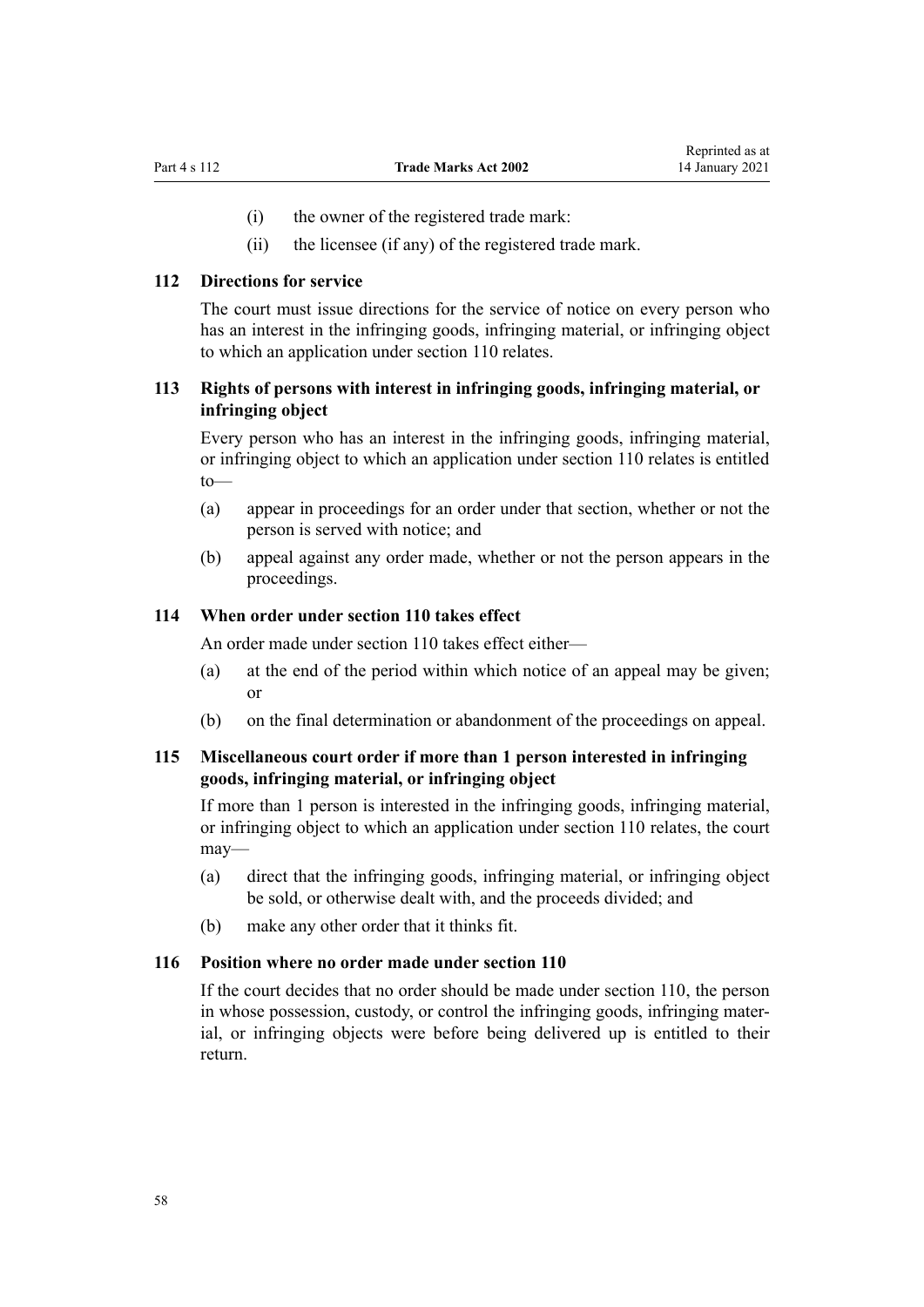## Subpart 2—Criminal proceedings

### *Preliminary*

#### <span id="page-58-0"></span>**117 When criminal proceedings may be commenced**

(1) No proceeding may be commenced for any offence against any of sections 120 to 124 that was committed before the actual date of registration of the trade mark concerned.

#### (2) *[Repealed]*

Section 117(2): repealed, on 1 July 2013, by [section 413](http://legislation.govt.nz/pdflink.aspx?id=DLM3360714) of the Criminal Procedure Act 2011 (2011) No 81).

## **118 Application of Sentencing Act 2002**

If a person is convicted of an offence against any of sections 120 to 124 in circumstances where that offence involves the making of profit or gain,—

- (a) that offence is deemed to have caused a loss of property for the purposes of [section 32\(1\)\(a\) and \(c\)](http://legislation.govt.nz/pdflink.aspx?id=DLM135596) of the Sentencing Act 2002; and
- (b) the provisions of that Act that relate to the imposition of the sentence of reparation apply accordingly.

Compare: 1994 No 143 [s 131\(6\)](http://legislation.govt.nz/pdflink.aspx?id=DLM346602)

Section 118 heading: amended, on 16 September 2011, by [section 17\(1\)](http://legislation.govt.nz/pdflink.aspx?id=DLM2290054) of the Trade Marks Amendment Act 2011 (2011 No 71).

Section 118(a): amended, on 16 September 2011, by [section 17\(2\)](http://legislation.govt.nz/pdflink.aspx?id=DLM2290054) of the Trade Marks Amendment Act 2011 (2011 No 71).

#### **119 Liability of officers of body corporate**

If a body corporate is convicted of an offence against any of sections 120 to 124, every director and every person concerned in the management of the body corporate is guilty of the offence if it is proved—

- (a) that the act that constituted the offence took place with his or her authority, permission, or consent; and
- (b) that he or she—
	- (i) knew, or could reasonably be expected to have known, that the offence was to be or was being committed; and
	- (ii) failed to take all reasonable steps to prevent or stop it.

Compare: 1994 No 143 [s 133](http://legislation.govt.nz/pdflink.aspx?id=DLM346611)

## *Offences and penalties*

## **120 Offence to counterfeit registered trade mark**

(1) Every person commits an offence who, with the intention of obtaining a gain for himself or herself or any other person or of causing loss to any person, counterfeits a registered trade mark.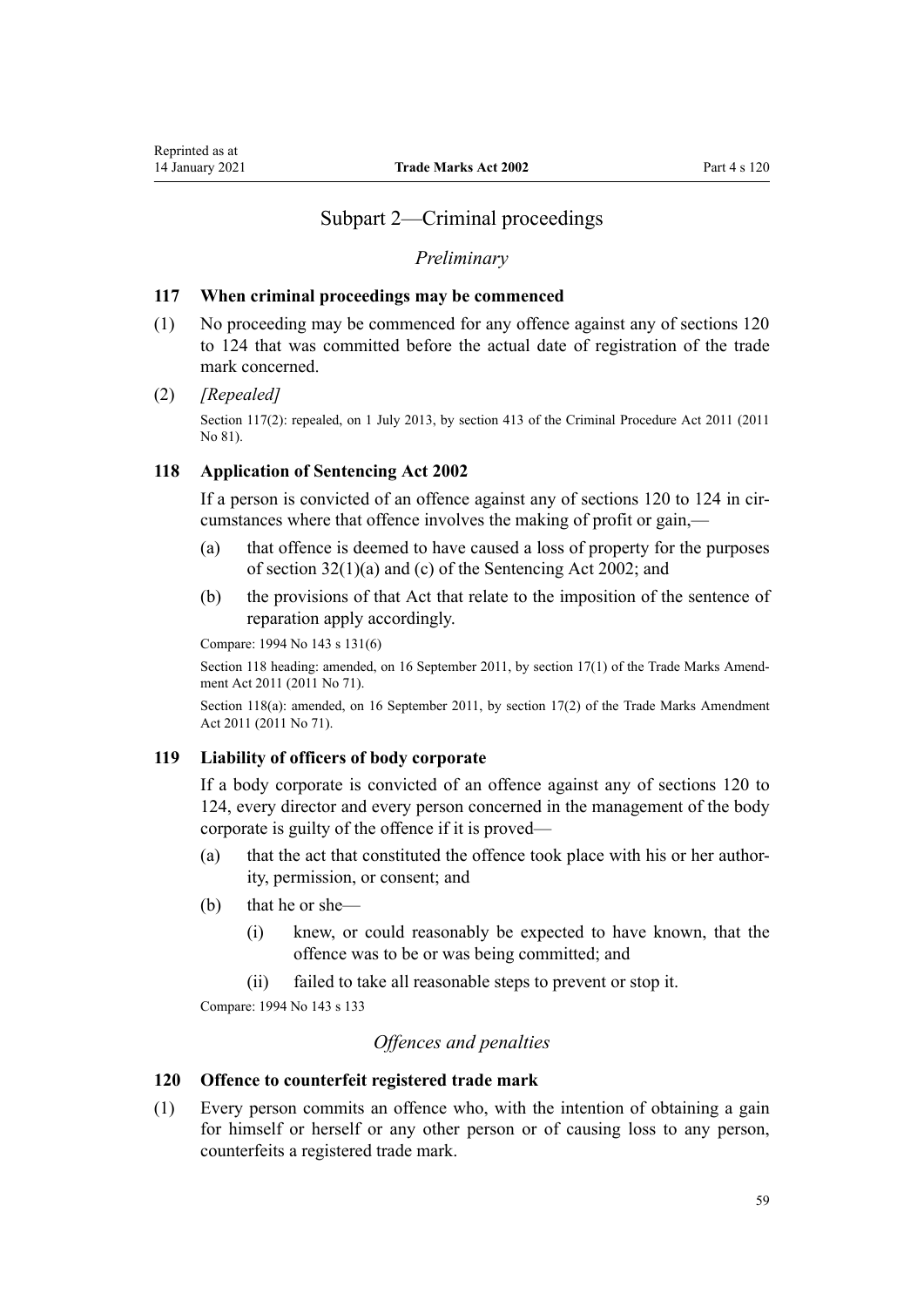<span id="page-59-0"></span>

|              |                             | <i>respective as at</i> |
|--------------|-----------------------------|-------------------------|
| Part 4 s 121 | <b>Trade Marks Act 2002</b> | 14 January 2021         |

Reprinted as at

- (2) For the purposes of subsection (1), a person counterfeits a registered trade mark if, without the consent of the owner of the registered trade mark, the person knowingly—
	- (a) makes a sign that is identical to, or similar to, the registered trade mark so as to be likely to deceive; or
	- (b) falsifies a genuine registered trade mark, whether by alteration, addition, effacement, partial removal, or otherwise.

Compare: Trade Marks Act 1998 s 46 (Singapore)

## **121 Offence to falsely apply registered trade mark to goods or services**

- (1) Every person commits an offence who falsely applies a registered trade mark to goods or services.
- (2) For the purposes of this section and [section 124,](#page-60-0) a person falsely applies a registered trade mark to goods or services if,—
	- (a) without the consent of the owner of the registered trade mark, the person knowingly applies the trade mark or a sign that the person knows is likely to be mistaken for that trade mark to the goods or services; and
	- (b) in the case of an application to goods, the person knows the goods are not the genuine goods of the owner or licensee of the registered trade mark.
- (3) For the purposes of this section and [section 124,](#page-60-0) a trade mark is applied to goods or services if—
	- (a) the trade mark is used in a sign or an advertisement including a televised advertisement or an invoice, wine list, catalogue, business letter, business paper, price list, or other commercial document; and
	- (b) the goods are delivered, or services provided, as the case may be, to a person in accordance with a request or order made by reference to the trade mark as so used.
- (4) For the purposes of this section and [section 124](#page-60-0), a sign is applied to goods or services if the sign—
	- (a) is applied to the goods themselves; or
	- (b) is applied to a covering, label, reel, or thing in or with which the goods are sold or exposed or had in possession for a purpose of trade or manufacture; or
	- (c) is used in a manner likely to lead a person to believe that it refers to, describes, or designates the goods or services.
- (5) For the purposes of subsection  $(4)(b)$ ,—

**covering** includes a stopper, glass, bottle, vessel, box, capsule, case, frame, or wrapper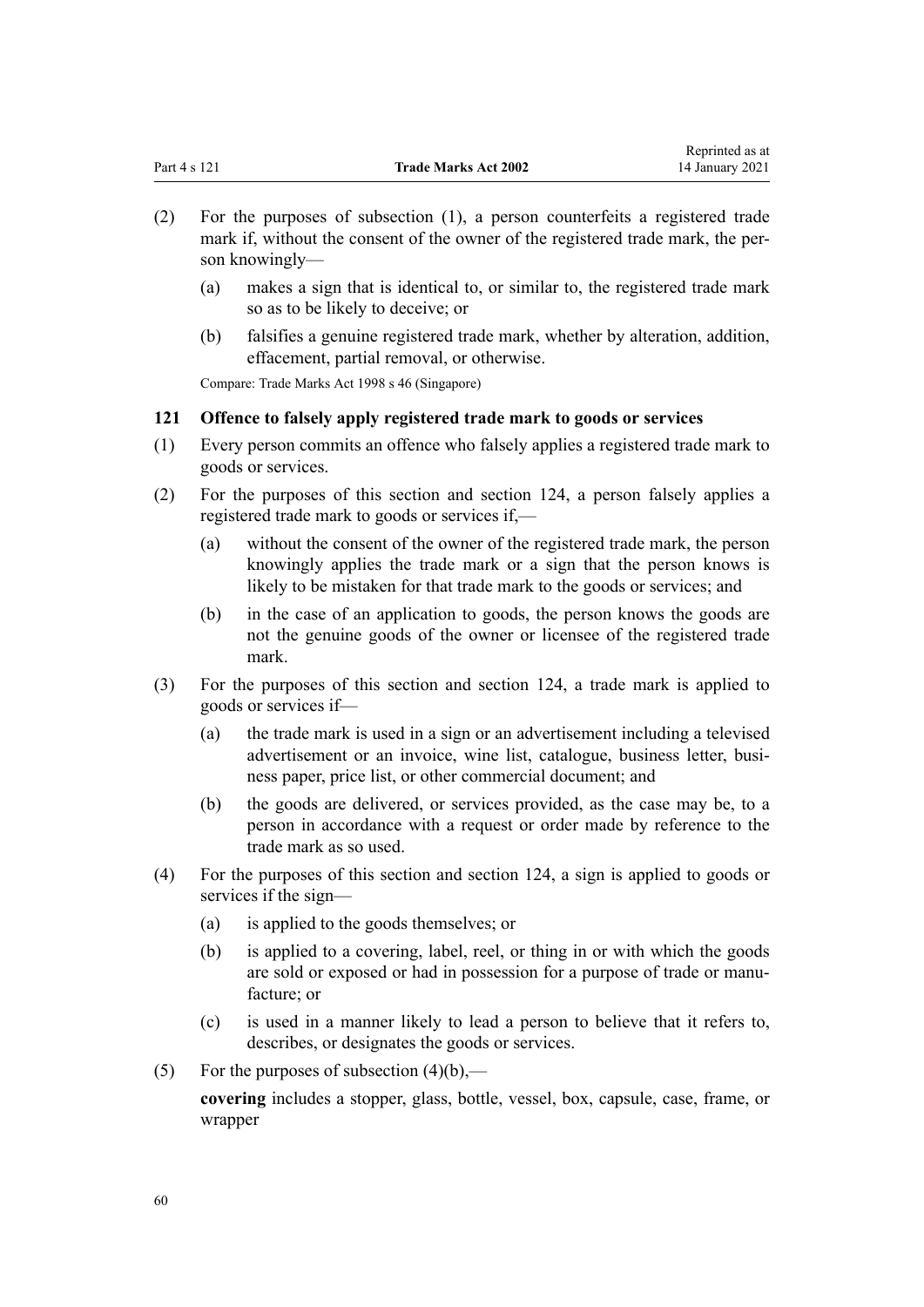<span id="page-60-0"></span>**label** includes a band or ticket.

Compare: Trade Marks Act 1998 s 47 (Singapore)

#### **122 Offence to make object for making copies of registered trade mark, etc**

Every person commits an offence who makes an object specifically designed or adapted for making copies of a registered trade mark or a sign that is likely to be mistaken for a trade mark with intent that the object be used for, or in the course of, committing an offence against [section 120](#page-58-0) or [section 121](#page-59-0).

## **123 Offence to possess object for making copies of registered trade mark, etc**

Every person commits an offence who, without lawful authority or excuse,—

- (a) has in the person's possession, custody, or control, an object specifically designed or adapted for making copies of a registered trade mark or a sign that is likely to be mistaken for that trade mark; and
- (b) intends the object to be used for, or in the course of, committing an offence against [section 120](#page-58-0) or [section 121.](#page-59-0)

## **124 Offence to import or sell, etc, goods with falsely applied registered trade mark**

Every person commits an offence who—

- (a) imports into New Zealand for the purpose of trade or manufacture any goods to which that person knows a registered trade mark is falsely applied; or
- (b) sells or exposes for sale any goods to which that person knows a registered trade mark is falsely applied; or
- (c) has in the person's possession for the purpose of trade or manufacture any goods to which that person knows a registered trade mark is falsely applied.

Compare: Trade Marks Act 1998 s 49 (Singapore)

#### **125 Penalties for offences**

Every person who is convicted of an offence against—

- (a) [section 120](#page-58-0) or [section 121](#page-59-0) or section 122 or section 123 is liable on conviction to—
	- (i) a fine not exceeding \$10,000 for each of the goods or services to which the offence relates, but not exceeding \$150,000 in respect of the same transaction; or
	- (ii) imprisonment for a term not exceeding 5 years; or
- (b) section 124 is liable on conviction to—
	- (i) a fine not exceeding \$150,000; or
	- (ii) imprisonment for a term not exceeding 5 years.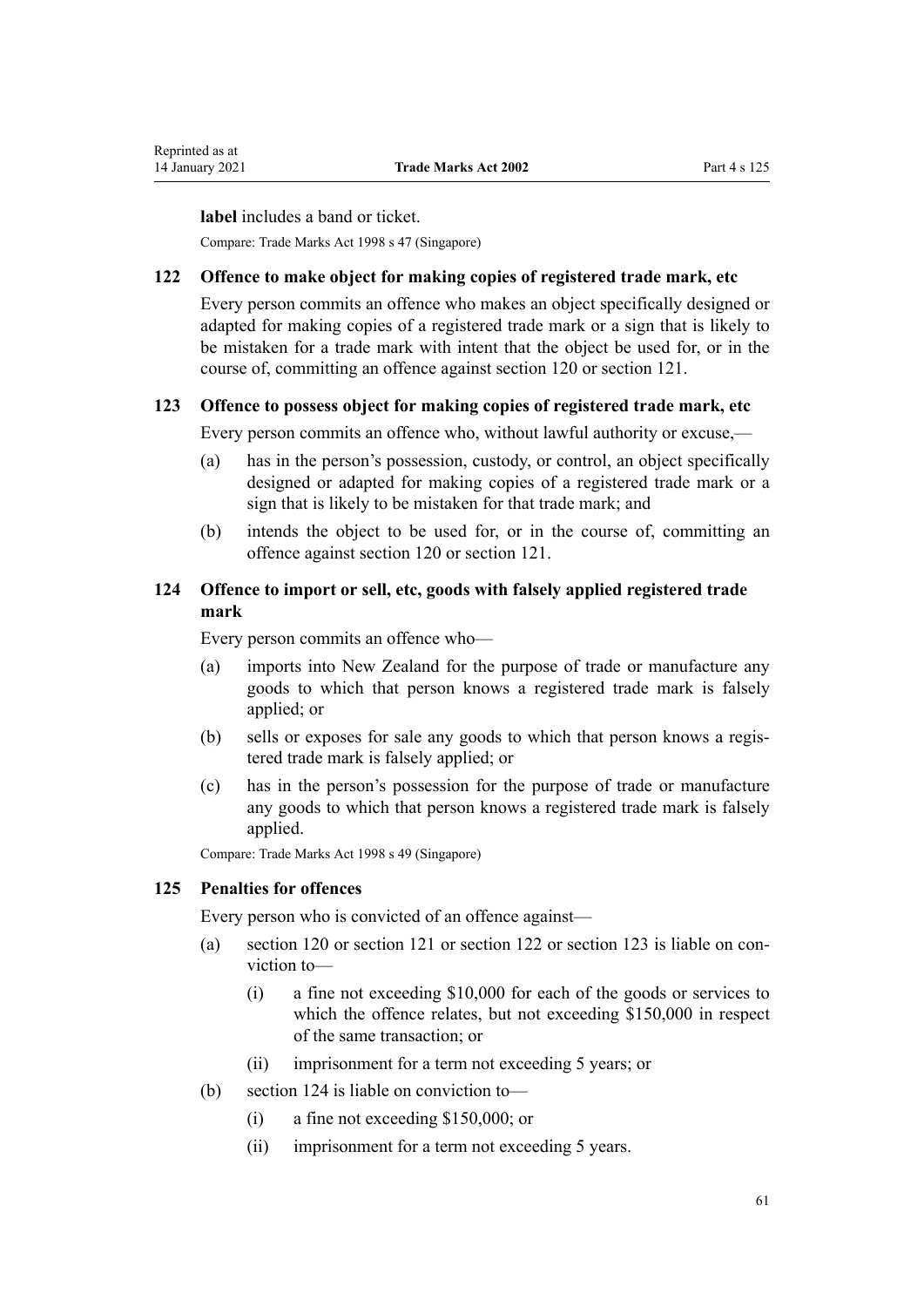## *Orders for delivery up in criminal proceedings*

#### <span id="page-61-0"></span>**126 Order for delivery up in criminal proceedings**

The court before which proceedings are brought against a person for an offence against any of [sections 122 to 124](#page-60-0) may order that goods or an object be delivered up to the owner of the registered trade mark or to any other person that the court may direct if it is satisfied that, at the time of the defendant's arrest or charge,—

- (a) the defendant had in the defendant's possession, custody, or control in the course of trade, goods to which—
	- (i) the registered trade mark that has been counterfeited has been applied; or
	- (ii) a trade mark or sign that is similar to the registered trade mark so as to be likely to deceive or confuse has been falsely applied; or
- (b) the defendant had in the defendant's possession, custody, or control an object specifically designed or adapted for counterfeiting a particular trade mark, knowing that the object had been or was to be used to counterfeit trade marks for use in the course of trade.

Compare: 1994 No 143 [s 132\(1\)](http://legislation.govt.nz/pdflink.aspx?id=DLM346610)

#### **127 When order for delivery up may be made**

- (1) An order may—
	- (a) be made under section 126 by the court of its own motion or on the application of the prosecution; and
	- (b) be made whether or not the person is convicted of the offence; but
	- (c) not be made if it appears to the court unlikely that an order will be made under section 128.
- (2) A person to whom goods or an object is delivered up under an order made under section 126 must retain the goods or object pending the making of an order or the decision not to make an order under section 128.

Compare: 1994 No 143 [s 132\(2\), \(4\)](http://legislation.govt.nz/pdflink.aspx?id=DLM346610)

## **128 Order for disposal of goods or other object ordered to be delivered up**

An application may be made to the court for an order that the goods or object delivered up under an order made under section 126 must be—

- (a) forfeited to the owner of the registered trade mark; or
- (b) destroyed or otherwise dealt with as the court thinks fit.

Compare: 1994 No 143 [s 134\(1\)](http://legislation.govt.nz/pdflink.aspx?id=DLM346615)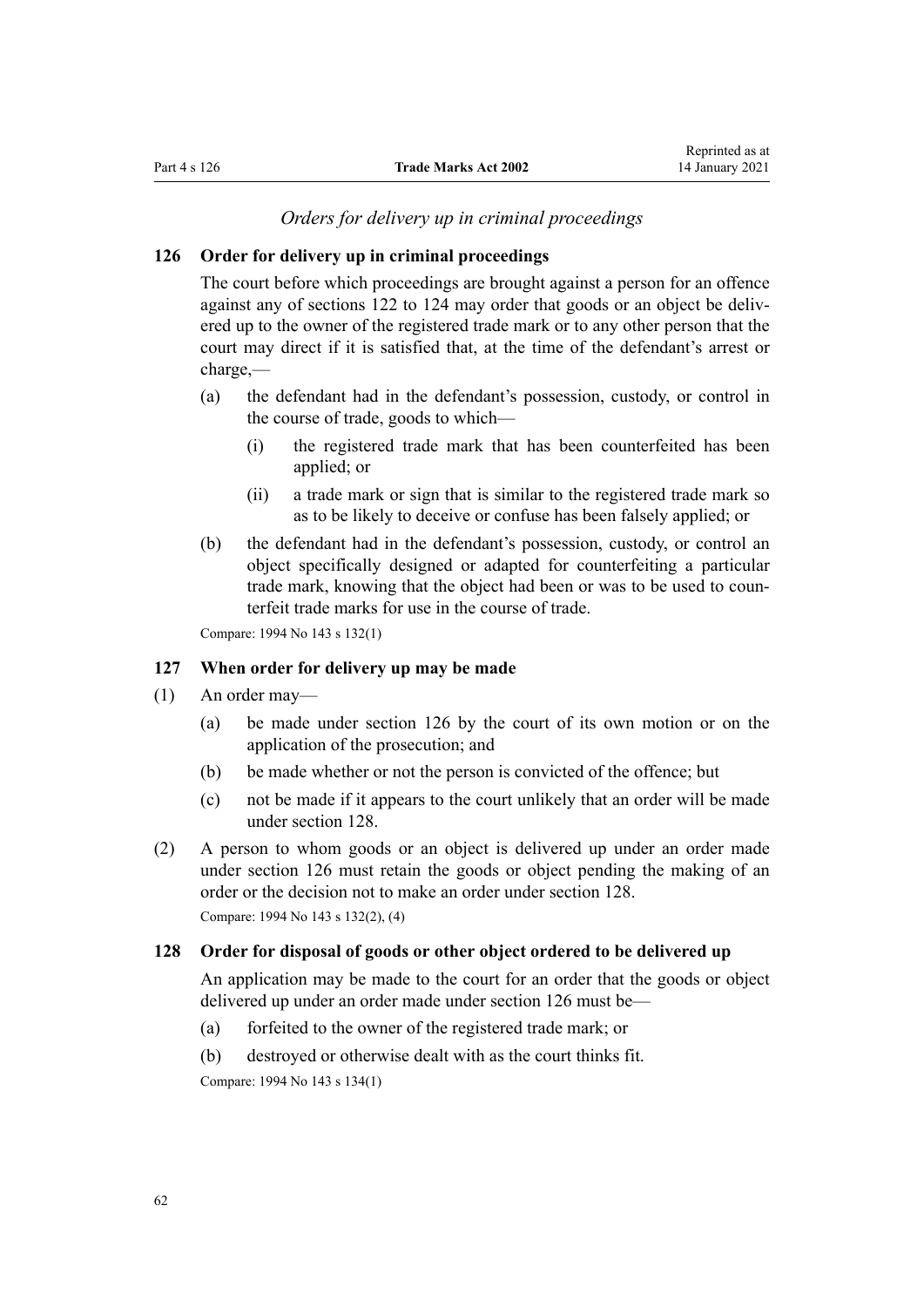#### **129 Matters to be considered by court**

In considering what order, if any, should be made under [section 128](#page-61-0), the court must consider—

- (a) whether other remedies available in proceedings for counterfeiting or falsely using a registered trade mark would be adequate to compensate, or protect the interests of, the owner of the registered trade mark; and
- (b) the need to ensure that no infringing goods are disposed of in a manner that would adversely affect the owner of the registered trade mark.

Compare: 1994 No 143 [s 134\(2\)](http://legislation.govt.nz/pdflink.aspx?id=DLM346615)

#### **130 Directions for service**

The court must issue directions for the service of notice on every person who has an interest in the goods or other object to which an application under [sec](#page-61-0)[tion 128](#page-61-0) relates.

Compare: 1994 No 143 [s 134\(3\)](http://legislation.govt.nz/pdflink.aspx?id=DLM346615)

## **131 Rights of persons with interest in goods or other object**

Every person who has an interest in the goods or other object to which an application under [section 128](#page-61-0) relates is entitled to—

- (a) appear in proceedings for an order under that section, whether or not that person is served with notice; and
- (b) appeal against any order made, whether or not that person appears in the proceedings.

Compare: 1994 No 143 [s 134\(4\)](http://legislation.govt.nz/pdflink.aspx?id=DLM346615)

#### **132 When order under section 128 takes effect**

An order made under [section 128](#page-61-0) takes effect either—

- (a) at the end of the period within which notice of an appeal may be given; or
- (b) on the final determination or abandonment of the proceedings on appeal (if notice of the appeal is given before the end of that period).

## **133 Miscellaneous court orders if more than 1 person interested in goods or other object**

If more than 1 person is interested in the goods or other object to which an application under [section 128](#page-61-0) relates, the court may—

- (a) direct that the goods or object be sold, or otherwise dealt with, and the proceeds divided; and
- (b) make any other order as it thinks fit.

Compare: 1994 No 143 [s 134\(5\)](http://legislation.govt.nz/pdflink.aspx?id=DLM346615)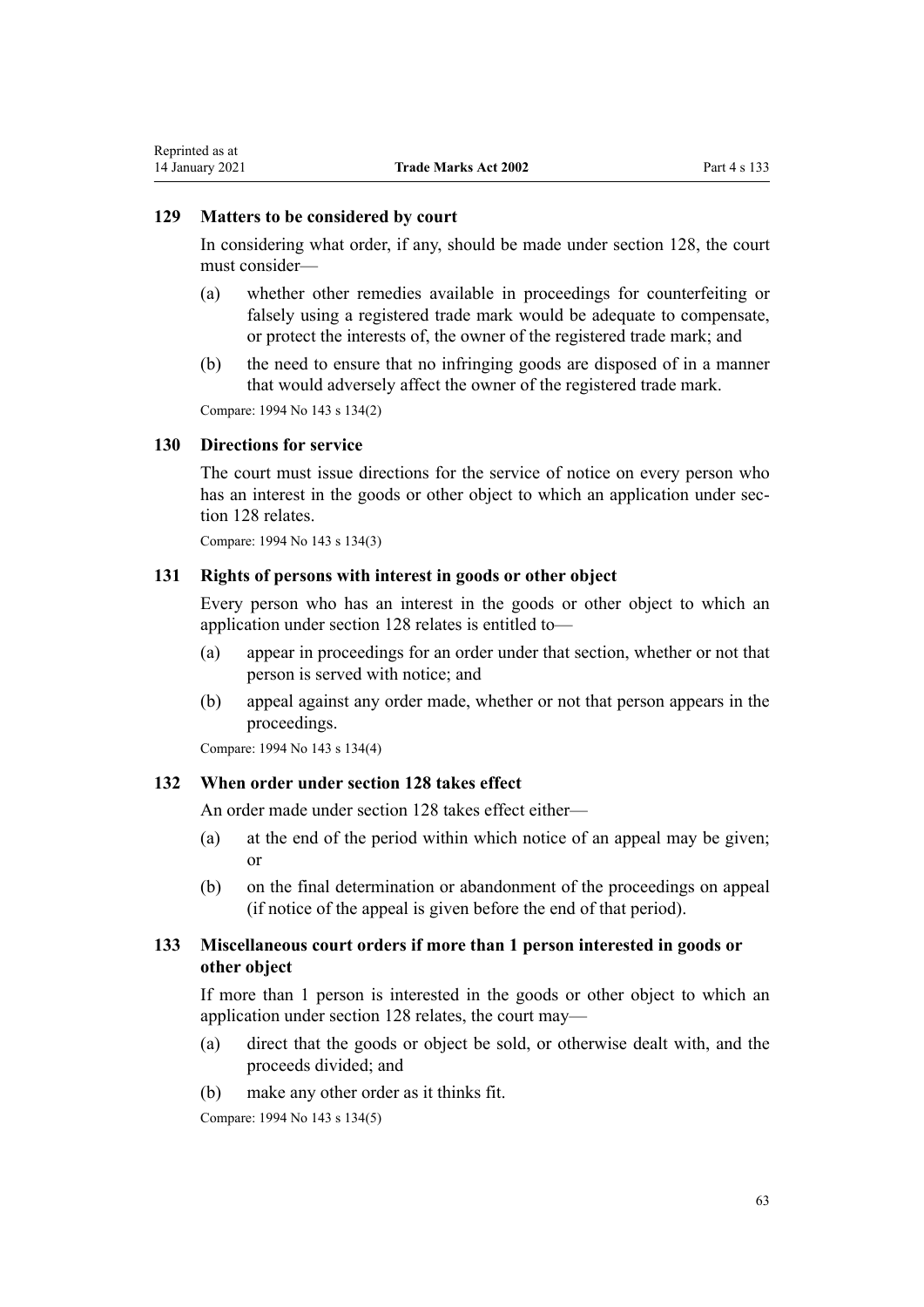## **134 Position where no order made under section 128**

If the court decides that no order should be made under [section 128](#page-61-0), the person in whose possession, custody, or control the goods or other object was before being delivered up is entitled to its return.

Compare: 1994 No 143 [s 134\(6\)](http://legislation.govt.nz/pdflink.aspx?id=DLM346615)

## Subpart 2A—Enforcement officers

Subpart 2A: inserted, on 7 October 2011, by [section 18](http://legislation.govt.nz/pdflink.aspx?id=DLM2290055) of the Trade Marks Amendment Act 2011 (2011 No 71).

#### *Appointment and functions of enforcement officers*

Heading: inserted, on 7 October 2011, by [section 18](http://legislation.govt.nz/pdflink.aspx?id=DLM2290055) of the Trade Marks Amendment Act 2011 (2011 No 71).

#### **134A Chief executive may appoint enforcement officers**

The chief executive may appoint enforcement officers, on a permanent or temporary basis, to perform the functions set out in [section 134C](#page-64-0) and exercise the powers conferred on an enforcement officer by this Act.

Section 134A: inserted, on 7 October 2011, by [section 18](http://legislation.govt.nz/pdflink.aspx?id=DLM2290055) of the Trade Marks Amendment Act 2011 (2011 No 71).

#### **134B Authority to act as enforcement officer**

- (1) The chief executive must issue a warrant of appointment to every person appointed as an enforcement officer.
- (2) A warrant of appointment must—
	- (a) be in the prescribed form; and
	- (b) bear the photograph and signature of the holder; and
	- (c) contain a statement of the power conferred by [section 134D](#page-64-0); and
	- (d) contain any other prescribed particulars.
- (3) A warrant of appointment is, in the absence of evidence to the contrary, sufficient proof that the holder of the warrant may exercise the powers conferred on an enforcement officer.
- (4) A person who ceases to be an enforcement officer must return the person's warrant of appointment.
- (5) A person who fails to comply with subsection (4) commits an offence and is liable on conviction to a fine not exceeding \$1,000.

Section 134B: inserted, on 7 October 2011, by [section 18](http://legislation.govt.nz/pdflink.aspx?id=DLM2290055) of the Trade Marks Amendment Act 2011 (2011 No 71).

Section 134B(5): amended, on 4 October 2013, by [regulation 3\(1\)](http://legislation.govt.nz/pdflink.aspx?id=DLM5642106) of the Criminal Procedure (Consequential Amendments) Regulations 2013 (SR 2013/409).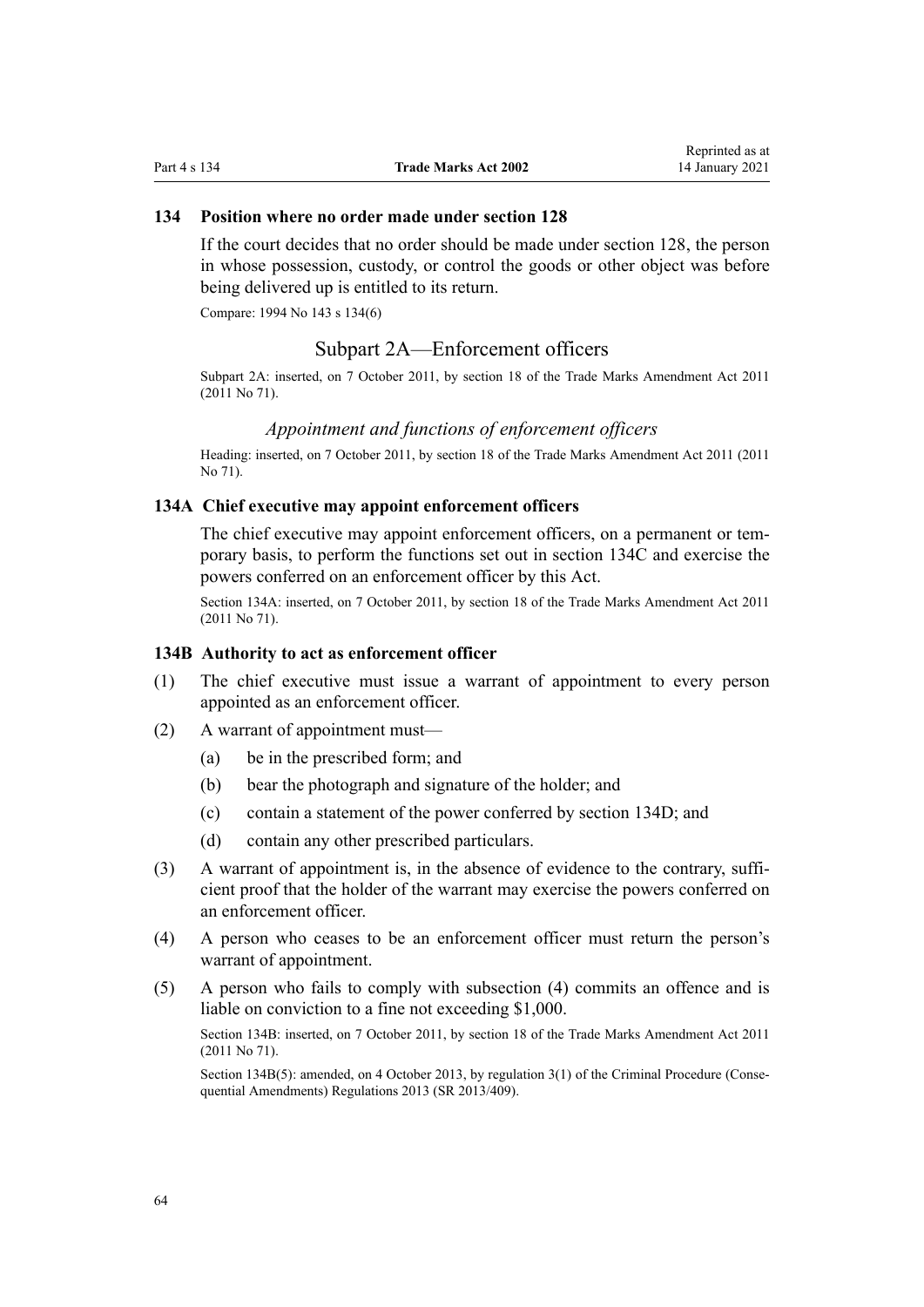## <span id="page-64-0"></span>**134C Functions of enforcement officer**

An enforcement officer must, to the extent that is reasonably practicable, promote compliance with this Act by carrying out the following functions:

- (a) gathering information relating to offences under this Act:
- (b) investigating offences under this Act:
- (c) reporting to the chief executive on any matters relating to the enforcement officer's functions.

Section 134C: inserted, on 7 October 2011, by [section 18](http://legislation.govt.nz/pdflink.aspx?id=DLM2290055) of the Trade Marks Amendment Act 2011 (2011 No 71).

*Enforcement officer's power of entry and examination without warrant*

Heading: inserted, on 7 October 2011, by [section 18](http://legislation.govt.nz/pdflink.aspx?id=DLM2290055) of the Trade Marks Amendment Act 2011 (2011 No 71).

## **134D Enforcement officer's power of entry and examination without warrant**

- (1) For the purpose of carrying out his or her functions, an enforcement officer may enter and examine any place (**place A**) where goods are being offered for sale, exposed for sale, or publicly displayed if—
	- (a) place A is in a public place and the entry is made when place A is open to the public; or
	- (b) place A is a place of business and the entry is made—
		- (i) when it is open for carrying on business; and
		- (ii) only to those parts of it that are open to the public; or
	- (c) the occupier of place A consents to the entry and examination after the enforcement officer has informed the occupier—
		- (i) of the purpose of the entry and examination; and
		- (ii) that the occupier may refuse to give consent to the entry and examination; and
		- (iii) that the occupier may revoke his or her consent at any time; and
		- (iv) that any thing seized during the examination may be used in evidence in proceedings.
- (2) In subsection  $(1)$ ,—

## **place A**—

- (a) includes (without limitation)—
	- (i) a structure or tent, whether fully or partly erected; and
	- (ii) a stand or stall; and
	- (iii) a vehicle; and
	- (iv) a caravan, trailer, or other conveyance; but
- (b) does not include a private dwellinghouse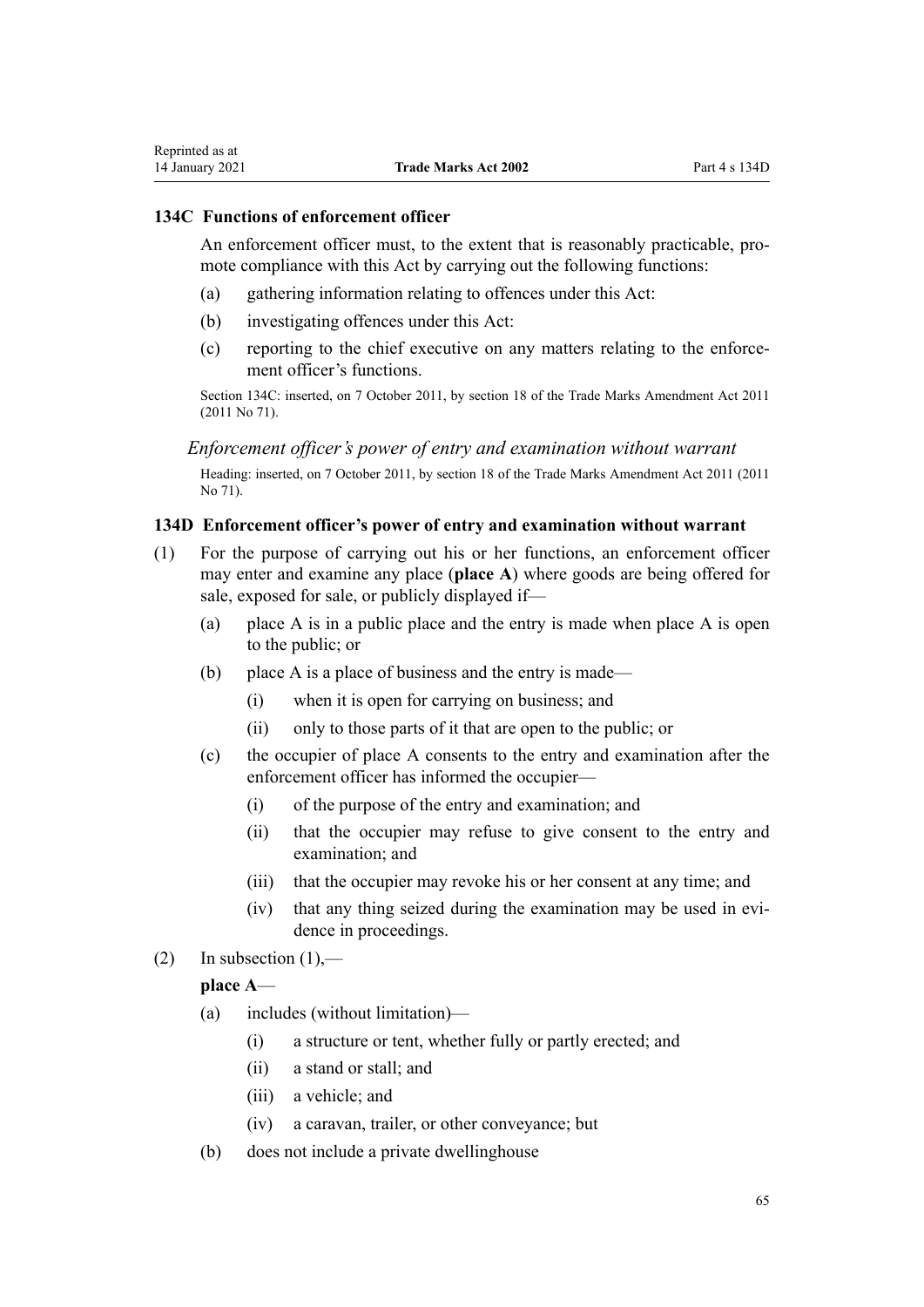**public place** means any place that is open to or being used by the public, with or without payment by the public of a charge.

(3) For the purposes of this section, any person who appears to be under 14 years of age may not be treated as the occupier.

Section 134D: inserted, on 7 October 2011, by [section 18](http://legislation.govt.nz/pdflink.aspx?id=DLM2290055) of the Trade Marks Amendment Act 2011 (2011 No 71).

## **134E What enforcement officer and person assisting may do when exercising power of entry and examination without warrant**

- (1) The power of entry and examination conferred by [section 134D](#page-64-0) authorises an enforcement officer to do any of the following:
	- (a) examine the place and all things, including any document:
	- (b) seize any thing that he or she has reasonable grounds to believe is evidence of, or of significant relevance to the investigation of, an offence under this Act:
	- (c) bring and use in or on the place equipment for the purposes of carrying out the examination:
	- (d) take photographs or sound or video recordings of the place, and of any thing found in that place, if the enforcement officer has reasonable grounds to believe that the photographs or sound or video recordings may be relevant in any proceedings (including future proceedings) related to the entry and examination:
	- (e) take any person to the place to assist him or her with the examination.
- (2) A person who assists an enforcement officer exercising the power of entry and examination may, under the direction of the enforcement officer,—
	- (a) exercise any of the powers described in subsection  $(1)(a)$ ,  $(c)$ , and  $(d)$ ; and
	- (b) seize any thing that the enforcement officer determines may lawfully be seized.
- (3) If an enforcement officer enters and examines a place under section  $134D(1)(c)$ and the occupier revokes his or her consent, the officer and any person assisting the enforcement officer must immediately stop the examination and leave the place.
- (4) Subsection (3) is subject to subsection (5).
- (5) The enforcement officer may, before leaving the place, seize any thing already identified by him or her before the revocation of consent as a thing that he or she has reasonable grounds to believe is evidence of, or of significant relevance to the investigation of, an offence under this Act.
- (6) If a constable assists an enforcement officer, nothing in this section prevents that constable from exercising any power ordinarily exercisable by him or her.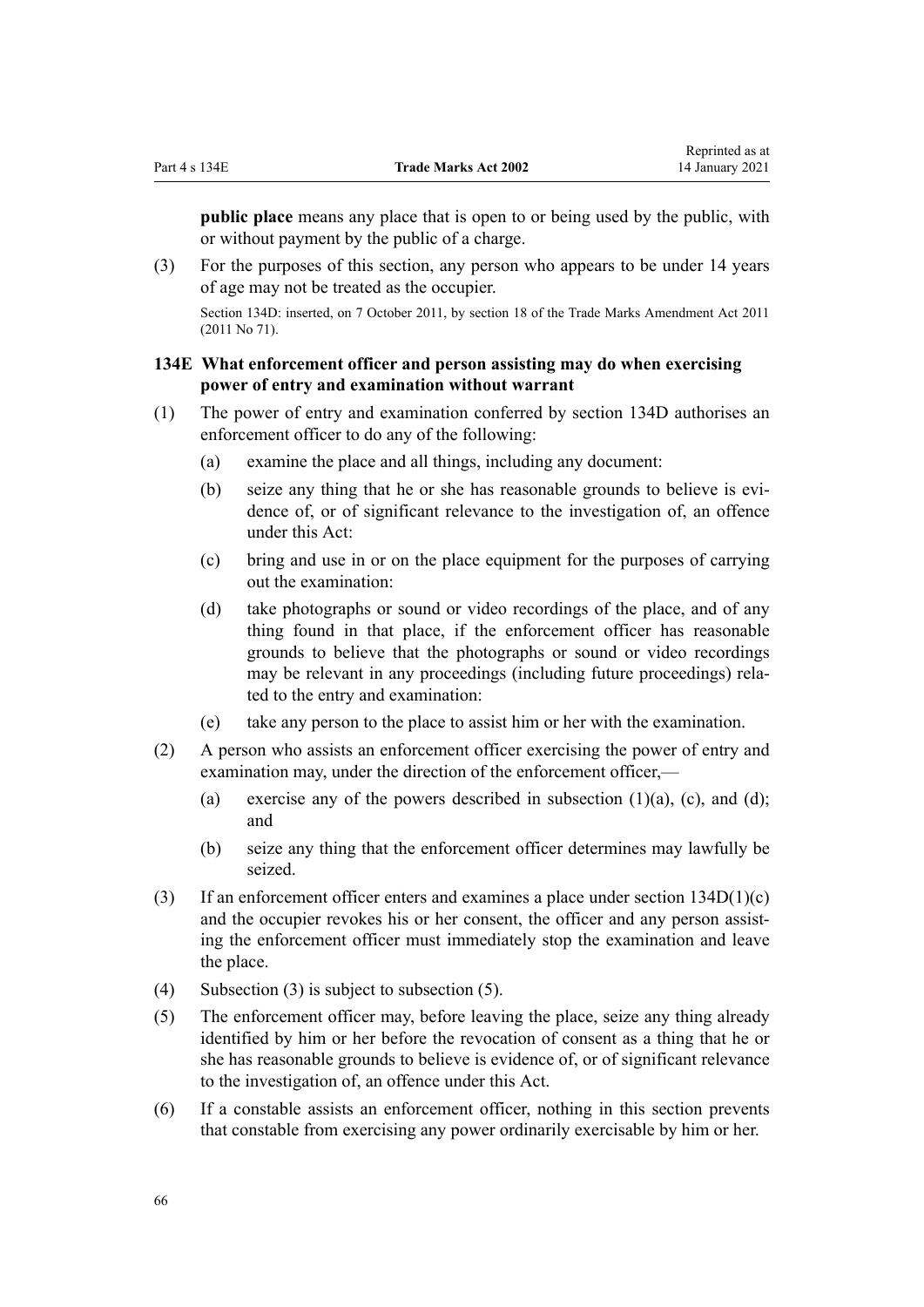<span id="page-66-0"></span>(7) [Sections 134P to 134S](#page-72-0) contain further provisions that apply to an enforcement officer's power of entry and examination.

Section 134E: inserted, on 7 October 2011, by [section 18](http://legislation.govt.nz/pdflink.aspx?id=DLM2290055) of the Trade Marks Amendment Act 2011 (2011 No 71).

## *Entry and search under search warrant*

Heading: inserted, on 7 October 2011, by [section 18](http://legislation.govt.nz/pdflink.aspx?id=DLM2290055) of the Trade Marks Amendment Act 2011 (2011 No 71).

## **134F Enforcement officer or constable may apply for search warrant**

- (1) An enforcement officer or a constable may apply for a search warrant to search a place or thing.
- (2) Any District Court Judge, Justice of the Peace, Community Magistrate, or any Registrar of the District Court (not being a constable) (the **issuing officer**) may, on an application by an enforcement officer or a constable, issue a search warrant to search a place or thing if the issuing officer is satisfied that there are reasonable grounds for believing that—
	- (a) an offence under this Act has been, or is being, committed at the place or involving the thing; or
	- (b) there is at, in, on, over, or under the place or thing, any thing that is—
		- (i) evidence of an offence under this Act; or
		- (ii) intended to be used for the purpose of committing an offence under this Act.
- (3) Sections 134G to 134S apply in respect of every search warrant applied for and issued under this section.

Section 134F: inserted, on 7 October 2011, by [section 18](http://legislation.govt.nz/pdflink.aspx?id=DLM2290055) of the Trade Marks Amendment Act 2011 (2011 No 71).

Section 134F(2): amended, on 1 March 2017, by [section 261](http://legislation.govt.nz/pdflink.aspx?id=DLM6942680) of the District Court Act 2016 (2016 No 49).

### **134G Application for search warrant**

- (1) An application for a search warrant must contain, in reasonable detail, the following particulars:
	- (a) the name of the applicant:
	- (b) the provision of this Act authorising the making of the application:
	- (c) the grounds on which the application is made:
	- (d) the address or other description of the place or thing proposed to be searched:
	- (e) a description of the item or items believed to be at, in, on, over, or under the place or thing that are sought by the applicant:
	- (f) the period for which the warrant is sought: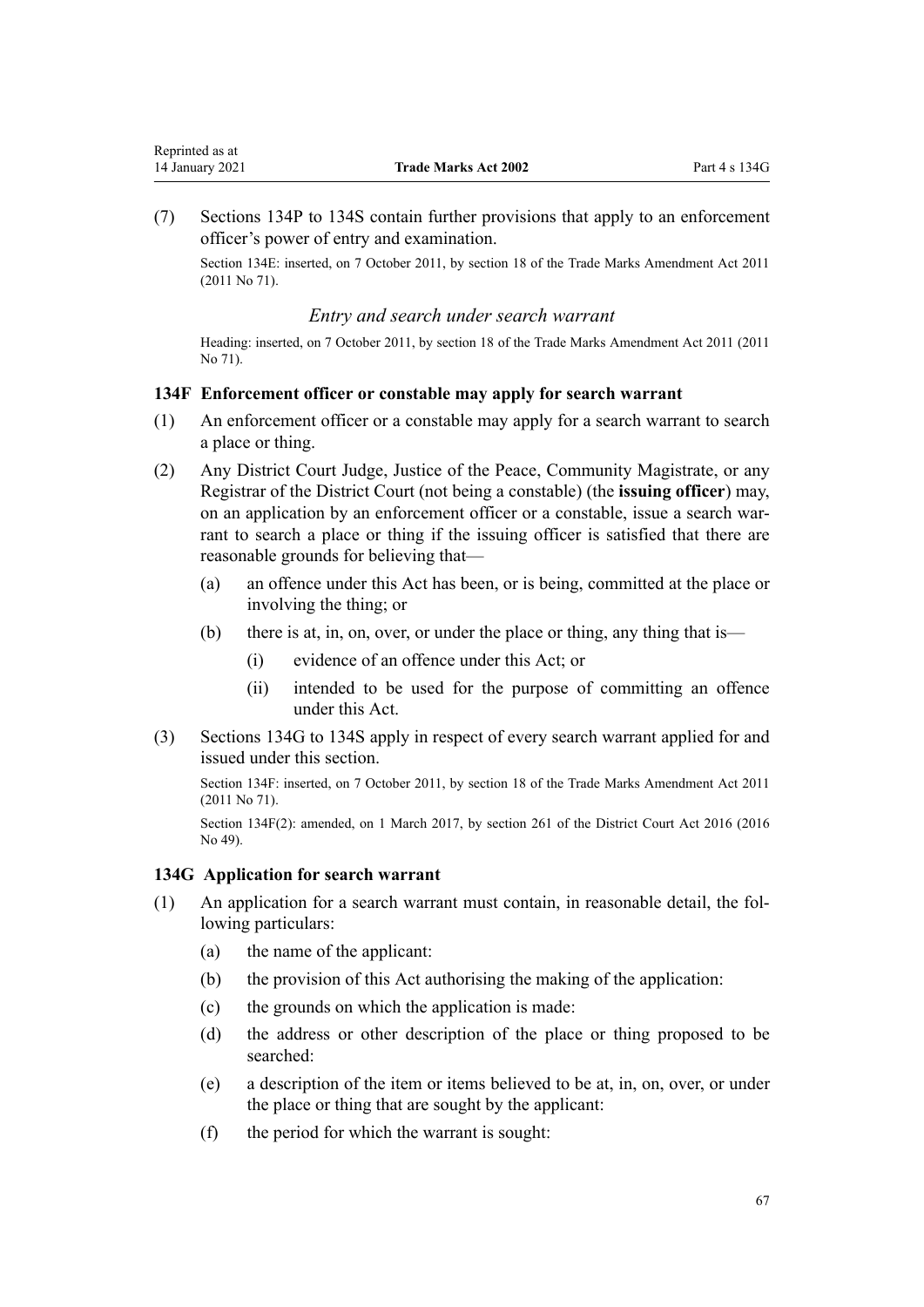- (g) if the applicant wants to be able to execute the warrant on more than 1 occasion, the grounds on which execution on more than 1 occasion is believed to be necessary.
- (2) The issuing officer may require the applicant to supply further information concerning the grounds on which the search warrant is sought.
- (3) The applicant must disclose in the application—
	- (a) details of any other application for a search warrant that the applicant knows to have been made within the previous 3 months in respect of the place or thing proposed to be searched:
	- (b) the result of that application or those applications.
- (4) The applicant must, before making an application for a search warrant, make reasonable inquiries within the agency in which the applicant is employed or engaged for the purpose of complying with subsection (3).
- (5) The issuing officer may authorise the search warrant to be executed on more than 1 occasion during the period in which the warrant is in force if he or she is satisfied that this is required for the purposes for which the warrant is being issued.

Section 134G: inserted, on 7 October 2011, by [section 18](http://legislation.govt.nz/pdflink.aspx?id=DLM2290055) of the Trade Marks Amendment Act 2011 (2011 No 71).

## **134H Mode of application for search warrant**

- (1) Unless subsection (3) applies, an application for a search warrant—
	- (a) must be in writing; and
	- (b) must be in the prescribed form (if any); and
	- (c) may be transmitted to the issuing officer electronically.
- (2) The applicant must appear in person before the issuing officer, unless subsection (3) applies.
- (3) An issuing officer may allow an application for a search warrant to be made verbally (for example, by telephone call) and excuse the applicant from making a personal appearance if the issuing officer is satisfied that—
	- (a) the delay that would be caused by requiring an applicant to appear in person would compromise the effectiveness of the search; and
	- (b) the question of whether the warrant should be issued can properly be determined on the basis of a verbal communication (including the information described in paragraph (c)); and
	- (c) the information required by section  $134G(1)$  to (3) has been supplied to the issuing officer.
- (4) An issuing officer who allows an application for a search warrant to be made verbally must record the grounds for the application as soon as practicable.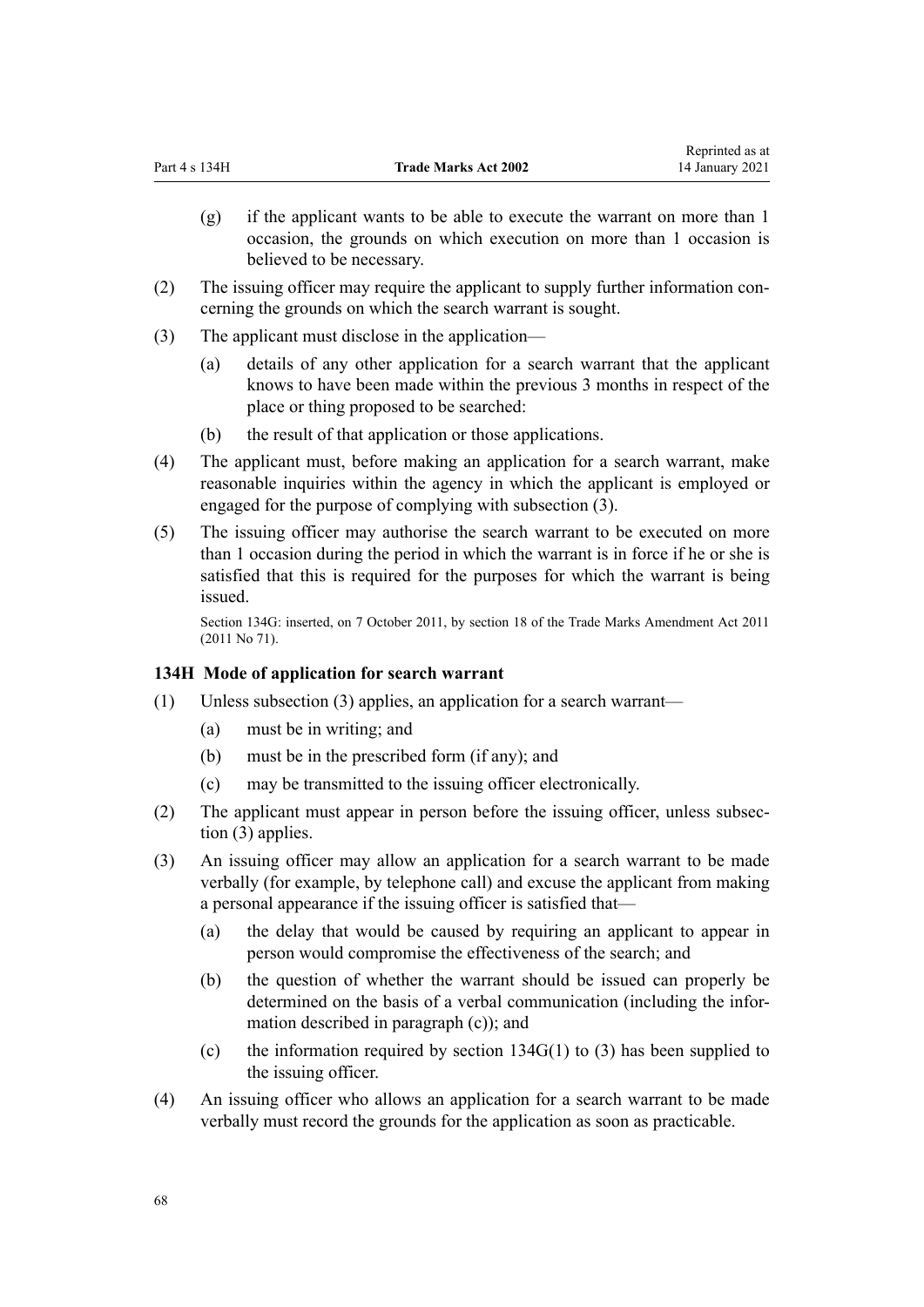<span id="page-68-0"></span>Section 134H: inserted, on 7 October 2011, by [section 18](http://legislation.govt.nz/pdflink.aspx?id=DLM2290055) of the Trade Marks Amendment Act 2011 (2011 No 71).

## **134I Form and content of search warrant**

- (1) Every search warrant issued must be in the prescribed form.
- (2) Every search warrant issued must be directed generally to every enforcement officer and every constable.
- (3) A search warrant—
	- (a) may be executed by any of the persons to whom it is directed:
	- (b) may be subject to any conditions specified in the warrant that the issuing officer considers reasonable:
	- (c) may be executed only once, unless execution on more than 1 occasion is authorised.
- (4) Every search warrant must contain, in reasonable detail, the following particulars:
	- (a) the name of the issuing officer and the date of issue:
	- (b) the provision of this Act authorising the issue of the warrant:
	- (c) that the person executing the warrant may use any assistance that is reasonable in the circumstances:
	- (d) that the person executing the warrant may use any force that is reasonable in the circumstances to enter or break open or access any place being searched, or any area within that place, or any thing being searched or thing found:
	- (e) the address or description of the place or thing that may be searched:
	- (f) a description of what may be seized:
	- (g) the period during which the warrant may be executed, being—
		- (i) a period specified by the issuing officer not exceeding 14 days from the date of issue; or
		- (ii) if the issuing officer is satisfied that a period of longer than 14 days is necessary for execution, a period specified by the issuing officer not exceeding 30 days from the date of issue:
	- (h) any conditions specified by the issuing officer under subsection  $(3)(b)$ :
	- (i) if the warrant may be executed on more than 1 occasion, the number of times that the warrant may be executed.

Section 134I: inserted, on 7 October 2011, by [section 18](http://legislation.govt.nz/pdflink.aspx?id=DLM2290055) of the Trade Marks Amendment Act 2011 (2011 No 71).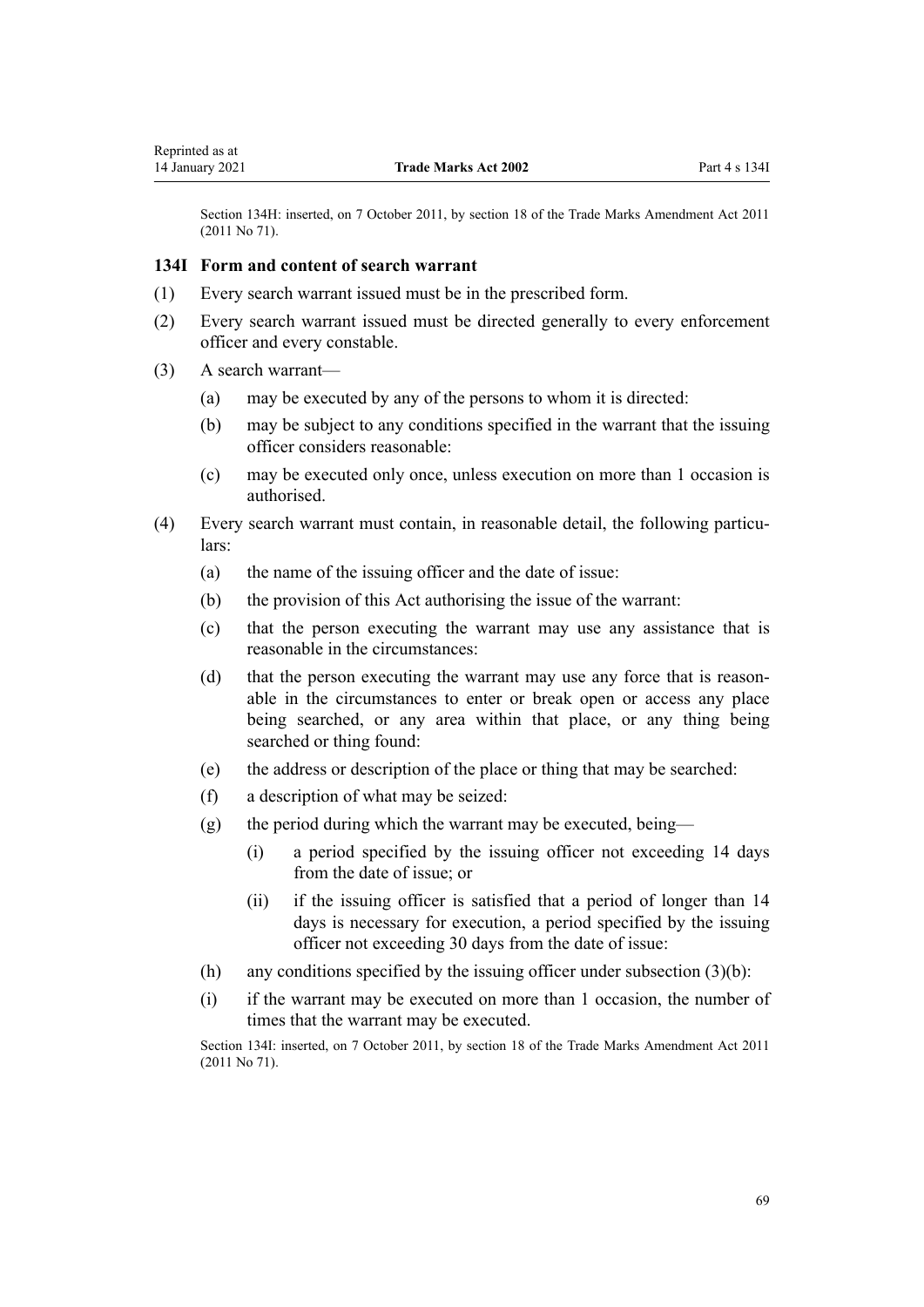#### **134J Transmission of search warrant**

If it is not possible for the person charged with executing the warrant to have it in his or her possession at the time of execution, 1 of the following documents (which is deemed for all purposes to constitute the warrant) may be executed:

- (a) a fax or other electronic copy of a warrant issued by the issuing officer:
- (b) a copy of the text of a warrant, made at the direction of the issuing officer, and endorsed to that effect by the person who made the copy.

Section 134J: inserted, on 7 October 2011, by [section 18](http://legislation.govt.nz/pdflink.aspx?id=DLM2290055) of the Trade Marks Amendment Act 2011 (2011 No 71).

#### **134K Retention of documents**

- (1) A copy of every written application for a search warrant or, in the case of a verbal application, the written record of the application made by the issuing officer must be retained at the office of the District Court at which, or the office of the District Court that is closest to the place at which, the application was made,  $until$ —
	- (a) in a case where a search warrant is issued, the completion of any proceedings in respect of which the search warrant may be in issue; and
	- (b) in any other case, the expiry of 2 years after the documents were first retained by that office of the District Court.
- (2) An applicant to whom a search warrant is issued must retain the warrant, a copy of the application (if made in written form), and all documents tendered by the applicant in support of the application until,—
	- (a) in the case of a warrant that is executed, the completion of any proceedings in respect of which the validity of the warrant may be in issue; and
	- (b) in any other case, the destruction or transfer of the warrant and other documents is required by the [Public Records Act 2005](http://legislation.govt.nz/pdflink.aspx?id=DLM345528) or any other enactment or rule of law.

Section 134K: inserted, on 7 October 2011, by [section 18](http://legislation.govt.nz/pdflink.aspx?id=DLM2290055) of the Trade Marks Amendment Act 2011 (2011 No 71).

Section 134K(1): amended, on 1 March 2017, by [section 261](http://legislation.govt.nz/pdflink.aspx?id=DLM6942680) of the District Court Act 2016 (2016 No 49).

Section 134K(1)(b): amended, on 1 March 2017, by [section 261](http://legislation.govt.nz/pdflink.aspx?id=DLM6942680) of the District Court Act 2016 (2016) No 49).

### **134L When search warrant is executed**

A search warrant is executed when the person executing the warrant—

- (a) has seized all the items specified in the warrant; or
- (b) leaves the place or thing being searched and does not return within 4 hours.

Section 134L: inserted, on 7 October 2011, by [section 18](http://legislation.govt.nz/pdflink.aspx?id=DLM2290055) of the Trade Marks Amendment Act 2011 (2011 No 71).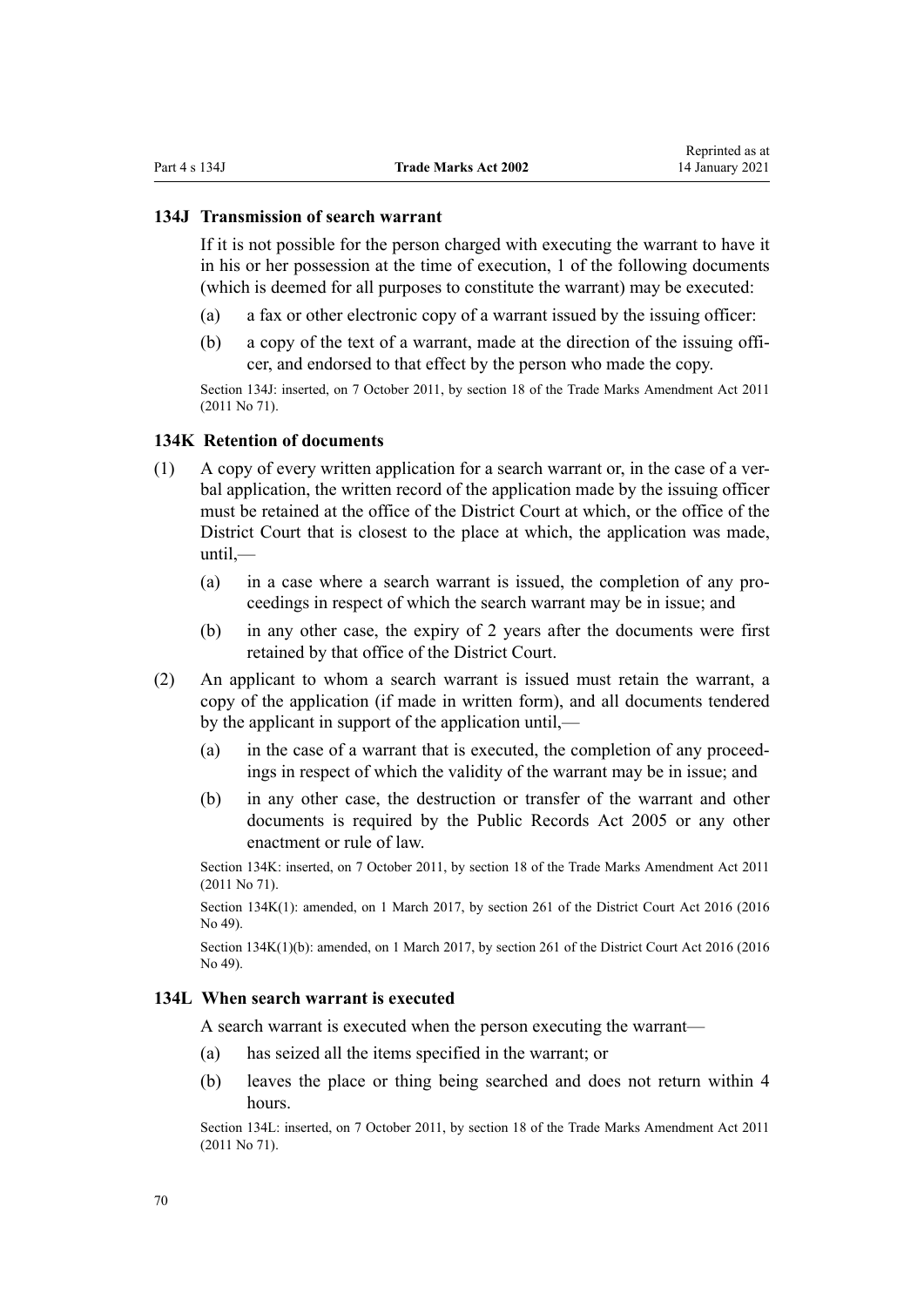## **134M Powers of entry and search under warrant**

- (1) Every search warrant authorises the person executing it to do any of the following:
	- (a) to enter and search the place or thing that the person is authorised to enter and search, and any item or items found in that place, at any time that is reasonable in the circumstances:
	- (b) to request any person to assist with the entry and search (including, without limitation, a member of a hapū or an iwi if the place to be entered is of cultural or spiritual significance to that hapū or iwi):
	- (c) to use any force that is reasonable for the purposes of the entry and search:
	- (d) to seize any thing authorised to be seized:
	- (e) to bring and use in or on the place or thing searched any equipment, to use any equipment found on the place or thing, and to extract any electricity from the place or thing to operate the equipment that it is reasonable to use in the circumstances, for the purposes of carrying out the entry and search:
	- (f) to copy any document, or part of a document, that may lawfully be seized:
	- (g) to take photographs or sound or video recordings of the place or thing searched, and of any thing found in that place, if the person exercising the power has reasonable grounds to believe that the photographs or sound or video recordings may be relevant in any proceedings related to the entry and search.
- (2) The person executing the warrant may, in a manner and for the duration that is reasonable for the purposes of carrying out the search,—
	- (a) secure the place or thing searched, any area within that place or thing, or any thing found within that place or thing; and
	- (b) exclude any person from the place or thing searched, or from any area within the place or thing, or give any other reasonable direction to such a person, if the person carrying out the search has reasonable grounds to believe that the person will obstruct or hinder the exercise of the power.
- (3) The powers conferred by this section are subject to any conditions imposed under [section 134I\(3\)\(b\).](#page-68-0)
- (4) [Section 198B](http://legislation.govt.nz/pdflink.aspx?id=DLM314016) of the Summary Proceedings Act 1957 applies with all necessary modifications as if for each reference to a constable there were substituted a reference to the person authorised to execute the search warrant.

Section 134M: inserted, on 7 October 2011, by [section 18](http://legislation.govt.nz/pdflink.aspx?id=DLM2290055) of the Trade Marks Amendment Act 2011 (2011 No 71).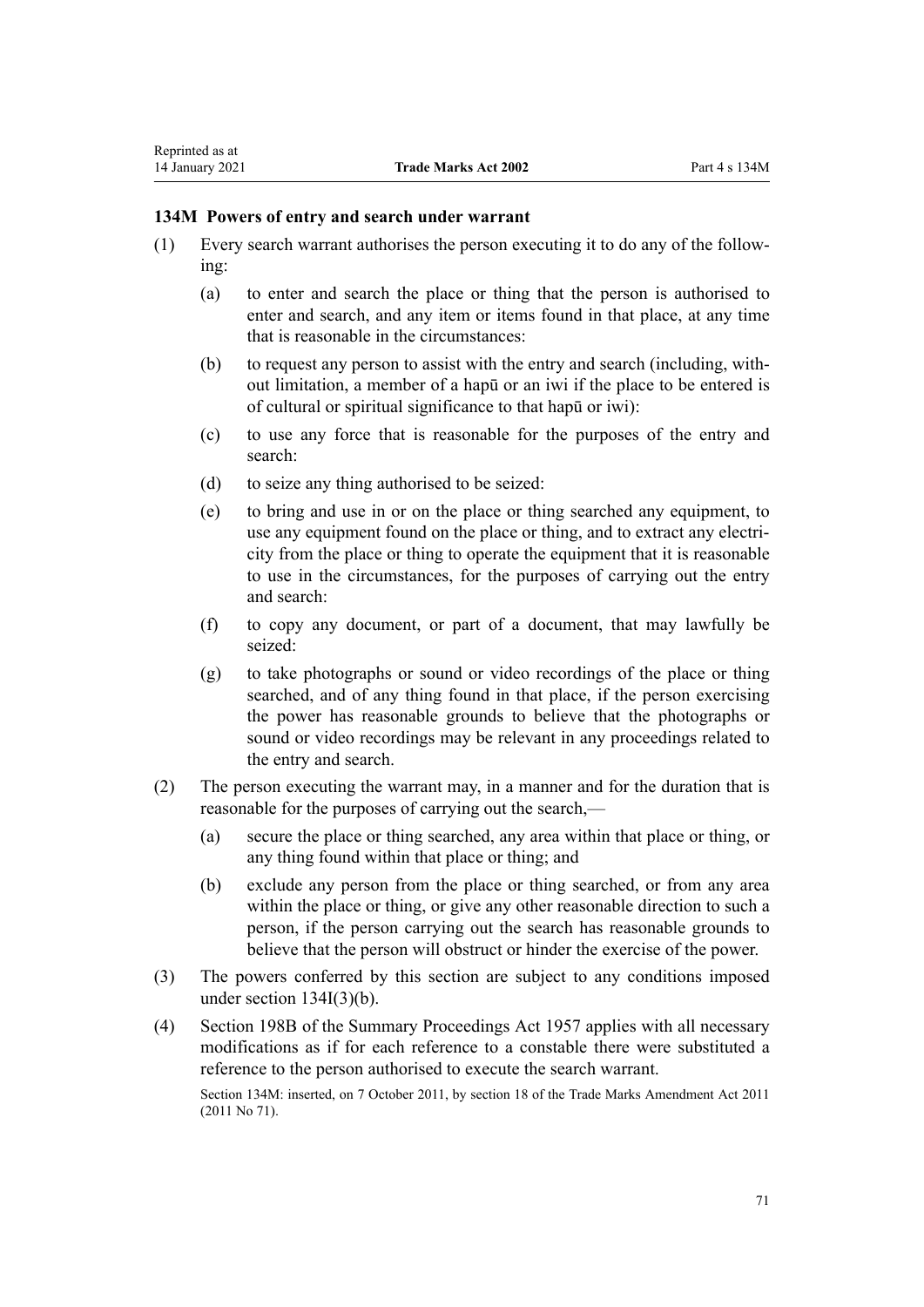#### **134N Powers of persons called to assist**

- (1) Every person called on to assist a person executing a warrant is subject to the control of the person executing the warrant.
- (2) Every person called on to assist a person executing a warrant may do any of the following:
	- (a) enter the place or thing to be searched:
	- (b) while in the company and under the direction of the person executing the warrant, use reasonable force in respect of any property for the purposes of carrying out the entry and search:
	- (c) search areas within the place or thing that the person executing the warrant determines may lawfully be searched:
	- (d) seize any thing that the person executing the warrant determines may lawfully be seized:
	- (e) take photographs and sound and video recordings of the place or thing and things found in the place or thing if the person executing the warrant determines that those things may lawfully be done:
	- (f) bring in or on to the place or thing and use any equipment, make use of any equipment found on the place or thing, or extract electricity from the place or thing for the purposes of operating the equipment that the person executing the warrant determines may lawfully be used:
	- (g) copy any document, or part of a document, that the person executing the warrant determines may lawfully be copied.
- (3) If a constable is assisting another person executing the warrant, that constable may exercise any power ordinarily exercisable by him or her.
- (4) The person executing the warrant must—
	- (a) accompany any assistant on the first occasion when the assistant enters the place or thing to be searched; and
	- (b) provide such other supervision of any assistant as is reasonable in the circumstances.

Section 134N: inserted, on 7 October 2011, by [section 18](http://legislation.govt.nz/pdflink.aspx?id=DLM2290055) of the Trade Marks Amendment Act 2011 (2011 No 71).

## *General provisions that apply to powers of entry and search, and entry and examination*

Heading: inserted, on 7 October 2011, by [section 18](http://legislation.govt.nz/pdflink.aspx?id=DLM2290055) of the Trade Marks Amendment Act 2011 (2011 No 71).

#### **134O Application of sections 134P to 134S**

(1) [Sections 134P to 134S](#page-72-0) apply in respect of every search warrant issued under this Act.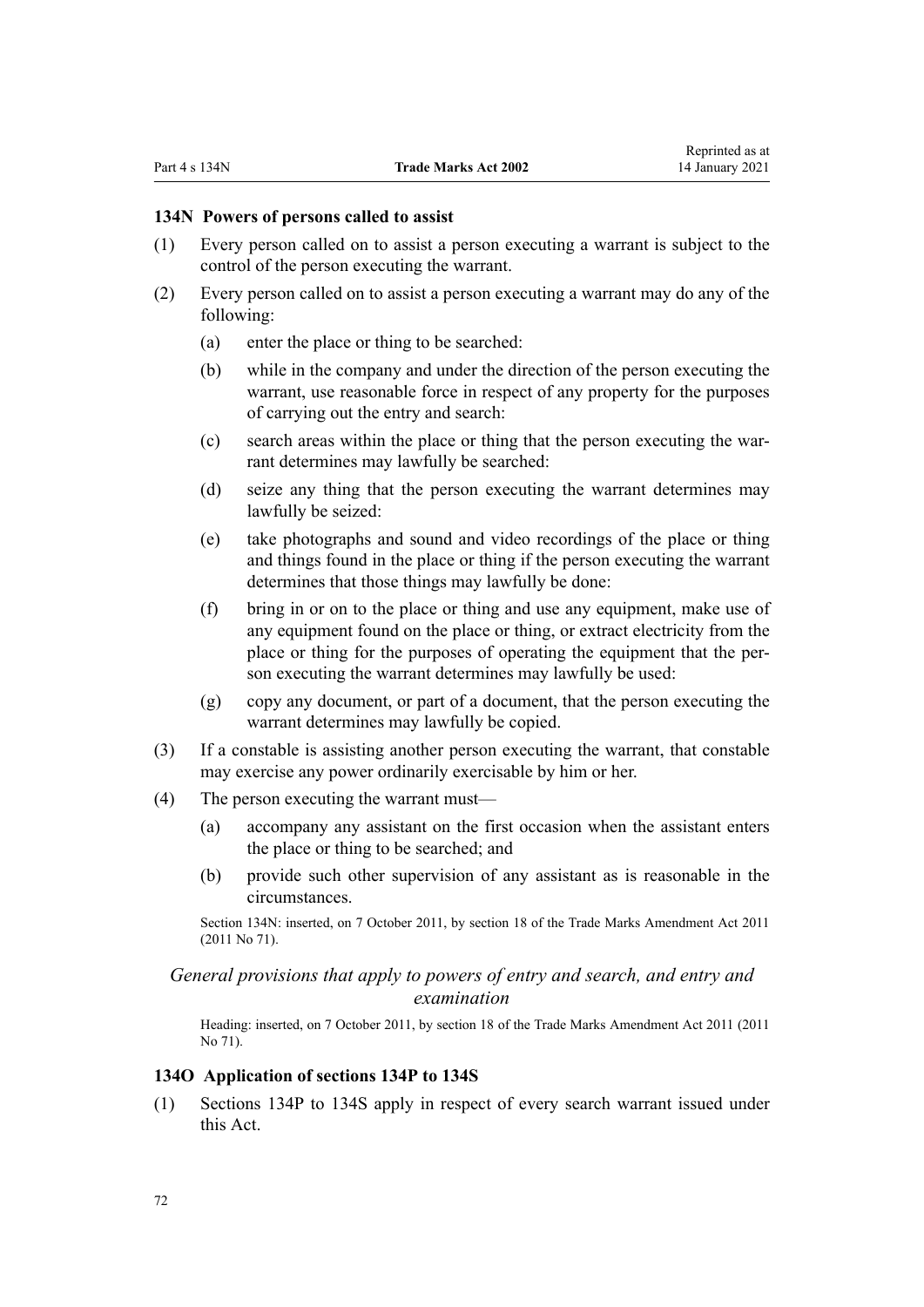$(3)$  In sections 134P to 134S.—

<span id="page-72-0"></span>Reprinted as at

- (a) **power of entry and search** means the power of entry and search under a search warrant issued under this Act; and
- (b) **power of entry and examination** means the power of entry and examination under [section 134D](#page-64-0).

Section 134O: inserted, on 7 October 2011, by [section 18](http://legislation.govt.nz/pdflink.aspx?id=DLM2290055) of the Trade Marks Amendment Act 2011 (2011 No 71).

# **134P Powers and duties of person exercising power of entry and search or power of entry and examination**

- (1) A person exercising a power of entry and search or a power of entry and examination must,—
	- (a) before initial entry into or onto the place or thing to be searched or examined,—
		- (i) announce his or her intention to enter and search or to enter and examine the place or thing under a statutory power; and
		- (ii) identify himself or herself; and
	- (b) before or on initial entry into or onto the place or thing to be searched or examined,—
		- (i) give the occupier of the place or thing a copy of the search warrant or, in the case of an examination, a copy of [section 134D](#page-64-0) (the **authority**) that authorises him or her to conduct the entry and search or entry and examination; and
		- (ii) produce to the occupier of the place or thing evidence of his or her identity (which may include details of a unique identifier instead of a name).
- (2) The person exercising a power of entry and search is not required to comply with subsection (1) if he or she believes on reasonable grounds that—
	- (a) no person is lawfully present in or on the place or thing to be searched; or
	- (b) compliance with subsection (1) would—
		- (i) endanger the safety of any person; or
		- (ii) prejudice the successful exercise of the power of entry and search; or
		- (iii) prejudice ongoing investigations under this Act.
- (3) The person exercising a power of entry and search may use reasonable force in order to effect entry into or onto the place or thing if—
	- (a) subsection (2) applies; or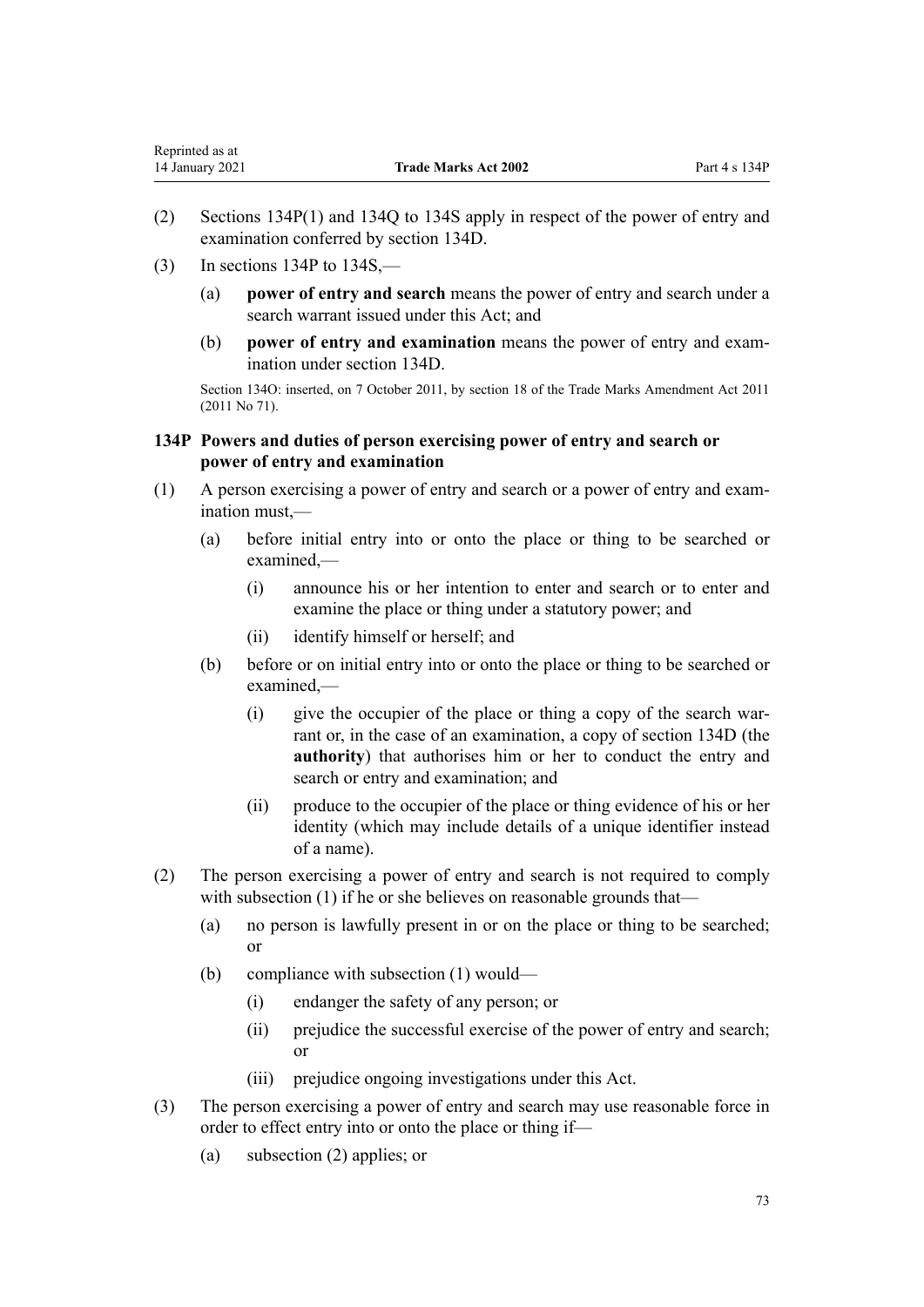- <span id="page-73-0"></span>(b) following a request, the person present refuses entry or does not allow entry within a reasonable time.
- (4) If the occupier is not present at any time during the exercise of a power of entry and search, the person carrying out the search must,—
	- (a) on completion of the search, leave a copy of the authority referred to in subsection  $(1)(b)(i)$  and the notice referred to in subsection  $(5)$  in a prominent position at the place or on the thing; or
	- (b) if this is not reasonably practicable, provide the copy of the authority referred to in subsection  $(1)(b)(i)$  and the notice referred to in subsection (5) to the occupier no later than 7 days after the execution of the warrant.
- (5) The notice required by subsection (4) is a written notice containing the following particulars:
	- (a) the date and time of the commencement and completion of the search:
	- (b) the name or unique identifier of the person who had overall responsibility for that search:
	- (c) the address of the office to which inquiries should be made:
	- (d) if nothing is seized, the fact that nothing was seized:
	- (e) if any thing was seized, the fact that seizure occurred and, if an inventory is not provided at the same time under section 134Q, that an inventory of the things seized will be provided to the occupier or person in charge of the place or thing no later than 7 days after the seizure.
- (6) For the purposes of this section and section 134Q, any person who appears to be under 14 years of age may not be treated as the occupier.
- (7) Subsections (4) and (5) are subject to [sections 134R](#page-74-0) and [134S](#page-75-0).

Section 134P: inserted, on 7 October 2011, by [section 18](http://legislation.govt.nz/pdflink.aspx?id=DLM2290055) of the Trade Marks Amendment Act 2011 (2011 No 71).

## **134Q Inventory of things seized**

- (1) A person who exercises a power of entry and search or a power of entry and examination must, at the time he or she seizes any thing, or as soon as practicable after the seizure of any thing, and in any case not later than 7 days after that seizure, provide to the occupier, and to every other person whom the person who carried out the search or examination has reason to believe is the owner of the thing that was seized,—
	- (a) written notice specifying what was seized; and
	- (b) a copy of the authority referred to in section  $134P(1)(b)(i)$ .
- (2) A written notice referred to in subsection  $(1)(a)$ 
	- (a) must contain information about the extent to which a person from whom a thing was seized or the owner of the thing has a right—
		- (i) to have access to the thing; and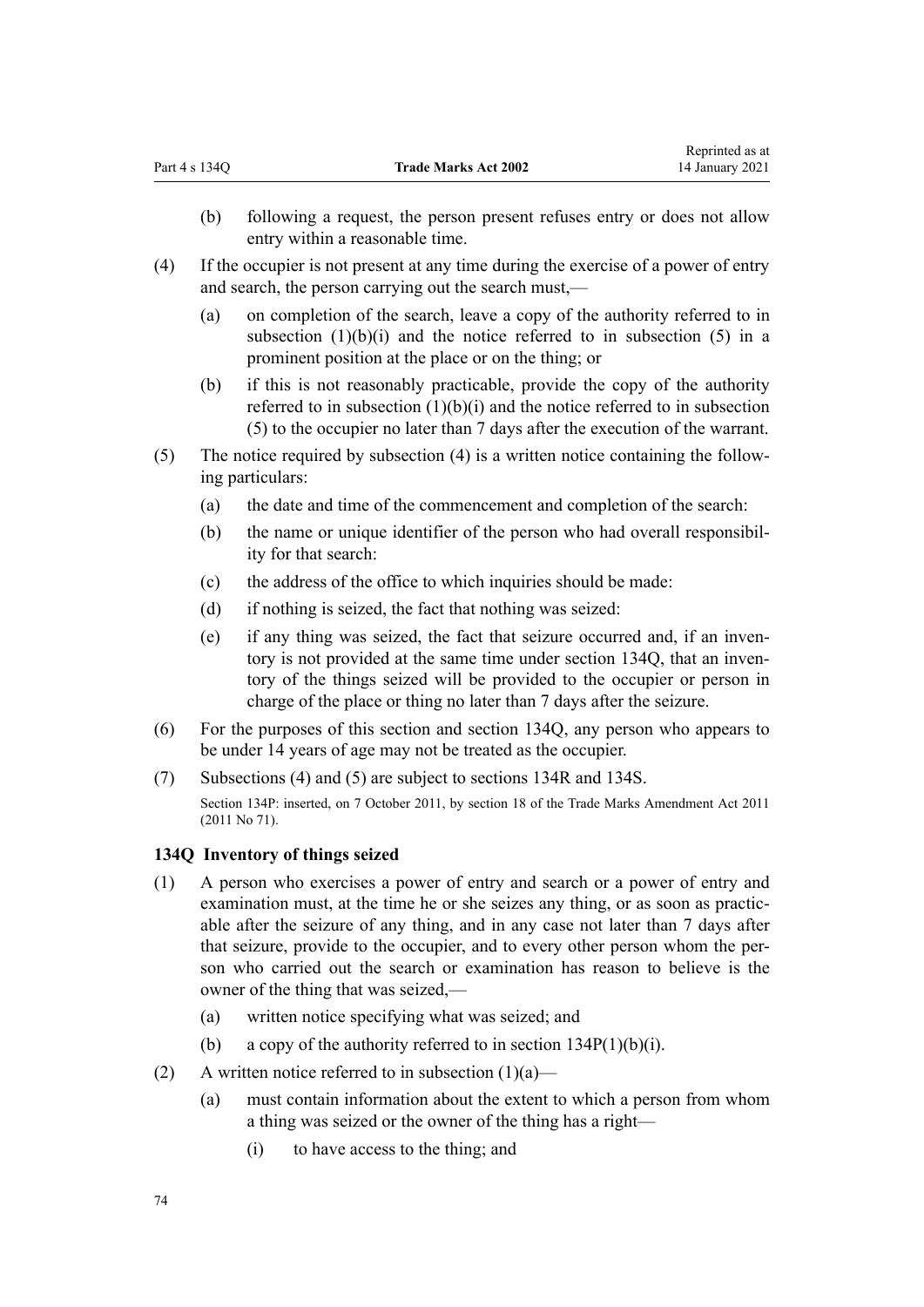- <span id="page-74-0"></span>(ii) to have access to any document relating to the application for a search warrant or the exercise of the power of entry and examination that led to the seizure; and
- (b) must contain information about the right to bring a claim that any privileged or confidential information has been seized; but
- (c) need not be provided to the occupier if the person who carries out the search or examination is satisfied that none of the things seized are owned by the occupier.
- (3) If the occupier is not present at the time of seizure, the written notice referred to in sub[section](#page-72-0)  $(1)(a)$  and a copy of the authority referred to in section [134P\(1\)\(b\)\(i\)](#page-72-0) may be provided to the occupier by leaving the notice in a prominent position at the place or on the thing.
- (4) A person who exercises a power of entry and search or a power of entry and examination must make reasonable inquiries for the purposes of complying with subsections (1) and (2).
- (5) Subsection (1) is subject to subsections (2) and (3).
- (6) This section is subject to sections 134R and [134S.](#page-75-0)

Section 134Q: inserted, on 7 October 2011, by [section 18](http://legislation.govt.nz/pdflink.aspx?id=DLM2290055) of the Trade Marks Amendment Act 2011 (2011 No 71).

# **134R Compliance with certain provisions may be deferred in certain circumstances**

- (1) A person exercising a power of entry and search or a power of entry and examination may apply to a District Court Judge for an order postponing the obligation to comply with [section 134P\(4\) or \(5\)](#page-72-0) (in the case of a power of entry and search) or [134Q](#page-73-0) on the grounds that compliance would—
	- (a) endanger the safety of any person; or
	- (b) prejudice ongoing investigations under this Act or exercises of the power of entry and search or the power of entry and examination on subsequent occasions.
- (2) An application may be made under subsection  $(1)$ ,—
	- (a) in the case of a search warrant, at the time of the initial application or until the expiry of 7 days after the warrant is finally executed; and
	- (b) in the case of the power of entry and examination, until the expiry of 7 days after the power of entry and examination is exercised.
- (3) On an application under subsection (1), the District Court Judge may make an order postponing for a specified period not exceeding 12 months the obligation to comply with [section 134P\(4\) or \(5\)](#page-72-0) or [134Q](#page-73-0), if the Judge is satisfied on either ground set out in subsection (1).

Section 134R: inserted, on 7 October 2011, by [section 18](http://legislation.govt.nz/pdflink.aspx?id=DLM2290055) of the Trade Marks Amendment Act 2011 (2011 No 71).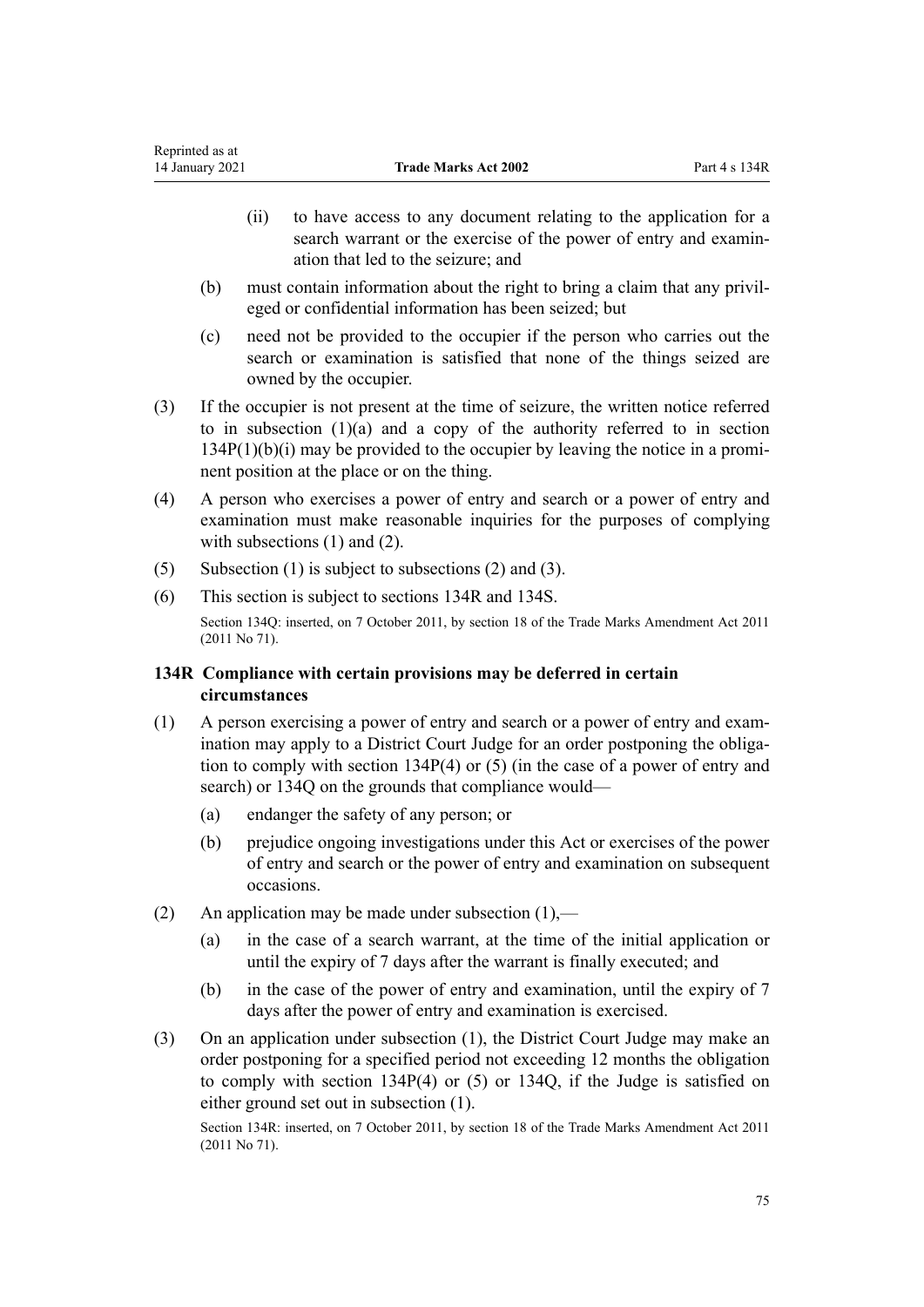# <span id="page-75-0"></span>**134S Further extension to, or dispensation from, obligation to comply with certain provisions**

- (1) A person who has obtained an order under [section 134R\(3\)](#page-74-0) may, before the expiry of that order, apply to a District Court Judge for a further order for postponement of, or dispensation from, the obligation to comply with [section](#page-72-0) [134P\(4\) or \(5\)](#page-72-0) or [134Q](#page-73-0) on the grounds set out i[n section 134R\(1\).](#page-74-0)
- (2) An application for a further postponement may only be made on 1 occasion.
- (3) On an application under subsection (1), the District Court Judge may postpone for a further specified period not exceeding 12 months, or order a permanent dispensation from, the obligation to comply with [section 134P\(4\) or \(5\)](#page-72-0) or [134Q,](#page-73-0) if the Judge is satisfied on either ground set out in [section 134R\(1\)](#page-74-0).
- (4) A District Court Judge may not grant, under subsection (3), any postponement of, or dispensation from, an obligation in respect of any thing that has been seized, unless the thing seized is a copy of any information taken or made.

Section 134S: inserted, on 7 October 2011, by [section 18](http://legislation.govt.nz/pdflink.aspx?id=DLM2290055) of the Trade Marks Amendment Act 2011 (2011 No 71).

# *Provisions relating to things seized*

Heading: inserted, on 7 October 2011, by [section 18](http://legislation.govt.nz/pdflink.aspx?id=DLM2290055) of the Trade Marks Amendment Act 2011 (2011 No 71).

# **134T Period things seized may be retained**

- (1) A thing seized under this Act may be retained by the Commissioner of Police or by the chief executive while it is required for the purposes of investigating or prosecuting an offence under this Act.
- (2) Subsection (1) is subject to—
	- (a) any order of the court under [section 134U;](#page-76-0) and
	- (b) [section 134W.](#page-77-0)
- (3) If a thing seized is no longer required for the purposes of investigating or prosecuting an offence under this Act, the Commissioner of Police or the chief executive must return it to the person he or she believes is entitled to it.
- (4) The Commissioner of Police or chief executive may apply to the court for an order for directions as to the disposal of the thing if—
	- (a) the person who is entitled to it cannot be found; or
	- (b) the Commissioner of Police or chief executive is in doubt about who is entitled to it.
- (5) On an application under subsection (4), the court may make such order concerning the disposal of the thing that it thinks appropriate in the circumstances. Section 134T: inserted, on 7 October 2011, by [section 18](http://legislation.govt.nz/pdflink.aspx?id=DLM2290055) of the Trade Marks Amendment Act 2011 (2011 No 71).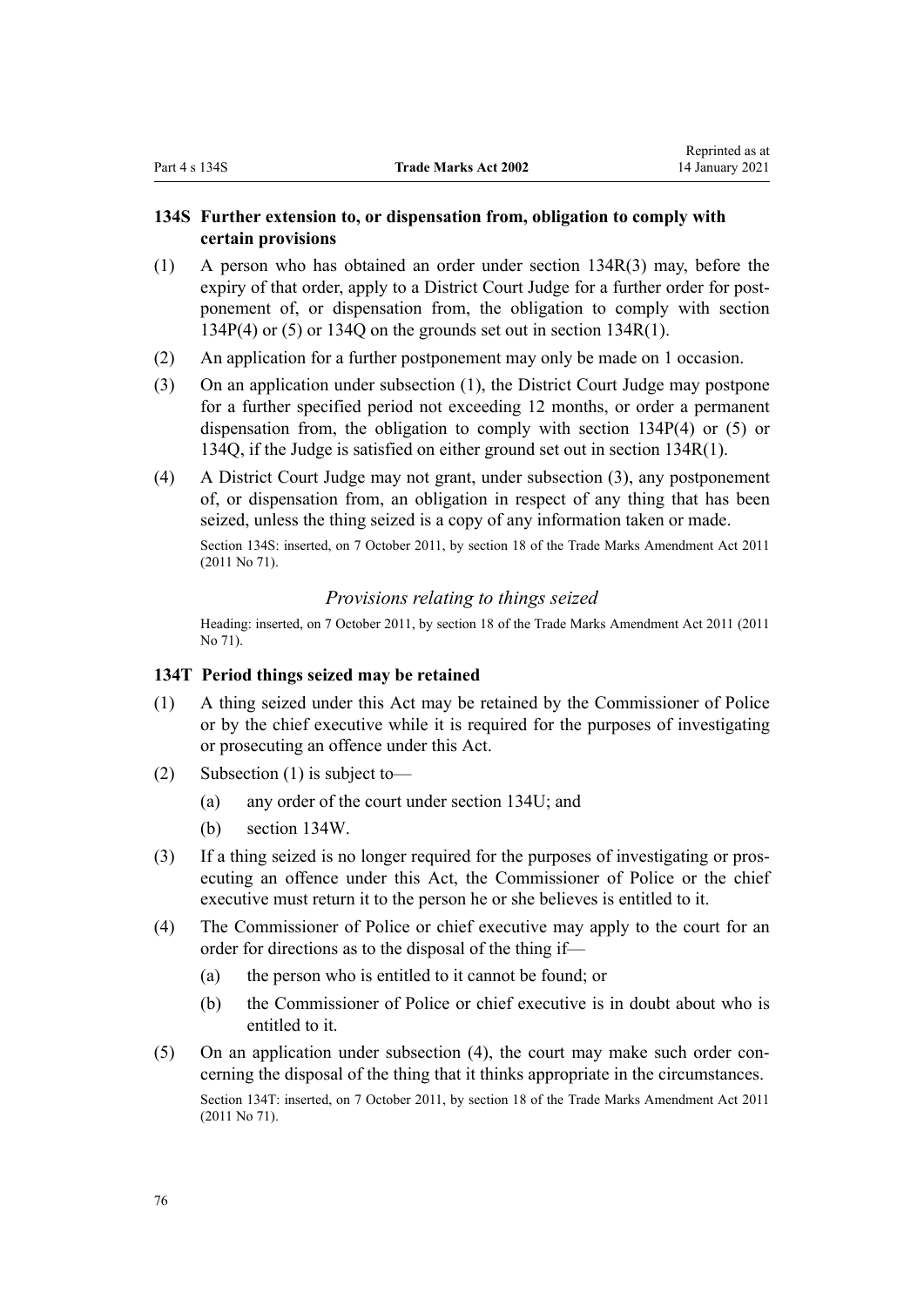# <span id="page-76-0"></span>**134U Application for order to return things seized**

- (1) A person who claims to be entitled to a thing seized may apply to the court for an order that the thing be delivered to him or her.
- (2) On an application under subsection (1), the court may make an order for delivery of the thing to the applicant if it is satisfied—
	- (a) that the applicant is the person entitled to it; and
	- (b) that it would be contrary to the interests of justice for the thing to be retained, having regard to—
		- (i) the gravity of the alleged offence in respect of which the thing is being retained; and
		- (ii) any loss or damage to the applicant caused, or likely to be caused, by retention of the thing; and
		- (iii) the likely evidential value of the thing, having regard to any other evidence held by the Commissioner of Police or the chief executive, as the case may be; and
		- (iv) whether the evidential value of the thing can be adequately preserved by means other than its retention.

Section 134U: inserted, on 7 October 2011, by [section 18](http://legislation.govt.nz/pdflink.aspx?id=DLM2290055) of the Trade Marks Amendment Act 2011 (2011 No 71).

# **134V Disposal of things seized**

- (1) In any proceedings for an offence relating to a thing seized, the court may, either at the trial or on an application, order—
	- (a) that the thing be delivered to the person who appears to the court to be entitled to it; or
	- (b) that the thing be destroyed or otherwise disposed of in the manner that the court thinks appropriate; or
	- (c) if a person is convicted of an offence to which the thing relates,—
		- (i) that the thing be forfeited to the trade mark owner; or
		- (ii) that the thing be destroyed or otherwise disposed of as the court directs at the expense of the convicted person.
- (2) In considering what order, if any, should be made under subsection  $(1)(c)(ii)$ , the court must consider the need to ensure that no infringing goods are disposed of in a manner that would adversely affect the owner of the registered trade mark.
- (3) If the court makes an order under subsection  $(1)(c)$ , it may order that the convicted person pay any reasonable costs incurred by the Commissioner of Police or chief executive in retaining the thing for the purpose of the proceedings.
- (4) If no order for delivery, forfeiture, destruction, or other disposal is made in respect of a thing seized and retained for the purpose of proceedings, it must,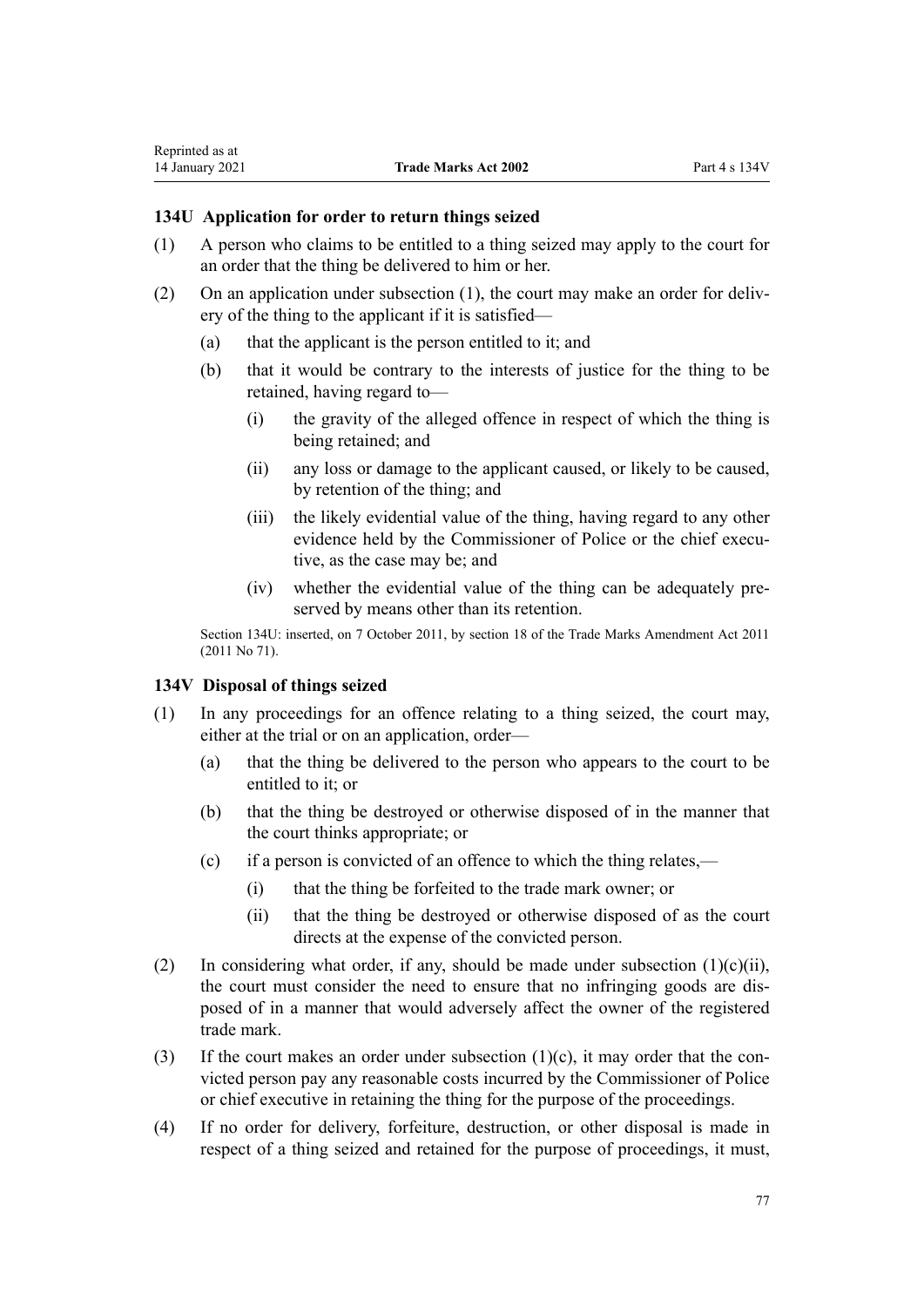<span id="page-77-0"></span>on completion of the proceedings, be returned by the Commissioner of Police or the chief executive to the person entitled to it.

- (5) The Commissioner of Police or chief executive may apply to the court for an order for directions as to the disposal of the thing if—
	- (a) the person who is entitled to it cannot be found; or
	- (b) the Commissioner of Police or chief executive is in doubt about who is entitled to it.
- (6) On an application under subsection (5), the court may make any order concerning the disposal of the thing that it thinks appropriate in the circumstances.

Section 134V: inserted, on 7 October 2011, by [section 18](http://legislation.govt.nz/pdflink.aspx?id=DLM2290055) of the Trade Marks Amendment Act 2011 (2011 No 71).

# **134W Disposal of perishable things**

If, in the opinion of the Commissioner of Police or chief executive, a thing seized may rot, spoil, deteriorate, or otherwise perish, he or she may dispose of it in the way and at the price (if any) or the cost he or she may determine.

Section 134W: inserted, on 7 October 2011, by [section 18](http://legislation.govt.nz/pdflink.aspx?id=DLM2290055) of the Trade Marks Amendment Act 2011 (2011 No 71).

# *Other powers of enforcement officers*

Heading: inserted, on 7 October 2011, by [section 18](http://legislation.govt.nz/pdflink.aspx?id=DLM2290055) of the Trade Marks Amendment Act 2011 (2011 No 71).

# **134X Enforcement officer may apply for production order**

- (1) If an enforcement officer believes on reasonable grounds that a person has in his or her possession, custody, or control, 1 or more documents that are evidence of, or may be of significant relevance to the investigation of, an offence against any of [sections 120 to 124](#page-58-0), the enforcement officer may apply to a District Court Judge for an order requiring the person to produce the documents for inspection by an enforcement officer.
- (2) An application by an enforcement officer for an order under subsection (1) must—
	- (a) be in writing; and
	- (b) be in the prescribed form (if any); and
	- (c) be made on oath; and
	- (d) set out, in reasonable detail, the grounds for the application; and
	- (e) provide details of the documents in respect of which the order is sought.

Section 134X: inserted, on 7 October 2011, by [section 18](http://legislation.govt.nz/pdflink.aspx?id=DLM2290055) of the Trade Marks Amendment Act 2011 (2011 No 71).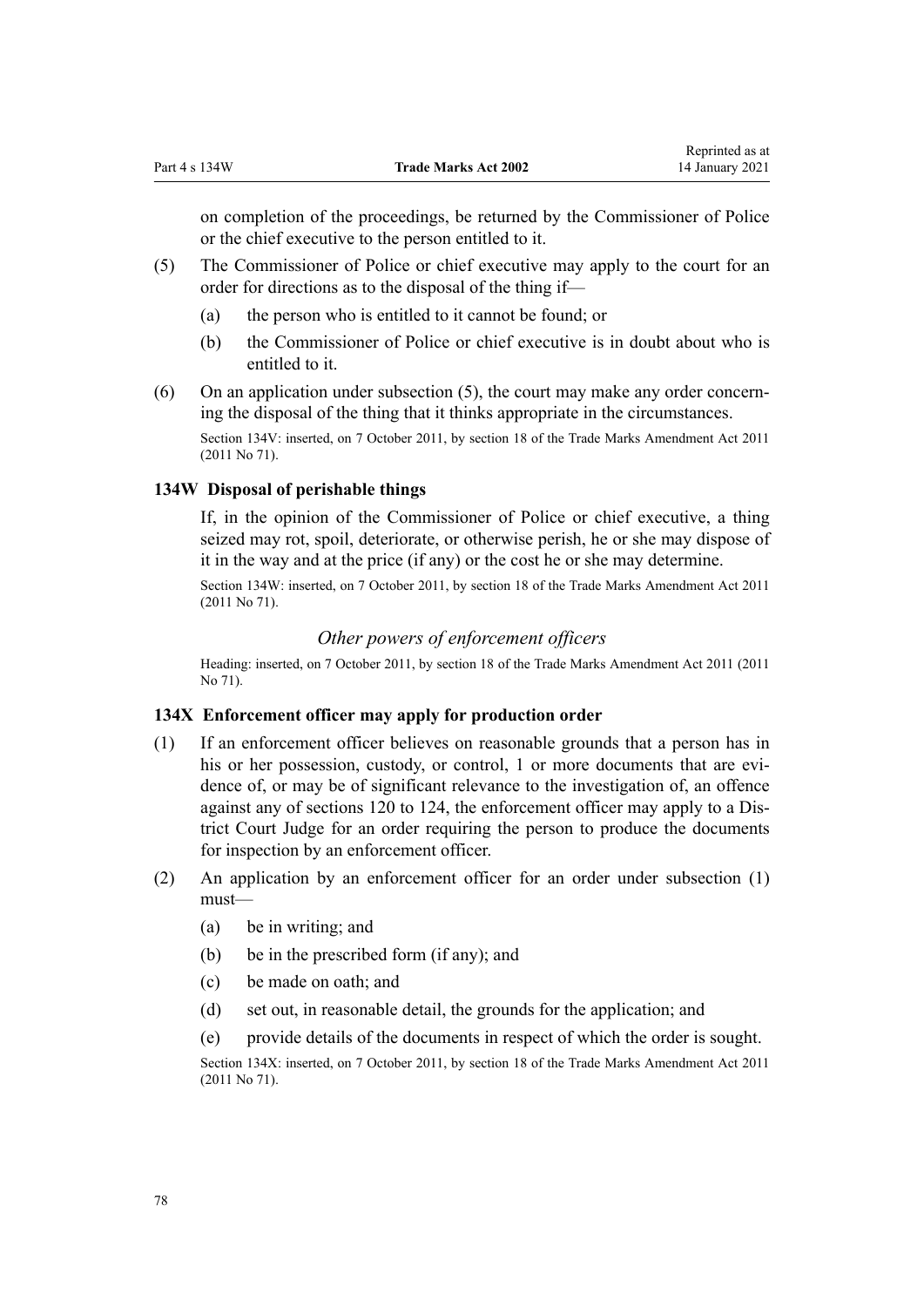# <span id="page-78-0"></span>**134Y Judge may order documents to be produced**

- (1) If an application is made under [section 134X](#page-77-0) and the District Court Judge is satisfied that there are reasonable grounds to believe that the person in respect of whom the order is sought has in that person's possession, custody, or control, 1 or more documents that are evidence of, or may be of significant relevance to the investigation of, an offence against any of [sections 120 to 124](#page-58-0), the District Court Judge may order the person to produce those documents for inspection by an enforcement officer.
- (2) An order under subsection (1)—
	- (a) must be in the prescribed form (if any); and
	- (b) must specify—
		- (i) when the documents are to be produced for inspection; and
		- (ii) the place where the documents are to be produced for inspection; and
		- (iii) the enforcement officer to whom the documents are to be produced for inspection; and
	- (c) may be subject to any further terms and conditions the District Court Judge thinks fit.

Section 134Y: inserted, on 7 October 2011, by [section 18](http://legislation.govt.nz/pdflink.aspx?id=DLM2290055) of the Trade Marks Amendment Act 2011 (2011 No 71).

# **134Z Powers of enforcement officer to whom documents produced**

An enforcement officer to whom any document is produced for inspection under an order under section 134Y may do 1 or more of the following:

- (a) inspect the document:
- (b) take extracts from the document:
- (c) make copies of the document.

Section 134Z: inserted, on 7 October 2011, by [section 18](http://legislation.govt.nz/pdflink.aspx?id=DLM2290055) of the Trade Marks Amendment Act 2011 (2011 No 71).

# **134ZA Offence of failing to comply with order to produce documents**

- (1) No person may, without reasonable excuse, fail to comply with an order under section 134Y.
- (2) Every person who breaches subsection (1) commits an offence and is liable on conviction,—
	- (a) in the case of an individual, to imprisonment for a term not exceeding 6 months or a fine not exceeding \$10,000; and
	- (b) in the case of a body corporate, to a fine not exceeding \$50,000.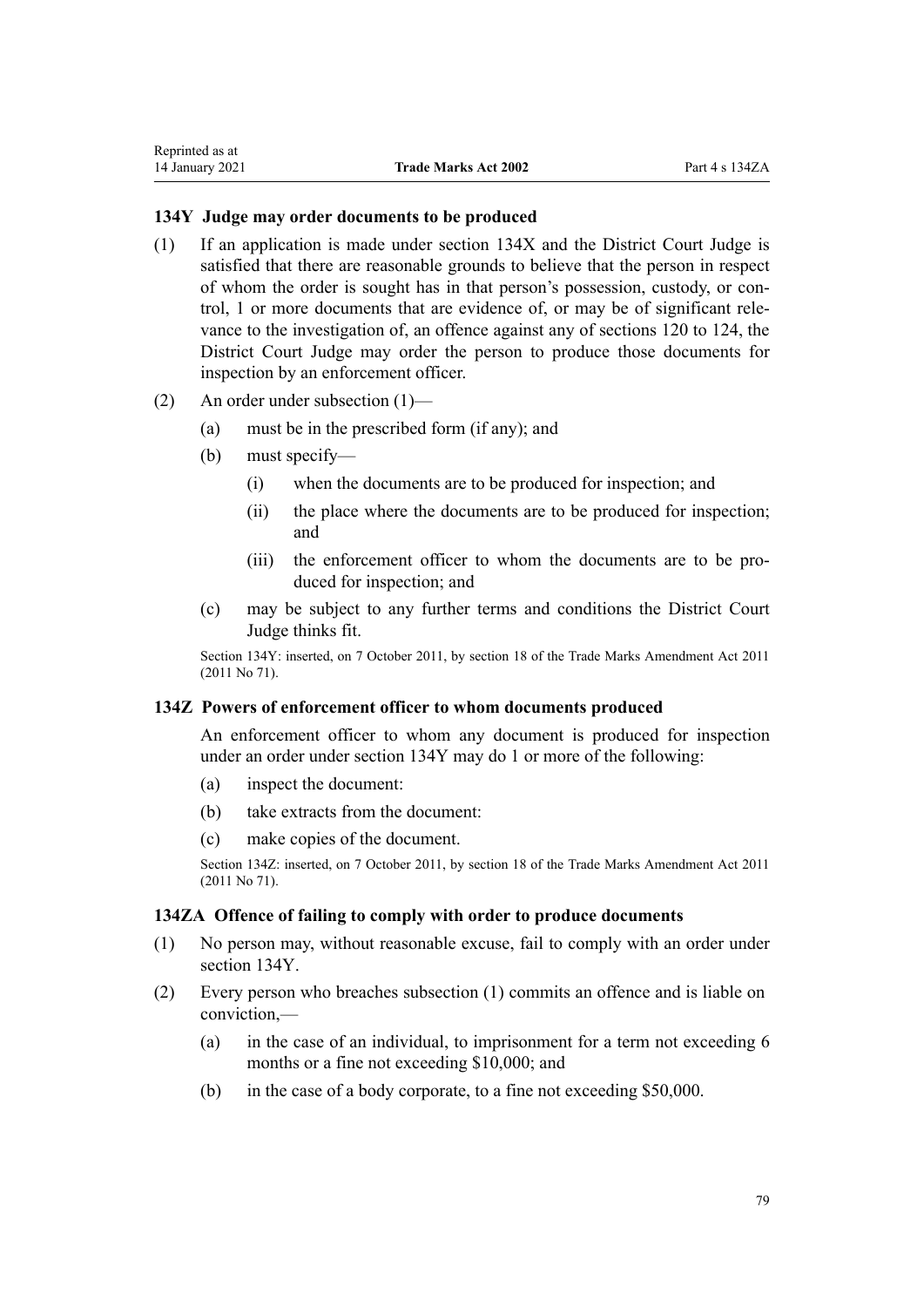Section 134ZA: inserted, on 7 October 2011, by [section 18](http://legislation.govt.nz/pdflink.aspx?id=DLM2290055) of the Trade Marks Amendment Act 2011 (2011 No 71).

Section 134ZA(2): amended, on 4 October 2013, by [regulation 3\(1\)](http://legislation.govt.nz/pdflink.aspx?id=DLM5642106) of the Criminal Procedure (Consequential Amendments) Regulations 2013 (SR 2013/409).

## *Powers of Police*

Heading: inserted, on 7 October 2011, by [section 18](http://legislation.govt.nz/pdflink.aspx?id=DLM2290055) of the Trade Marks Amendment Act 2011 (2011 No 71).

# **134ZB Powers of Police**

Every constable has all, and may exercise any, of the powers of an enforcement officer under this subpart.

Section 134ZB: inserted, on 7 October 2011, by [section 18](http://legislation.govt.nz/pdflink.aspx?id=DLM2290055) of the Trade Marks Amendment Act 2011 (2011 No 71).

# *Miscellaneous*

Heading: inserted, on 7 October 2011, by [section 18](http://legislation.govt.nz/pdflink.aspx?id=DLM2290055) of the Trade Marks Amendment Act 2011 (2011 No 71).

# **134ZC Privilege against self-incrimination**

- (1) An order under [section 134Y](#page-78-0) does not affect the privilege against self-incrimination that an individual may have under [section 60](http://legislation.govt.nz/pdflink.aspx?id=DLM393672) of the Evidence Act 2006.
- (2) Any assertion of a privilege against self-incrimination must be based on [section](http://legislation.govt.nz/pdflink.aspx?id=DLM393672) [60](http://legislation.govt.nz/pdflink.aspx?id=DLM393672) of the Evidence Act 2006.
- (3) If any individual refuses to produce a document on the ground that it is a privileged communication under [section 60](http://legislation.govt.nz/pdflink.aspx?id=DLM393672) of the Evidence Act 2006, an enforcement officer or a constable may apply to a District Court Judge for an order determining whether the claim of privilege is valid; and, in respect of any such application, the individual must offer sufficient evidence to enable the District Court Judge to assess whether self-incrimination would be reasonably likely if the individual produced the document.
- (4) To avoid doubt, nothing in this section affects the application of [section 65](http://legislation.govt.nz/pdflink.aspx?id=DLM393677) of the Evidence Act 2006 (which relates to waiver of privilege) in respect of the privilege against self-incrimination that a person may have under [section 60](http://legislation.govt.nz/pdflink.aspx?id=DLM393672) of that Act.
- (5) [Section 63](http://legislation.govt.nz/pdflink.aspx?id=DLM393675) of the Evidence Act 2006 does not apply to an order made under [section 134Y](#page-78-0).

Section 134ZC: inserted, on 7 October 2011, by [section 18](http://legislation.govt.nz/pdflink.aspx?id=DLM2290055) of the Trade Marks Amendment Act 2011 (2011 No 71).

# **134ZD Other privileges**

(1) If, in a criminal proceeding, a person could assert a privilege under [section 54](http://legislation.govt.nz/pdflink.aspx?id=DLM393659) or [56](http://legislation.govt.nz/pdflink.aspx?id=DLM393663) of the Evidence Act 2006 in respect of a communication or information, that person has the same privilege for the purposes of an examination under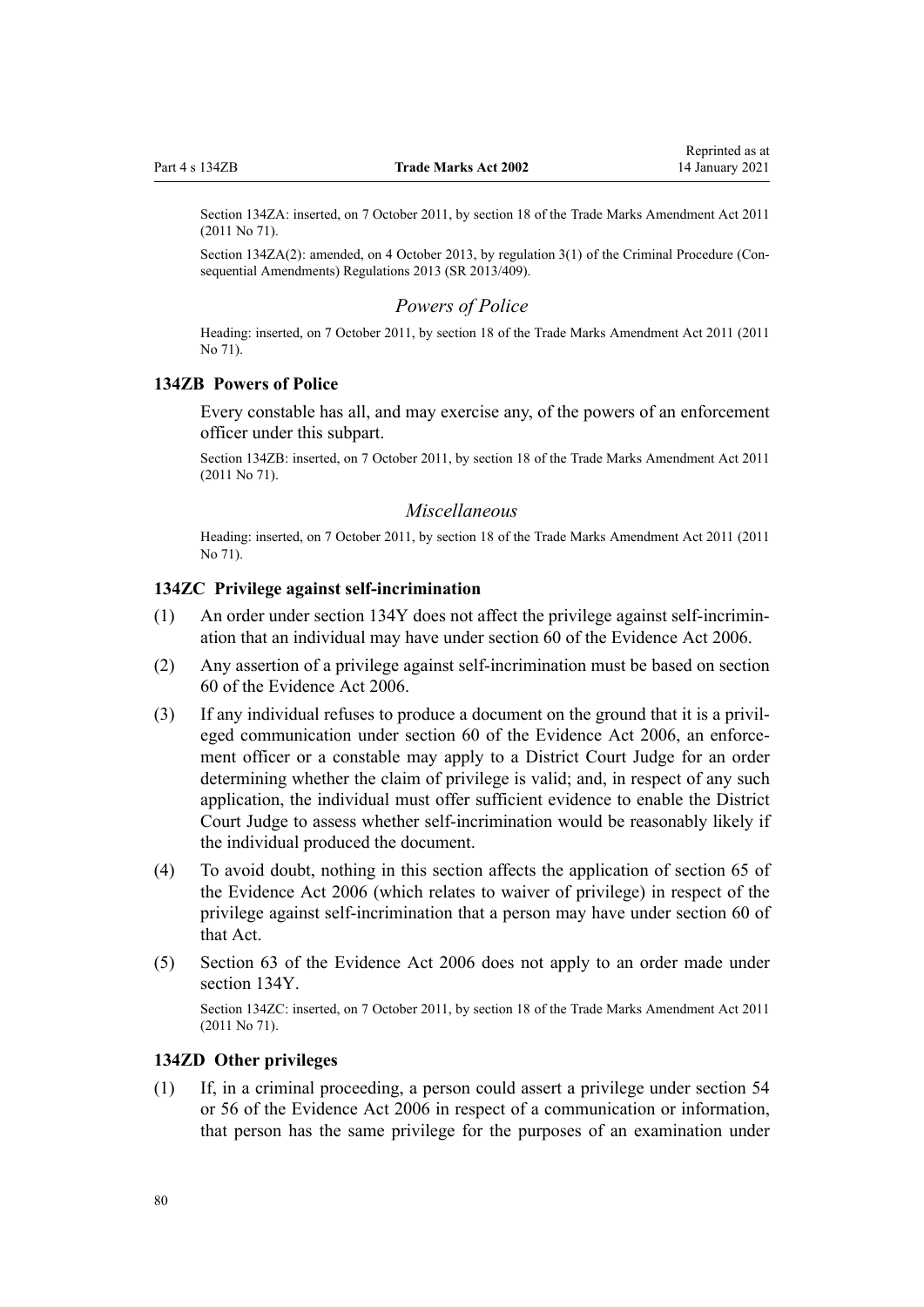[section 134D](#page-64-0), a search warrant issued under [section 134F](#page-66-0), and an order made under [section 134Y](#page-78-0).

- (2) Subsection (3) applies to documents that are books of account or accounting records referred to in [section 55\(1\)](http://legislation.govt.nz/pdflink.aspx?id=DLM393662) of the Evidence Act 2006.
- (3) The application, by subsection (1), of [section 54](http://legislation.govt.nz/pdflink.aspx?id=DLM393659) of the Evidence Act 2006 (which relates to the privilege for communications with legal advisers) does not prevent, limit, or affect—
	- (a) the issue or execution of a search warrant under [section 134F;](#page-66-0) or
	- (b) the making of an order under [section 134Y;](#page-78-0) or
	- (c) the admissibility, in a criminal proceeding under this Act, of any evidence that relates to the contents of a document to which this subsection applies obtained as a result of a search warrant issued under [section](#page-66-0) [134F](#page-66-0) or an order made under [section 134Y.](#page-78-0)
- (4) A person who has a privilege under this section has the right—
	- (a) to prevent the examination under [section 134D,](#page-64-0) or the search under a warrant issued under [section 134F](#page-66-0), or to refuse production under an order made under [section 134Y,](#page-78-0) of any communication or information to which the privilege would apply if it were sought to be disclosed in a criminal proceeding; and
	- (b) to require the return of any such communication or information if it is seized by a person exercising the power of examination under [section](#page-64-0) [134D](#page-64-0) or search under a warrant issued under [section 134F](#page-66-0) pending determination of the claim to privilege.
- (5) If a person asserts a claim to privilege under this section in respect of any communication or information, an enforcement officer or a constable may apply to a District Court Judge for an order determining whether or not the claim to privilege is valid; and, for the purpose of determining any such application, the District Court Judge may require the communication or information to be produced to him or her.
- (6) A District Court Judge may, on the application of an enforcement officer or a constable, disallow a privilege claimed under this section if the Judge is satisfied that the claim to privilege would, under [section 67\(1\)](http://legislation.govt.nz/pdflink.aspx?id=DLM393679) of the Evidence Act 2006, be disallowed in a proceeding.
- (7) [Section 65](http://legislation.govt.nz/pdflink.aspx?id=DLM393677) of the Evidence Act 2006 (which relates to waiver of privilege) applies in respect of any privilege under this section. Section 134ZD: inserted, on 7 October 2011, by [section 18](http://legislation.govt.nz/pdflink.aspx?id=DLM2290055) of the Trade Marks Amendment Act 2011 (2011 No 71).

# **134ZE Disclosure of information**

(1) The chief executive (or any employee of the Ministry authorised in that behalf), the chief executive of the New Zealand Customs Service (or any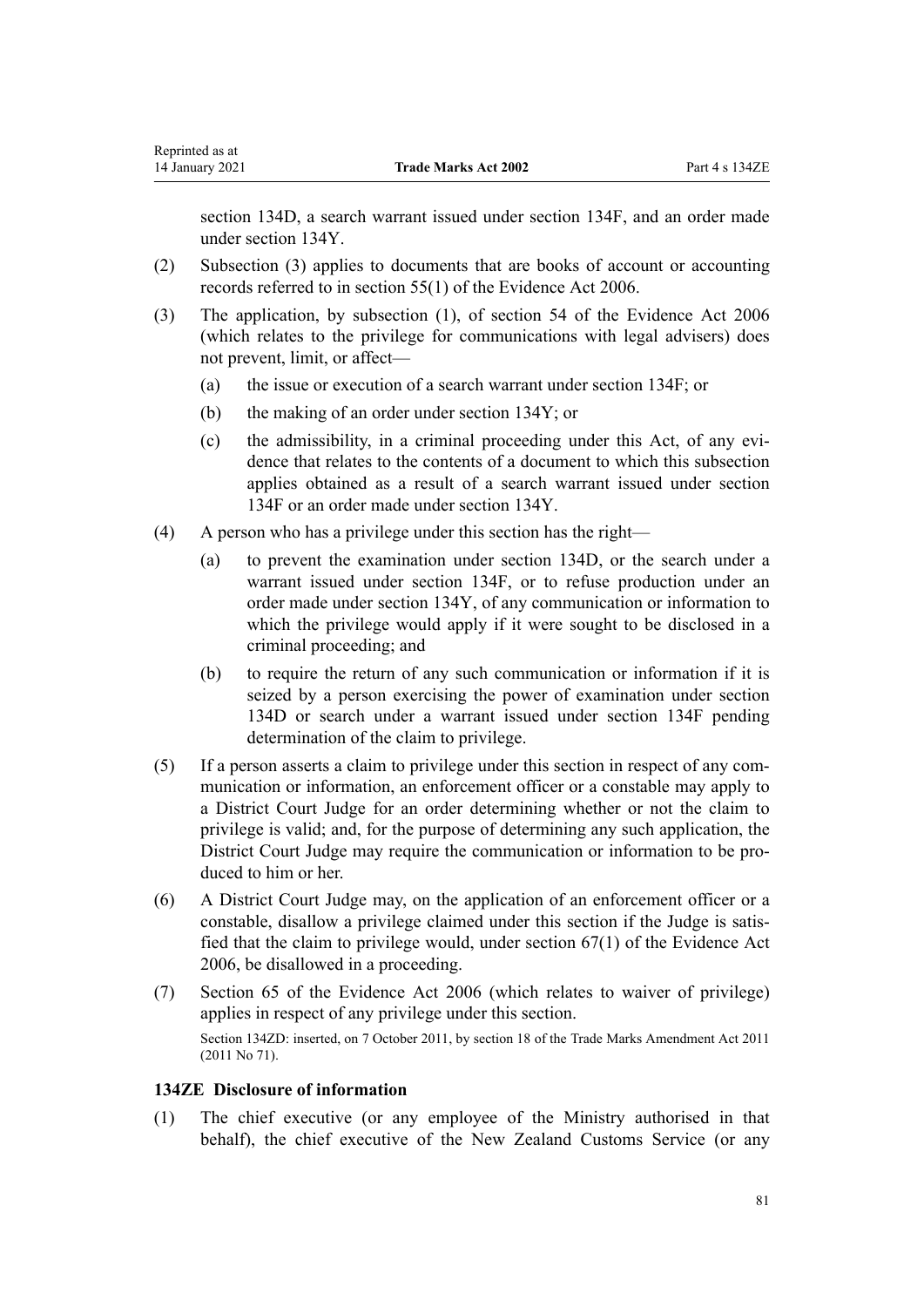employee of the New Zealand Customs Service authorised in that behalf), and the Commissioner of Police (or any constable authorised in that behalf) may disclose information to each other, on request, for the purpose of investigating and prosecuting offences under this Act.

- (2) Information obtained under subsection (1) must not be disclosed except—
	- (a) to the persons authorised under that subsection; or
	- (b) for the purpose of any proceedings that have been commenced or that are reasonably in contemplation and that are connected with a matter in relation to which those persons perform their duties.
- (3) No obligation as to secrecy or other restriction on the disclosure of information imposed by any enactment or otherwise prevents a disclosure under this section.

Section 134ZE: inserted, on 7 October 2011, by [section 18](http://legislation.govt.nz/pdflink.aspx?id=DLM2290055) of the Trade Marks Amendment Act 2011 (2011 No 71).

# **134ZF No liability if functions performed or powers exercised in good faith**

- (1) This section applies to—
	- (a) an enforcement officer:
	- (b) a person who assists an enforcement officer or a constable under this subpart:
	- (c) a constable who exercises any power of an enforcement officer under this subpart.
- (2) No person to whom this section applies is liable for any act done or omitted to be done by the person in the performance or intended performance of his or her functions or the exercise or intended exercise of his or her powers under this Act if the person acted—
	- (a) in good faith; and
	- (b) in a reasonable manner; and
	- (c) in the reasonably held belief that the prerequisites for the performance of any function or the exercise of any power had been satisfied.

Section 134ZF: inserted, on 7 October 2011, by [section 18](http://legislation.govt.nz/pdflink.aspx?id=DLM2290055) of the Trade Marks Amendment Act 2011 (2011 No 71).

# Subpart 3—Border protection measures

### *Interpretation*

# **135 Interpretation**

In this subpart and [section 204](#page-118-0), unless the context otherwise requires,—

**accepted notice** means a notice given under [section 137](#page-84-0) that has been accepted by the chief executive under [section 139](#page-85-0)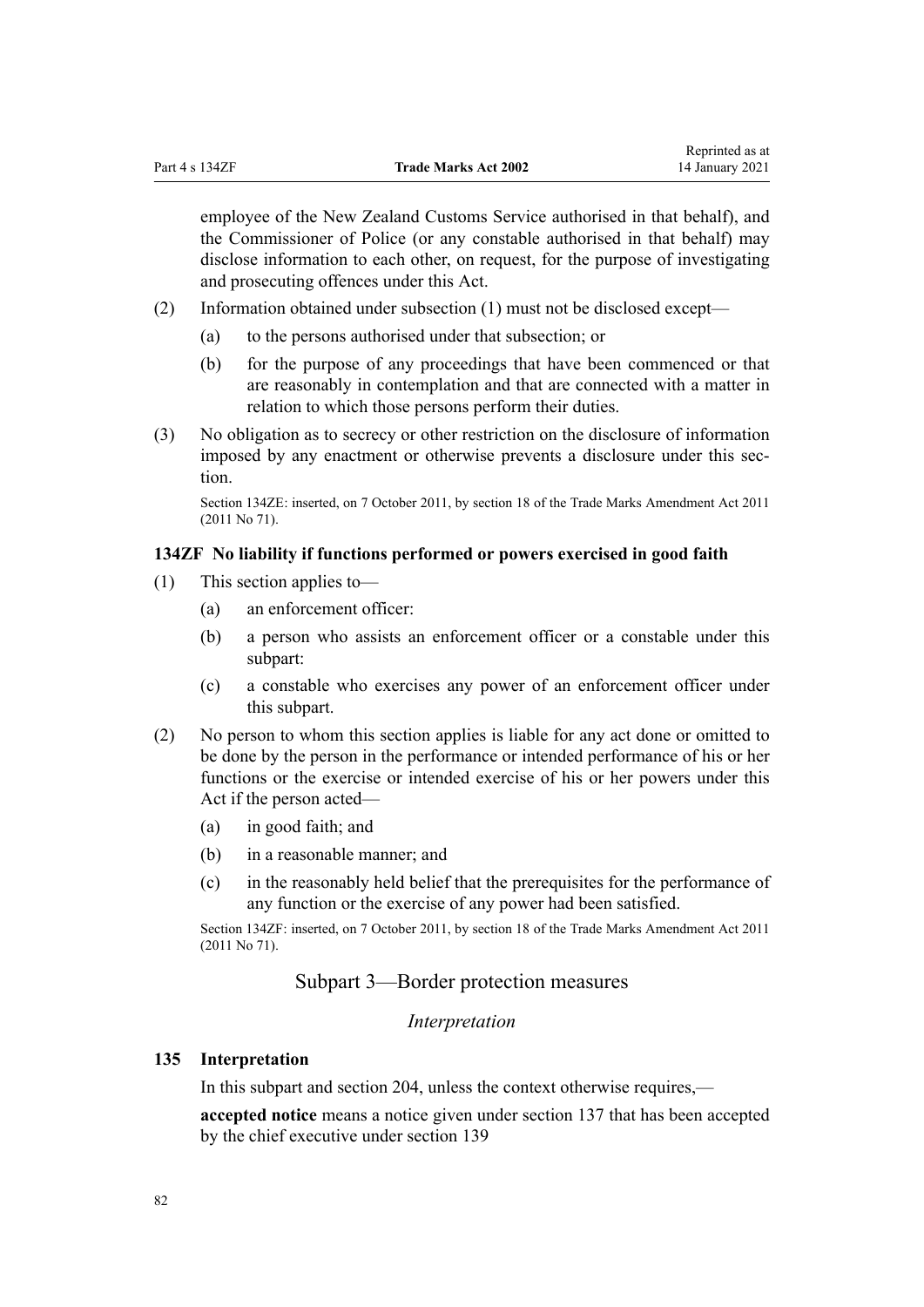**chief executive** has the same meaning as in [section 5\(1\)](http://legislation.govt.nz/pdflink.aspx?id=DLM7038971) of the Customs and Excise Act 2018

**claimant** means a person who gives a notice under [section 137](#page-84-0)

**control of the Customs** is to be read in accordance with the definition of subject to the control of Customs in [section 6](http://legislation.govt.nz/pdflink.aspx?id=DLM7039191) of the Customs and Excise Act 2018

**counterfeit goods** means, in relation to a registered trade mark, infringing goods that bear a sign—

- (a) that is identical with the registered trade mark and that is used in relation to any goods in respect of which the trade mark is registered; or
- (b) that is similar to the registered trade mark and that is used in relation to any goods in respect of which the trade mark is registered, if use of the sign would be likely to deceive

**Customs** means the New Zealand Customs Service

**Customs officer** has the same meaning as in [section 5\(1\)](http://legislation.govt.nz/pdflink.aspx?id=DLM7038971) of the Customs and Excise Act 2018

**exporter** has the same meaning as in [section 2\(1\)](http://legislation.govt.nz/pdflink.aspx?id=DLM377342) of the Customs and Excise Act 1996

**importer** has the same meaning as in [section 2\(1\)](http://legislation.govt.nz/pdflink.aspx?id=DLM377342) of the Customs and Excise Act 1996

**infringing sign** means a sign that is—

- (a) identical with a trade mark in respect of which a notice has been given under [section 137](#page-84-0) and is used on or in physical relation to goods that are identical with goods in respect of which the trade mark is registered; or
- (b) identical with such a trade mark and is used on or in physical relation to goods that are similar to goods in respect of which the trade mark is registered, if that use would be likely to deceive or confuse; or
- (c) similar to such a trade mark and is used on or in physical relation to goods that are identical with or similar to goods in respect of which the trade mark is registered, if such use would be likely to deceive or confuse

**specified goods** means goods imported, or to be exported, other than for private and domestic use.

Section 135 **accepted notice**: inserted, on 16 September 2011, by [section 19](http://legislation.govt.nz/pdflink.aspx?id=DLM2290099) of the Trade Marks Amendment Act 2011 (2011 No 71).

Section 135 **chief executive**: amended, on 1 October 2018, by [section 443\(3\)](http://legislation.govt.nz/pdflink.aspx?id=DLM7039957) of the Customs and Excise Act 2018 (2018 No 4).

Section 135 **control of the Customs**: amended, on 1 October 2018, by [section 443\(3\)](http://legislation.govt.nz/pdflink.aspx?id=DLM7039957) of the Customs and Excise Act 2018 (2018 No 4).

Section 135 **counterfeit goods**: inserted, on 30 December 2018, by [section 95](http://legislation.govt.nz/pdflink.aspx?id=DLM6838430) of the Comprehensive and Progressive Agreement for Trans-Pacific Partnership Amendment Act 2018 (2016 No 90).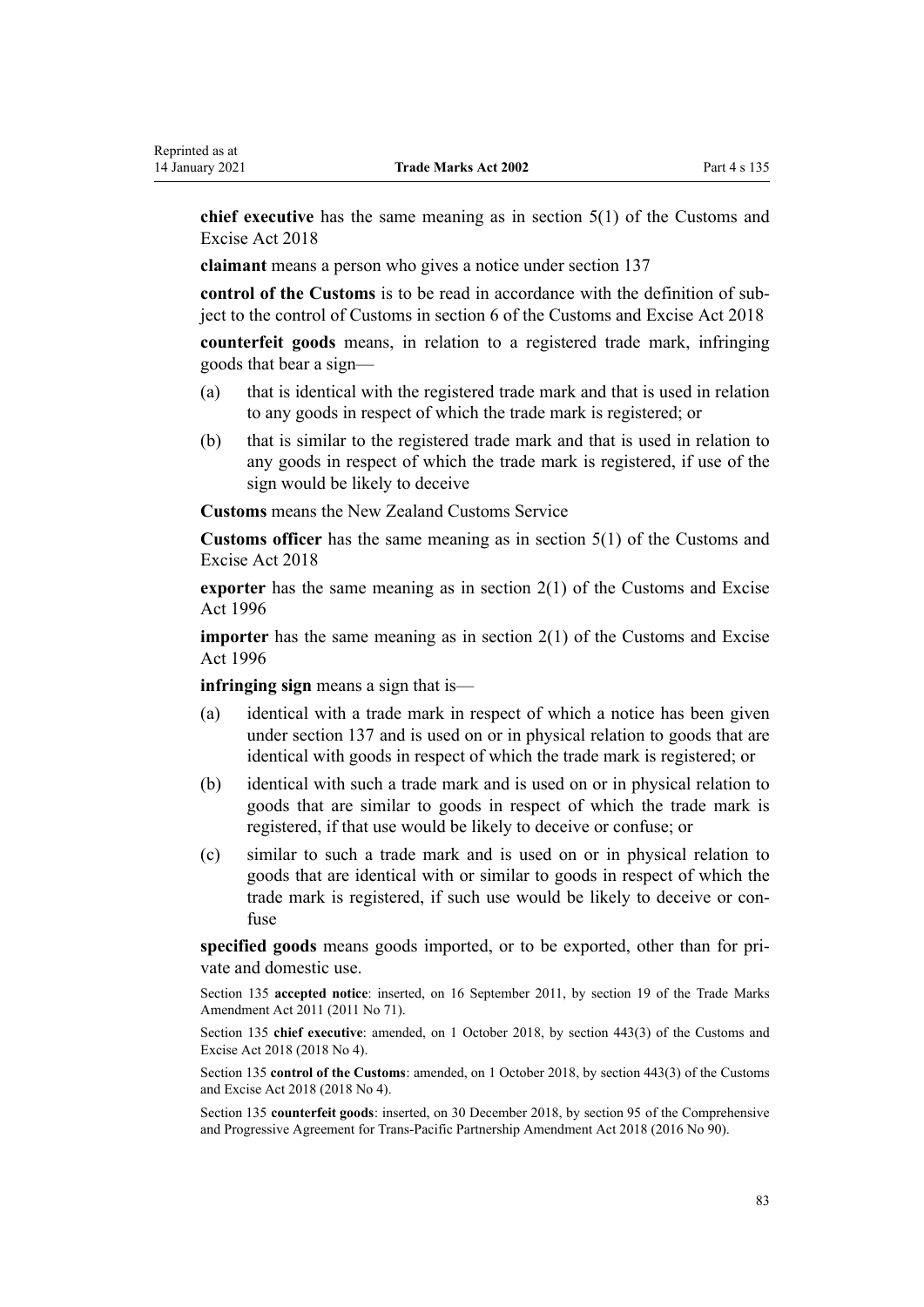<span id="page-83-0"></span>Section 135 **Customs**: inserted, on 16 September 2011, by [section 19](http://legislation.govt.nz/pdflink.aspx?id=DLM2290099) of the Trade Marks Amendment Act 2011 (2011 No 71).

Section 135 **Customs officer**: amended, on 1 October 2018, by [section 443\(3\)](http://legislation.govt.nz/pdflink.aspx?id=DLM7039957) of the Customs and Excise Act 2018 (2018 No 4).

Section 135 **exporter**: inserted, on 30 December 2018, by [section 95](http://legislation.govt.nz/pdflink.aspx?id=DLM6838430) of the Comprehensive and Progressive Agreement for Trans-Pacific Partnership Amendment Act 2018 (2016 No 90).

Section 135 **importer**: inserted, on 30 December 2018, by [section 95](http://legislation.govt.nz/pdflink.aspx?id=DLM6838430) of the Comprehensive and Progressive Agreement for Trans-Pacific Partnership Amendment Act 2018 (2016 No 90).

Section 135 **specified goods**: inserted, on 30 December 2018, by [section 95](http://legislation.govt.nz/pdflink.aspx?id=DLM6838430) of the Comprehensive and Progressive Agreement for Trans-Pacific Partnership Amendment Act 2018 (2016 No 90).

# *Detention of goods suspected of bearing infringing sign*

Heading: inserted, on 30 December 2018, by [section 96](http://legislation.govt.nz/pdflink.aspx?id=DLM6838439) of the Comprehensive and Progressive Agreement for Trans-Pacific Partnership Amendment Act 2018 (2016 No 90).

# **135A Detention of goods suspected of bearing infringing sign**

- (1) Any goods in the control of the Customs may be detained in the custody of the chief executive or a Customs officer if a Customs officer has reasonable cause to suspect that the goods are goods on or in physical relation to which an infringing sign is used.
- (2) The chief executive must, as soon as is reasonably practicable after the goods are detained, take reasonable steps to notify the detention to—
	- (a) the owner of the trade mark (to enable that person to consider whether to give a notice under [section 137\)](#page-84-0); and
	- (b) the importer or exporter from whom the goods have been detained, if that person is identified but was not present when the detention took place.
- (3) The detention of any goods under subsection (1) is not rendered illegal by a failure to serve notice under subsection (2)(a) or (b).

Section 135A: inserted, on 30 December 2018, by [section 96](http://legislation.govt.nz/pdflink.aspx?id=DLM6838439) of the Comprehensive and Progressive Agreement for Trans-Pacific Partnership Amendment Act 2018 (2016 No 90).

#### **135B Release of goods**

- (1) The goods are no longer detained under section 135A(1) if—
	- (a) no notice under [section 137](#page-84-0) is given in respect of the goods within 3 working days after the date on which notice was given under section  $135A(2)(a)$ ; or
	- (b) a notice under [section 137](#page-84-0) is given in respect of the goods within 3 working days after the date on which notice was given under section  $135A(2)(a)$  and—
		- (i) the notice given under [section 137](#page-84-0) is subsequently accepted under [section 139](#page-85-0) and the goods are subsequently detained under [section](#page-89-0) [149](#page-89-0); or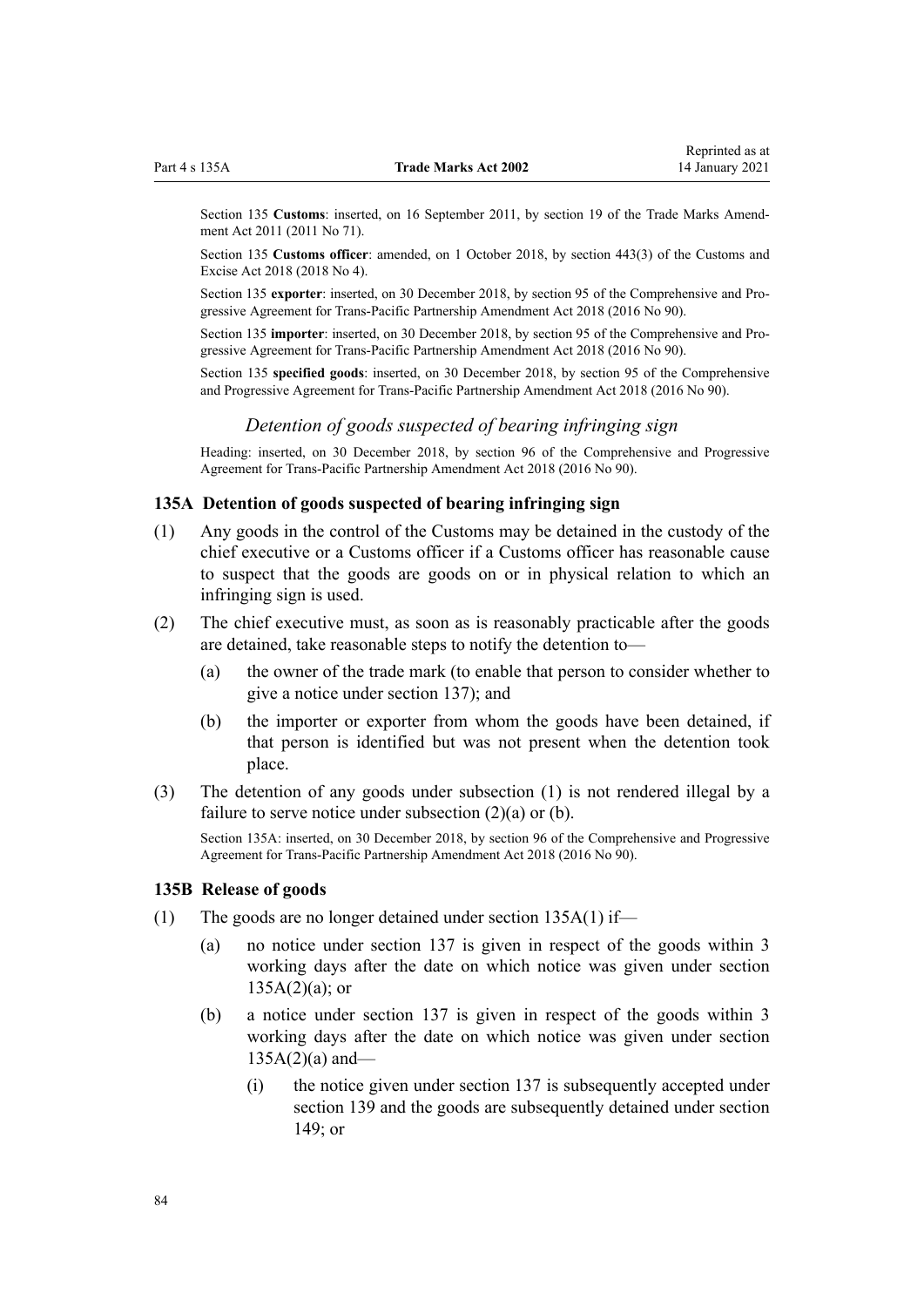- <span id="page-84-0"></span>(ii) the notice given under section 137 is subsequently declined under [section 139;](#page-85-0) or
- (c) the chief executive considers that it is not reasonably practicable for notice to be given under [section 135A\(2\)\(a\)](#page-83-0); or
- (d) the chief executive considers that there is no longer a reason to detain the goods.
- (2) The chief executive must release any goods no longer detained under [section](#page-83-0) [135A\(1\)](#page-83-0) to the person entitled to them.
- (3) However, the chief executive may release goods under subsection (2) only if the goods are not detained under [section 149](#page-89-0) and if—
	- (a) every legal requirement as to the importation or exportation of the goods is satisfied; and
	- (b) every requirement made under any regulations that require the deposit of a security is satisfied; and
	- (c) the release of the goods is not contrary to law.

Section 135B: inserted, on 30 December 2018, by [section 96](http://legislation.govt.nz/pdflink.aspx?id=DLM6838439) of the Comprehensive and Progressive Agreement for Trans-Pacific Partnership Amendment Act 2018 (2016 No 90).

# *Notice of infringing sign*

# **136 Application of sections 137 to 141**

Nothing in sections 137 to 141 applies in relation to any infringing sign that has been applied to goods that are put on the market anywhere in the world under any 1 or more of the circumstances referred to in section  $97A(1)(a)$  to [\(c\).](#page-52-0)

Section 136: replaced, on 16 September 2011, by [section 20](http://legislation.govt.nz/pdflink.aspx?id=DLM2353611) of the Trade Marks Amendment Act 2011 (2011 No 71).

#### **137 Notice may be given to chief executive**

A person who is the owner of a registered trade mark may give a notice in writing to the chief executive that—

- (a) claims that he or she is the owner of a trade mark that is registered in respect of the goods specified in the notice; and
- (b) requests the chief executive to detain any goods, on or in physical relation to which an infringing sign is used, that are, or at any time come into, the control of the Customs.

Compare: 1953 No 66 s 54B(1)

#### **138 Contents of notice**

- (1) A notice under section 137 must—
	- (a) contain particulars in support of the request as may be prescribed; and
	- (b) specify the period for which the notice is to be in force.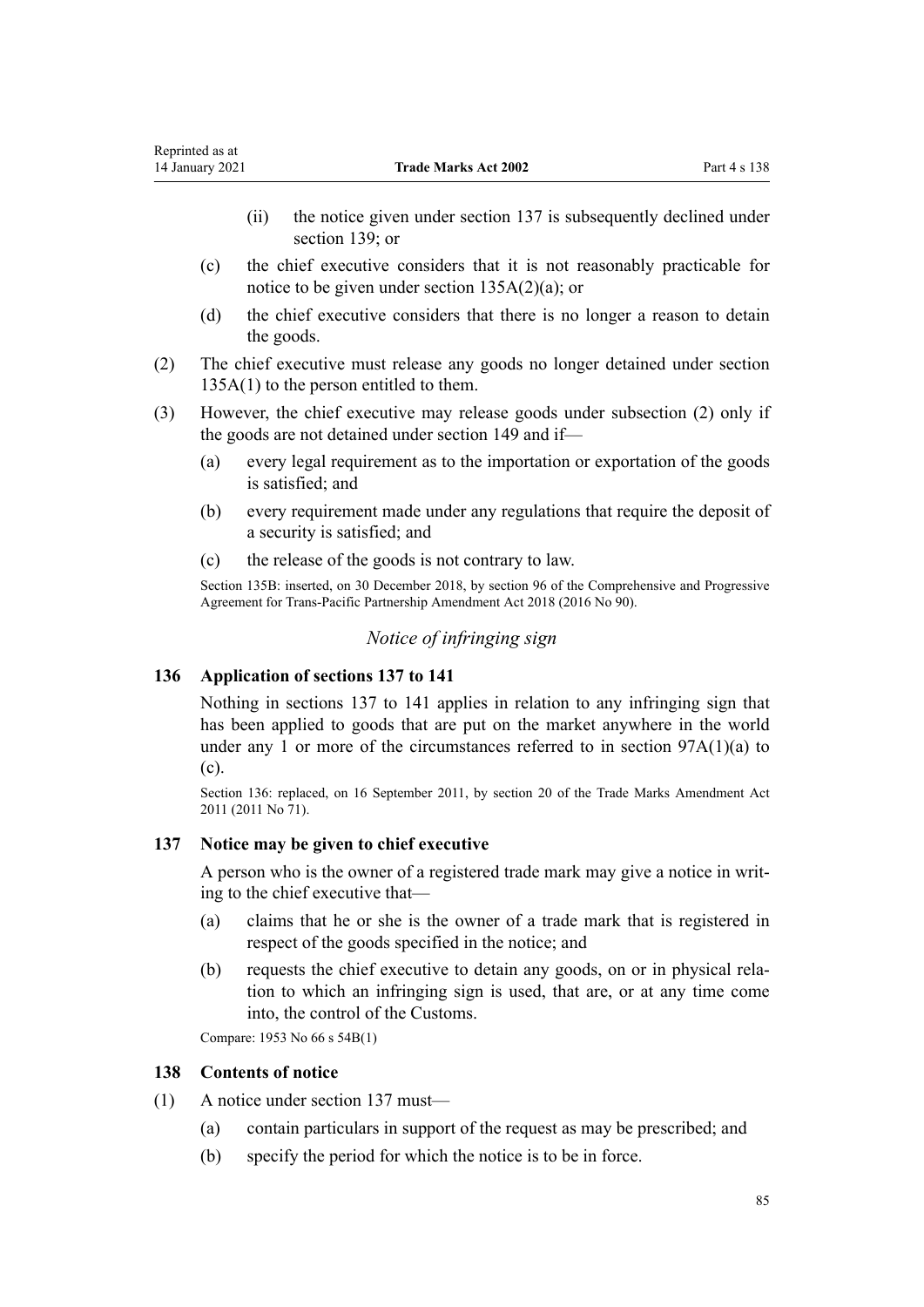- <span id="page-85-0"></span>(2) The period referred to in subsection  $(1)(b)$  must be—
	- (a) not longer than 5 years from the date of the notice; or
	- (b) if the registration of the trade mark to which the notice relates will expire within the period of 5 years from the date of the notice, not longer than the period for which the current registration will last.

Compare: 1953 No 66 s 54B(2)

## **139 Chief executive must accept or decline notice**

The chief executive must, in relation to any notice given under [section 137](#page-84-0),—

- (a) either—
	- (i) accept the notice if the claimant and the notice given by the claimant comply with the requirements of this section and any regulations; or
	- (ii) decline the notice if the claimant or the notice given by the claimant does not comply with the requirements of this section and any regulations; and
- (b) within a reasonable period of receiving the notice, advise the claimant whether the notice has been accepted or declined.

Compare: 1953 No 66 s 54B(3)

## **139A Chief executive may suspend accepted notice**

- (1) The chief executive may suspend an accepted notice if the chief executive is satisfied that—
	- (a) the information held in respect of the accepted notice is not correct or is no longer current; or
	- (b) there has been a failure to comply with a requirement concerning the giving of security or indemnity or both; or
	- (c) there has been a failure to comply with an obligation under an indemnity given for an amount in respect of the accepted notice.
- (2) Before suspending an accepted notice, the chief executive must—
	- (a) give written advice of the chief executive's intention to suspend the accepted notice to—
		- (i) the person who gave the notice under [section 137;](#page-84-0) or
		- (ii) if the chief executive has received notification of an assignment or transmission of the trade mark to which the notice relates, the person notified as the current owner of the trade mark; and
	- (b) include in or with the advice a statement of the chief executive's reasons; and
	- (c) give the person to whom the advice is given not less than 20 working days to respond; and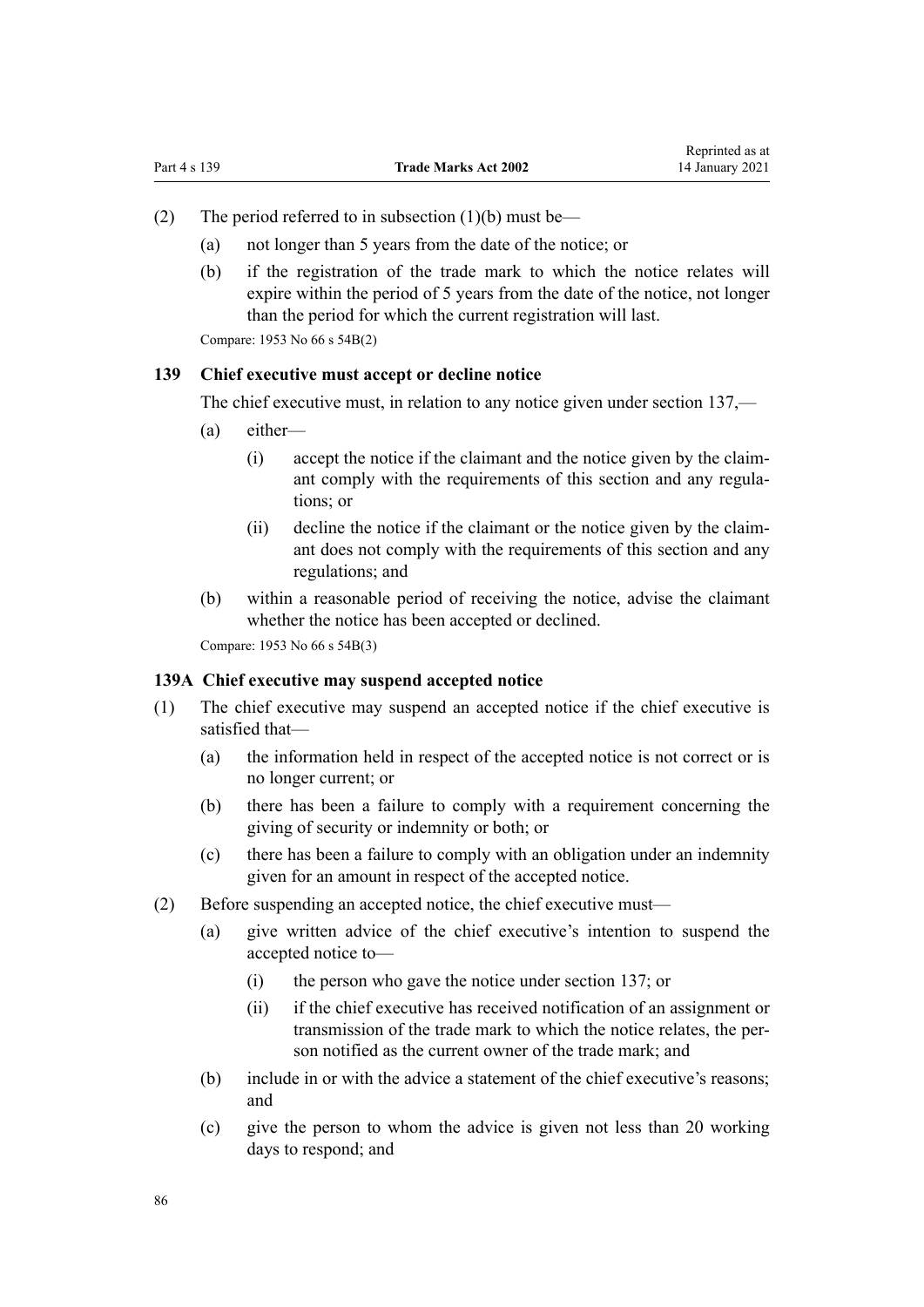- (d) consider any response made by that person to the chief executive within the time allowed.
- (3) The written advice under subsection (2) may be given—
	- (a) by delivering it to that person; or
	- (b) by posting it to the most recent address for that person that has been notified to the chief executive; or
	- (c) by emailing it to the person at an email address that is used by the person.
- (4) In the absence of proof to the contrary, written advice that is emailed to a person must be treated as received by the person on the second working day after the date on which it is emailed, and, in proving that the advice was emailed, it is sufficient to prove that the advice was properly addressed and sent to the email address.

Section 139A: inserted, on 16 September 2011, by [section 21](http://legislation.govt.nz/pdflink.aspx?id=DLM2290104) of the Trade Marks Amendment Act 2011 (2011 No 71).

Section 139A(3)(b): amended, on 16 December 2017, by [section 77\(1\)](http://legislation.govt.nz/pdflink.aspx?id=DLM6962240) of the Electronic Interactions Reform Act 2017 (2017 No 50).

Section 139A(3)(c): inserted, on 16 December 2017, by [section 77\(2\)](http://legislation.govt.nz/pdflink.aspx?id=DLM6962240) of the Electronic Interactions Reform Act 2017 (2017 No 50).

Section 139A(4): inserted, on 16 December 2017, by [section 77\(3\)](http://legislation.govt.nz/pdflink.aspx?id=DLM6962240) of the Electronic Interactions Reform Act 2017 (2017 No 50).

#### **139B Notice of suspension**

- (1) If the chief executive decides to suspend an accepted notice, the chief executive must give written notice of the suspension to the person referred to in [sec](#page-85-0)[tion 139A\(2\)\(a\).](#page-85-0)
- (2) The notice of suspension may be given—
	- (a) by delivering it to that person; or
	- (b) by posting it to the most recent address for that person that has been notified to the chief executive; or
	- (c) by emailing it to the person at an email address that is used by the person.
- (3) In the absence of proof to the contrary, a notice of suspension that is emailed to a person must be treated as received by the person on the second working day after the date on which it is emailed, and, in proving that the notice was emailed, it is sufficient to prove that the notice was properly addressed and sent to the email address.

Section 139B: inserted, on 16 September 2011, by [section 21](http://legislation.govt.nz/pdflink.aspx?id=DLM2290104) of the Trade Marks Amendment Act 2011 (2011 No 71).

Section 139B(2)(b): amended, on 16 December 2017, by [section 78\(1\)](http://legislation.govt.nz/pdflink.aspx?id=DLM6962241) of the Electronic Interactions Reform Act 2017 (2017 No 50).

Section  $139B(2)(c)$ : inserted, on 16 December 2017, by [section 78\(2\)](http://legislation.govt.nz/pdflink.aspx?id=DLM6962241) of the Electronic Interactions Reform Act 2017 (2017 No 50).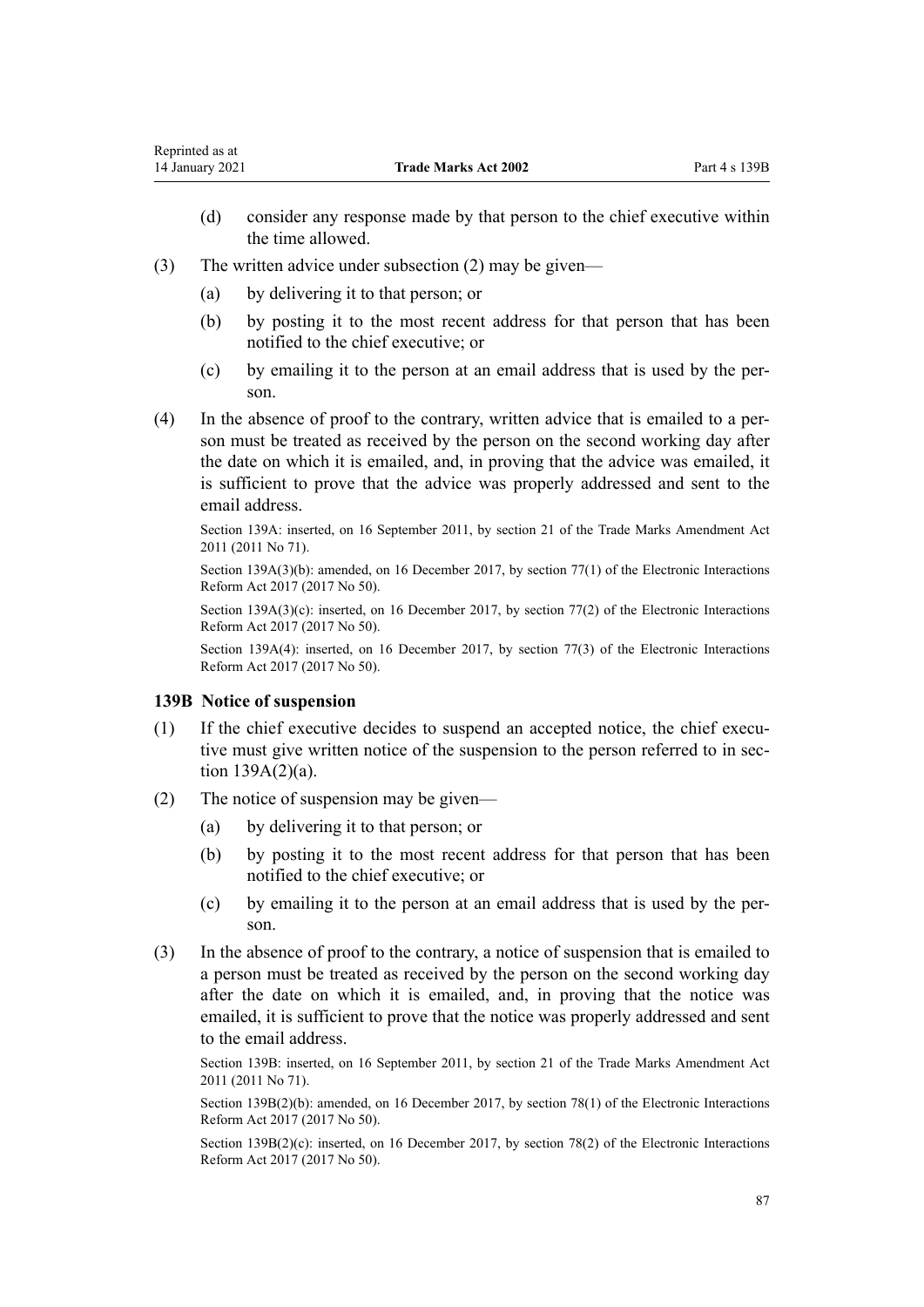<span id="page-87-0"></span>Section 139B(3): inserted, on 16 December 2017, by [section 78\(3\)](http://legislation.govt.nz/pdflink.aspx?id=DLM6962241) of the Electronic Interactions Reform Act 2017 (2017 No 50).

## **139C Chief executive may reinstate accepted notice**

The chief executive may reinstate an accepted notice suspended under [section](#page-85-0) [139A](#page-85-0) if the chief executive is satisfied that the grounds for the suspension no longer apply.

Section 139C: inserted, on 16 September 2011, by [section 21](http://legislation.govt.nz/pdflink.aspx?id=DLM2290104) of the Trade Marks Amendment Act 2011 (2011 No 71).

#### **140 Duration of accepted notice**

- (1) An accepted notice remains in force for the period specified in the notice unless—
	- (a) it is revoked by the claimant by notice in writing; or
	- (b) the court orders, in proceedings under [section 153](#page-90-0), that the notice be discharged; or
	- (c) registration of the trade mark to which the notice relates has been cancelled, revoked, declared invalid, or has expired.
- (2) However, an accepted notice is not in force during the period of any suspension under [section 139A](#page-85-0).

Section 140: replaced, on 16 September 2011, by [section 22](http://legislation.govt.nz/pdflink.aspx?id=DLM2290108) of the Trade Marks Amendment Act 2011 (2011 No 71).

### **141 Licensee may require notice**

- (1) Subject to agreement between a licensee of a registered trade mark and the owner of the trade mark, a licensee is entitled to require the owner to give notice under [section 137](#page-84-0) in relation to the trade mark.
- (2) If the owner refuses or neglects to do so within 2 months of being so required, the licensee may give notice under that subsection as if he or she were the owner.

Compare: 1953 No 66 s 54B(6)

# *Investigation where notice of infringing sign*

# **142 Application of sections 143 to 146**

Sections 143 to 146 apply only to specified goods.

Compare: 1953 No 66 s 54C(4)

Section 142: replaced, on 30 December 2018, by [section 97](http://legislation.govt.nz/pdflink.aspx?id=DLM6838443) of the Comprehensive and Progressive Agreement for Trans-Pacific Partnership Amendment Act 2018 (2016 No 90).

#### **143 Determination to conduct investigation**

The chief executive may conduct an investigation in order to establish whether or not the goods appear to be goods to which the notice relates if—

(a) a notice that has been accepted under [section 139](#page-85-0) is in force; and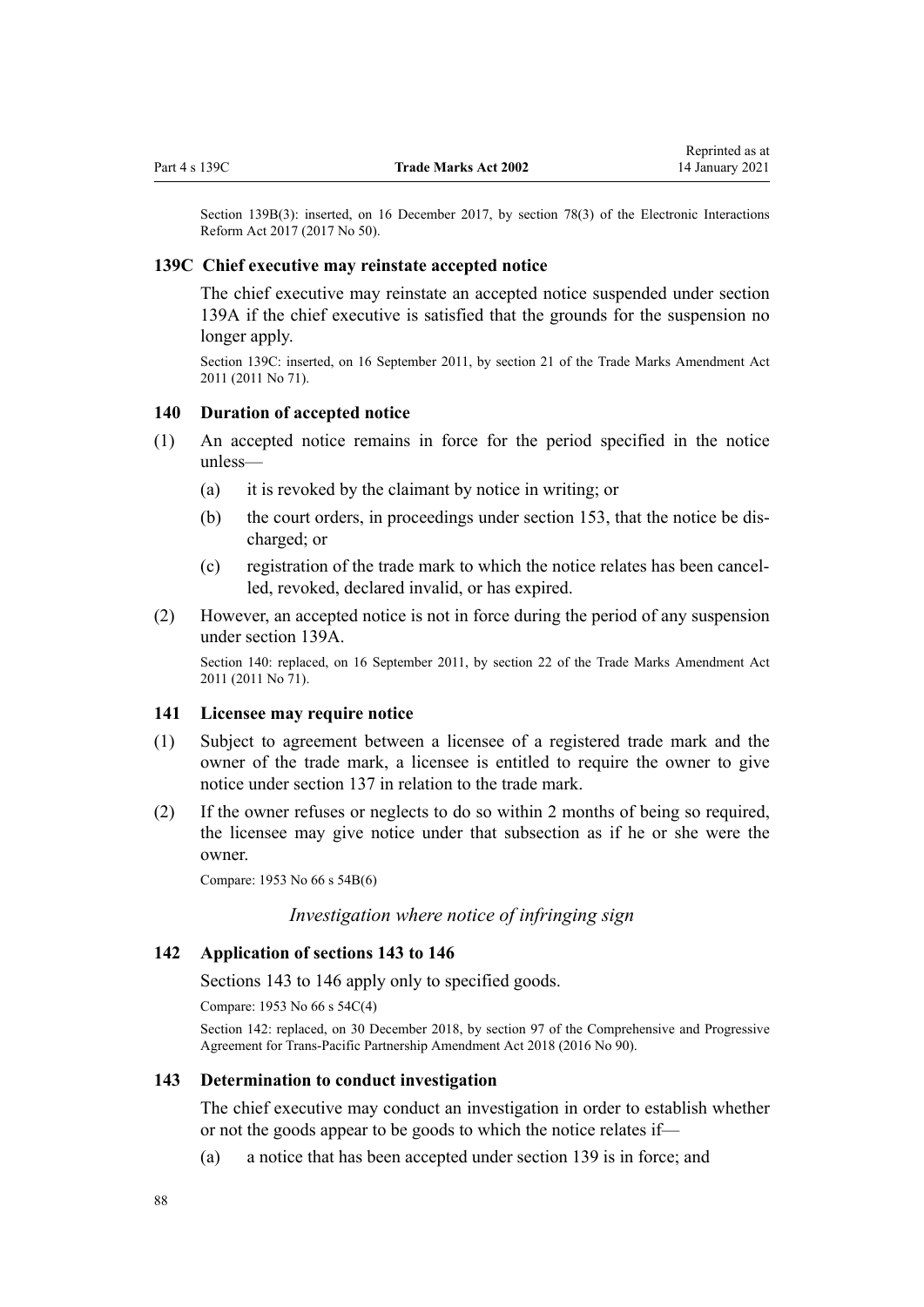<span id="page-88-0"></span>(b) the chief executive considers that any goods that are in the control of Customs may be goods to which the notice relates.

Compare: 1953 No 66 s 54C(1)

Section 143(b): amended, on 30 December 2018, by [section 98](http://legislation.govt.nz/pdflink.aspx?id=DLM6838445) of the Comprehensive and Progressive Agreement for Trans-Pacific Partnership Amendment Act 2018 (2016 No 90).

# **144 Claimant to provide information for investigation**

For the purpose of an investigation under [section 143,](#page-87-0) the chief executive may require the claimant or any other person appearing to the chief executive to have an interest in the goods to provide, within 10 working days of being required to do so, any information required by the chief executive. Compare: 1953 No 66 s 54C(2)

# **145 Limitations on requirement to supply information**

- (1) The chief executive must not require any person to provide any information under section 144 unless the chief executive considers that the information is reasonably necessary for the purpose of an investigation under [section 143](#page-87-0).
- (2) Every person who is required to provide information under section 144 has the same privileges in relation to the giving of the information as witnesses have in any court.
- (3) If a person refuses or fails to provide information required by the chief executive under section 144, the chief executive may, subject to subsection (2), take that refusal or failure into account in forming any opinion under [section 143](#page-87-0) or in making any determination under section 146.

Compare: 1953 No 66 s 54D

# *Chief executive's determination*

# **146 Chief executive's determination**

Whether or not the chief executive conducts an investigation, he or she must, within a reasonable period of forming an opinion under [section 143](#page-87-0), make a determination whether or not the goods appear to be goods to which the notice relates.

Compare: 1953 No 66 s 54C(3)

# **147 Notice of determination**

If the chief executive makes a determination under section 146, the chief executive must, within any period that may be reasonably necessary to effect service, cause written notice of the determination to be served on—

- (a) the claimant; and
- (b) any other person appearing to the chief executive to have an interest in the goods.

Compare: 1953 No 66 s 54E(1)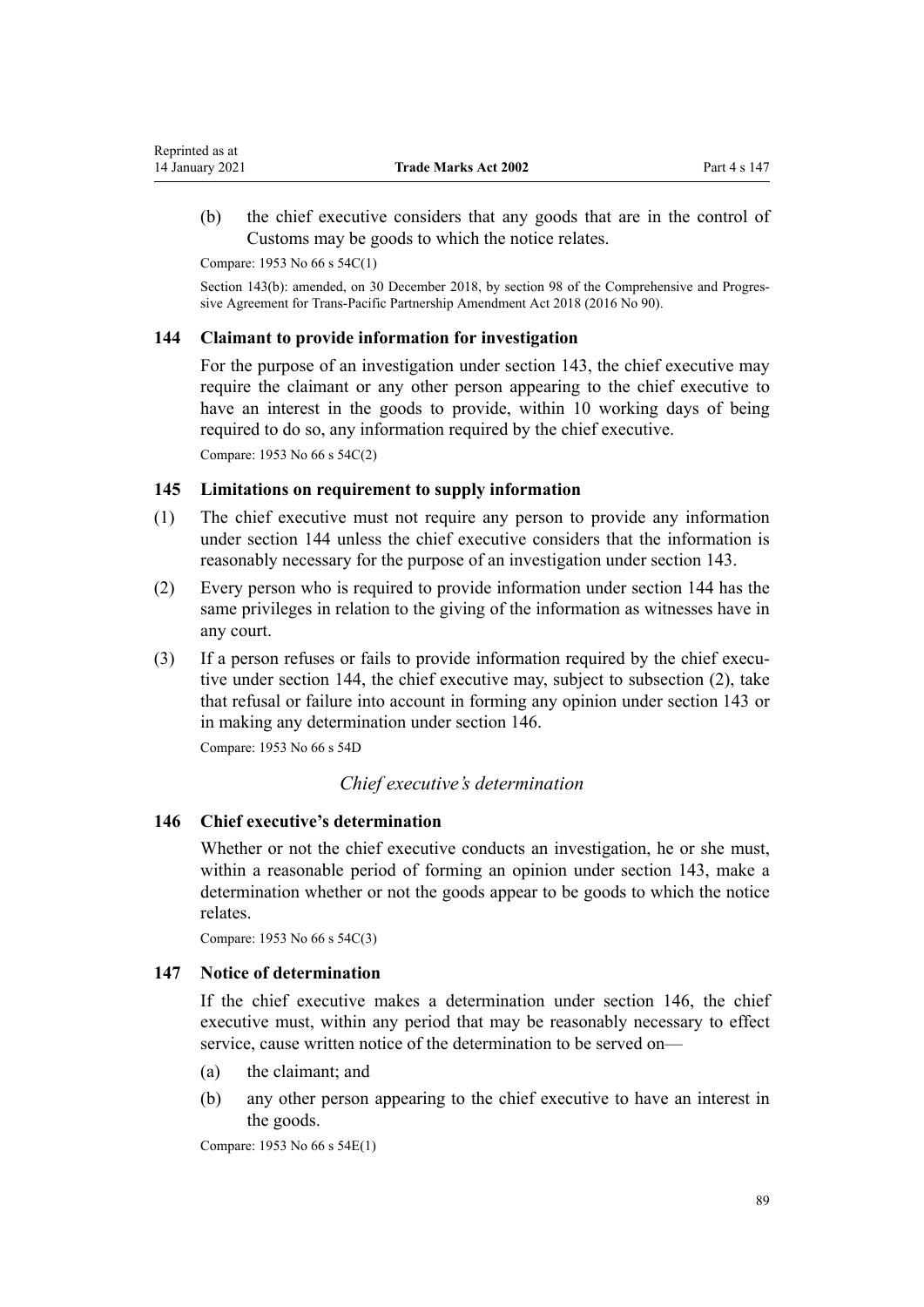# <span id="page-89-0"></span>**148 Consequences of failure to serve notice**

The detention of any goods under section 149 is not rendered illegal by a failure to serve notice under [section 147](#page-88-0).

Compare: 1953 No 66 s 54E(3)

# *Detention of goods bearing infringing sign*

# **149 Detention of goods bearing infringing sign**

- (1) If the chief executive considers that any goods that are in the control of the Customs may be goods to which a notice accepted under [section 139](#page-85-0) relates, those goods must be detained in the custody of the chief executive or any Customs officer until—
	- (a) the chief executive is served with an order made in proceedings under [section 152](#page-90-0) that the notice be discharged; or
	- (b) the chief executive is served with an order made in proceedings under [section 152](#page-90-0) that the goods be released; or
	- (c) any proceedings under [section 153](#page-90-0) in respect of those goods (including any appeal) are determined by a decision that the goods are not specified goods on or in physical relation to which an infringing sign is used; or
	- (d) any proceedings under [section 153](#page-90-0) in respect of those goods, including any appeal, are abandoned; or
	- (e) 10 working days have elapsed since notice was served under [section 147](#page-88-0) and the chief executive has not been served with notice of proceedings brought under [section 153](#page-90-0) by a person other than the importer or exporter.
- (2) Subject to section 150, on the occurrence of any of the matters specified in subsection  $(1)(a)$  to  $(e)$ , the goods must be released to the person entitled to them.
- (3) The chief executive may, in any particular case, extend the period referred to in subsection (1)(e) to 20 working days if he or she considers it appropriate to do so in all the circumstances.

Compare: 1953 No 66 s 54F(1), (2)

Section 149(1): amended, on 30 December 2018, by [section 99\(1\)](http://legislation.govt.nz/pdflink.aspx?id=DLM6838446) of the Comprehensive and Progressive Agreement for Trans-Pacific Partnership Amendment Act 2018 (2016 No 90).

Section 149(1)(c): replaced, on 30 December 2018, by [section 99\(2\)](http://legislation.govt.nz/pdflink.aspx?id=DLM6838446) of the Comprehensive and Progressive Agreement for Trans-Pacific Partnership Amendment Act 2018 (2016 No 90).

Section 149(1)(e): amended, on 30 December 2018, by [section 99\(3\)](http://legislation.govt.nz/pdflink.aspx?id=DLM6838446) of the Comprehensive and Progressive Agreement for Trans-Pacific Partnership Amendment Act 2018 (2016 No 90).

#### **150 When detained goods may be released**

The chief executive or any Customs officer must release any goods under section 149 if—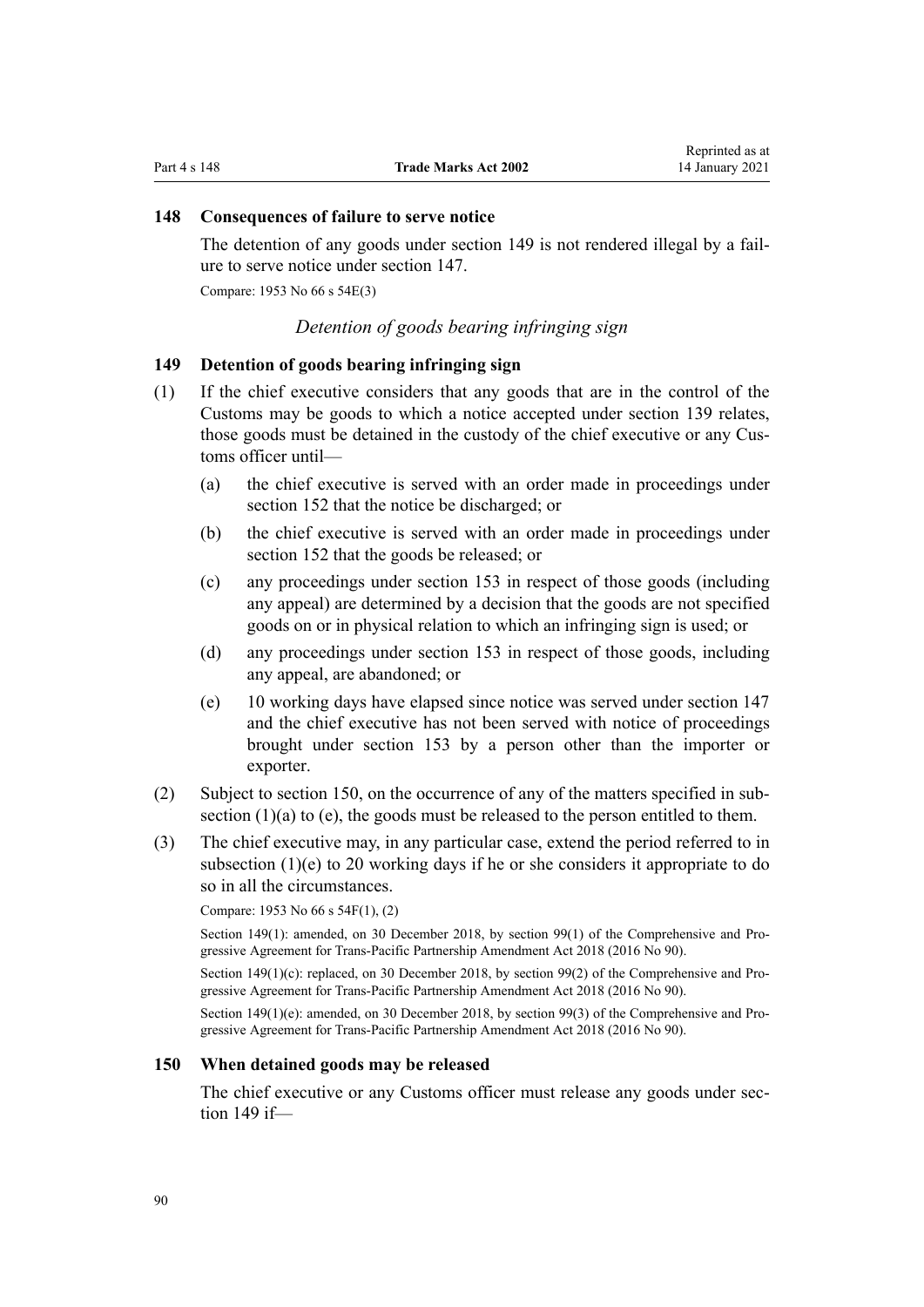- <span id="page-90-0"></span>(a) every legal requirement as to importation or exportation of the goods is satisfied; and
- (b) every requirement made under any regulations that require the deposit of a security to be satisfied; and
- (c) the release of the goods is not contrary to law.

Compare: 1953 No 66 s 54F(3)

Section 150(a): amended, on 30 December 2018, by [section 100](http://legislation.govt.nz/pdflink.aspx?id=DLM6838447) of the Comprehensive and Progressive Agreement for Trans-Pacific Partnership Amendment Act 2018 (2016 No 90).

# **151 Forfeiture of goods by consent**

- (1) If goods have been detained in the custody of the chief executive or a Customs officer, the importer or exporter of the goods may, by notice in writing to the chief executive, consent to the goods being forfeited to the Crown.
- (2) On the giving of a notice under subsection (1), the goods are forfeited to the Crown.

Compare: 1953 No 66 s 54H

Section 151(1): amended, on 30 December 2018, by [section 101](http://legislation.govt.nz/pdflink.aspx?id=DLM6838448) of the Comprehensive and Progressive Agreement for Trans-Pacific Partnership Amendment Act 2018 (2016 No 90).

*Proceedings relating to goods bearing infringing sign*

# **152 Application for various orders relating to goods bearing infringing sign**

The court may, on an application by any person, make an order that—

- (a) a notice accepted under [section 139](#page-85-0) be discharged; or
- (b) goods detained under [section 149](#page-89-0) be released.

Compare: 1953 No 66 s 54G(1), (2)

# **153 Proceedings to determine whether goods bear infringing sign**

- (1) The court may, on an application by any person, decide whether goods to which a determination under [section 146](#page-88-0) relates are specified goods on or in physical relation to which an infringing sign is used.
- (2) Notice of proceedings under subsection (1) must be served on the chief executive.
- (3) In proceedings under subsection (1),—
	- (a) the court must issue directions as to the service of notice on every person who has an interest in goods to which the proceedings relate; and
	- (b) a person who is served a notice is entitled to—
		- (i) appear in those proceedings, whether or not the person was served with notice under [section 147](#page-88-0); and
		- (ii) appeal against any order made in those proceedings, whether or not the person appeared in the proceedings.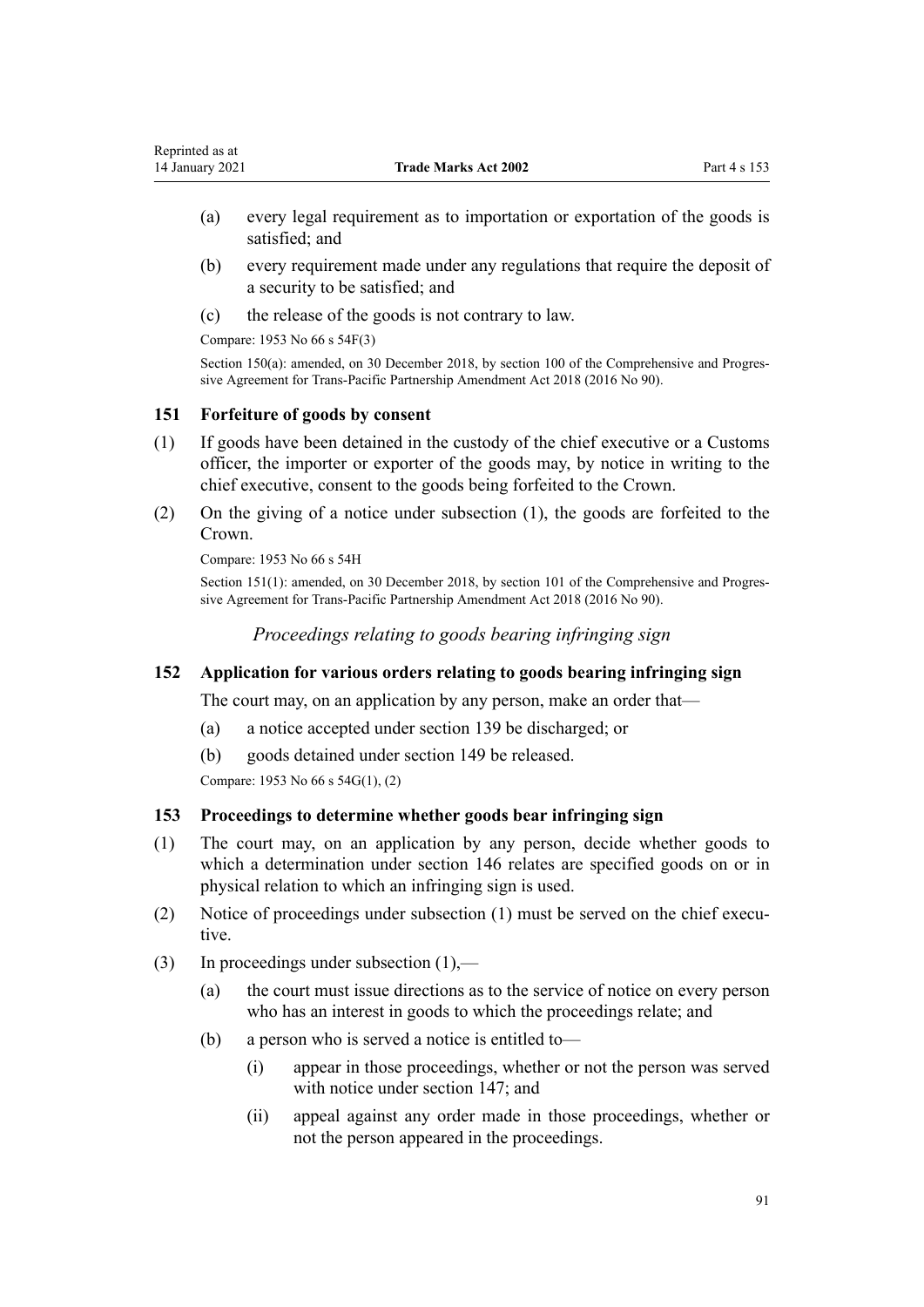- (4) An order made in proceedings under subsection (1) takes effect—
	- (a) at the end of the period within which notice of an appeal may be given; or
	- (b) on the final determination or abandonment of the proceeding on appeal (if notice of the appeal is given before the end of that period notice).

Compare: 1953 No 66 s 54G(3)–(6)

Section 153(1): replaced, on 30 December 2018, by [section 102](http://legislation.govt.nz/pdflink.aspx?id=DLM6838449) of the Comprehensive and Progressive Agreement for Trans-Pacific Partnership Amendment Act 2018 (2016 No 90).

#### **154 Powers of court**

- (1) If, in proceedings under [section 153,](#page-90-0) the court decides that any goods that are the subject of a determination made under [section 146](#page-88-0) are specified goods on or in physical relation to which an infringing sign is used, the court must make an order that the goods be—
	- (a) forfeited to the Crown; or
	- (b) destroyed; or
	- (c) otherwise dealt with as the court thinks fit.
- (2) In considering what order should be made under subsection (1), the court must consider—
	- (a) whether other remedies available in proceedings for infringement of a registered trade mark would be adequate to compensate, and to protect the interests of, the claimant; and
	- (b) the need to ensure that no goods on or in physical relation to which an infringing sign is used are disposed of in a manner that would adversely affect the claimant.
- (3) If more than 1 person is interested in goods, the court may—
	- (a) direct that the goods be sold or otherwise dealt with, and the proceeds divided; and
	- (b) make any other order it thinks fit.
- (3A) Despite subsections (1) to (3), if the goods are counterfeit goods, the court must, unless the court is satisfied that there are exceptional circumstances, make an order that the goods be—
	- (a) destroyed; or
	- (b) delivered to any person the court may direct (being a person who will destroy the goods).
- (4) If, in proceedings under [section 153,](#page-90-0) the court decides that goods to which a determination under [section 146](#page-88-0) relates are specified goods but that no infringing sign is used on or in physical relation to the goods, the court may make an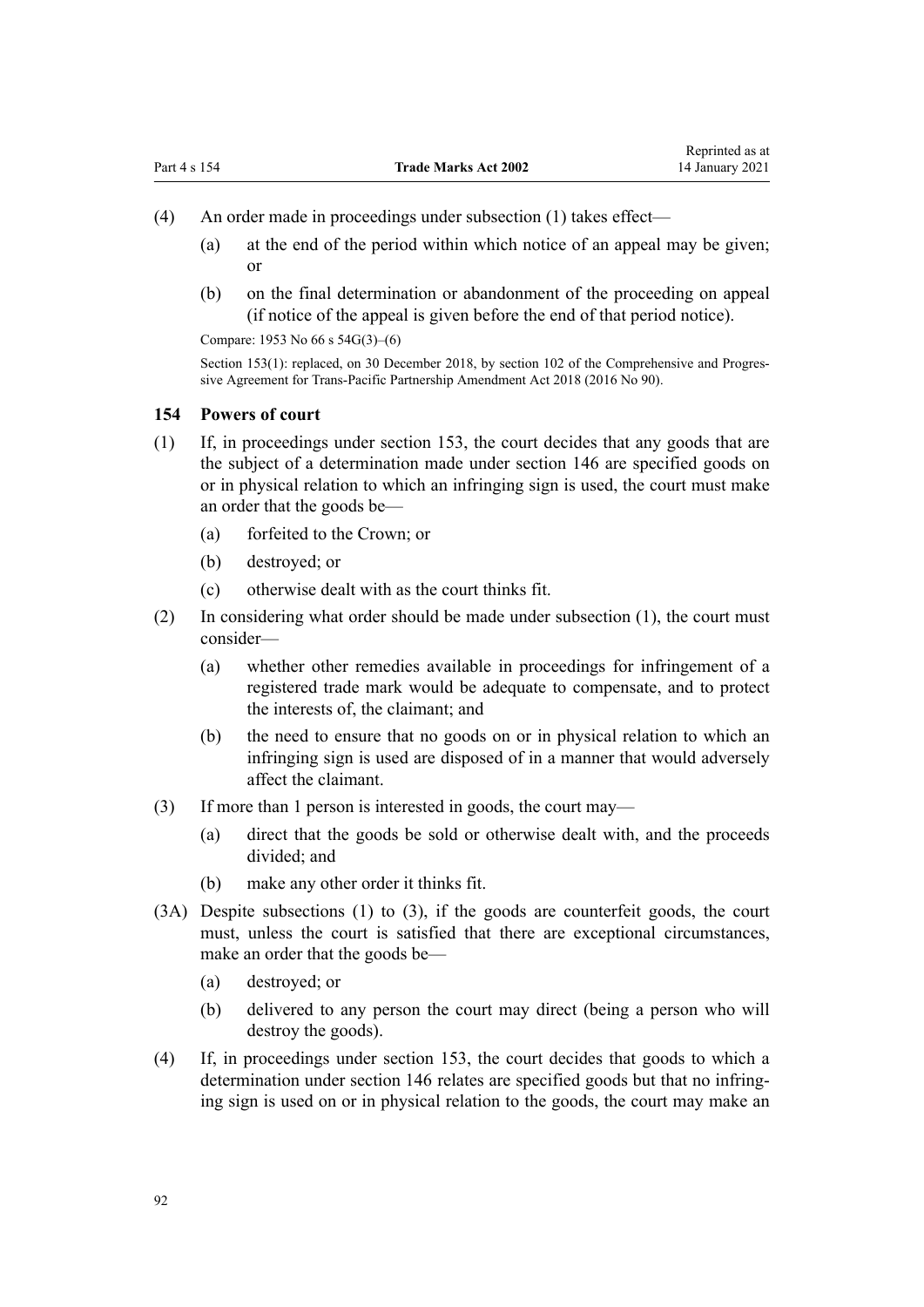<span id="page-92-0"></span>order that a person who is a party to the proceedings pay compensation in such amount as the court thinks fit to the importer, exporter, or owner of the goods.

Compare: 1953 No 66 s 54I

Section 154(1): amended, on 30 December 2018, by [section 103\(1\)](http://legislation.govt.nz/pdflink.aspx?id=DLM6838450) of the Comprehensive and Progressive Agreement for Trans-Pacific Partnership Amendment Act 2018 (2016 No 90).

Section 154(3A): inserted, on 30 December 2018, by [section 103\(2\)](http://legislation.govt.nz/pdflink.aspx?id=DLM6838450) of the Comprehensive and Progressive Agreement for Trans-Pacific Partnership Amendment Act 2018 (2016 No 90).

Section 154(4): replaced, on 30 December 2018, by [section 103\(3\)](http://legislation.govt.nz/pdflink.aspx?id=DLM6838450) of the Comprehensive and Progressive Agreement for Trans-Pacific Partnership Amendment Act 2018 (2016 No 90).

*Inspection of goods that bear infringing sign*

# **155 Inspection of goods**

- (1) The chief executive or a Customs officer must permit a person who claims to have an interest in goods or proceedings to which [section 143](#page-87-0) or [section 153](#page-90-0) applies to inspect the goods if the chief executive or Customs officer has, in his or her possession, goods to which any of the following apply:
	- (a) a notice given under [section 137](#page-84-0):
	- (b) an investigation under [section 143:](#page-87-0)
	- (c) proceedings under [section 153](#page-90-0).
- (2) A person who claims to have an interest in goods may—
	- (a) inspect the goods during normal office hours; or
	- (b) with the approval of the chief executive or Customs officer, remove the goods or a sample of the goods to a place, for a specified period, and on any conditions specified by the chief executive or Customs officer for the purpose of inspecting them.
- (3) Any person who wishes to inspect any goods under this section must give the chief executive or Customs officer not less than 72 hours notice of his or her intention to inspect those goods, or any lesser notice period specified by the chief executive or Customs officer for that purpose.

Compare: 1953 No 66 s 54J

# *Enforcement powers of Customs officers*

Heading: inserted, on 7 October 2011, by [section 23](http://legislation.govt.nz/pdflink.aspx?id=DLM2290110) of the Trade Marks Amendment Act 2011 (2011 No 71).

# **155A Customs officer may seize goods in control of Customs**

- (1) A Customs officer may seize any imported goods that are in the control of the Customs if the officer has reasonable cause to believe that they are evidence of, or of significant relevance to the investigation of, an offence under [section](#page-60-0) [124\(a\)](#page-60-0).
- (2) The provisions of [sections 134T to 134W](#page-75-0) apply with all necessary modifications in respect of any imported goods seized under this section, and in apply-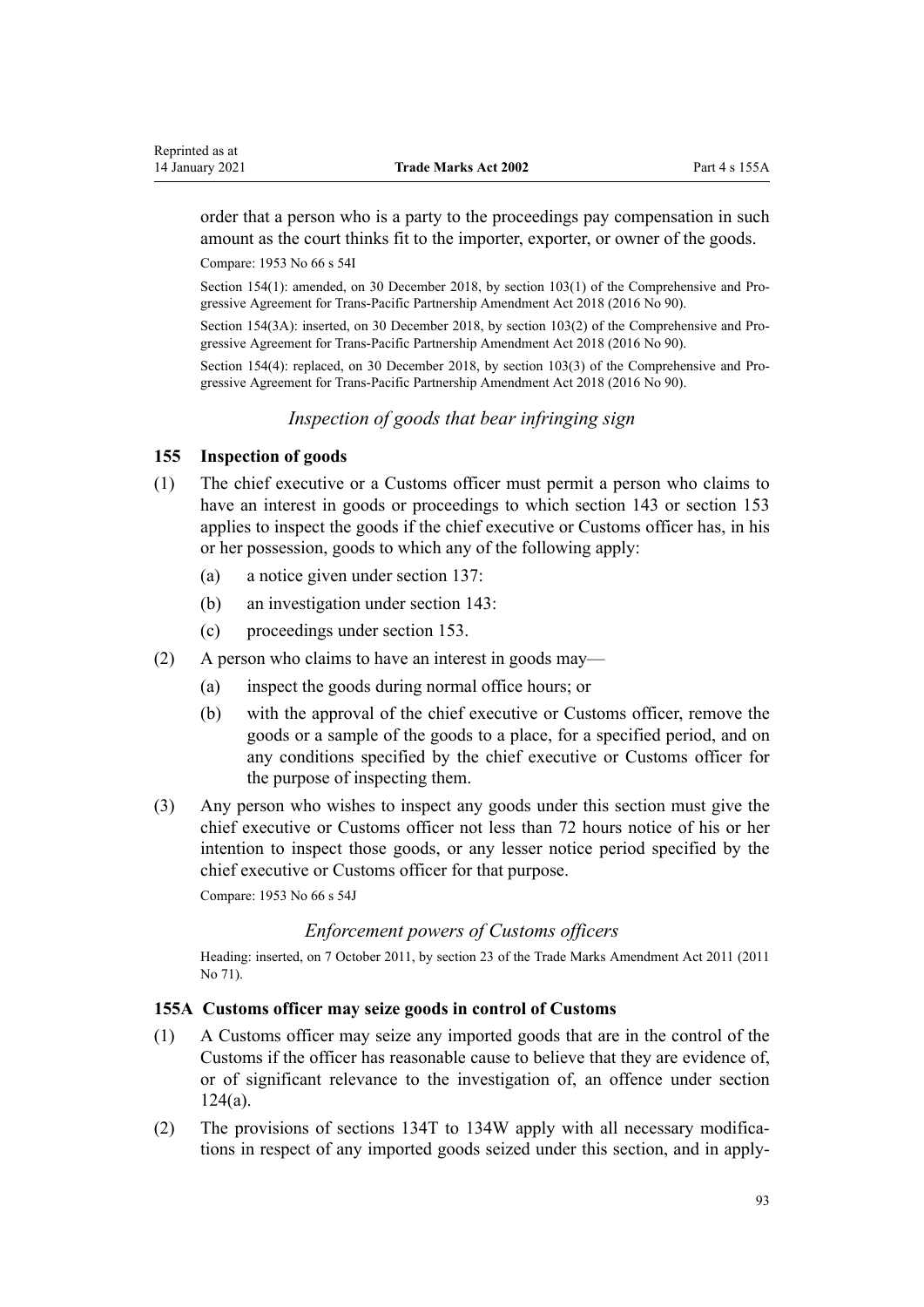<span id="page-93-0"></span>ing those provisions every reference to the chief executive must be read as a reference to the chief executive of the New Zealand Customs Service.

Section 155A: inserted, on 7 October 2011, by [section 23](http://legislation.govt.nz/pdflink.aspx?id=DLM2290110) of the Trade Marks Amendment Act 2011 (2011 No 71).

# **155B Chief executive may require person to produce documents concerning goods in control of Customs**

- (1) If a Customs officer believes on reasonable grounds that goods in the control of the Customs have been imported in breach of this Act, the chief executive may, by notice in writing, require any person whom the Customs officer believes to have imported the goods, or any person whom the Customs officer believes to have acted as agent of that person, to produce to a Customs officer for inspection any specified document or class of documents in the person's possession or control that the Customs officer considers relevant to determining whether the goods should be seized under [section 155A](#page-92-0) or released.
- (2) A notice under this section requiring a person to produce any document must—
	- (a) be in the prescribed form; and
	- (b) specify the Customs officer to whom the person must produce the document; and
	- (c) specify a reasonable time and place at which the document must be produced; and
	- (d) be served on the person—
		- (i) by delivering it to him or her in person; or
		- (ii) by posting it to the person's address or delivering it to a box at a document exchange that the person is using at the time; or
		- (iii) by sending it by fax machine to a telephone number used by the person for the transmission of documents by fax; or
		- (iv) if the person is a registered user of a registered user system (within the meaning of [section 322](http://legislation.govt.nz/pdflink.aspx?id=DLM7039763) of the Customs and Excise Act 2018), transmitting it by electronic means to the person in accordance with the normal procedure of operation of the registered user system in relation to that person.
		- (v) by emailing it to the person at an email address that is used by the person.
- (2A) In the absence of proof to the contrary, a notice that is emailed to a person must be treated as served on the person on the second working day after the date on which it is emailed, and, in proving that the notice was emailed, it is sufficient to prove that the notice was properly addressed and sent to the email address.
- (3) A Customs officer to whom a document is produced for inspection may do 1 or more of the following:
	- (a) inspect the document: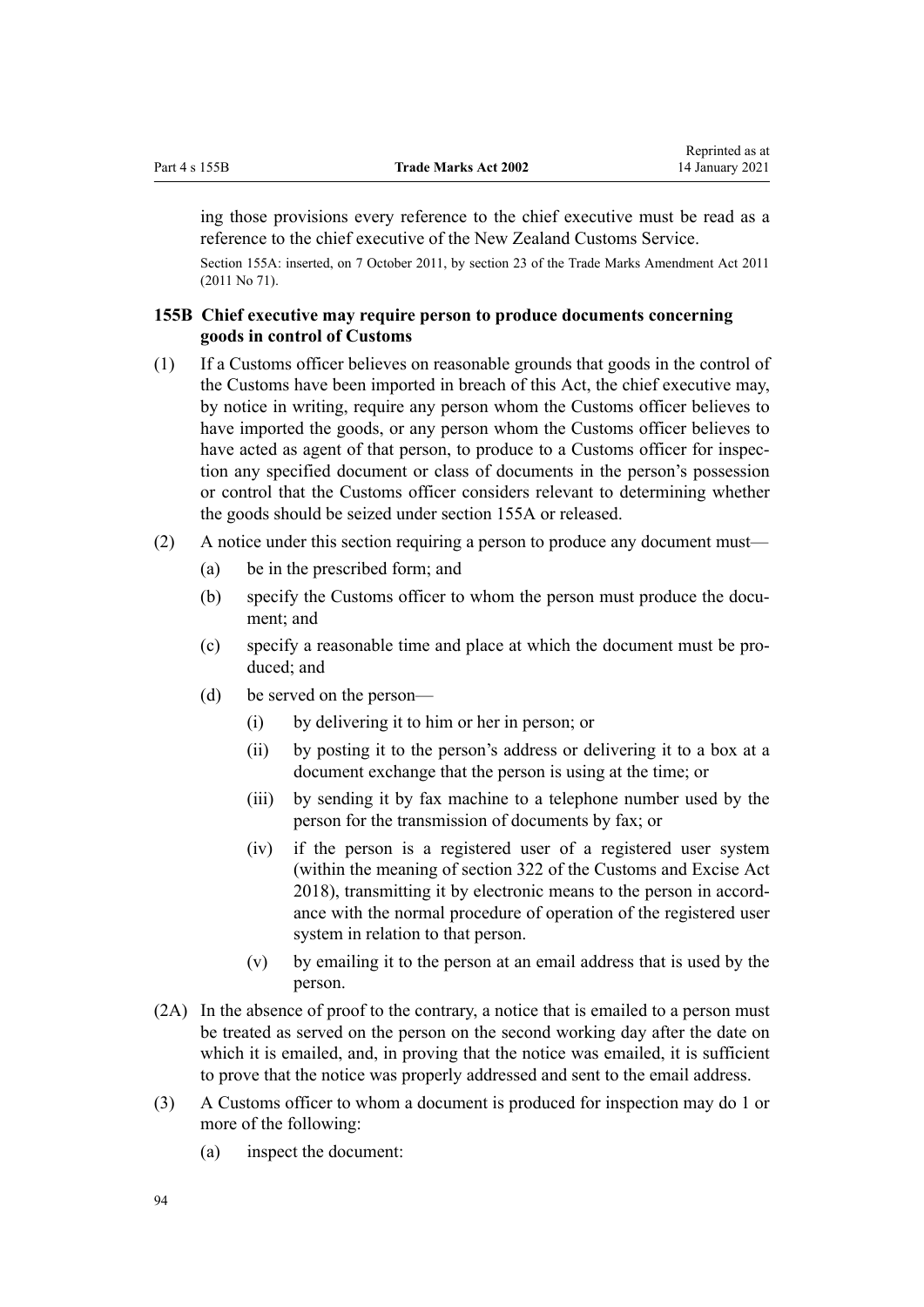- <span id="page-94-0"></span>(b) take extracts from the document:
- (c) make copies of the document.

Section 155B: inserted, on 7 October 2011, by [section 23](http://legislation.govt.nz/pdflink.aspx?id=DLM2290110) of the Trade Marks Amendment Act 2011 (2011 No 71).

Section 155B(2)(d)(iv): replaced, on 1 October 2018, by [section 443\(3\)](http://legislation.govt.nz/pdflink.aspx?id=DLM7039957) of the Customs and Excise Act 2018 (2018 No 4).

Section  $155B(2)(d)(v)$ : inserted, on 16 December 2017, by [section 79\(2\)](http://legislation.govt.nz/pdflink.aspx?id=DLM6962242) of the Electronic Interactions Reform Act 2017 (2017 No 50).

Section 155B(2A): inserted, on 16 December 2017, by [section 79\(3\)](http://legislation.govt.nz/pdflink.aspx?id=DLM6962242) of the Electronic Interactions Reform Act 2017 (2017 No 50).

# **155C Chief executive may require person to appear and answer questions concerning goods in control of Customs**

- (1) If a Customs officer believes on reasonable grounds that goods in the control of the Customs have been imported in breach of this Act, the chief executive may, by notice in writing, require any person whom the Customs officer believes to have imported the goods, or any person whom the Customs officer believes to have acted as agent of that person, to appear before a Customs officer and to answer questions that the Customs officer considers relevant to determining whether the goods should be seized under [section 155A](#page-92-0) or released.
- (2) A notice under this section requiring a person to appear before a Customs officer and to answer questions must—
	- (a) be in the prescribed form; and
	- (b) specify the Customs officer before whom the person must appear; and
	- (c) specify a reasonable time and place at which the person must appear; and
	- (d) be served on the person—
		- (i) by delivering it to him or her in person; or
		- (ii) by posting it to the person's address or delivering it to a box at a document exchange that the person is using at the time; or
		- (iii) by sending it by fax machine to a telephone number used by the person for the transmission of documents by fax; or
		- (iv) if the person is a registered user of a registered user system (within the meaning of [section 322](http://legislation.govt.nz/pdflink.aspx?id=DLM7039763) of the Customs and Excise Act 2018), transmitting it by electronic means to the person in accordance with the normal procedure of operation of the registered user system in relation to that person.
		- (v) by emailing it to the person at an email address that is used by the person.
- (3) In the absence of proof to the contrary, a notice that is emailed to a person must be treated as served on the person on the second working day after the date on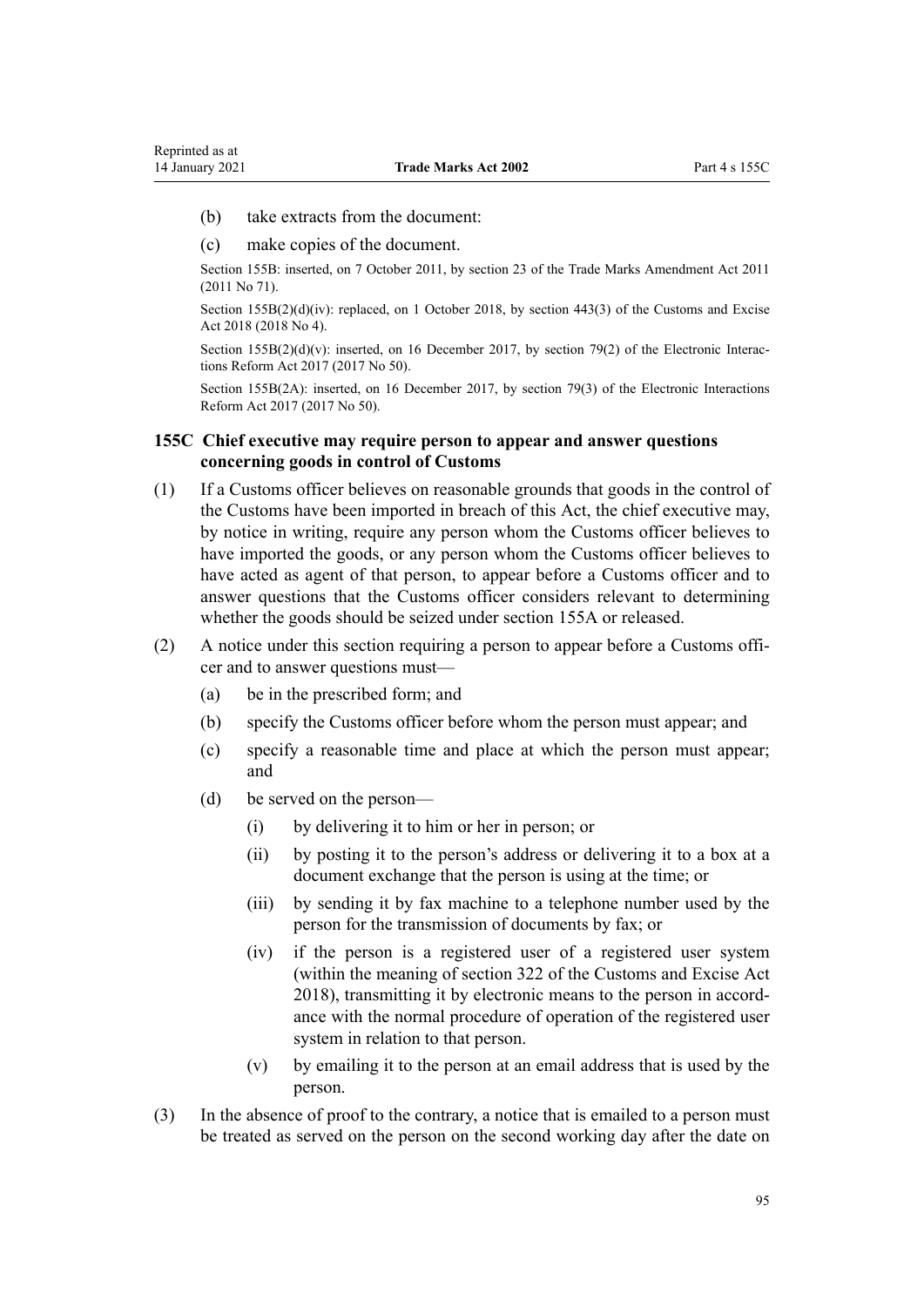<span id="page-95-0"></span>which it is emailed, and, in proving that the notice was emailed, it is sufficient to prove that the notice was properly addressed and sent to the email address.

Section 155C: inserted, on 7 October 2011, by [section 23](http://legislation.govt.nz/pdflink.aspx?id=DLM2290110) of the Trade Marks Amendment Act 2011 (2011 No 71).

Section 155C(2)(d)(iv): replaced, on 1 October 2018, by [section 443\(3\)](http://legislation.govt.nz/pdflink.aspx?id=DLM7039957) of the Customs and Excise Act 2018 (2018 No 4).

Section 155C(3): inserted, on 16 December 2017, by [section 80\(3\)](http://legislation.govt.nz/pdflink.aspx?id=DLM6962243) of the Electronic Interactions Reform Act 2017 (2017 No 50).

#### **155D Customs officer may apply for production order**

- (1) If a Customs officer believes on reasonable grounds that a person has in his or her possession, custody, or control, 1 or more documents that are evidence of, or may be of significant relevance to the investigation of, an offence against any of [sections 120 to 124](#page-58-0) in respect of imported goods, the Customs officer may apply to a District Court Judge for an order requiring the person to produce the documents for inspection by a Customs officer.
- (2) An application by a Customs officer for an order under subsection (1) must—
	- (a) be in writing; and
	- (b) be in the prescribed form (if any); and
	- (c) be made on oath; and
	- (d) set out, in reasonable detail, the grounds for the application; and
	- (e) provide details of the documents in respect of which the order is sought.

Section 155D: inserted, on 7 October 2011, by [section 23](http://legislation.govt.nz/pdflink.aspx?id=DLM2290110) of the Trade Marks Amendment Act 2011 (2011 No 71).

## **155E Judge may order documents to be produced**

- (1) If an application is made under section 155D and the District Court Judge is satisfied that there are reasonable grounds to believe that the person in respect of whom the order is sought has in that person's possession, custody, or control, 1 or more documents that are evidence of, or may be of significant relevance to the investigation of, an offence against any of [sections 120 to 124](#page-58-0) in respect of imported goods, the District Court Judge may order the person to produce those documents for inspection by a Customs officer.
- (2) An order under subsection (1)—
	- (a) must be in the prescribed form (if any); and
	- (b) must specify—
		- (i) when the documents are to be produced for inspection; and
		- (ii) the place where the documents are to be produced for inspection; and
		- (iii) the Customs officer to whom the documents are to be produced for inspection; and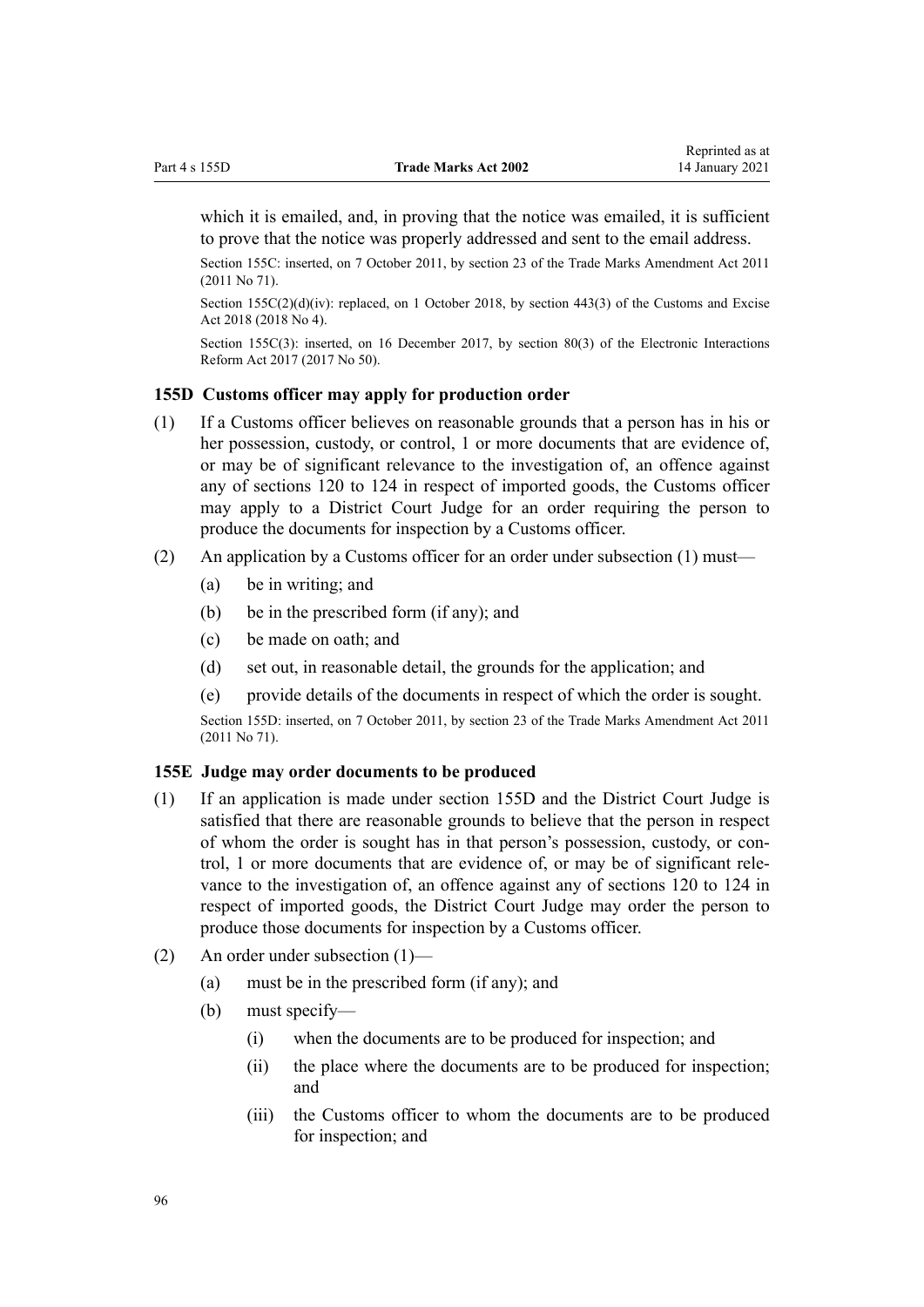<span id="page-96-0"></span>(c) may be subject to any further terms and conditions the District Court Judge thinks fit.

Section 155E: inserted, on 7 October 2011, by [section 23](http://legislation.govt.nz/pdflink.aspx?id=DLM2290110) of the Trade Marks Amendment Act 2011 (2011 No 71).

# **155F Powers of Customs officer to whom documents produced**

A Customs officer to whom any document is produced for inspection under an order under [section 155E](#page-95-0) may do 1 or more of the following:

- (a) inspect the document:
- (b) take extracts from the document:
- (c) make copies of the document.

Section 155F: inserted, on 7 October 2011, by [section 23](http://legislation.govt.nz/pdflink.aspx?id=DLM2290110) of the Trade Marks Amendment Act 2011 (2011 No 71).

# **155G Issue of search warrants to Customs officers**

- (1) A Customs officer may apply for a search warrant to search a place or thing.
- (2) Any District Court Judge, Justice of the Peace, Community Magistrate, or Registrar of the District Court (the **issuing officer**) may, on an application by a Customs officer, issue a warrant if the issuing officer is satisfied that there are reasonable grounds for believing that there is in, on, over, or under the place or thing any thing that is evidence of, or of significant relevance to the investigation of, an offence against any of [sections 120 to 124](#page-58-0) in respect of imported goods.
- (3) [Sections 134G to 134S](#page-66-0) apply with all necessary modifications in respect of every search warrant applied for and issued under this section.
- (4) [Sections 134T to 134W](#page-75-0) apply with all necessary modifications in respect of any thing seized under a search warrant issued under this section, and in applying those provisions every reference to the chief executive must be read as a reference to the chief executive of the New Zealand Customs Service.

Section 155G: inserted, on 7 October 2011, by [section 23](http://legislation.govt.nz/pdflink.aspx?id=DLM2290110) of the Trade Marks Amendment Act 2011 (2011 No 71).

Section 155G(2): amended, on 1 March 2017, by [section 261](http://legislation.govt.nz/pdflink.aspx?id=DLM6942680) of the District Court Act 2016 (2016 No 49).

# **155H Privilege against self-incrimination**

- (1) A notice under [section 155B](#page-93-0) or [155C](#page-94-0), or an order under [section 155E](#page-95-0), does not affect the privilege against self-incrimination that an individual may have under [section 60](http://legislation.govt.nz/pdflink.aspx?id=DLM393672) of the Evidence Act 2006.
- (2) Any assertion of a privilege against self-incrimination must be based on [section](http://legislation.govt.nz/pdflink.aspx?id=DLM393672) [60](http://legislation.govt.nz/pdflink.aspx?id=DLM393672) of the Evidence Act 2006.
- (3) If any individual refuses to produce any information or document or to answer any question on the ground that it is a privileged communication under [section](http://legislation.govt.nz/pdflink.aspx?id=DLM393672) [60](http://legislation.govt.nz/pdflink.aspx?id=DLM393672) of the Evidence Act 2006, a Customs officer or a constable may apply to a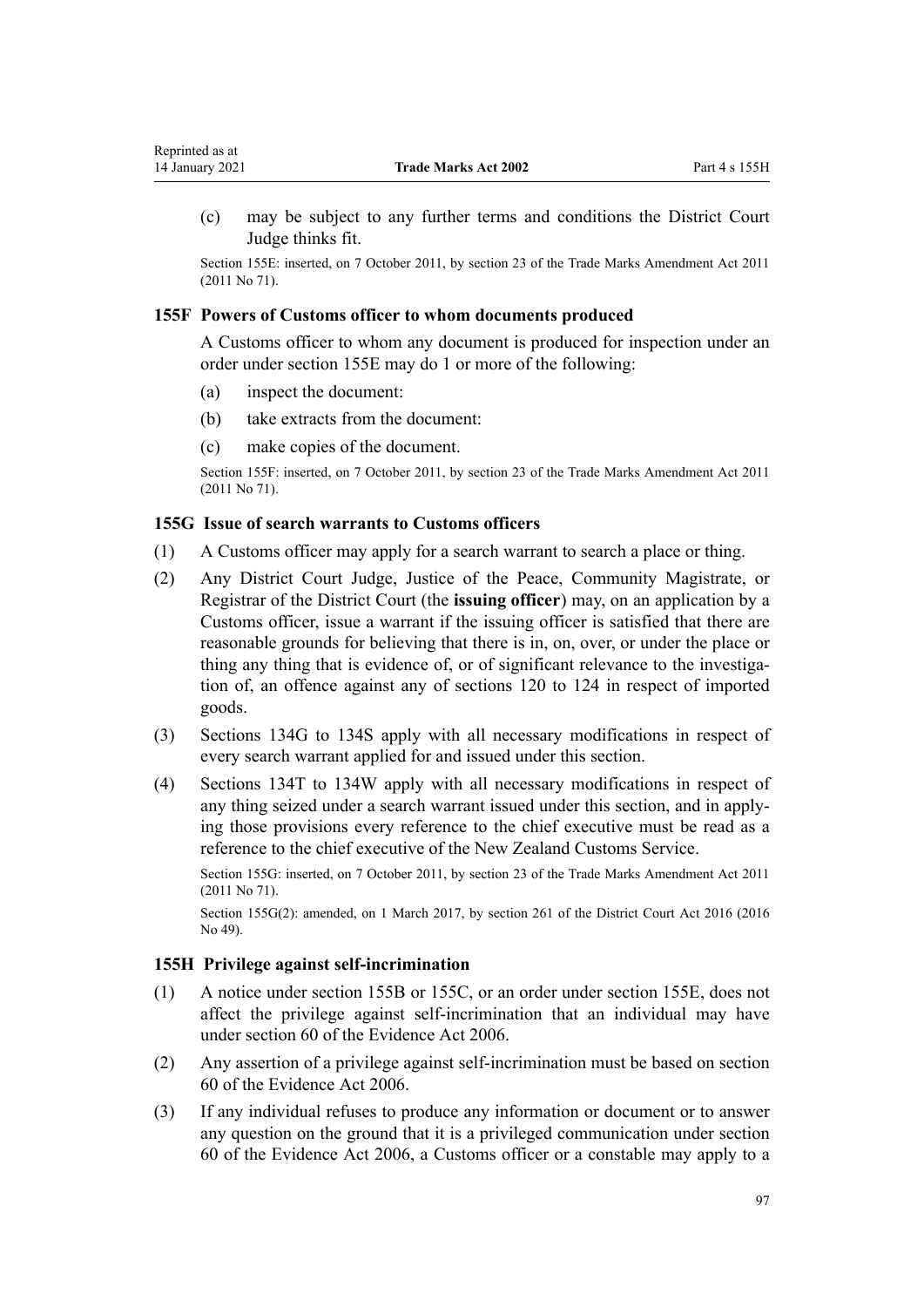District Court Judge for an order determining whether the claim of privilege is valid; and, in respect of any such application, the individual must offer sufficient evidence to enable the District Court Judge to assess whether self-incrimination would be reasonably likely if the individual produced the information or the document or answered the question.

- (4) To avoid doubt, nothing in this section affects the application of [section 65](http://legislation.govt.nz/pdflink.aspx?id=DLM393677) of the Evidence Act 2006 (which relates to waiver of privilege) in respect of the privilege against self-incrimination that a person may have under [section 60](http://legislation.govt.nz/pdflink.aspx?id=DLM393672) of that Act.
- (5) [Section 63](http://legislation.govt.nz/pdflink.aspx?id=DLM393675) of the Evidence Act 2006 does not apply to an order made under [section 155E.](#page-95-0)

Section 155H: inserted, on 7 October 2011, by [section 23](http://legislation.govt.nz/pdflink.aspx?id=DLM2290110) of the Trade Marks Amendment Act 2011 (2011 No 71).

# **155I Other privileges**

- (1) If, in a criminal proceeding, a person could assert a privilege under [section 54](http://legislation.govt.nz/pdflink.aspx?id=DLM393659) or [56](http://legislation.govt.nz/pdflink.aspx?id=DLM393663) of the Evidence Act 2006 in respect of a communication or information, that person has the same privilege for the purposes of a notice issued under [section 155B](#page-93-0) or [155C](#page-94-0), an order made under [section 155E,](#page-95-0) and a search warrant issued under [section 155G.](#page-96-0)
- (2) Subsection (3) applies to documents that are books of account or accounting records referred to in [section 55\(1\)](http://legislation.govt.nz/pdflink.aspx?id=DLM393662) of the Evidence Act 2006.
- (3) The application, by subsection (1), of section 54 of the Evidence Act 2006 (which relates to the privilege for communications with legal advisers) does not prevent, limit, or affect—
	- (a) the issue of a notice under [section 155B](#page-93-0) in respect of a document to which this subsection applies or the obligation to comply with such a notice; or
	- (b) the making of an order under [section 155E](#page-95-0) in respect of a document to which this subsection applies or the obligation to comply with such an order; or
	- (c) the issue of a search warrant under [section 155G](#page-96-0) in respect of a document to which this subsection applies; or
	- (d) the admissibility, in a criminal proceeding under this Act, of any evidence that relates to the contents of a document to which this subsection applies obtained under a notice issued under [section 155B](#page-93-0), an order made under [section 155E,](#page-95-0) or a search warrant issued under [section](#page-96-0) [155G.](#page-96-0)
- (4) A person who has a privilege under this section has the right—
	- (a) to refuse to disclose a communication or information to which the privilege would apply if it were sought to be disclosed in a criminal proceeding; and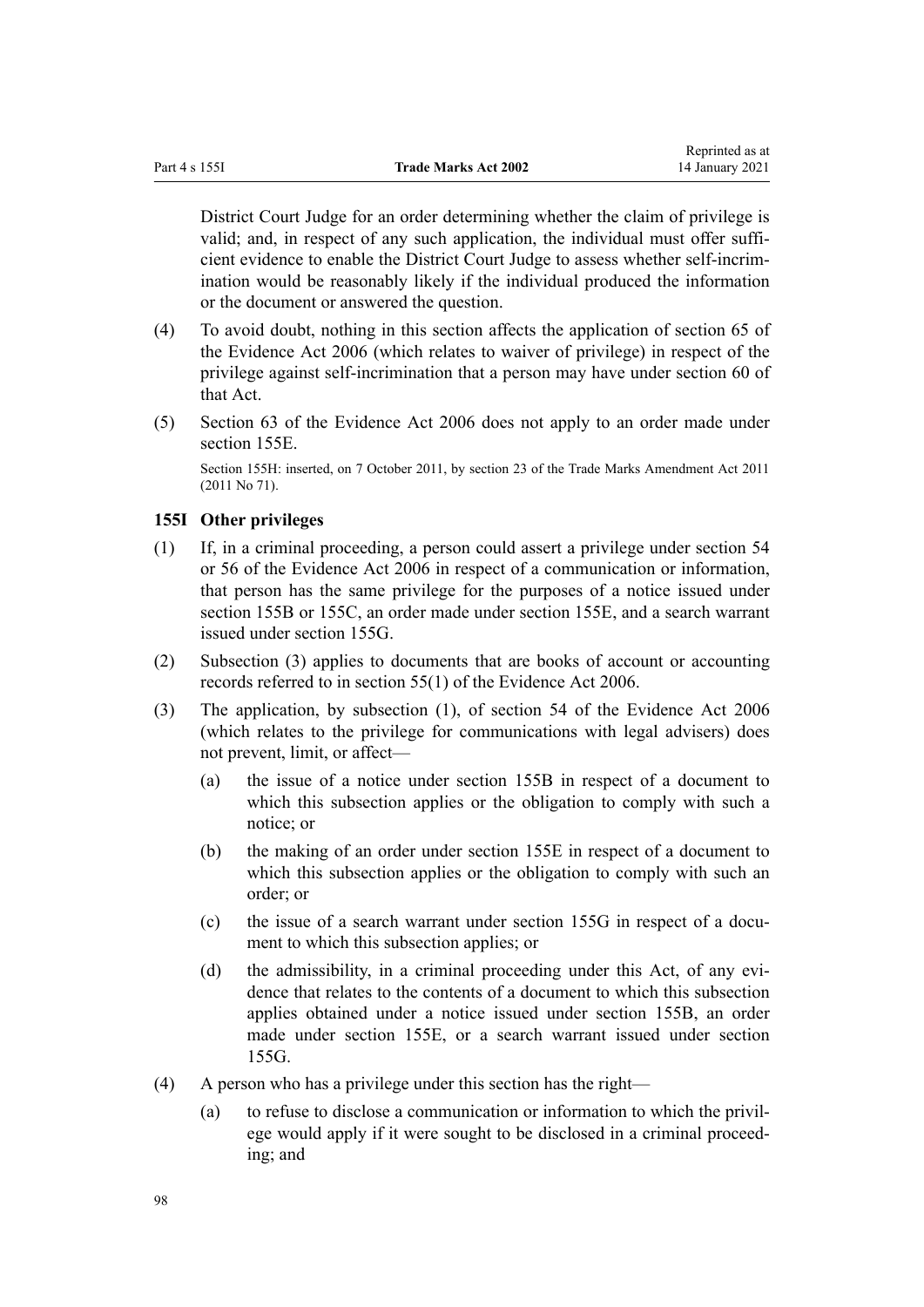- (b) to prevent the search of any such communication or information; and
- (c) to require the return of any such communication or information if it is seized by a person exercising a power of search pending determination of the claim to privilege.
- (5) If a person asserts a claim to privilege under this section in respect of any communication or information, a Customs officer or a constable may apply to a District Court Judge for an order determining whether the claim to privilege is valid; and, for the purpose of determining any such application, the District Court Judge may require the communication or information to be produced to him or her.
- (6) A District Court Judge may, on the application of a Customs officer or a constable, disallow a privilege claimed under this section if the Judge is satisfied that the claim to privilege would, under [section 67\(1\)](http://legislation.govt.nz/pdflink.aspx?id=DLM393679) of the Evidence Act 2006, be disallowed in a proceeding.
- (7) [Section 65](http://legislation.govt.nz/pdflink.aspx?id=DLM393677) of the Evidence Act 2006 (which relates to waiver of privilege) applies in respect of any privilege under this section. Section 155I: inserted, on 7 October 2011, by [section 23](http://legislation.govt.nz/pdflink.aspx?id=DLM2290110) of the Trade Marks Amendment Act 2011 (2011 No 71).

# **155J Offences**

- (1) No person may, without reasonable excuse, refuse or fail to comply with a notice given under [section 155B](#page-93-0).
- (2) No person who is required by a notice given under [section 155C](#page-94-0) to appear before a Customs officer and to answer questions may, without reasonable excuse,—
	- (a) refuse or fail to appear before the Customs officer in accordance with the notice; or
	- (b) refuse to answer any question.
- (3) No person may, without reasonable excuse, refuse or fail to comply with an order made under [section 155E.](#page-95-0)
- (4) Every person who breaches any of subsections (1) to (3) commits an offence and is liable on conviction,—
	- (a) in the case of an individual, to imprisonment for a term not exceeding 6 months or to a fine not exceeding \$10,000; and
	- (b) in the case of a body corporate, to a fine not exceeding \$50,000.

Section 155J: inserted, on 7 October 2011, by [section 23](http://legislation.govt.nz/pdflink.aspx?id=DLM2290110) of the Trade Marks Amendment Act 2011 (2011 No 71).

Section 155J(4): amended, on 4 October 2013, by [regulation 3\(1\)](http://legislation.govt.nz/pdflink.aspx?id=DLM5642106) of the Criminal Procedure (Consequential Amendments) Regulations 2013 (SR 2013/409).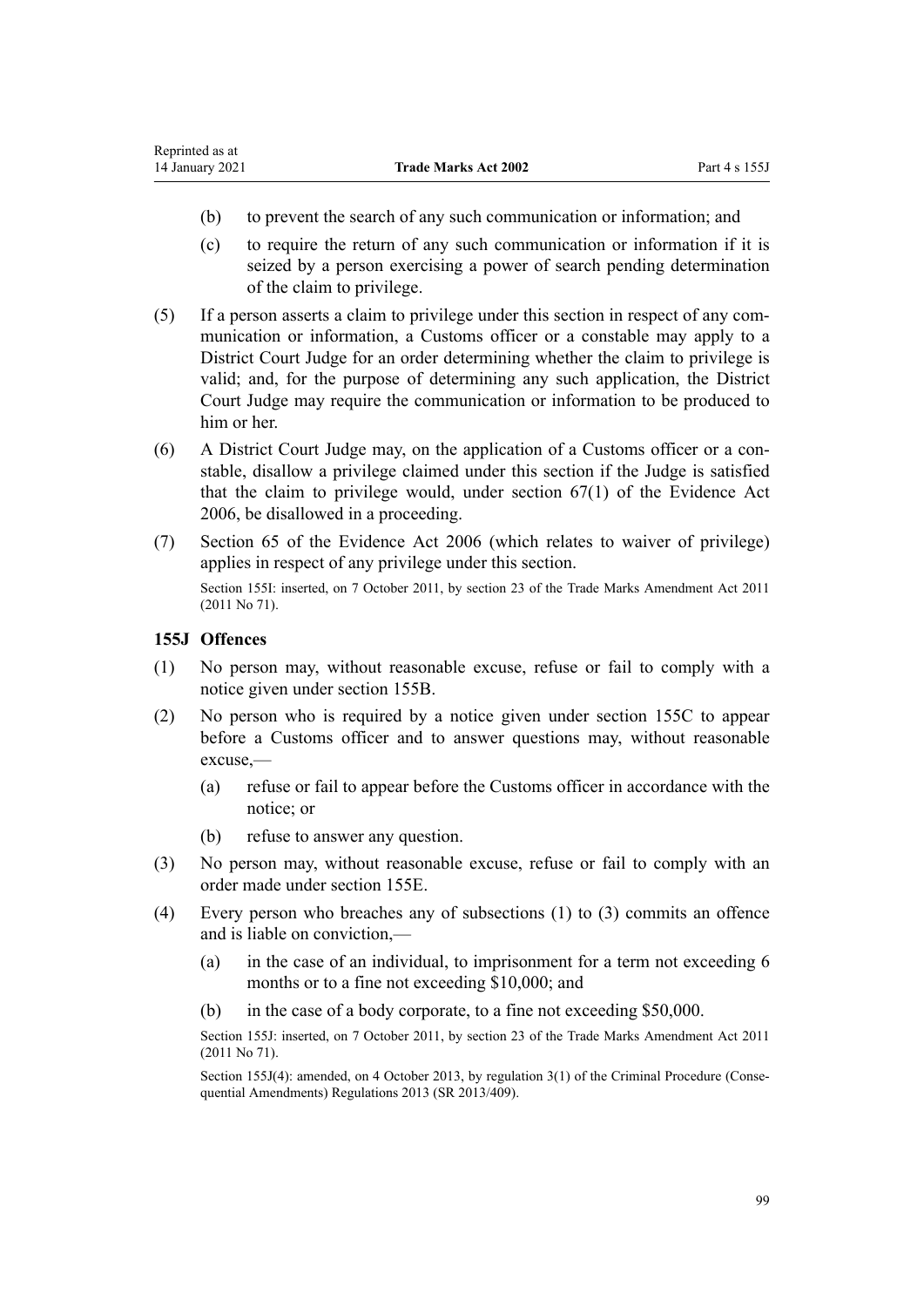#### *Immunity*

Heading: inserted, on 7 October 2011, by [section 23](http://legislation.govt.nz/pdflink.aspx?id=DLM2290110) of the Trade Marks Amendment Act 2011 (2011 No 71).

# **155K No liability if powers exercised in good faith**

- (1) This section applies to—
	- (a) a Customs officer; and
	- (b) a person who assists a Customs officer under this subpart.
- (2) No person to whom this section applies is liable for any act done or omitted to be done by the person in the exercise or intended exercise of his or her powers under this Act if the person acted—
	- (a) in good faith; and
	- (b) in a reasonable manner; and
	- (c) in the reasonably held belief that the prerequisites for the exercise of any power had been satisfied.

Section 155K: inserted, on 7 October 2011, by [section 23](http://legislation.govt.nz/pdflink.aspx?id=DLM2290110) of the Trade Marks Amendment Act 2011 (2011 No 71).

*Delegation of chief executive's powers, duties, and functions*

#### **156 Delegation of chief executive's powers, duties, and functions**

- (1) With the written consent of the Minister of Customs, the chief executive may, from time to time, either generally or particularly, by writing under his or her hand, delegate to a Customs officer all or any of the powers, duties, and functions conferred or imposed on the chief executive by or under this Act.
- (2) No delegation under subsection (1) includes the power to delegate under that subsection.
- (3) Subject to any general or special directions given, or conditions imposed, from time to time by the Minister of Customs or the chief executive, as the case may be, the officer to whom any powers are delegated may exercise those powers in the same manner and with the same effect as if they had been conferred on him or her directly by this Act and not by delegation.
- (4) Every Customs officer who appears to act under a delegation under this section is, in the absence of proof to the contrary, presumed to be acting in accordance with the terms of the delegation.
- (5) A delegation under this section—
	- (a) may be made to a specified person or to the holder or holders for the time being of any specified office or class of offices; and
	- (b) is revocable at will, and the delegation does not prevent the exercise of any power by the chief executive; and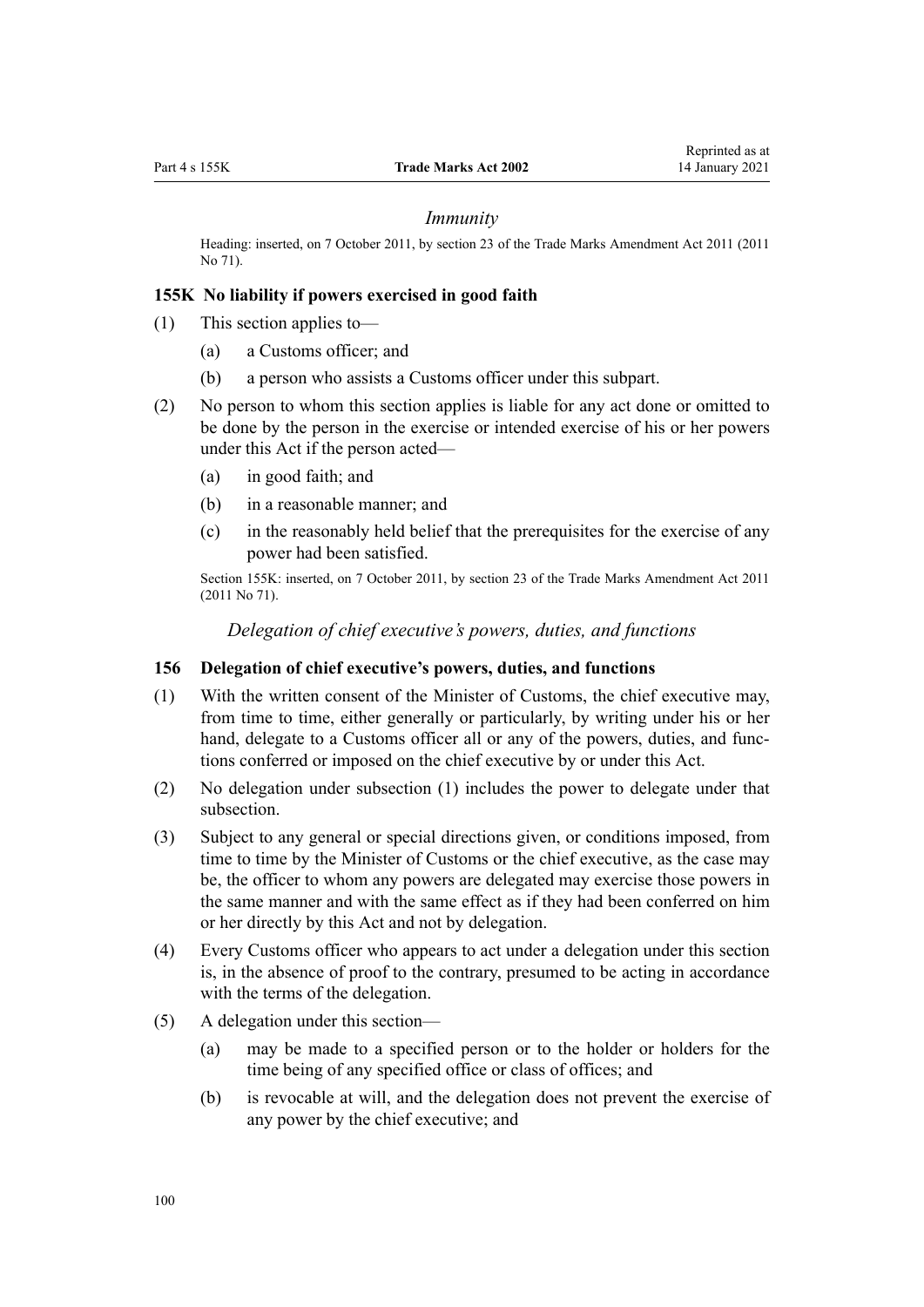(c) continues in force according to its tenor, until revoked, even if the chief executive by whom it was made has ceased to hold office, and continues to have effect as if made by the successor in office of the chief executive.

Compare: 1953 No 66 s 54K

# **157 Protection of persons acting under authority of Act**

- (1) The Crown, the chief executive, or any Customs officer is not under any criminal or civil liability in respect of anything done or omitted to be done for the purposes of any of [sections 135A](#page-83-0), [135B,](#page-83-0) and [146 to 156](#page-88-0) or any regulations made for the purposes of those sections.
- (2) Subsection (1) does not apply if the Crown, the chief executive, or the Customs officer has acted in bad faith.

Section 157(1): amended, on 30 December 2018, by [section 104](http://legislation.govt.nz/pdflink.aspx?id=DLM6838451) of the Comprehensive and Progressive Agreement for Trans-Pacific Partnership Amendment Act 2018 (2016 No 90).

# Subpart 4—Miscellaneous

*Application to Commissioner or court?*

# **158 Application to Commissioner or court?**

A person who may apply either to the Commissioner or the court for a determination under this Act—

- (a) must, if an action concerning the trade mark in question is pending, apply to the court:
- (b) may, in any other case, apply to the Commissioner who may,—
	- (i) after hearing the parties, determine the question between them; or
	- (ii) at any stage of the proceedings, refer the application to the court.

Compare: 1953 No 66 s 67

# *Appearance of Commissioner*

# **159 Commissioner's appearance in certain proceedings**

- (1) In any legal proceedings in which the relief sought includes alteration or rectification of the register, or alteration, revocation, or invalidity of a registered trade mark, the Commissioner—
	- (a) has the right to appear and be heard; and
	- (b) must appear if directed by the court.
- (2) Instead of appearing in person, the Commissioner may, unless otherwise directed by the court, give the court a written statement—
	- (a) of the following particulars that are within the Commissioner's knowledge: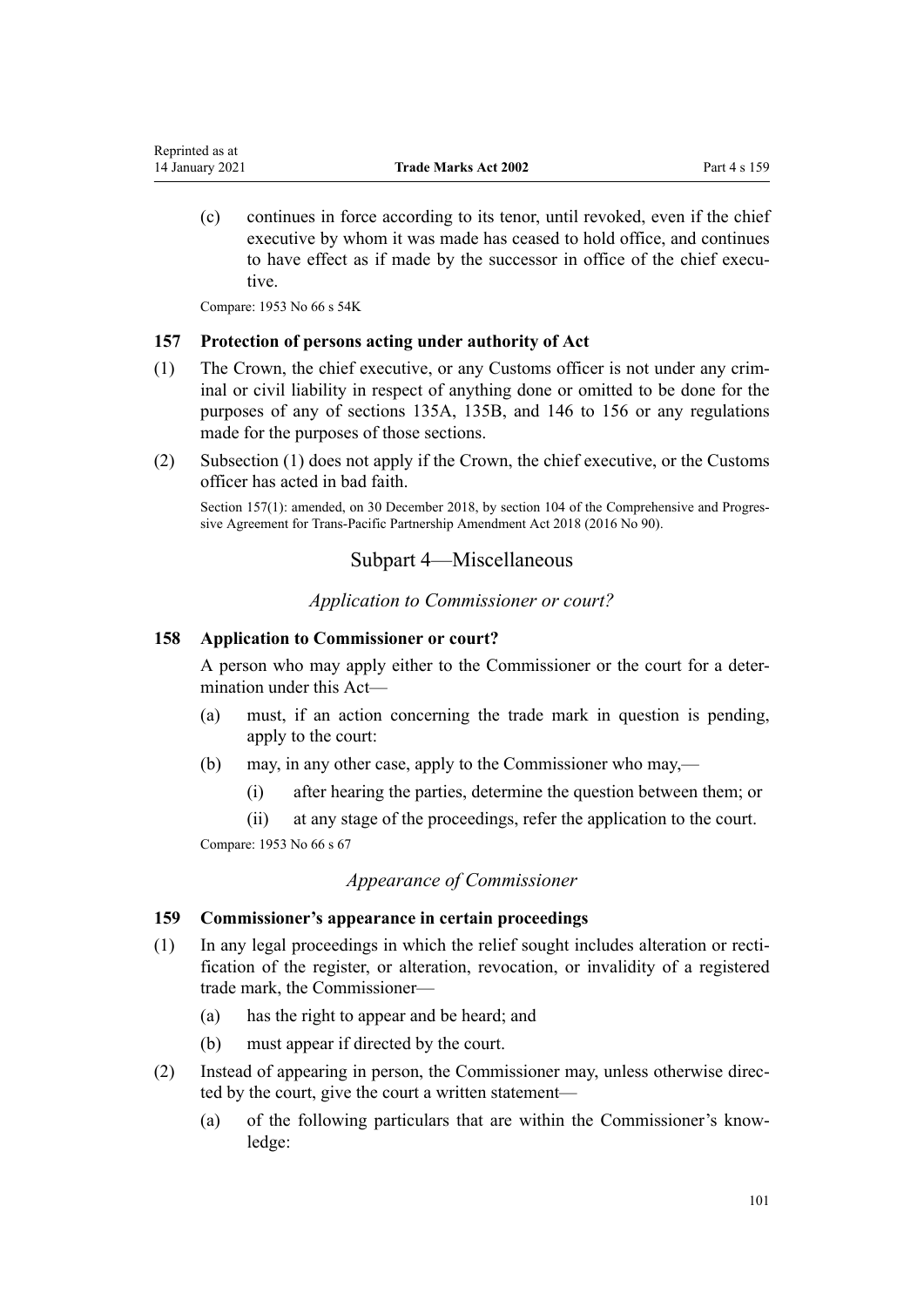- (i) the issues:
- (ii) the grounds of any decision given by him or her:
- (iii) the practice of the Intellectual Property Office of New Zealand in similar cases:
- (iv) any other matters that are relevant to the issues; and
- (b) that is signed by the Commissioner.
- (3) The Commissioner's written statement forms part of the evidence in the proceeding.

Compare: 1953 No 66 s 64

Section 159(2)(a)(iii): amended, on 13 September 2014, by [section 249](http://legislation.govt.nz/pdflink.aspx?id=DLM1419624) of the Patents Act 2013 (2013) No 68).

# *Evidence*

## **160 Mode of giving evidence in proceedings before Commissioner**

- (1) Subject to any regulations, in any proceeding under this Act before the Commissioner, the evidence must be given by affidavit or statutory declaration in the absence of directions to the contrary.
- (2) However, despite subsection (1), the Commissioner may—
	- (a) take oral evidence instead of, or in addition to, evidence by affidavit or declaration; or
	- (b) permit a deponent or declarant to be cross-examined on his or her affidavit or declaration.
- (3) Any such statutory declaration may, in the case of appeal, be used before the court instead of evidence by affidavit, and, if so used, has all the incidents and consequences of evidence by affidavit.
- (4) In any proceeding under this Act before the Commissioner, the Commissioner may administer oaths to any witness, and may in the prescribed manner require the attendance of any witness and discovery and production of documents.
- (5) Any evidence given on oath before the Commissioner is deemed to be given in a judicial proceeding for the purposes of [sections 108](http://legislation.govt.nz/pdflink.aspx?id=DLM328793) and [109](http://legislation.govt.nz/pdflink.aspx?id=DLM328796) of the Crimes Act 1961.
- (6) [Section 111](http://legislation.govt.nz/pdflink.aspx?id=DLM328799) of the Crimes Act 1961 applies to every affidavit and statutory declaration made for the purposes of this Act. Compare: 1953 No 66 s 68

#### **161 Evidence of entries, documents, etc**

(1) A certificate signed by the Commissioner that certifies that any entry that he or she is authorised by or under this Act to make has or has not been made, or that any other thing that he or she is so authorised to do has or has not been done, is prima facie evidence of the certified matters.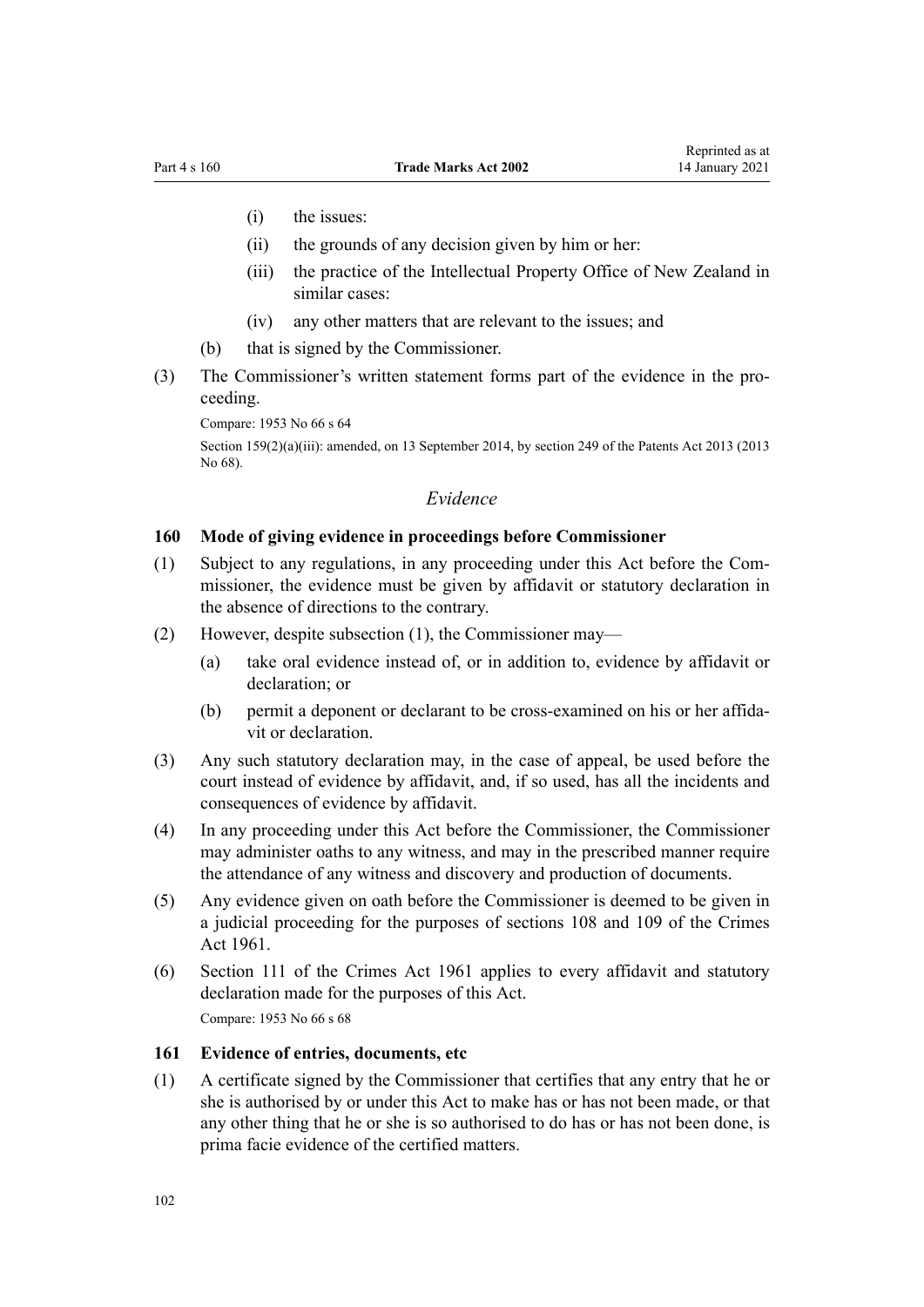| Reprinted as at |                             |              |
|-----------------|-----------------------------|--------------|
| 14 January 2021 | <b>Trade Marks Act 2002</b> | Part 4 s 165 |

- (2) A copy of, or extract from, a registered document particulars of which have been entered in any device or facility referred to in [section 181\(2\)](#page-107-0) certified to be a true copy or extract by the Commissioner is admissible in evidence in legal proceedings to the same extent as the original document.
- (3) A person may, on payment of any fees that are prescribed, require the Commissioner to give or certify a copy of any entry in the register.
- (4) The notification in the prescribed manner of the doing, exercise, or performance of an act, power, function, or duty that the Commissioner is directed, authorised, or empowered to do under this Act or otherwise by law is prima facie evidence that it was lawfully done, exercised, or performed.

Compare: 1953 No 66 s 69

Section 161(2): amended, on 15 December 2005, by [section 14](http://legislation.govt.nz/pdflink.aspx?id=DLM362648) of the Trade Marks Amendment Act 2005 (2005 No 116).

# **162 Registration is prima facie evidence of validity**

In all legal proceedings that relate to a registered trade mark the fact that a person is registered as owner of the trade mark is prima facie evidence of the validity of the original registration of the trade mark and of all later assignments and transmissions.

Compare: 1953 No 66 s 59

# **163 Appeal against decision of Commissioner that relates to assignments and transmissions**

A document or instrument in respect of which no entry has been made in the register must not be admitted in evidence in a court as proof of the title to a trade mark—

- (a) except for the purposes of an application under [section 76](#page-44-0) or of an appeal under [section 170;](#page-104-0) or
- (b) unless the court otherwise directs.

Compare: 1953 No 66 s 34

# **164 Trade usage must be considered**

In an action or proceeding relating to a trade mark or trade name, the court or the Commissioner, as the case may be, must admit evidence of—

- (a) the usages of the trade concerned; and
- (b) any relevant trade mark or trade name or get-up legitimately used by other persons.

Compare: 1953 No 66 s 60

# **165 Certificate of validity**

(1) In a legal proceeding in which the validity of the registration of a registered trade mark comes into question, the court may certify a decision that is in favour of the owner of the trade mark.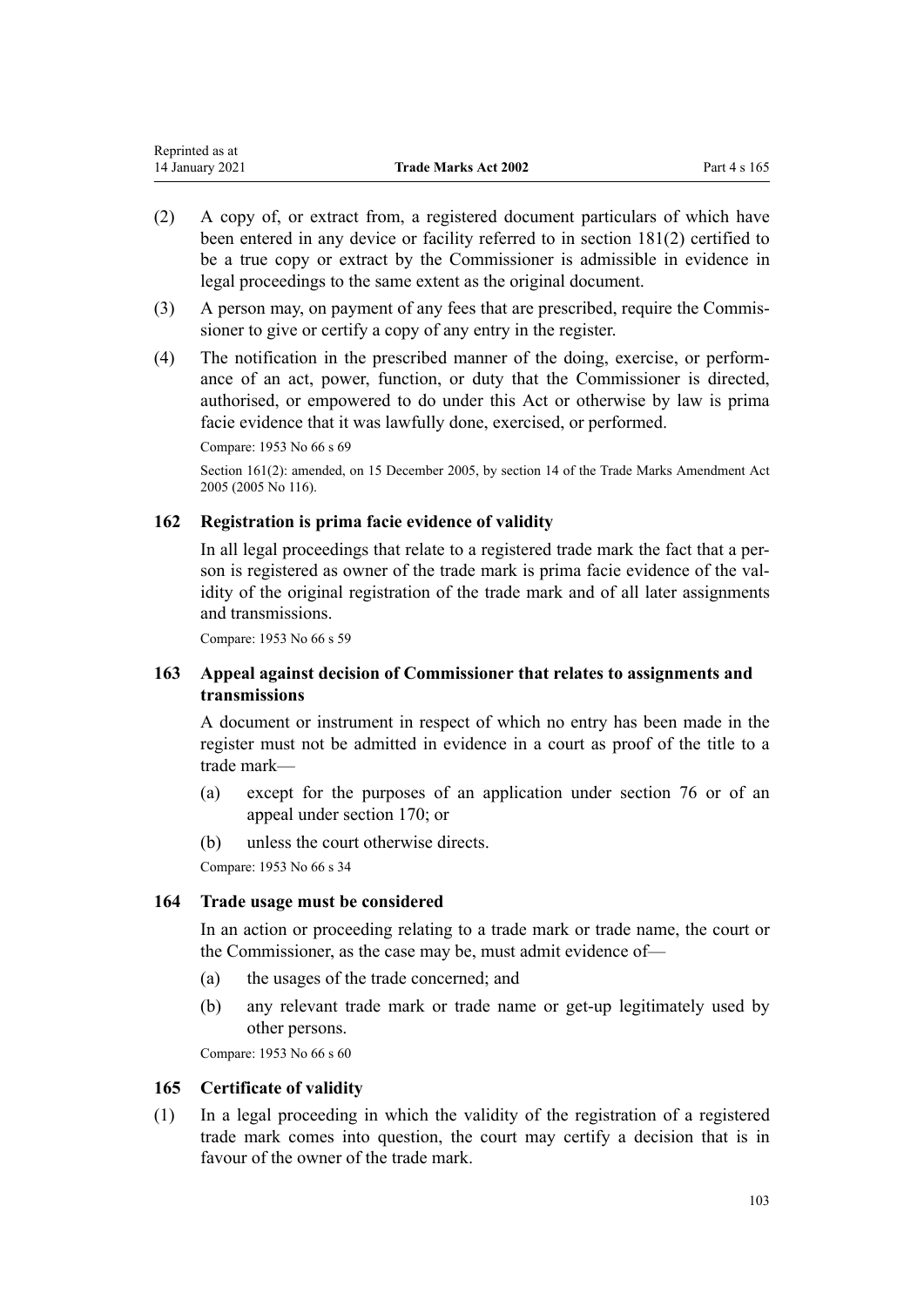- (2) The owner of a registered trade mark who obtains a final order or judgment in his or her favour in a later legal proceeding in which the validity of the registration of the trade mark comes into question again is entitled to his or her full costs, charges, and expenses as between solicitor and client if—
	- (a) the court has already certified a decision in favour of the owner under subsection (1); and
	- (b) the court does not certify in the later proceeding that the owner is not entitled to those costs, charges, and expenses.

Compare: 1953 No 66 s 61

# *Costs*

# **166 Costs**

- (1) In any proceedings before the Commissioner under this Act, the Commissioner may,—
	- (a) by order, award to any party costs that the Commissioner considers reasonable; and
	- (b) direct how and by what parties they are to be paid.
- (2) An order under subsection (1) may be—
	- (a) entered as a judgment of the court; and
	- (b) with the leave of the court, may be enforced accordingly.

Compare: 1953 No 66 s 62(1)

# **167 Commissioner or court may require security for costs**

- (1) The Commissioner or the court, as the case may be, may require a party to legal proceedings under this Act to give security for the costs of the proceedings if satisfied that—
	- (a) the party does not reside, and does not carry on business, in New Zealand; or
	- (b) there is reason to believe that the party will be unable to pay the costs of the other party if unsuccessful in the proceedings.
- (2) If the party does not give the security required, the Commissioner or the court may treat the proceedings as abandoned by the party and determine the matter accordingly.

Section 167: replaced, on 13 January 2020, by [section 132](http://legislation.govt.nz/pdflink.aspx?id=LMS85765) of the Regulatory Systems (Economic Development) Amendment Act 2019 (2019 No 62).

# **168 No costs on appeal against refusal to certify or to authorise use**

Despite section 167, the Commissioner does not have any jurisdiction to award costs to or against any party on an appeal to the Commissioner against a refusal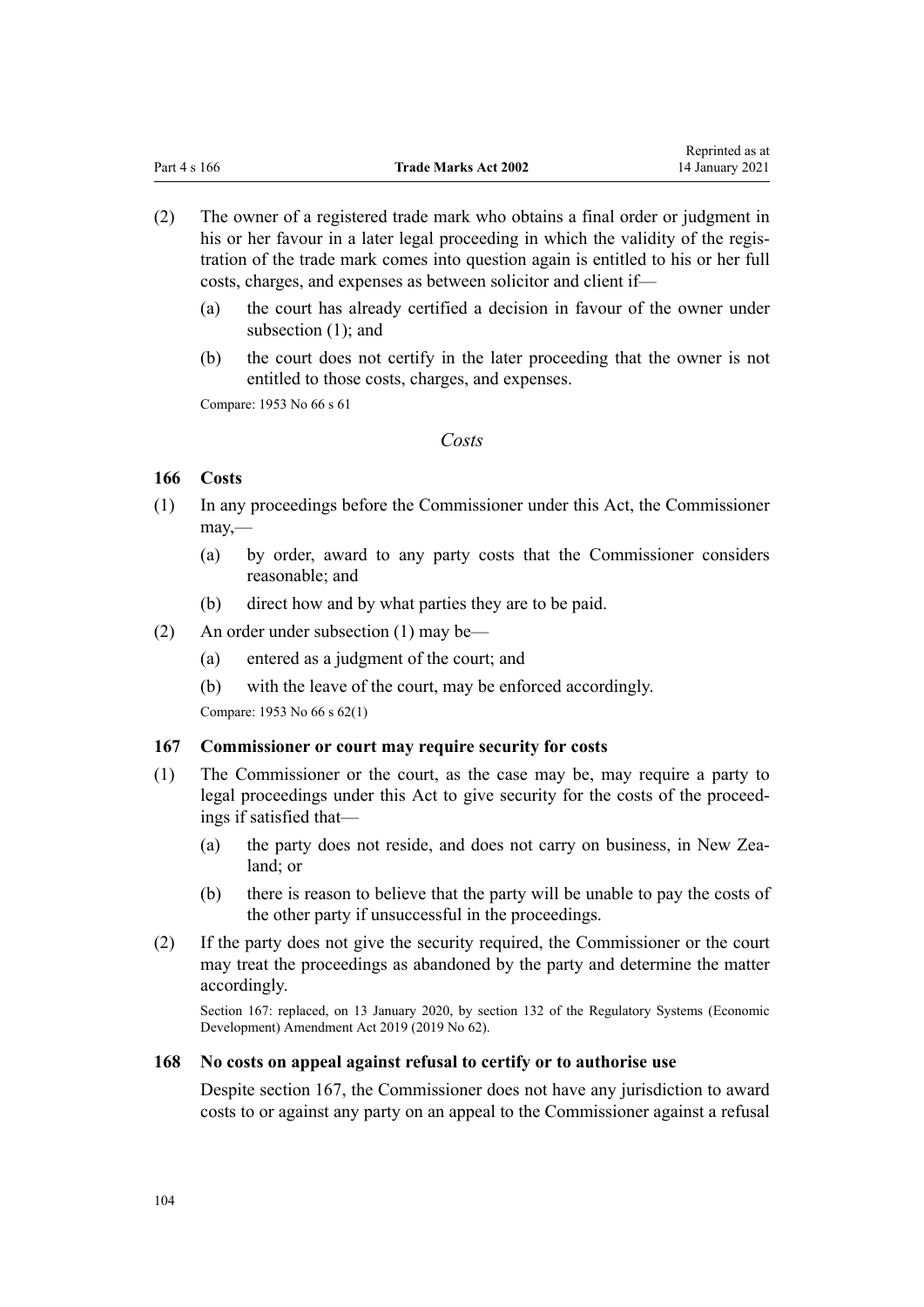<span id="page-104-0"></span>of the owner of a certification trade mark to certify goods or services or to authorise the use of the trade mark.

Compare: 1953 No 66 s 53

# **169 Costs of Commissioner in proceedings before court**

In all court proceedings under this Act, the Commissioner's costs are in the discretion of the court.

Compare: 1953 No 66 s 63

# *Appeals*

# **170 Appeals in relation to Commissioner's decisions**

A person who is aggrieved by a decision of the Commissioner under this Act may appeal to the court.

# **171 Notice of appeal**

Notice of an appeal under section 170 must be filed in the court and served on the Commissioner within 20 working days after the day on which the decision appealed against was given.

Compare: 1953 No 66 s 66(2)

# **172 Hearing of appeal**

- (1) On an appeal, the court must hear the parties and the Commissioner.
- (2) Appeals must be heard only on the materials stated by the Commissioner unless a party, either in the manner prescribed or by special leave of the court, brings forward further material for the consideration of the court.
- (3) In the case of an appeal against the acceptance of an application or the registration of a trade mark,—
	- (a) no further grounds of objection are permitted by the opponent or the Commissioner, other than those stated by the opponent, except by leave of the court; and
	- (b) if further grounds of objection are permitted, the applicant's application may be withdrawn without payment of the costs of the opponent on giving notice as prescribed.

Compare: 1953 No 66 s 27(6)–(10)

# **173 Determination of appeals**

In determining an appeal, the court may do any of the following things:

- (a) confirm, modify, or reverse the Commissioner's decision or any part of it:
- (b) exercise any of the powers that could have been exercised by the Commissioner in relation to the matter to which the appeal relates: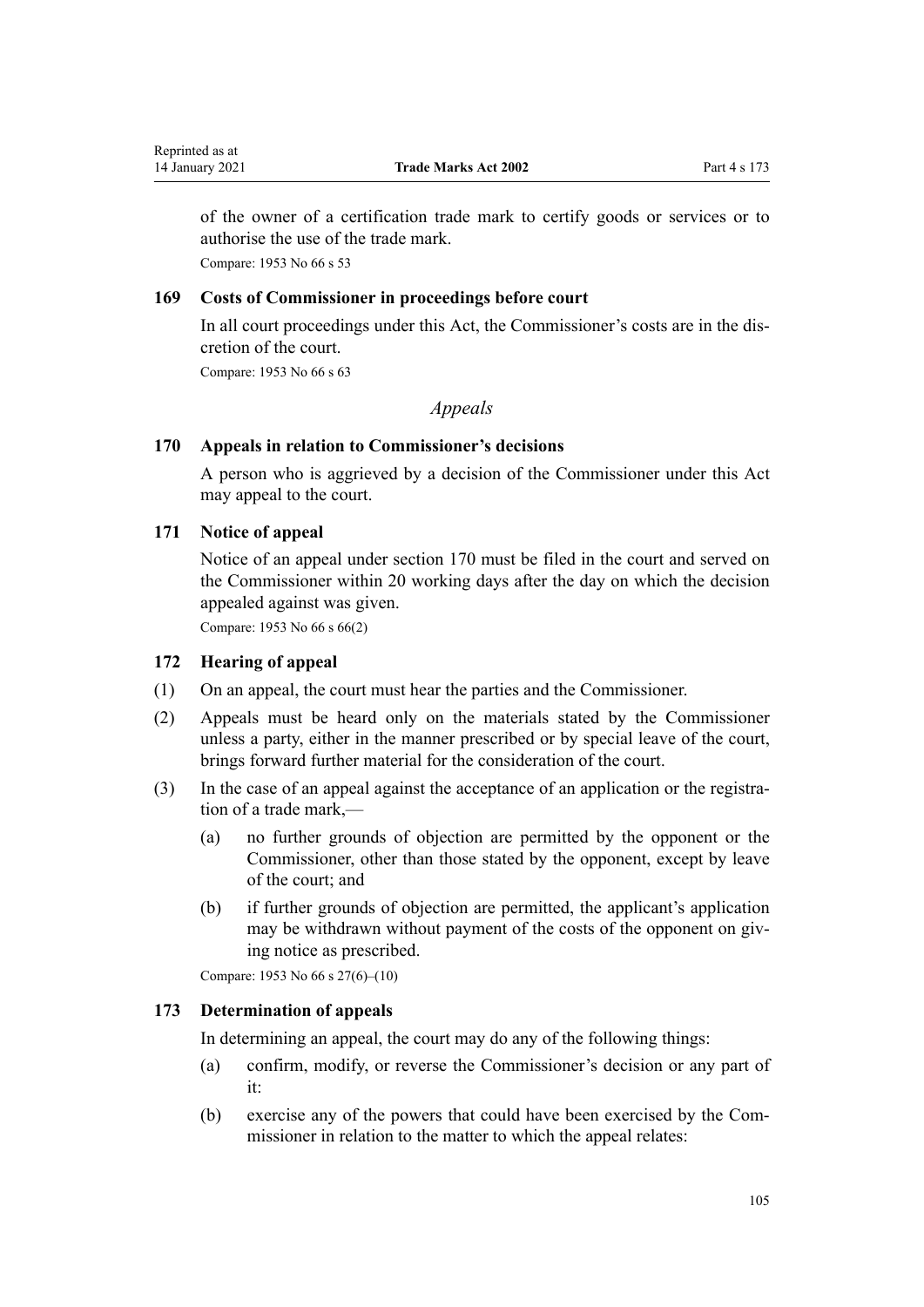(c) in the case of an appeal against the registration of a trade mark, permit the trade mark proposed to be registered to be modified in any manner that does not substantially affect its identity. However, in any such case, the trade mark as so modified must be advertised in the prescribed manner before being registered.

# **174 Provisions pending determination of appeal**

The decision to which an appeal under this Act relates remains in full force pending the determination of the appeal unless the court otherwise orders.

# **Part 5**

# **Administrative provisions and miscellaneous**

Subpart 1—Commissioner and Assistant Commissioners of Trade Marks

# **175 Commissioner and Assistant Commissioners of Trade Marks**

- (1) The chief executive of the Ministry must appoint, under the [Public Service Act](http://legislation.govt.nz/pdflink.aspx?id=LMS106157)  $2020$ , $-$ 
	- (a) the Commissioner of Trade Marks; and
	- (b) as many Assistant Commissioners of Trade Marks as may be necessary for the purposes of this Act.
- (2) Those persons are employees of the Ministry, and those appointments may be made separately or in conjunction with any other office in the Ministry.

Section 175: replaced, on 16 September 2011, by [section 24](http://legislation.govt.nz/pdflink.aspx?id=DLM2353613) of the Trade Marks Amendment Act 2011 (2011 No 71).

Section 175(1): amended, on 7 August 2020, by [section 135](http://legislation.govt.nz/pdflink.aspx?id=LMS176959) of the Public Service Act 2020 (2020) No 40).

# **175A Functions of Commissioner**

The functions of the Commissioner are, in accordance with this Act and the regulations, to—

- (a) examine applications for the registration of trade marks, consider applications for the alteration, renewal, assignment, revocation, declaration of invalidity, and cancellation of registered trade marks and make other decisions relating to the examination and registration of trade marks; and
- (b) provide preliminary advice and search advice to persons who propose to apply for the registration of trade marks; and
- (c) appoint and alter the advisory committee under [section 177;](#page-107-0) and
- (d) provide administrative support to the advisory committee; and
- (e) maintain the register of trade marks and carry out other duties and responsibilities relating to the register of trade marks; and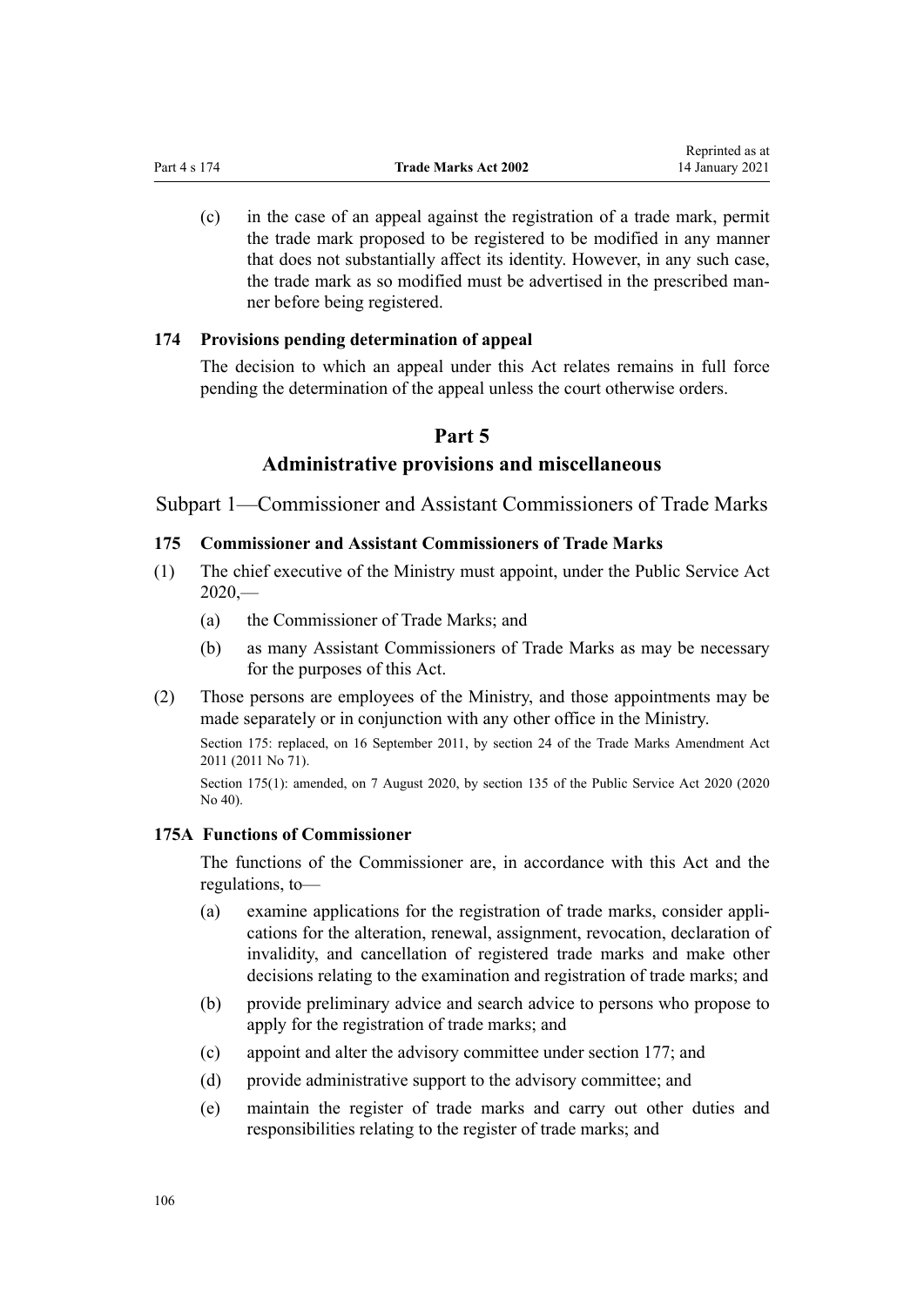(f) perform or exercise other functions, duties, and powers conferred on him or her by this Act and the regulations.

Section 175A: inserted, on 16 September 2011, by [section 24](http://legislation.govt.nz/pdflink.aspx?id=DLM2353613) of the Trade Marks Amendment Act 2011 (2011 No 71).

# **175B Powers of Assistant Commissioners**

- (1) An Assistant Commissioner of Trade Marks has the functions, duties, and powers of the Commissioner under this Act, other than the power to delegate under section 175C, but is subject to the control of the Commissioner.
- (2) The fact that an Assistant Commissioner performs or exercises those functions, duties, and powers is conclusive evidence of the authority to do so.

Section 175B: inserted, on 16 September 2011, by [section 24](http://legislation.govt.nz/pdflink.aspx?id=DLM2353613) of the Trade Marks Amendment Act 2011 (2011 No 71).

## **175C Power of Commissioner to delegate**

- (1) The Commissioner may delegate to any person, either generally or particularly, any of the Commissioner's functions, duties, and powers (except this power of delegation).
- (2) A delegation—
	- (a) must be in writing; and
	- (b) may be subject to any restrictions and conditions that the Commissioner thinks fit; and
	- (c) is revocable at any time, in writing; and
	- (d) does not prevent the performance or exercise of a function, duty, or power by the Commissioner.
- (3) A person to whom any of the functions, duties, and powers are delegated may perform and exercise them in the same manner and with the same effect as if they had been conferred directly by this Act and not by delegation.
- (4) A person who appears to act under a delegation is presumed to be acting in accordance with its terms in the absence of evidence to the contrary.
- (5) Any reference in this Act or the regulations to the Commissioner includes a reference to the delegate in respect of anything delegated to that person.

Section 175C: inserted, on 16 September 2011, by [section 24](http://legislation.govt.nz/pdflink.aspx?id=DLM2353613) of the Trade Marks Amendment Act 2011 (2011 No 71).

## **175D Liability of Commissioner and others**

The Commissioner, an Assistant Commissioner, or any other person acting on behalf of the Commissioner is not personally liable for any act or omission done in good faith in the performance or intended performance of the Commissioner's functions, duties, or powers.

Section 175D: inserted, on 13 September 2014, by [section 249](http://legislation.govt.nz/pdflink.aspx?id=DLM1419624) of the Patents Act 2013 (2013 No 68).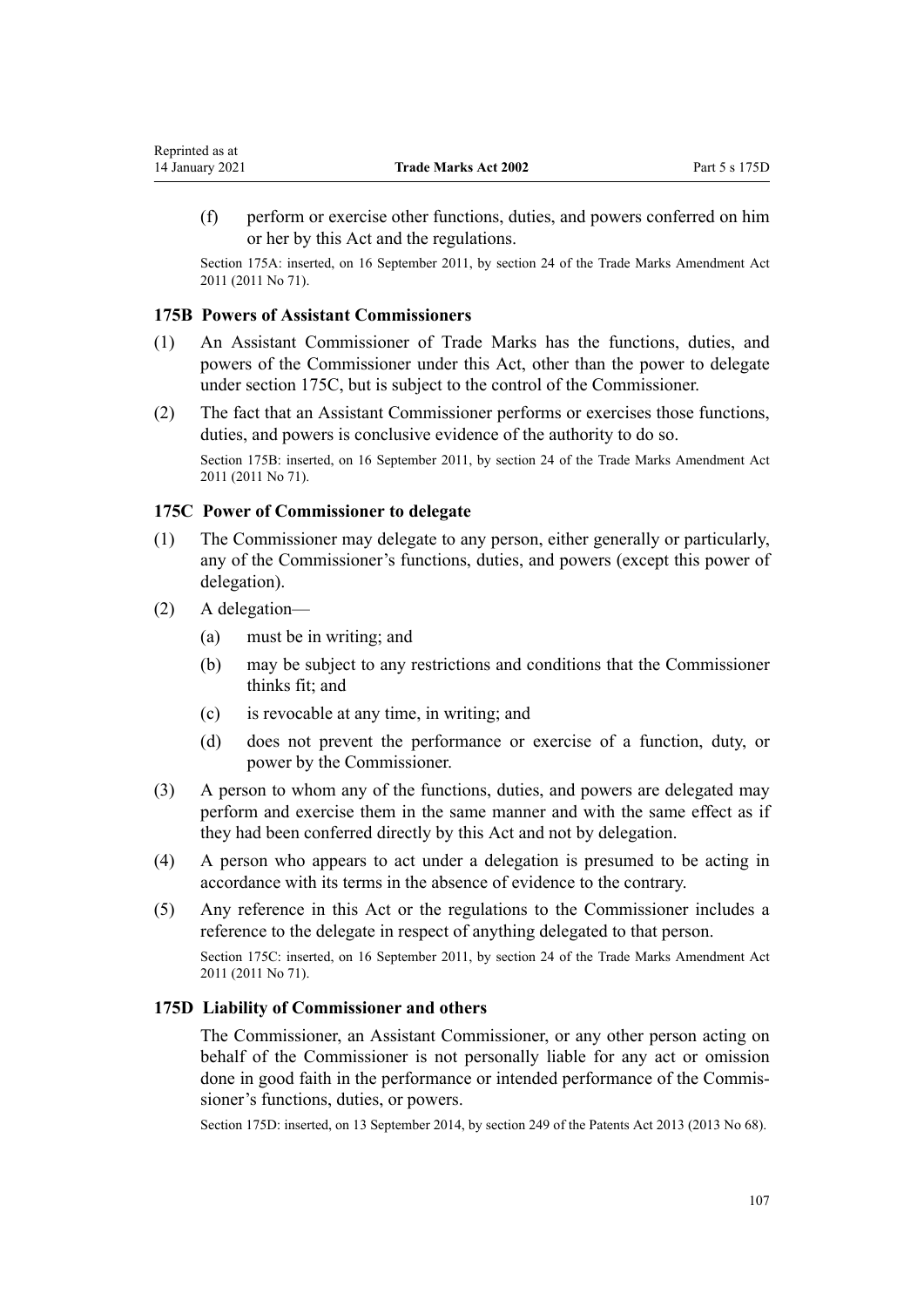## <span id="page-107-0"></span>**176 Hearing before exercise of Commissioner's discretion**

The Commissioner must not exercise any of the Commissioner's discretionary or other powers under this Act or any regulations made under this Act adversely to any person without (if required to do so within the prescribed time) giving the person an opportunity of being heard.

Compare: 1953 No 66 s 56

# Subpart 2—Advisory committee

#### **177 Advisory committee**

- (1) The Commissioner must appoint an advisory committee.
- (2) The Commissioner may alter the advisory committee.

# **178 Function of advisory committee**

The function of the advisory committee is to advise the Commissioner whether the proposed use or registration of a trade mark that is, or appears to be, derivative of a Māori sign, including text and imagery, is, or is likely to be, offensive to Māori.

## **179 Membership of advisory committee**

- (1) The Commissioner may, at any time, appoint or discharge a member of the advisory committee and, if the Commissioner thinks fit, appoint another member in a discharged member's place.
- (2) A person must not be appointed as a member of the advisory committee unless, in the opinion of the Commissioner, the person is qualified for appointment, having regard to that person's knowledge of te ao Māori (Māori worldview) and tikanga Māori (Māori protocol and culture).
- (3) A member of the advisory committee may resign office by notice in writing to the Commissioner.

# **180 Advisory committee may regulate own procedure**

Subject to any direction given by the Commissioner, the advisory committee may regulate its own procedure.

# Subpart 3—Register of trade marks

*General*

# **181 Register of trade marks**

- (1) The Commissioner must ensure that a register of trade marks registered in New Zealand is kept in New Zealand.
- (2) The register may be kept in any manner that the Commissioner thinks fit, including, either wholly or partly, by means of a device or facility—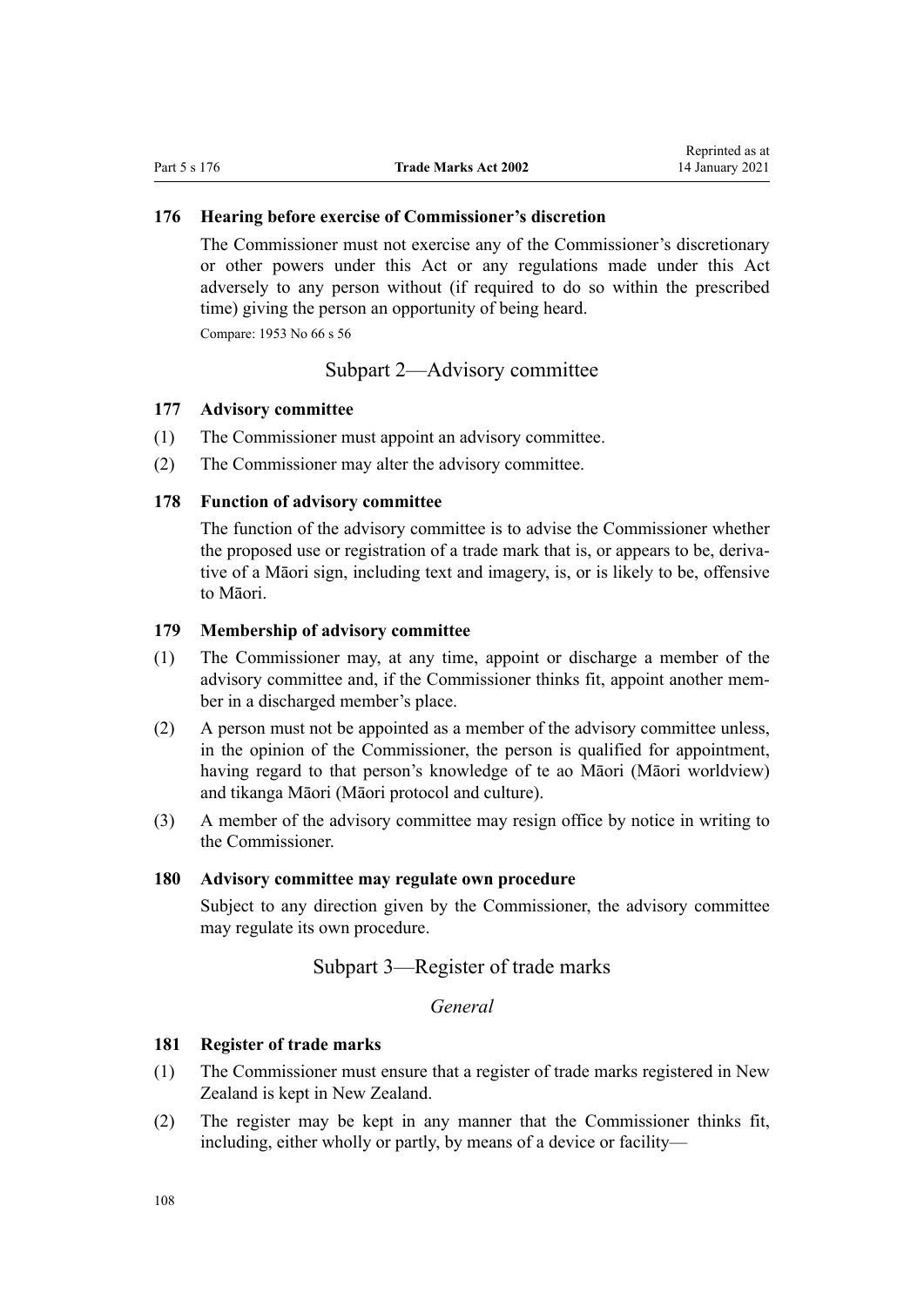- (a) that records or stores information electronically or by other means; and
- (b) that permits the information so recorded or stored to be readily inspected or reproduced in usable form.
- (3) The register is prima facie evidence of any matters required or authorised by or under this Act to be entered in it.

Compare: 1953 No 66 s 5

## **182 Contents of register**

The register must contain the following:

- (a) all registered trade marks with the names and addresses of their owners:
- (b) the actual date of registration, the deemed date of registration, and the date of application in New Zealand:
- (ba) if the trade mark's status is registered-past expiry date (as defined in [sec](#page-39-0)[tion 60](#page-39-0)), a statement to that effect:
- (c) assignments and transmissions:
- (d) memoranda referred to in [section 78\(c\):](#page-44-0)
- (e) disclaimers:
- (f) conditions:
- (g) any other prescribed matters relating to registered trade marks.

Compare: 1953 No 66 s 5(1)

Section 182(b): replaced, on 15 December 2005, by [section 15](http://legislation.govt.nz/pdflink.aspx?id=DLM362649) of the Trade Marks Amendment Act 2005 (2005 No 116).

Section 182(ba): inserted, on 13 January 2020, by [section 133](http://legislation.govt.nz/pdflink.aspx?id=LMS85766) of the Regulatory Systems (Economic Development) Amendment Act 2019 (2019 No 62).

Section 182(d): replaced, on 16 September 2011, by [section 25](http://legislation.govt.nz/pdflink.aspx?id=DLM2290126) of the Trade Marks Amendment Act 2011 (2011 No 71).

# **183 No notices of trusts may be entered in register**

No notice of any trust may be entered in the register, and the Commissioner is not affected by any such notice.

Compare: 1953 No 66 s 80(2)

## *Search of register*

## **184 Search of register**

- (1) A person may, on payment of any prescribed fees, search the register—
	- (a) during the hours when the office of the Commissioner is open to the public for the transaction of business on a working day; and
	- (b) at any other time that the Commissioner allows.
- (2) A certified copy of an entry in the register must, on payment of any prescribed fee, be given to any person who requires the certified copy.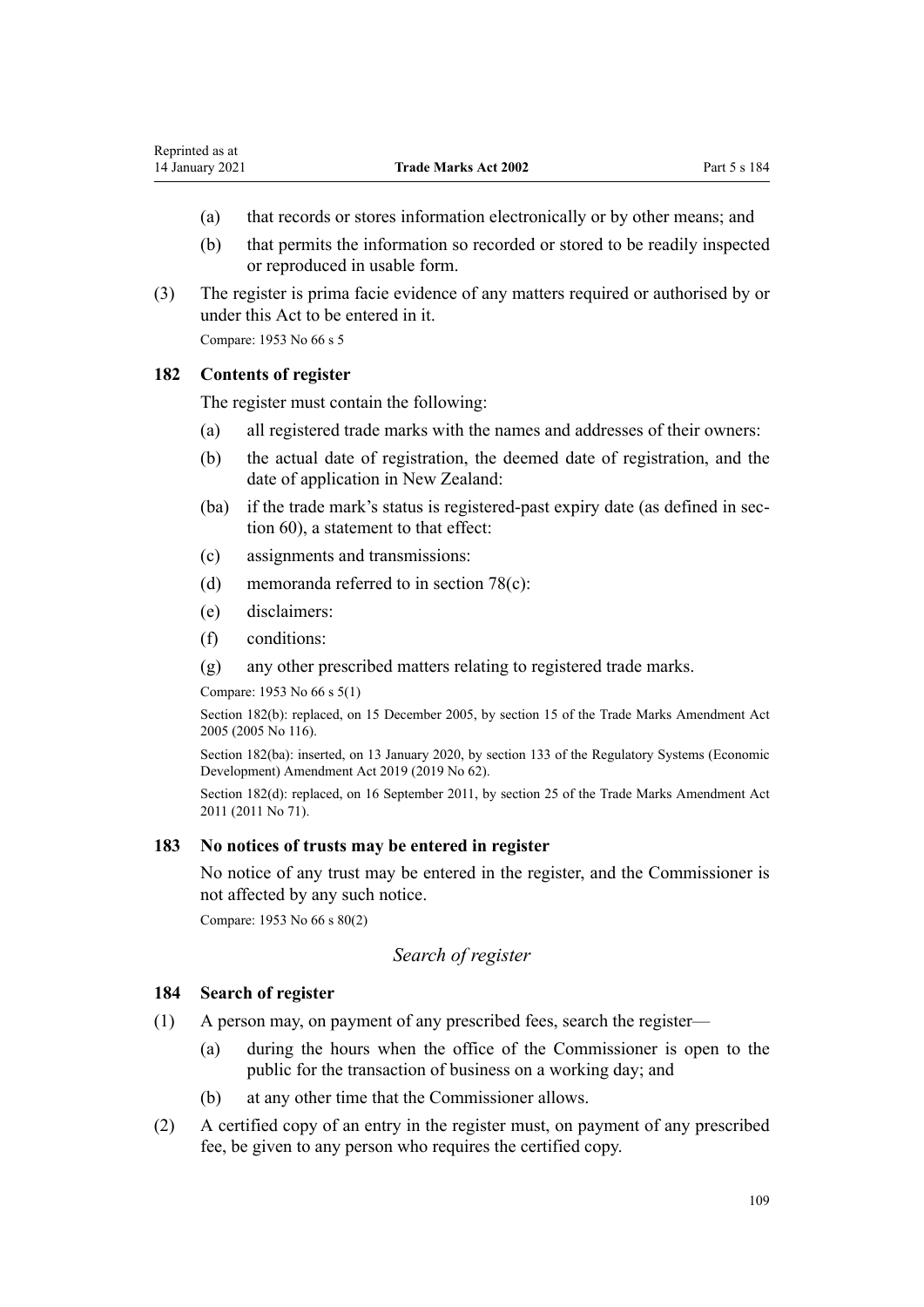Section 184(2): amended, on 13 September 2014, by [section 249](http://legislation.govt.nz/pdflink.aspx?id=DLM1419624) of the Patents Act 2013 (2013 No 68).

# *Offences relating to register*

#### **185 Offence to make false entry in register**

- (1) Every person commits an offence who—
	- (a) makes or causes to be made a false entry in the register or a writing falsely purporting to be a copy of an entry in the register knowing the entry or writing to be false; or
	- (b) produces or tenders or causes to be produced or tendered in evidence any such writing, knowing the entry or writing to be false.
- (2) Every person who is convicted of an offence against subsection (1) is liable on conviction to imprisonment for a term not exceeding 2 years. Compare: 1953 No 66 s 70

#### **186 Offences relating to false representation of trade mark**

- (1) Every person commits an offence who represents that—
	- (a) a sign, or the whole or a part of a trade mark, is a registered trade mark when it is not:
	- (b) a registered trade mark is registered in respect of any goods or services when it is not:
	- (c) the registration of a trade mark gives an exclusive right to its use when it does not.
- (2) Every person who is convicted of an offence against subsection (1) is liable on conviction to a fine not exceeding \$1,000.
- (3) For the purposes of this section, a reference to—
	- (a) registered is to be read as a reference to registered under this Act:
	- (b) registration is to be read as a reference to registration in the register.
- (4) Subsection (3) does not apply if the relevant reference relates to the registration of a trade mark under the law in force in a country outside New Zealand. Compare: 1953 No 66 s 71

# Subpart 4—Miscellaneous

## *No compensation*

# **187 No compensation for diminution in rights attaching to trade mark**

No person is entitled to compensation from the Crown in respect of any diminution in the rights that attach to a trade mark that may arise by virtue of the enactment of this Act (for example, the removal of the trade mark from the register).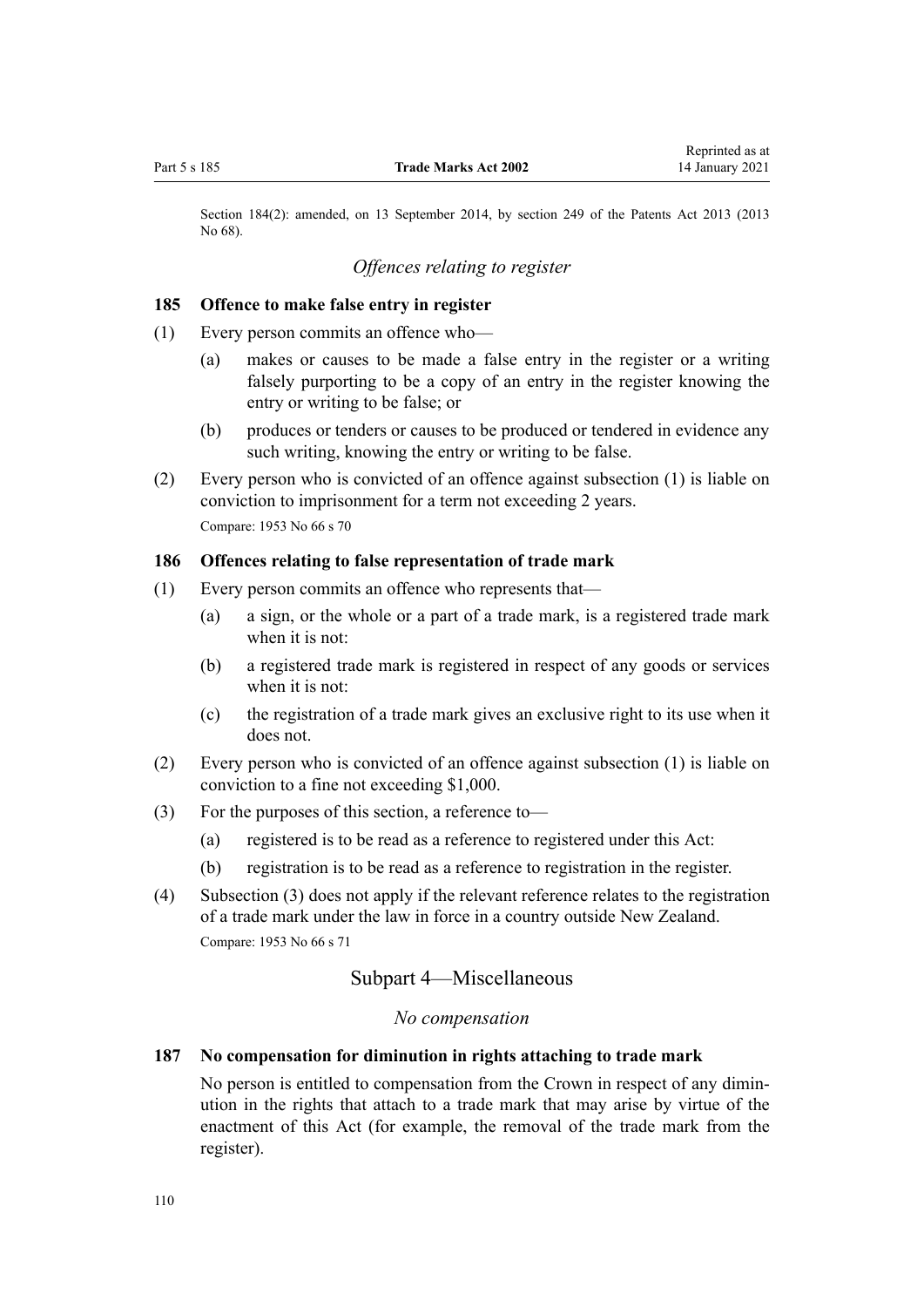# *Intellectual Property Office of New Zealand*

Heading: replaced, on 13 September 2014, by [section 249](http://legislation.govt.nz/pdflink.aspx?id=DLM1419624) of the Patents Act 2013 (2013 No 68).

## **188 Opening hours of Intellectual Property Office of New Zealand**

- (1) The Commissioner may—
	- (a) fix the opening hours for the Intellectual Property Office of New Zealand; and
	- (b) declare the Intellectual Property Office of New Zealand closed on any day.
- (2) The Commissioner must publicly notify those opening hours, and (before closing the Intellectual Property Office of New Zealand) any closure, in accordance with [section 5\(3\)](http://legislation.govt.nz/pdflink.aspx?id=DLM1419053) of the Patents Act 2013.
- (3) A thing that must or may be done on a particular day or within a limited period of time may, if that day or the last day of that period is not an opening day of the Intellectual Property Office of New Zealand, be done on the next opening day (and is then still in time).

Section 188: replaced, on 13 September 2014, by [section 249](http://legislation.govt.nz/pdflink.aspx?id=DLM1419624) of the Patents Act 2013 (2013 No 68).

### **189 Closing of Intellectual Property Office of New Zealand at short notice**

- (1) The Commissioner may declare the Intellectual Property Office of New Zealand closed without giving publication of the closure under section 188 if—
	- (a) he or she thinks it necessary or desirable because of an emergency or other temporary circumstances; and
	- (b) it is not practicable to make that prior publication.
- (2) The Commissioner must, as soon as practicable after closing the Intellectual Property Office of New Zealand, publicly notify the closure in accordance with [section 5\(3\)](http://legislation.govt.nz/pdflink.aspx?id=DLM1419053) of the Patents Act 2013.

Section 189: replaced, on 13 September 2014, by [section 249](http://legislation.govt.nz/pdflink.aspx?id=DLM1419624) of the Patents Act 2013 (2013 No 68).

## *Personal representatives*

#### **190 Recognition of agents**

- (1) Anything that must be done by or to a person under this Act, in relation to a trade mark, may be done by or to the person's expressly authorised agent.
- (2) Subsection (1) applies only if the agent is not a prescribed class of person. Compare: 1953 No 66 s 81

#### **191 Declarations, etc, on behalf of certain persons**

#### *[Repealed]*

Section 191: repealed, on 13 January 2020, by [section 134](http://legislation.govt.nz/pdflink.aspx?id=LMS85767) of the Regulatory Systems (Economic Development) Amendment Act 2019 (2019 No 62).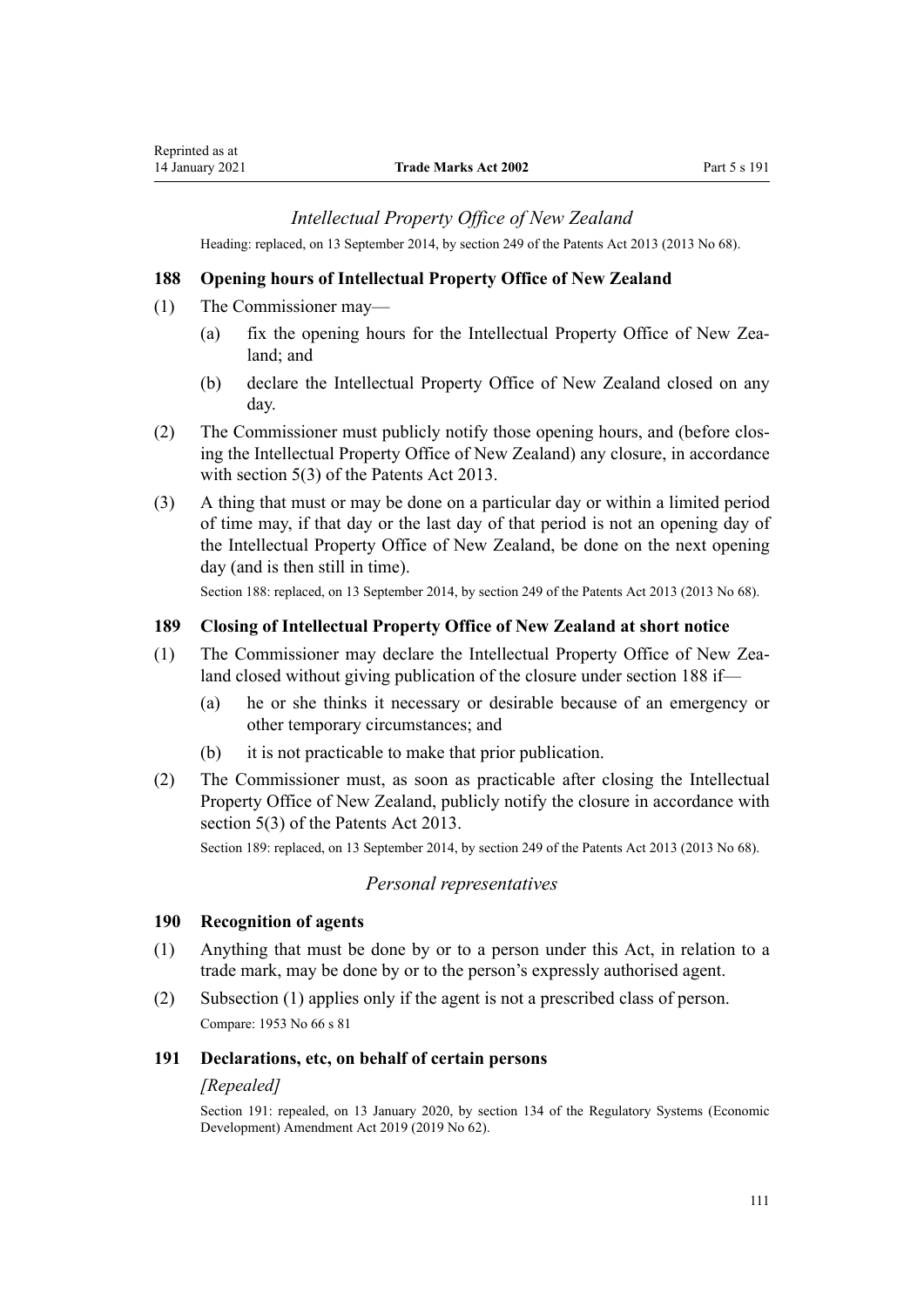### *Substitution*

# **192 Substitution of person other than applicant generally**

- (1) This section applies to the following applications:
	- (a) application for cancellation or alteration under [section 62:](#page-39-0)
	- (b) application for revocation under [section 65:](#page-40-0)
	- (c) application for a declaration of invalidity under [section 73:](#page-43-0)
	- (d) application for rectification of register under [section 76.](#page-44-0)
- (2) An application referred to in subsection (1) may proceed in the name of any person other than the applicant if,—
	- (a) after the applicant has filed the application, the right or interest on which the applicant relied to file the application becomes vested in another person; and
	- (b) the other person—
		- (i) notifies the Commissioner in writing that the right or interest is vested in him or her; and
		- (ii) does not withdraw the application.

# **193 Substitution of person other than opponent on notice of opposition**

A notice of opposition to an application under [section 47](#page-34-0) may proceed in the name of any other person if,—

- (a) after the person has given notice, the right or interest on which that person relied to give notice becomes vested in another person; and
- (b) that other person—
	- (i) notifies the Commissioner, in writing, that the right or interest is vested in him or her; and
	- (ii) does not withdraw the opposition.

Section 193 heading: amended, on 15 December 2005, by [section 16](http://legislation.govt.nz/pdflink.aspx?id=DLM362650) of the Trade Marks Amendment Act 2005 (2005 No 116).

### *Amendment of other documents*

#### **194 Amendment of documents other than application**

The Commissioner may, at the written request of the person who has made an application (other than an application for the registration of a trade mark), or filed a notice or other document for the purposes of this Act, or, at the written request of the person's agent, amend the application, notice or document,—

- (a) to correct a clerical error or an obvious mistake; or
- (b) if the Commissioner is of the opinion that it is fair and reasonable in all the circumstances of the case to do so.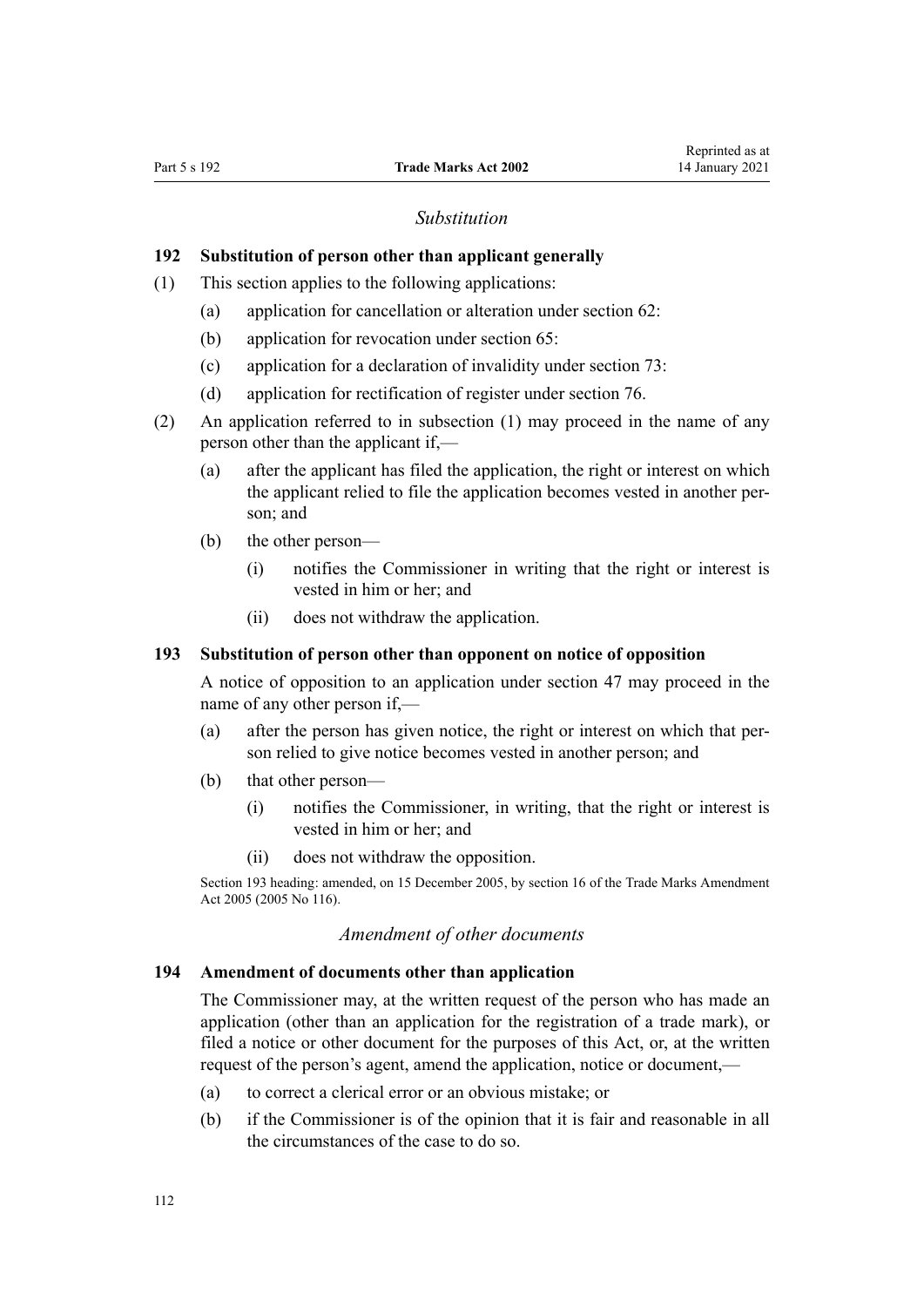## *Fees*

# **195 Fees**

- (1) Any sum paid to the Commissioner by mistake, or any sum the payment of which is not required by this Act, may be refunded by the Commissioner.
- (2) All money that is so refunded must be paid out of public money without further appropriation than this Act.

Compare: 1953 No 66 s 82(2)

# *Service of notices*

### **196 Application of section 197**

Section 197 does not apply to—

- (a) notices or other documents served or given in any proceedings in a court:
- (b) notices or other documents served or given in accordance with another procedure specified in this Act.

## **197 Method of service of notices**

- (1) A notice or any other document that is required or authorised by this Act to be served on or given to a person may be served or given by—
	- (a) delivering it to the person or the person's agent; or
	- (b) leaving it at the person's or the person's agent's usual or last known residence or business; or
	- (c) posting it in a letter addressed to the person or the person's agent by name at that residence or business address; or
	- (d) emailing it to the person or the person's agent at an email address that is used by the person or the person's agent.
- (2) If the person is deceased, a notice or other document may be served on or given to the person's personal representative.
- (3) A notice or any other document that is sent to a person by post must be treated as received by the person when it would have been delivered in the ordinary course of post, and, in proving the delivery, it is sufficient to prove that the letter was properly addressed and posted.
- (4) In the absence of proof to the contrary, a notice or any other document that is emailed to a person must be treated as received by the person on the second working day after the date on which it is emailed, and, in proving that the document was emailed, it is sufficient to prove that the document was properly addressed and sent to the email address.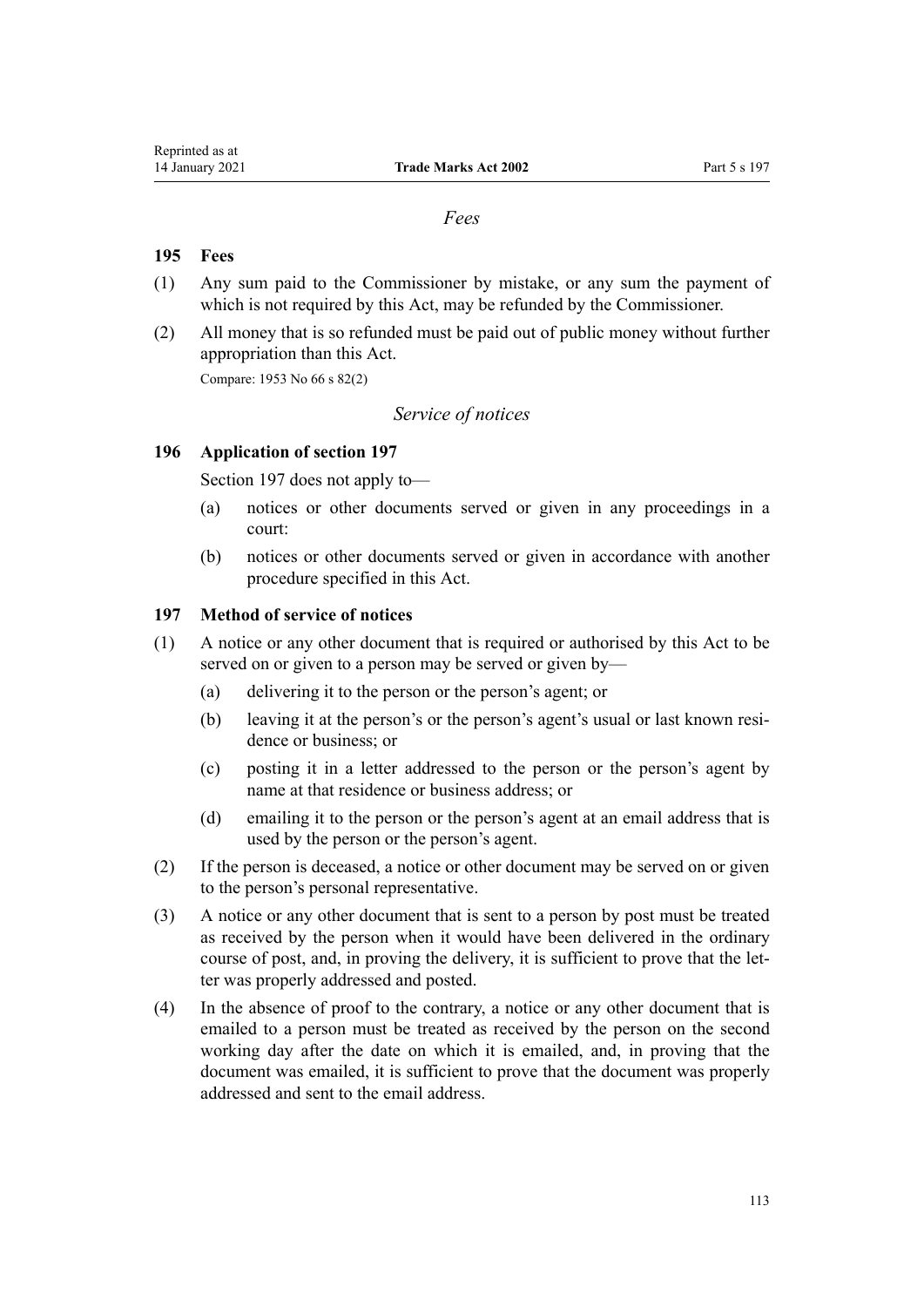Section 197(1)(c): amended, on 16 December 2017, by [section 81\(1\)](http://legislation.govt.nz/pdflink.aspx?id=DLM6962244) of the Electronic Interactions Reform Act 2017 (2017 No 50).

Section 197(1)(d): inserted, on 16 December 2017, by [section 81\(2\)](http://legislation.govt.nz/pdflink.aspx?id=DLM6962244) of the Electronic Interactions Reform Act 2017 (2017 No 50).

Section 197(3): amended, on 16 December 2017, by [section 81\(3\)](http://legislation.govt.nz/pdflink.aspx?id=DLM6962244) of the Electronic Interactions Reform Act 2017 (2017 No 50).

Section 197(4): inserted, on 16 December 2017, by [section 81\(4\)](http://legislation.govt.nz/pdflink.aspx?id=DLM6962244) of the Electronic Interactions Reform Act 2017 (2017 No 50).

#### *Annual report*

# *[Repealed]*

Heading: repealed, on 13 September 2014, pursuant to [section 249](http://legislation.govt.nz/pdflink.aspx?id=DLM1419624) of the Patents Act 2013 (2013 No 68).

#### **198 Annual report by Commissioner of Patents**

#### *[Repealed]*

Section 198: repealed, on 13 September 2014, by [section 249](http://legislation.govt.nz/pdflink.aspx?id=DLM1419624) of the Patents Act 2013 (2013 No 68).

#### *Regulation-making powers*

#### **199 Regulations**

(1) The Governor-General may, by Order in Council, make regulations for all or any of the following purposes:

*Classification of goods or services*

(a) prescribing procedures, requirements, and other matters, not inconsistent with this Act, in respect of the amended or substituted classification of goods or services for the purposes of the registration of trade marks under this Act:

*Registration of trade marks*

- (b) prescribing procedures, requirements, and other matters, not inconsistent with this Act, in respect of the registration, or renewal or alteration or cancellation, of trade marks under this Act, including—
	- (i) providing for the division of an application for the registration of a trade mark into several applications:
	- (ia) providing for the division of a registration of a trade mark into several registrations:
	- (ii) providing for the merging of separate applications or registrations:
	- (iii) providing for the registration of a series of trade marks:

*Licensees*

#### *[Repealed]*

(c) *[Repealed]*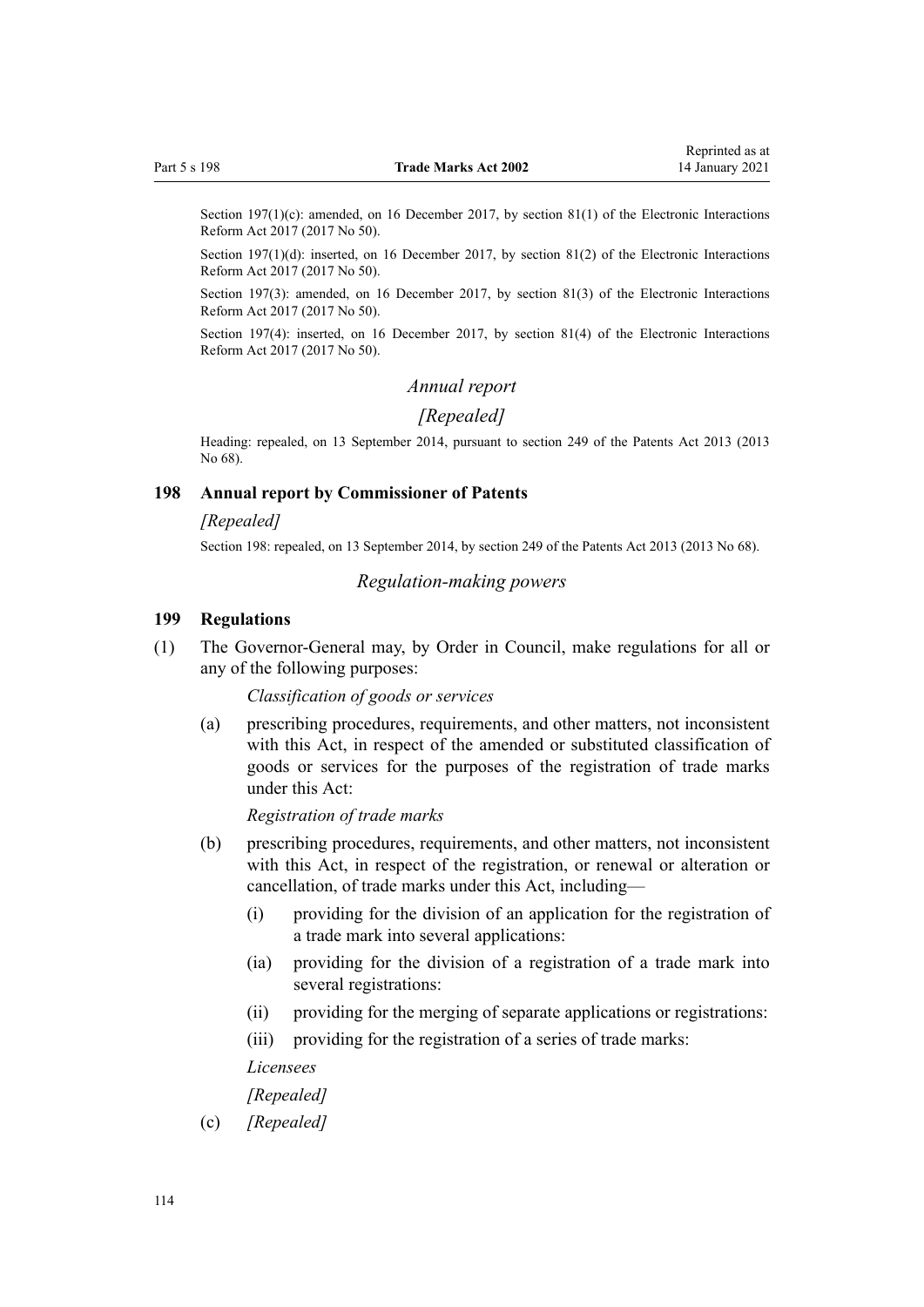#### *Agents*

(d) prescribing classes of persons whom the Commissioner may refuse to recognise as agents in respect of proceedings:

*Importation of infringing goods*

- (e) prescribing procedures, requirements, and other matters, not inconsistent with this Act, in respect of the importation of infringing goods under this Act, including—
	- (i) requiring a person to give security or an indemnity or both, subject to any conditions determined by the chief executive of the New Zealand Customs Service, for any costs incurred by the New Zealand Customs Service in relation to any 1 or more of the detention of goods, the disposal of goods, or the recovery of sums owed:
	- (ii) providing for exceptions to any requirement to give security or an indemnity imposed by any regulations made under subparagraph (i):
	- (iii) providing for the disposition of any security given under any regulations made under subparagraph (i):
	- (iv) prescribing how goods that are forfeited to the Crown under [sec](#page-90-0)[tion 151](#page-90-0) or [section 154](#page-91-0) are to be disposed of:

#### *Proceedings*

- (f) prescribing procedures, requirements, and other matters, not inconsistent with this Act, in respect of proceedings under this Act, including—
	- (i) providing for the payment of witnesses' expenses:
	- (ii) imposing fines not exceeding \$1,000 for the failure or refusal of a person to attend and give evidence:

### *Register*

- (g) prescribing procedures, requirements, and other matters, not inconsistent with this Act, in respect of the register and its operation, including matters relating to—
	- (i) access to the register:
	- (ii) the location of and hours of access to the register:
- (ga) prescribing the manner in which the Commissioner may alter the register under [section 78A,](#page-45-0) including prescribing procedures, requirements, and other matters in respect of an alteration:

*Fees*

(h) prescribing matters in respect of which fees are payable under this Act and the amounts of those fees: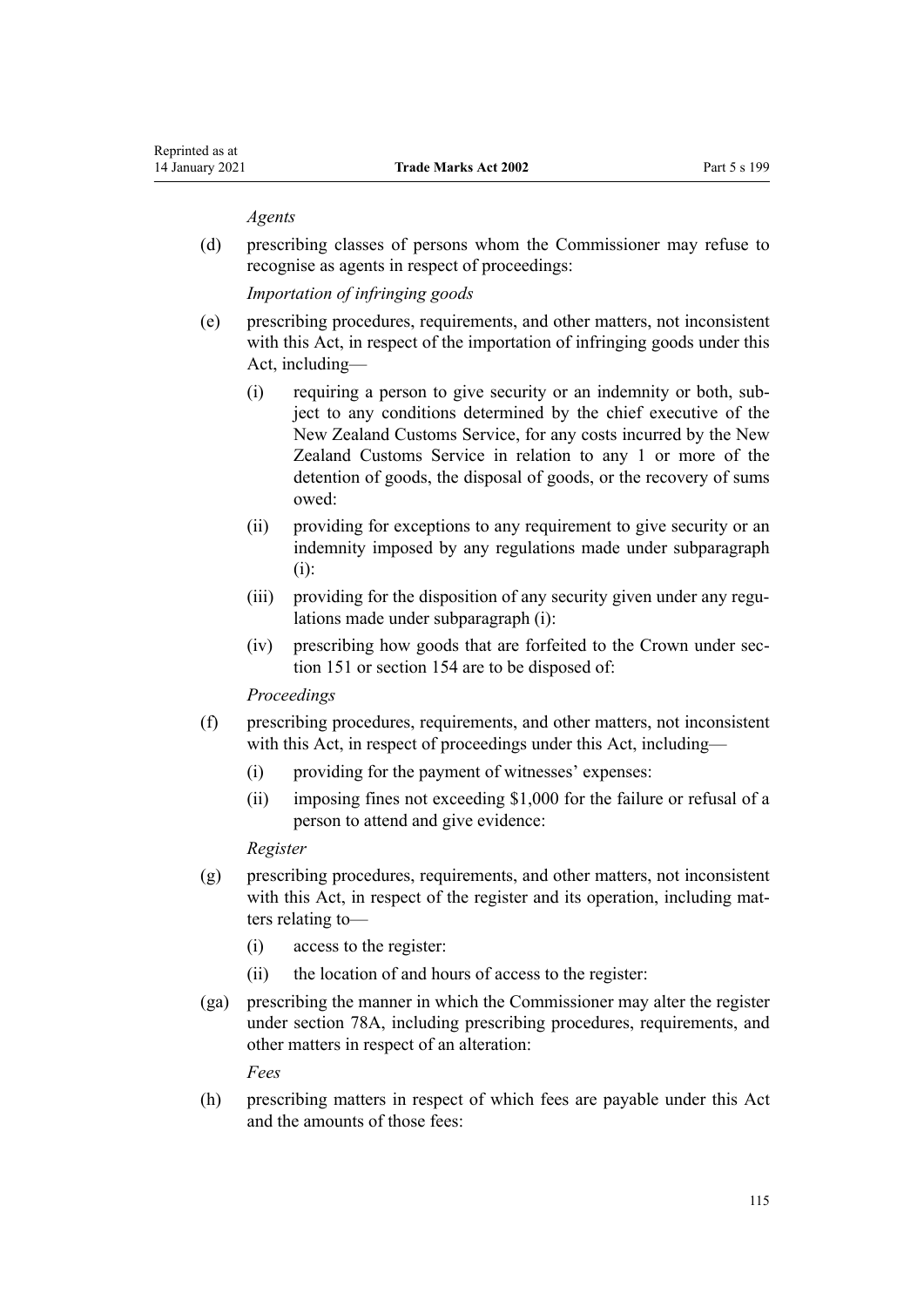*Extensions of time*

(i) prescribing time and extensions of time in respect of any matters under this Act:

*Forms*

- (j) prescribing forms for the purposes of this Act; and those regulations may require—
	- (i) the inclusion in, or attachment to, forms of specified information or documents:
	- (ii) forms to be signed by specified persons:

*Notices*

(k) prescribing procedures, requirements, and other matters, not inconsistent with this Act, in respect of notices under this Act, including prescribing the matters in respect of which notices are required under this Act:

*Intellectual Property Office of New Zealand*

(l) regulating, in a manner not inconsistent with this Act, the business of the Intellectual Property Office of New Zealand in relation to trade marks and all things that are under the direction or control of the Commissioner:

*General*

- (m) providing for any other matters contemplated by this Act, necessary for its administration, or necessary for giving it full effect.
- (2) The structure of the fee system under this Act prescribed by regulations under subsection (1) may be such that any renewal fees—
	- (a) recover a share of the costs incurred by the Commissioner in performing his or her functions under this Act; and
	- (b) recover those costs at a level that provides an appropriate incentive for persons to let registrations of trade marks lapse if they do not receive sufficient benefit from having the registration.

Section 199(1)(b)(ia): inserted, on 16 September 2011, by [section 26\(1\)](http://legislation.govt.nz/pdflink.aspx?id=DLM2290127) of the Trade Marks Amendment Act 2011 (2011 No 71).

Section 199(1)(c) heading: repealed, on 16 September 2011, by [section 26\(2\)](http://legislation.govt.nz/pdflink.aspx?id=DLM2290127) of the Trade Marks Amendment Act 2011 (2011 No 71).

Section 199(1)(c): repealed, on 16 September 2011, by [section 26\(2\)](http://legislation.govt.nz/pdflink.aspx?id=DLM2290127) of the Trade Marks Amendment Act 2011 (2011 No 71).

Section 199(1)(e)(i): replaced, on 16 September 2011, by [section 26\(3\)](http://legislation.govt.nz/pdflink.aspx?id=DLM2290127) of the Trade Marks Amendment Act 2011 (2011 No 71).

Section 199(1)(ga): inserted, on 13 May 2016, by [section 41](http://legislation.govt.nz/pdflink.aspx?id=DLM6431601) of the New Zealand Business Number Act 2016 (2016 No 16).

Section 199(1)(j): replaced, on 16 September 2011, by [section 26\(4\)](http://legislation.govt.nz/pdflink.aspx?id=DLM2290127) of the Trade Marks Amendment Act 2011 (2011 No 71).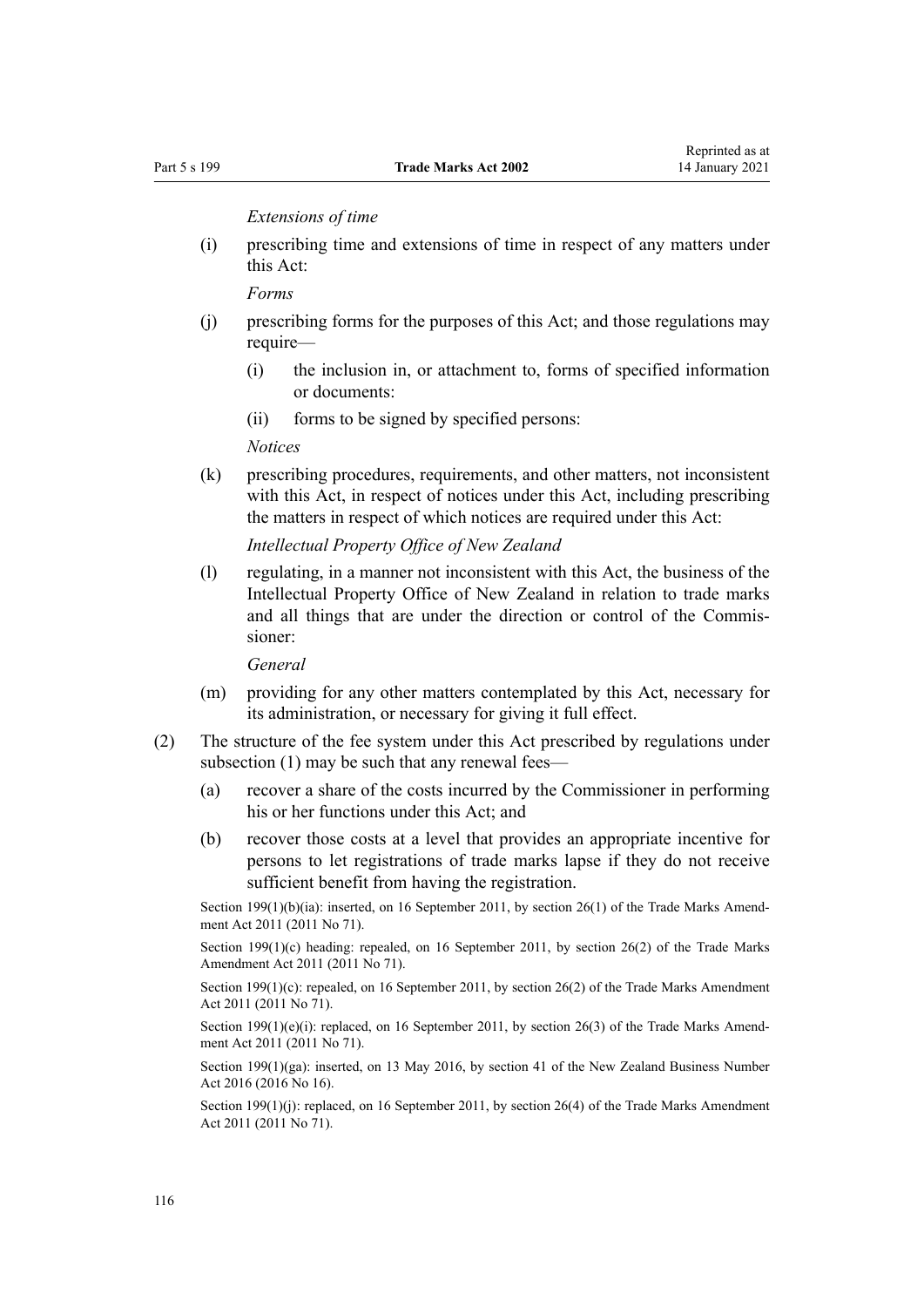<span id="page-116-0"></span>Section 199(1)(1) heading: replaced, on 13 September 2014, by [section 249](http://legislation.govt.nz/pdflink.aspx?id=DLM1419624) of the Patents Act 2013 (2013 No 68).

Section 199(1)(l): amended, on 13 September 2014, by [section 249](http://legislation.govt.nz/pdflink.aspx?id=DLM1419624) of the Patents Act 2013 (2013) No 68).

Section 199(2): inserted, on 13 September 2014, by [section 249](http://legislation.govt.nz/pdflink.aspx?id=DLM1419624) of the Patents Act 2013 (2013 No 68).

### **199A Regulations: Madrid Protocol**

The Governor-General may, by Order in Council, make regulations for the purpose of giving effect in New Zealand to the Madrid Protocol, including providing for any of the following:

- (a) making applications for international registration by way of the Intellectual Property Office of New Zealand as office of origin:
- (b) procedures to be followed where the basic New Zealand application for registration ceases to be in force:
- (c) procedures to be followed where the Intellectual Property Office of New Zealand receives from the International Bureau, or any body specified in the regulations, a request for extension of protection to New Zealand:
- (d) the effects of a successful request for extension of protection to New Zealand:
- (e) transforming an application for an international registration, or an international registration, into a national application for registration:
- (f) communicating information to the International Bureau:
- (g) requiring fees to be paid in respect of applications for international registrations, extensions of protection, and renewals, and prescribing the amounts of those fees:
- (h) the application of the following provisions to a protected international trade mark (New Zealand):
	- (i) [section 105](#page-54-0) (unjustified proceedings):
	- (ii) [subpart 2](#page-58-0) of Part 4 (criminal proceedings):
	- (iii) [subpart 3](#page-81-0) of Part 4 (border protection measures).

Section 199A: inserted, on 16 September 2011, by [section 27](http://legislation.govt.nz/pdflink.aspx?id=DLM2290128) of the Trade Marks Amendment Act 2011 (2011 No 71).

Section 199A(a): amended, on 13 September 2014, by [section 249](http://legislation.govt.nz/pdflink.aspx?id=DLM1419624) of the Patents Act 2013 (2013) No 68).

Section 199A(c): amended, on 13 September 2014, by [section 249](http://legislation.govt.nz/pdflink.aspx?id=DLM1419624) of the Patents Act 2013 (2013 No 68).

#### **200 Orders in Council relating to convention countries**

For the purpose of giving effect to an international agreement or arrangement to which New Zealand is a party or that applies to New Zealand, the Governor-General may, by Order in Council, declare that an entity specified in the order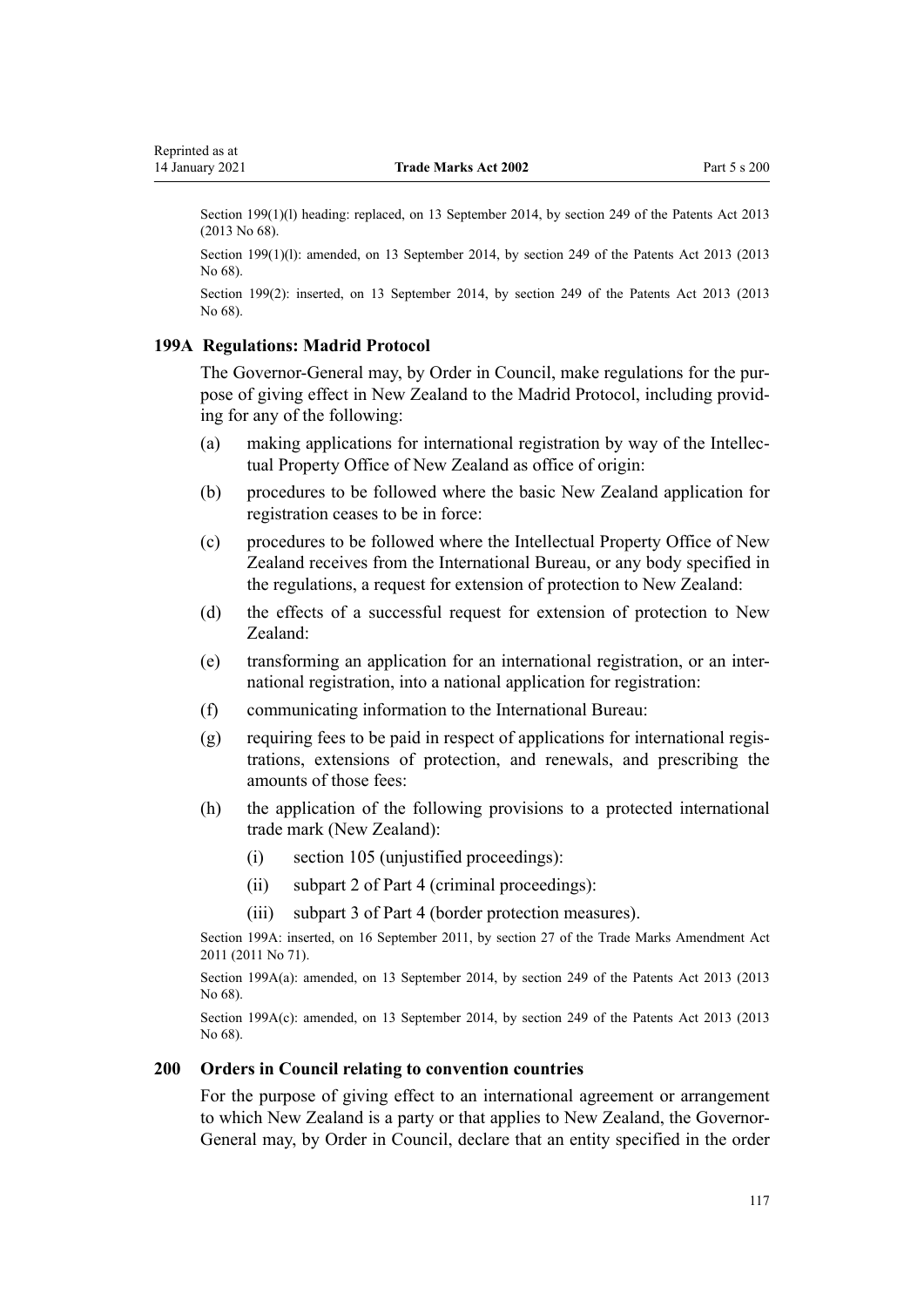<span id="page-117-0"></span>that is a party to the agreement or arrangement or to which the agreement or arrangement applies is, for the purposes of all or any of the provisions of this Act, a convention country.

Compare: 1953 No 66 s 72

*Amendments*

## **201 Acts amended**

The Acts specified in [Schedule 1](#page-121-0) are amended in the manner indicated in that schedule.

### *Transitional and savings provisions*

## **202 Repeal of Trade Marks Act 1953**

- (1) The Trade Marks Act 1953 (1953 No 66) is repealed.
- (2) Despite the repeal of the Trade Marks Act 1953 by subsection (1), the [Prohibi](http://legislation.govt.nz/pdflink.aspx?id=DLM15734)[ted Marks Order 1961](http://legislation.govt.nz/pdflink.aspx?id=DLM15734) (SR 1961/120) and the [Prohibited Marks Order 1982](http://legislation.govt.nz/pdflink.aspx?id=DLM82309) (SR 1982/127)—
	- (a) continue in force as if that Act had not been repealed; and
	- (b) may be amended or revoked in the same manner in which they could have been amended or revoked under that Act.

## **203 Transitional provision for certain applications and proceedings**

- (1) Despite its repeal, the Trade Marks Act 1953 continues in force and applies in respect of—
	- (a) an application for the registration of a trade mark that was received by the Commissioner before the commencement of this Act until the trade mark is registered and any proceedings related to that application, whether or not the proceedings were commenced before the commencement of this Act:
	- (b) an application for the alteration, renewal, assignment, expunction, or cancellation of a registered trade mark that was received by the Commissioner before the commencement of this Act:
	- (c) any proceedings that were commenced under that Act before the commencement of this Act.
- (2) This section does not apply to applications in respect of defensive trade marks.
- (3) Subsection (1)(a) does not apply in respect of an assignment or transmission of an application for the registration of a trade mark under [section 12](#page-22-0).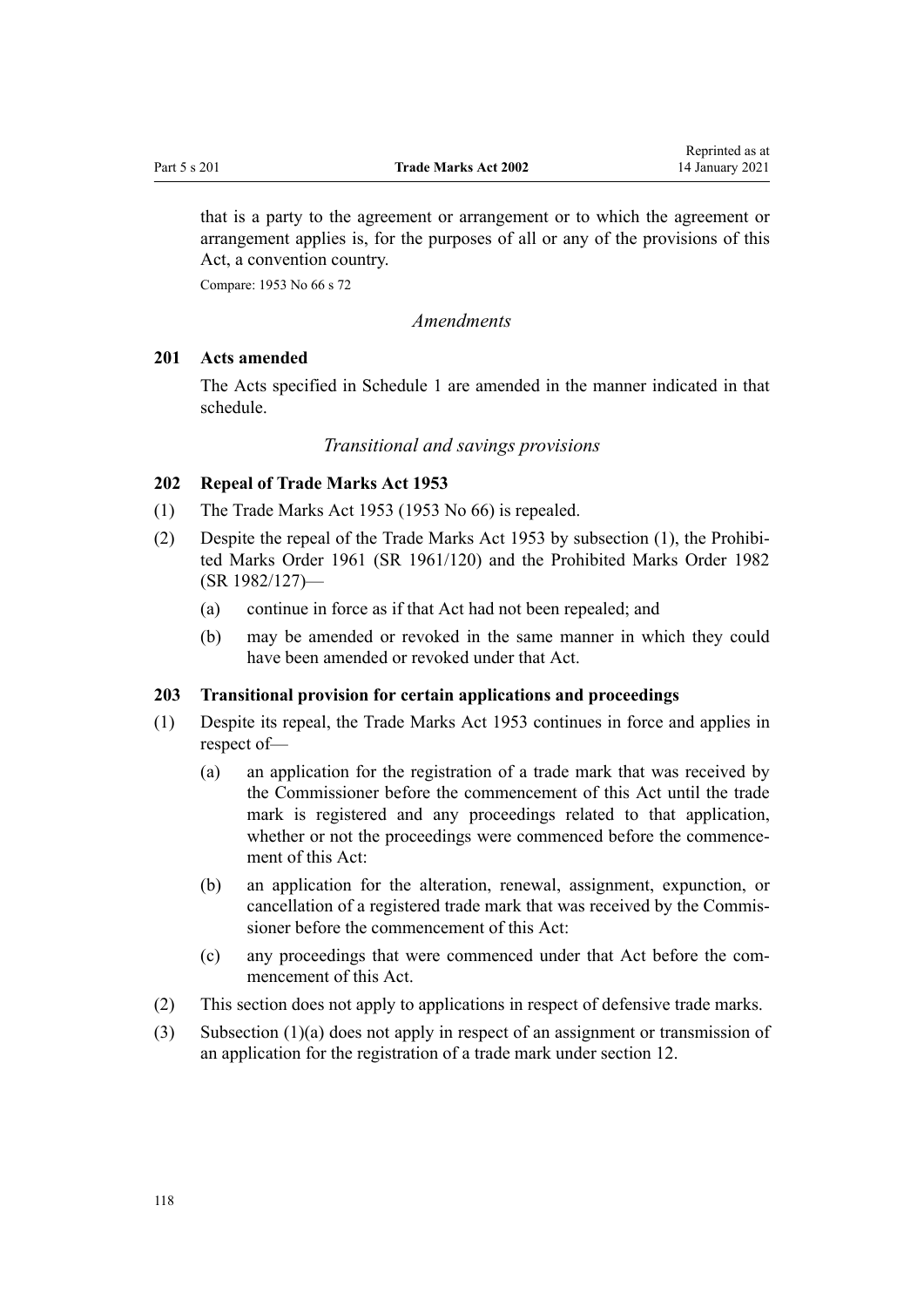# **204 Transitional provision for notices given under section 54B of Trade Marks Act 1953**

If, before the commencement of this Act, an owner of a registered trade mark gave a notice to the chief executive under section 54B of the Trade Marks Act  $1953$ ,—

- (a) that notice is to be treated as if it were a notice given under [section 137](#page-84-0) of this Act; and
- (b) subpart 3 of [Part 4](#page-48-0) of this Act applies accordingly in respect of that notice.

#### **205 Transitional provision for fees for defensive trade marks**

The Commissioner must refund any fee paid in respect of a pending application for a defensive trade mark that was received by the Commissioner before the commencement of this Act.

# **206 Certificate of validity of contested registration**

A certificate of validity of registration given under section 61 of the Trade Marks Act 1953 has effect as if given under [section 165\(1\)](#page-102-0) of this Act.

Section 206: amended, on 15 December 2005, by [section 17](http://legislation.govt.nz/pdflink.aspx?id=DLM362651) of the Trade Marks Amendment Act 2005 (2005 No 116).

# **207 Orders in Council relating to convention countries under Trade Marks Act 1953**

An Order in Council made under section 72 of the Trade Marks Act 1953 has effect as if it had been made under [section 200](#page-116-0) of this Act.

## **208 Status of trade marks registered before commencement of Act**

- (1) Except as provided in subsection (2), nothing in this Act invalidates the original registration of a trade mark that, immediately before the commencement of this Act, was valid.
- (2) However, subsection (1) does not apply to the extent that a registered trade mark referred to in that subsection is declared to be invalid under [section 73.](#page-43-0)
- (3) A trade mark that was registered under the Trade Marks Act 1953, including a defensive trade mark, and that, immediately before the commencement of this Act, was valid—
	- (a) is deemed to be registered under this Act as a trade mark, whether registered in Part A or Part B of the register; and
	- (b) retains its original date of registration; and
	- (c) retains its existing registration period, under the Trade Marks Act 1953, of 7 or 14 years, as the case may be, but, at the expiration of that registration period, [section 58](#page-38-0) applies.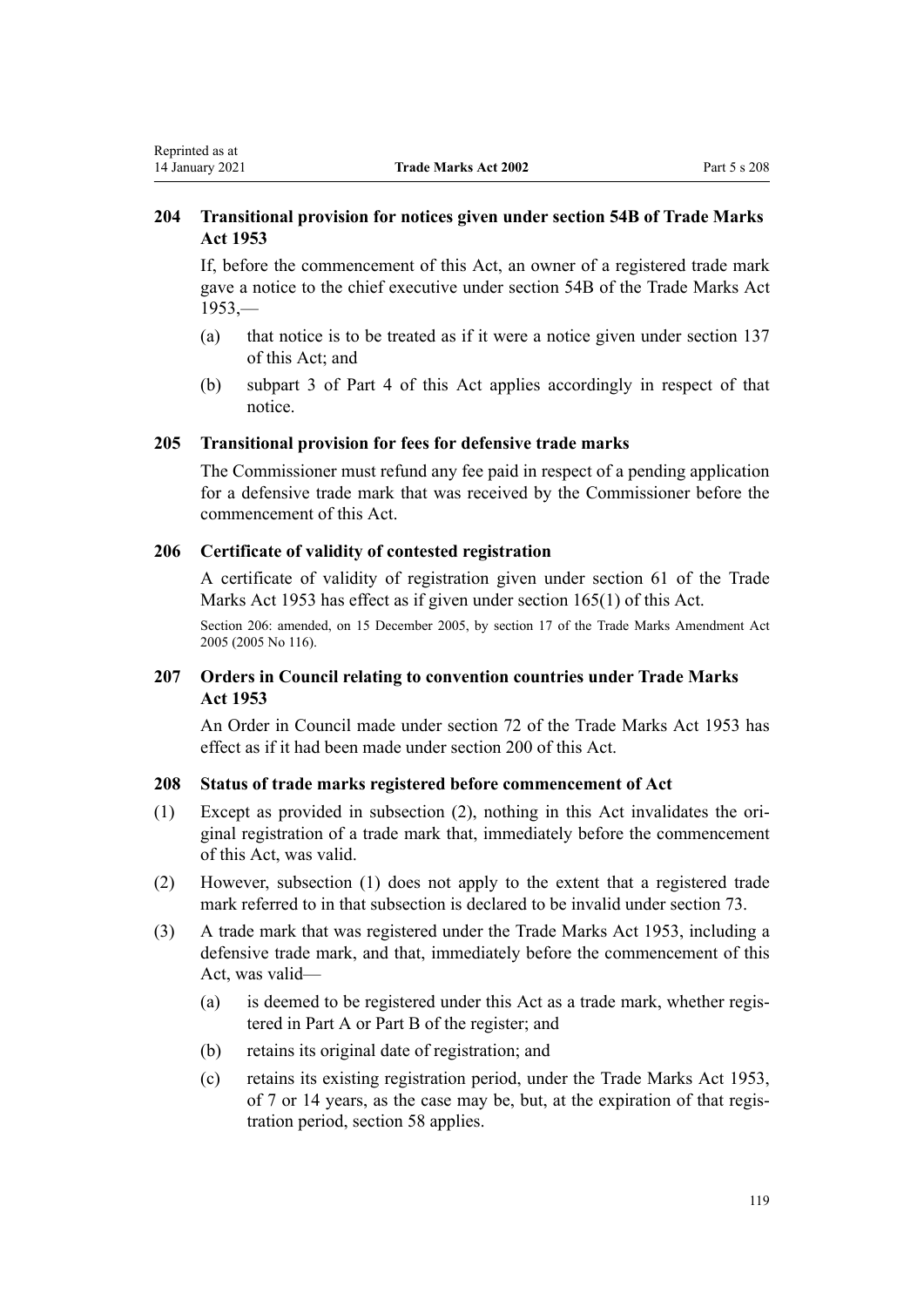|              |                             | <i>Reprince as at</i> |
|--------------|-----------------------------|-----------------------|
| Part 5 s 209 | <b>Trade Marks Act 2002</b> | 14 January 2021       |

Reprinted as at

- (4) A trade mark that was registered under the Trade Marks Act 1953, other than a defensive trade mark, within the period of 5 years before the coming into force of this Act, cannot be revoked under section  $66(1)(a)$  until 5 years after its actual date of registration.
- (5) For the purposes of section  $66(1)(b)$ , the uninterrupted period of suspension of use is 5 years (not 3) if all the following apply:
	- (a) the trade mark was registered under the Trade Marks Act 1953; and
	- (b) the trade mark is not a defensive trade mark; and
	- (c) the uninterrupted period of suspension of use began within the period of 5 years before this Act came into force.
- (6) A trade mark that was registered under the Trade Marks Act 1953, other than a defensive trade mark, may be revoked under section  $66(1)(a)$  or (b) after the periods specified in subsections (4) and (5) have elapsed.
- (7) A trade mark that was registered as a defensive trade mark under the Trade Marks Act 1953 cannot be revoked under section  $66(1)(a)$  or (b) until 3 years after the coming into force of this Act.

Section 208(2): amended, on 22 October 2003, by [section 3](http://legislation.govt.nz/pdflink.aspx?id=DLM218849) of the Trade Marks Amendment Act 2003 (2003 No 100).

Section 208(5): replaced, on 15 December 2005, by [section 18](http://legislation.govt.nz/pdflink.aspx?id=DLM362652) of the Trade Marks Amendment Act 2005 (2005 No 116).

## **209 Status of notes, etc, on register before commencement of Act**

- (1) Notes on the register that indicate that a trade mark is associated with another trade mark cease to have effect on the commencement of this Act.
- (2) Any other note, disclaimer, or condition entered on the register in relation to a trade mark registered under the Trade Marks Act 1953 is deemed to be entered on the register under this Act.

Compare: 1953 No 66 s 84(1), (3)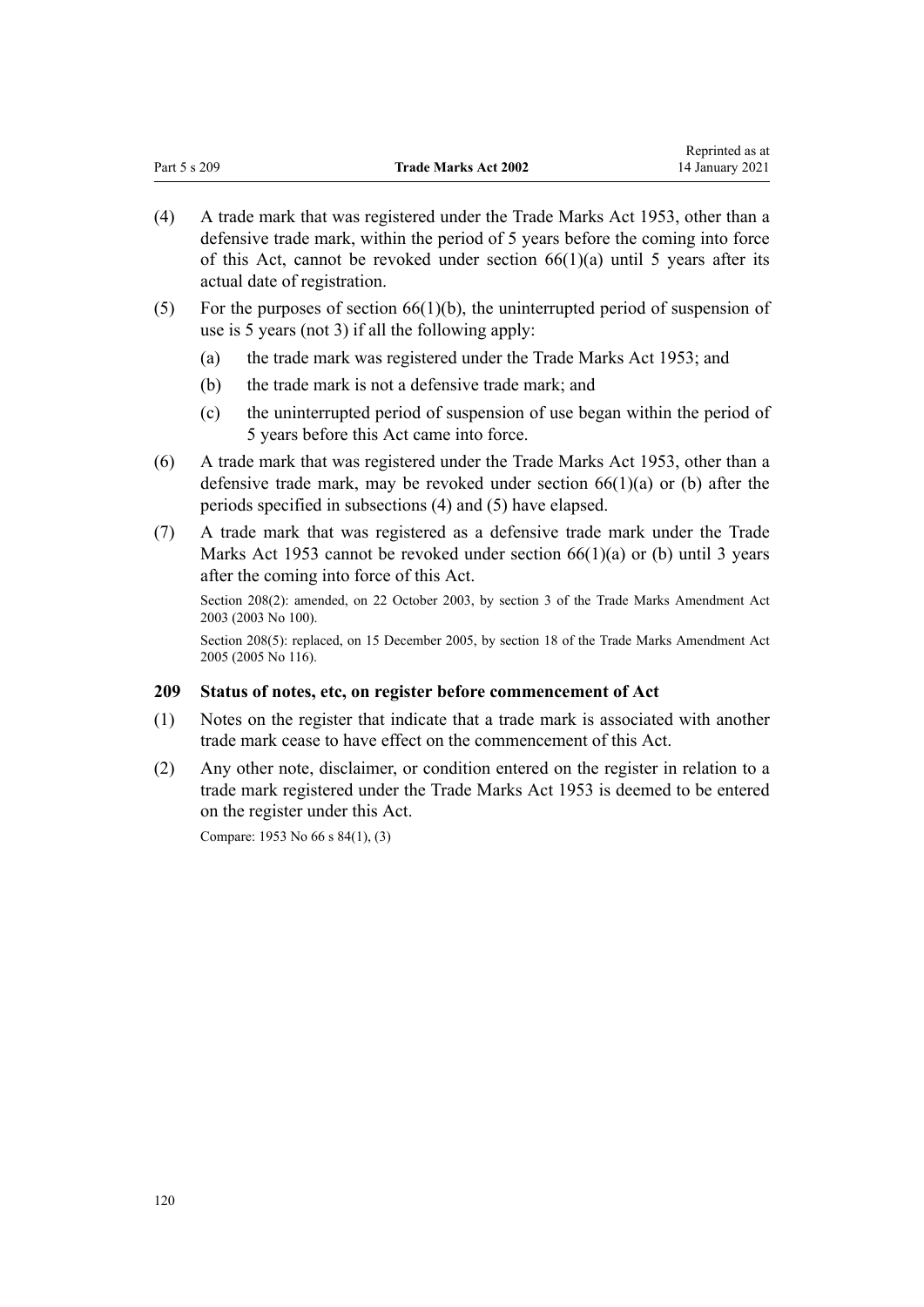# <span id="page-120-0"></span>**Schedule 1AA Transitional, savings, and related provisions**

[s 7A](#page-21-0)

Schedule 1AA: inserted, on 13 January 2020, by [section 135](http://legislation.govt.nz/pdflink.aspx?id=LMS85768) of the Regulatory Systems (Economic Development) Amendment Act 2019 (2019 No 62).

# **Part 1**

# **Provision relating to Regulatory Systems (Economic Development) Amendment Act 2019**

*[Repealed]*

Schedule 1AA Part 1: repealed, on the close of 13 January 2021, pursuant to clause 1(2).

# **1 Restoration provisions continued for trade marks removed before commencement date**

*[Repealed]*

Schedule 1AA clause 1: repealed, on the close of 13 January 2021, by clause 1(2).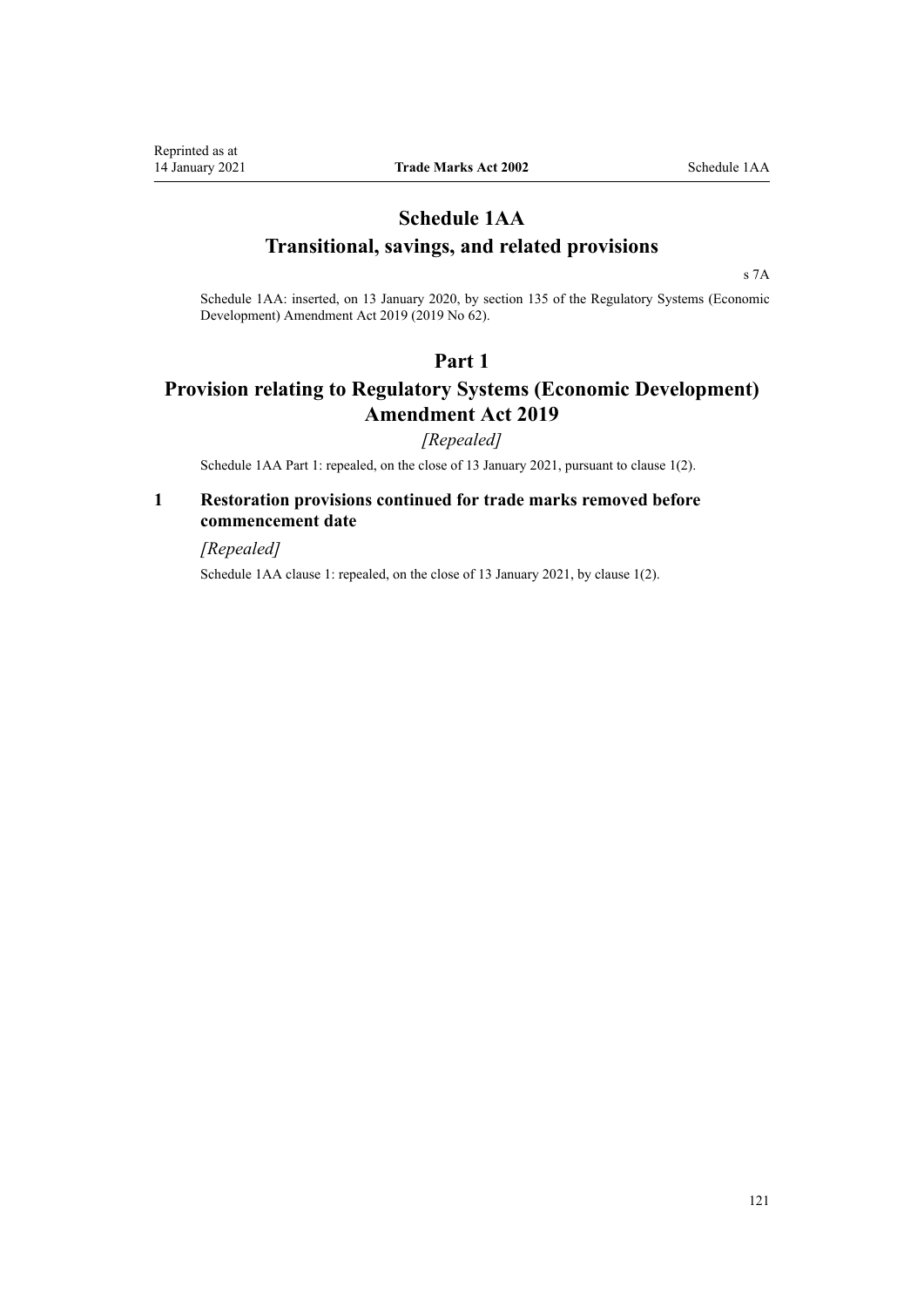# **Schedule 1 Acts amended**

<span id="page-121-0"></span>**Administration Act 1969 (1969 No 52)**

*Amendment(s) incorporated in the [Act\(s\).](http://legislation.govt.nz/pdflink.aspx?id=DLM392629)*

**Animal Remedies Act 1967 (1967 No 51)**

*Amendment(s) incorporated in the Act(s).*

# **Commerce Act 1986 (1986 No 5)**

*Amendment(s) incorporated in the [Act\(s\).](http://legislation.govt.nz/pdflink.aspx?id=DLM88410)*

# **Copyright Act 1994 (1994 No 143)**

*Amendment(s) incorporated in the [Act\(s\).](http://legislation.govt.nz/pdflink.aspx?id=DLM346602)*

**Crown Proceedings Act 1950 (1950 No 54)** *Amendment(s) incorporated in the [Act\(s\).](http://legislation.govt.nz/pdflink.aspx?id=DLM261925)*

**Disputes Tribunals Act 1988 (1988 No 110)**

*Amendment(s) incorporated in the [Act\(s\).](http://legislation.govt.nz/pdflink.aspx?id=DLM133292)*

**Fair Trading Act 1986 (1986 No 121)** *Amendment(s) incorporated in the [Act\(s\).](http://legislation.govt.nz/pdflink.aspx?id=DLM96923)*

## **Flags, Emblems, and Names Protection Act 1981 (1981 No 47)**

*Amendment(s) incorporated in the [Act\(s\).](http://legislation.govt.nz/pdflink.aspx?id=DLM51363)*

## **Geographical Indications Act 1994 (1994 No 125)**

*Amendment(s) incorporated in the [Act\(s\).](http://legislation.govt.nz/pdflink.aspx?id=DLM345232)*

**Pesticides Act 1979 (1979 No 26)** *Amendment(s) incorporated in the Act(s).*

# **Privacy Act 1993 (1993 No 28)** *Amendment(s) incorporated in the [Act\(s\).](http://legislation.govt.nz/pdflink.aspx?id=DLM298477)*

**Public Works Act 1981 (1981 No 35)** *Amendment(s) incorporated in the [Act\(s\).](http://legislation.govt.nz/pdflink.aspx?id=DLM45426)*

# **Smoke-free Environment Act 1990 (1990 No 108)**

*Amendment(s) incorporated in the [Act\(s\).](http://legislation.govt.nz/pdflink.aspx?id=DLM223905)*

[s 201](#page-117-0)

Reprinted as at 14 January 2021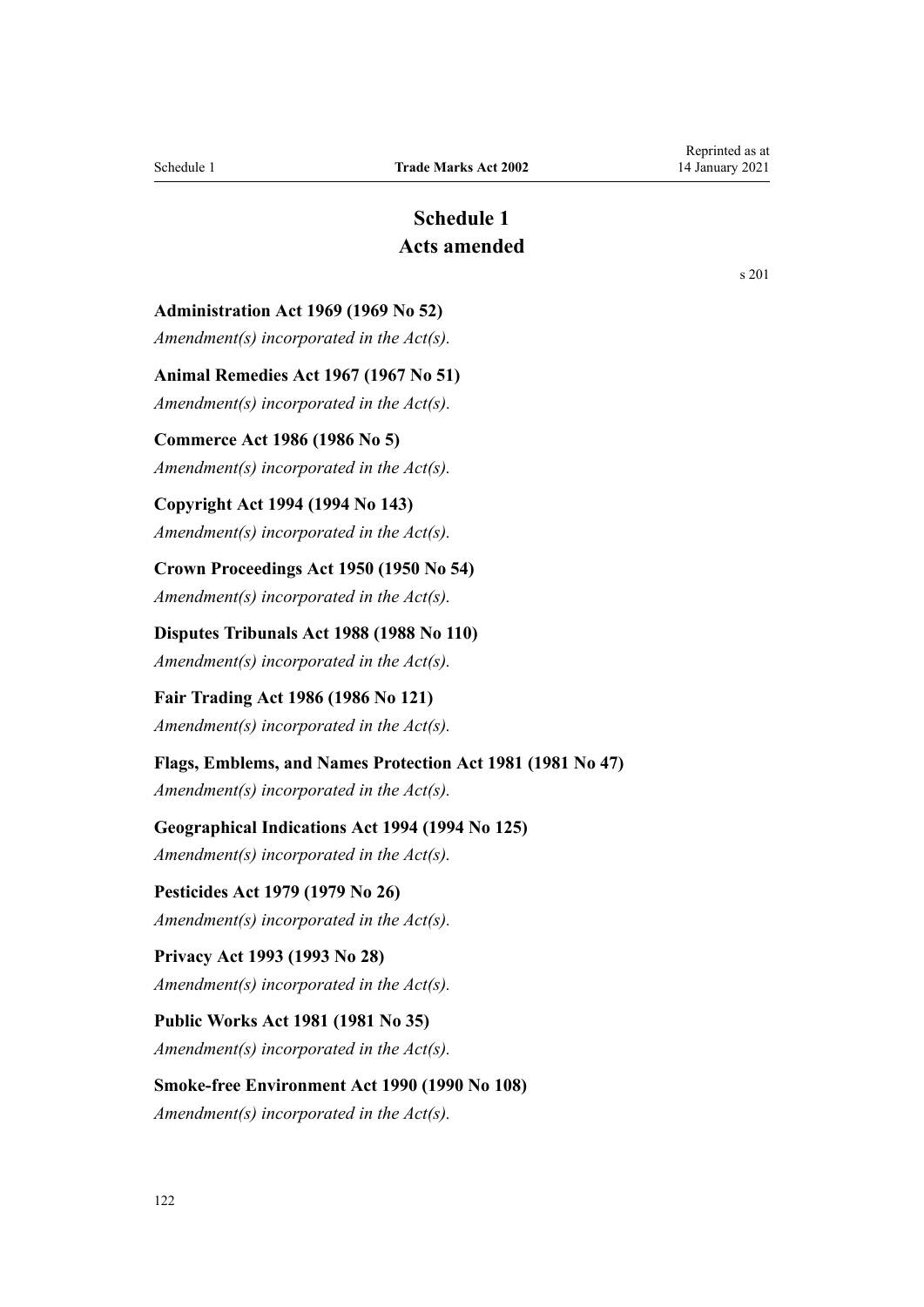# **Standards Act 1988 (1988 No 5)**

*Amendment(s) incorporated in the [Act\(s\).](http://legislation.govt.nz/pdflink.aspx?id=DLM128701)*

# **Summary Proceedings Act 1957 (1957 No 87)**

*Amendment(s) incorporated in the [Act\(s\).](http://legislation.govt.nz/pdflink.aspx?id=DLM310742)*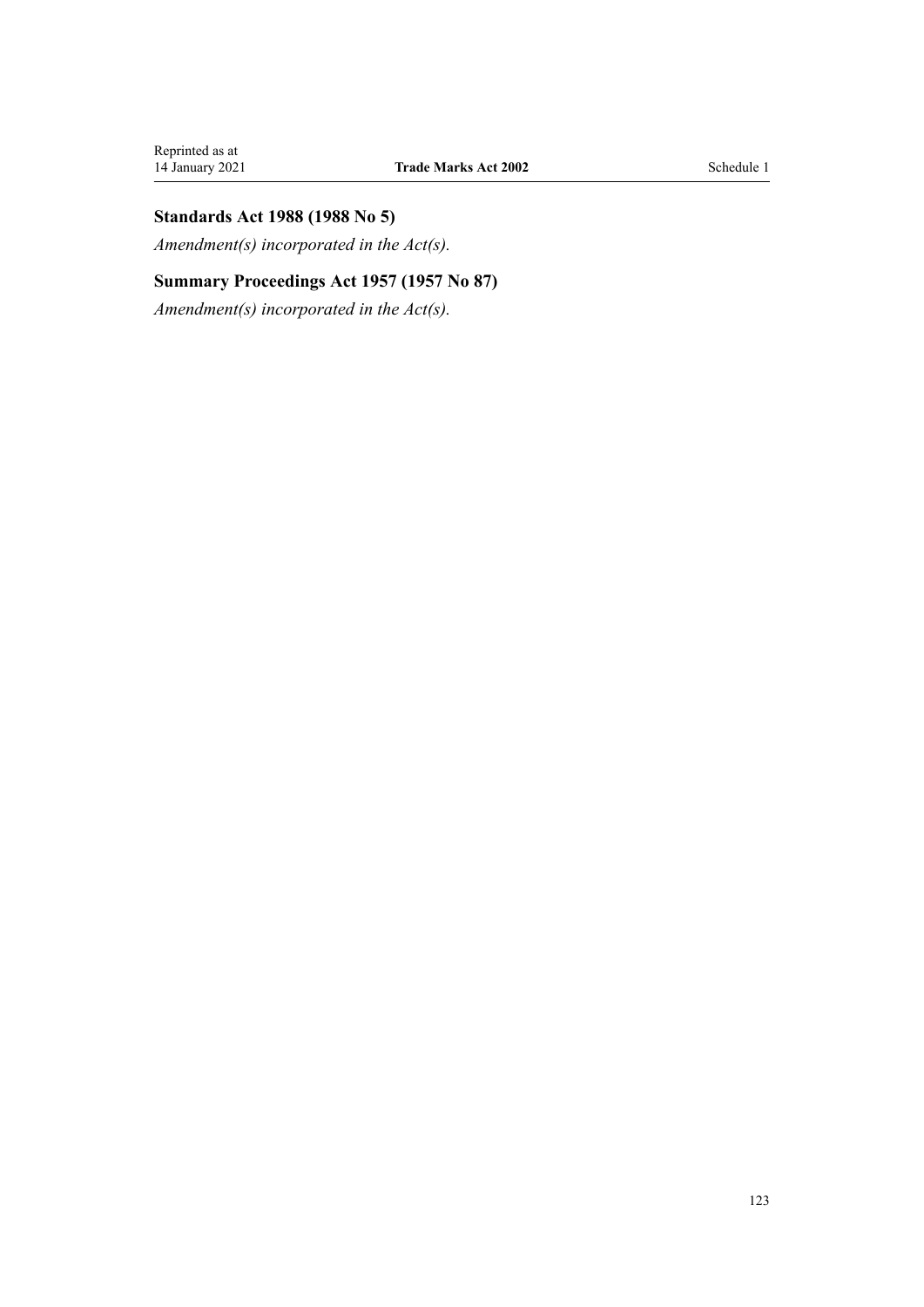#### **Reprints notes**

#### *1 General*

This is a reprint of the Trade Marks Act 2002 that incorporates all the amendments to that Act as at the date of the last amendment to it.

#### *2 Legal status*

Reprints are presumed to correctly state, as at the date of the reprint, the law enacted by the principal enactment and by any amendments to that enactment. [Section 18](http://legislation.govt.nz/pdflink.aspx?id=DLM2998516) of the Legislation Act 2012 provides that this reprint, published in electronic form, has the status of an official version under [section 17](http://legislation.govt.nz/pdflink.aspx?id=DLM2998515) of that Act. A printed version of the reprint produced directly from this official electronic version also has official status.

### *3 Editorial and format changes*

Editorial and format changes to reprints are made using the powers under [sec](http://legislation.govt.nz/pdflink.aspx?id=DLM2998532)[tions 24 to 26](http://legislation.govt.nz/pdflink.aspx?id=DLM2998532) of the Legislation Act 2012. See also [http://www.pco.parlia](http://www.pco.parliament.govt.nz/editorial-conventions/)[ment.govt.nz/editorial-conventions/](http://www.pco.parliament.govt.nz/editorial-conventions/).

#### *4 Amendments incorporated in this reprint*

Smokefree Environments and Regulated Products (Vaping) Amendment Act 2020 (2020 No 62): [sec](http://legislation.govt.nz/pdflink.aspx?id=LMS314081)[tion 30](http://legislation.govt.nz/pdflink.aspx?id=LMS314081)

Public Service Act 2020 (2020 No 40): [section 135](http://legislation.govt.nz/pdflink.aspx?id=LMS176959)

Regulatory Systems (Economic Development) Amendment Act 2019 (2019 No 62): [Part 13](http://legislation.govt.nz/pdflink.aspx?id=LMS85770)

Customs and Excise Act 2018 (2018 No 4): [section 443\(3\)](http://legislation.govt.nz/pdflink.aspx?id=DLM7039957)

Electronic Interactions Reform Act 2017 (2017 No 50): Part 3 [subpart 11](http://legislation.govt.nz/pdflink.aspx?id=DLM6962237)

Comprehensive and Progressive Agreement for Trans-Pacific Partnership Amendment Act 2018 (2016 No 90): [Part 10](http://legislation.govt.nz/pdflink.aspx?id=DLM6838425)

District Court Act 2016 (2016 No 49): [section 261](http://legislation.govt.nz/pdflink.aspx?id=DLM6942680)

New Zealand Business Number Act 2016 (2016 No 16): [section 41](http://legislation.govt.nz/pdflink.aspx?id=DLM6431601)

Criminal Procedure (Consequential Amendments) Regulations 2013 (SR 2013/409): [regulation 3\(1\)](http://legislation.govt.nz/pdflink.aspx?id=DLM5642106)

Patents Act 2013 (2013 No 68): [section 249](http://legislation.govt.nz/pdflink.aspx?id=DLM1419624)

Holidays (Full Recognition of Waitangi Day and ANZAC Day) Amendment Act 2013 (2013 No 19): [section 8](http://legislation.govt.nz/pdflink.aspx?id=DLM4929207)

[Trade Marks Amendment Act 2012](http://legislation.govt.nz/pdflink.aspx?id=DLM4015202) (2012 No 20)

Criminal Procedure Act 2011 (2011 No 81): [section 413](http://legislation.govt.nz/pdflink.aspx?id=DLM3360714)

[Trade Marks Amendment Act 2011](http://legislation.govt.nz/pdflink.aspx?id=DLM2290000) (2011 No 71)

Geographical Indications (Wine and Spirits) Registration Act 2006 (2006 No 60): [section 63](http://legislation.govt.nz/pdflink.aspx?id=DLM390893)

[Trade Marks Amendment Act 2005](http://legislation.govt.nz/pdflink.aspx?id=DLM362630) (2005 No 116)

[Trade Marks Amendment Act 2003](http://legislation.govt.nz/pdflink.aspx?id=DLM218843) (2003 No 100)

[Trade Marks Act 2002 Commencement Order 2003](http://legislation.govt.nz/pdflink.aspx?id=DLM202859) (SR 2003/188)

Trade Marks Act 2002 (2002 No 49): Schedule 1AA [clause 1\(2\)](#page-120-0)